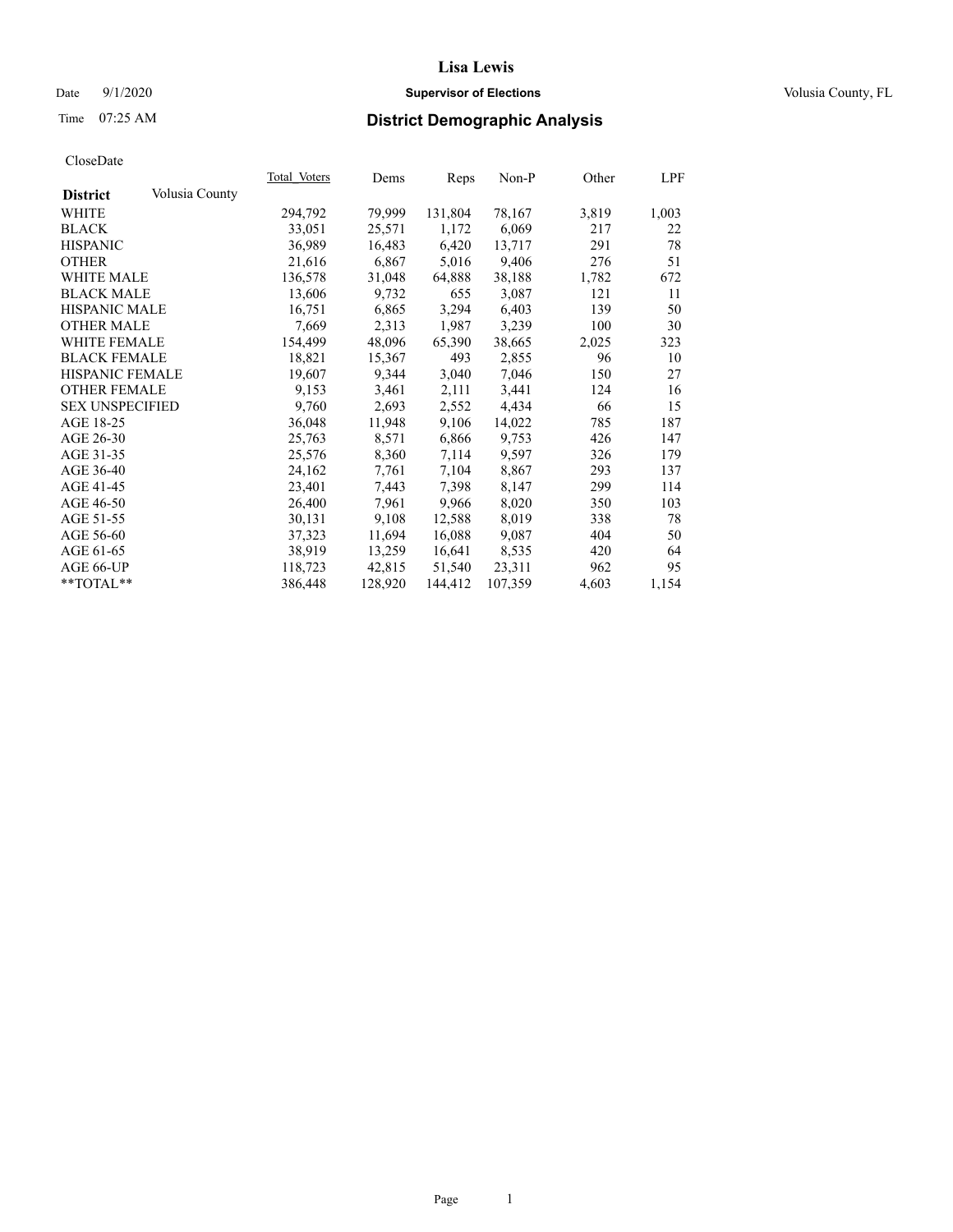# Date  $9/1/2020$  **Supervisor of Elections Supervisor of Elections** Volusia County, FL

|                                              | Total Voters | Dems   | Reps   | Non-P  | Other | LPF              |
|----------------------------------------------|--------------|--------|--------|--------|-------|------------------|
| County Council District 1<br><b>District</b> |              |        |        |        |       |                  |
| WHITE                                        | 59,465       | 15,833 | 27,936 | 14,782 | 684   | 230              |
| <b>BLACK</b>                                 | 5,744        | 4,521  | 209    | 981    | 31    | 2                |
| <b>HISPANIC</b>                              | 7,959        | 3,408  | 1,447  | 3,019  | 66    | 19               |
| <b>OTHER</b>                                 | 4,298        | 1,386  | 1,019  | 1,832  | 49    | 12               |
| WHITE MALE                                   | 27,100       | 6,009  | 13,499 | 7,125  | 316   | 151              |
| <b>BLACK MALE</b>                            | 2,338        | 1,721  | 109    | 489    | 17    | 2                |
| <b>HISPANIC MALE</b>                         | 3,423        | 1,338  | 708    | 1,337  | 26    | 14               |
| <b>OTHER MALE</b>                            | 1,492        | 459    | 407    | 610    | 10    | 6                |
| <b>WHITE FEMALE</b>                          | 31,654       | 9,673  | 14,120 | 7,419  | 365   | 77               |
| <b>BLACK FEMALE</b>                          | 3,289        | 2,709  | 92     | 474    | 14    | $\boldsymbol{0}$ |
| HISPANIC FEMALE                              | 4,391        | 2,003  | 722    | 1,622  | 39    | 5                |
| <b>OTHER FEMALE</b>                          | 1,798        | 686    | 402    | 680    | 27    | 3                |
| <b>SEX UNSPECIFIED</b>                       | 1,980        | 550    | 551    | 858    | 16    | 5                |
| AGE 18-25                                    | 7,482        | 2,409  | 2,045  | 2,848  | 136   | 44               |
| AGE 26-30                                    | 5,263        | 1,661  | 1,565  | 1,929  | 70    | 38               |
| AGE 31-35                                    | 5,220        | 1,587  | 1,596  | 1,945  | 57    | 35               |
| AGE 36-40                                    | 5,005        | 1,509  | 1,611  | 1,795  | 56    | 34               |
| AGE 41-45                                    | 4,832        | 1,471  | 1,712  | 1,574  | 54    | 21               |
| AGE 46-50                                    | 5,342        | 1,545  | 2,113  | 1,596  | 71    | 17               |
| AGE 51-55                                    | 5,944        | 1,737  | 2,657  | 1,470  | 59    | 21               |
| AGE 56-60                                    | 7,123        | 2,197  | 3,226  | 1,616  | 70    | 14               |
| AGE 61-65                                    | 7,237        | 2,391  | 3,306  | 1,464  | 63    | 13               |
| AGE 66-UP                                    | 24,018       | 8,641  | 10,780 | 4,377  | 194   | 26               |
| **TOTAL**                                    | 77,466       | 25,148 | 30,611 | 20,614 | 830   | 263              |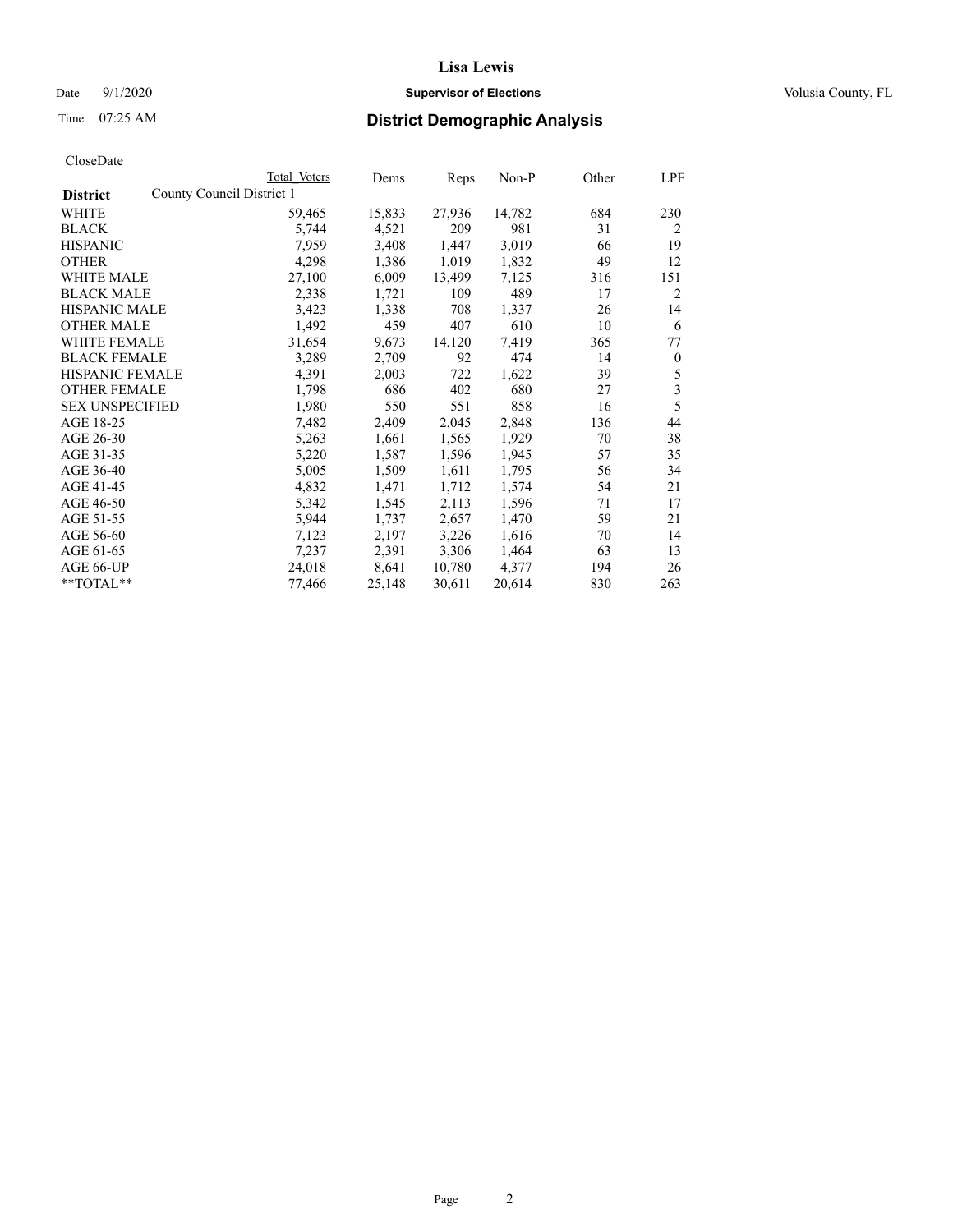# Date  $9/1/2020$  **Supervisor of Elections Supervisor of Elections** Volusia County, FL

|                                              | Total Voters | Dems   | Reps   | Non-P  | Other | LPF            |
|----------------------------------------------|--------------|--------|--------|--------|-------|----------------|
| County Council District 2<br><b>District</b> |              |        |        |        |       |                |
| WHITE                                        | 55,581       | 15,870 | 23,453 | 15,219 | 849   | 190            |
| <b>BLACK</b>                                 | 10,833       | 8,568  | 310    | 1,882  | 69    | 4              |
| <b>HISPANIC</b>                              | 3,037        | 1,299  | 628    | 1,067  | 32    | 11             |
| <b>OTHER</b>                                 | 4,505        | 1,512  | 960    | 1,955  | 67    | 11             |
| WHITE MALE                                   | 25,963       | 6,239  | 11,680 | 7,498  | 421   | 125            |
| <b>BLACK MALE</b>                            | 4,273        | 3,161  | 169    | 904    | 39    | $\theta$       |
| <b>HISPANIC MALE</b>                         | 1,384        | 533    | 329    | 497    | 19    | 6              |
| <b>OTHER MALE</b>                            | 1,563        | 503    | 386    | 645    | 23    | 6              |
| <b>WHITE FEMALE</b>                          | 28,886       | 9,437  | 11,498 | 7,463  | 425   | 63             |
| <b>BLACK FEMALE</b>                          | 6,326        | 5,229  | 138    | 926    | 30    | 3              |
| <b>HISPANIC FEMALE</b>                       | 1,590        | 743    | 290    | 539    | 13    | 5              |
| <b>OTHER FEMALE</b>                          | 1,937        | 754    | 418    | 728    | 33    | 4              |
| <b>SEX UNSPECIFIED</b>                       | 2,034        | 650    | 443    | 923    | 14    | $\overline{4}$ |
| AGE 18-25                                    | 7,457        | 3,022  | 1,449  | 2,768  | 183   | 35             |
| AGE 26-30                                    | 5,046        | 1,911  | 1,142  | 1,863  | 108   | 22             |
| AGE 31-35                                    | 4,753        | 1,811  | 1,156  | 1,666  | 78    | 42             |
| AGE 36-40                                    | 4,185        | 1,557  | 1,101  | 1,442  | 62    | 23             |
| AGE 41-45                                    | 3,811        | 1,426  | 1,044  | 1,272  | 50    | 19             |
| AGE 46-50                                    | 4,334        | 1,517  | 1,450  | 1,289  | 59    | 19             |
| AGE 51-55                                    | 5,354        | 1,825  | 1,991  | 1,458  | 67    | 13             |
| AGE 56-60                                    | 7,076        | 2,472  | 2,802  | 1,708  | 85    | 9              |
| AGE 61-65                                    | 7,607        | 2,765  | 3,080  | 1,665  | 85    | 12             |
| AGE 66-UP                                    | 24,333       | 8,943  | 10,136 | 4,992  | 240   | 22             |
| $**TOTAL**$                                  | 73,956       | 27,249 | 25,351 | 20,123 | 1,017 | 216            |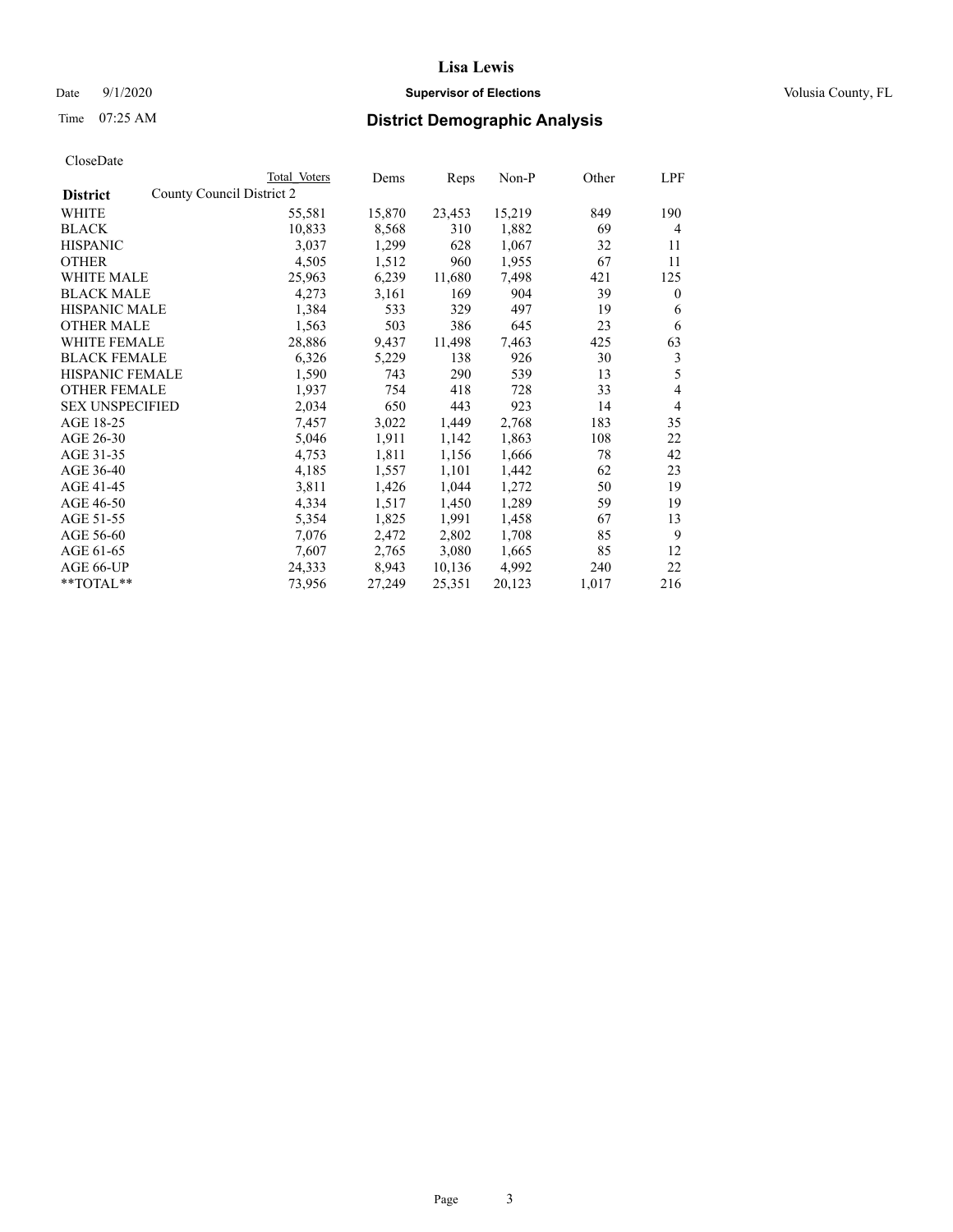# Date  $9/1/2020$  **Supervisor of Elections Supervisor of Elections** Volusia County, FL

# Time 07:25 AM **District Demographic Analysis**

|                        | Total Voters              | Dems   | Reps   | Non-P  | Other | LPF            |
|------------------------|---------------------------|--------|--------|--------|-------|----------------|
| <b>District</b>        | County Council District 3 |        |        |        |       |                |
| WHITE                  | 74,776                    | 19,709 | 34,255 | 19,554 | 1,040 | 218            |
| <b>BLACK</b>           | 2,159                     | 1,654  | 95     | 390    | 16    | 4              |
| <b>HISPANIC</b>        | 2,098                     | 757    | 564    | 740    | 33    | $\overline{4}$ |
| <b>OTHER</b>           | 3,478                     | 988    | 976    | 1,463  | 43    | 8              |
| <b>WHITE MALE</b>      | 34,934                    | 7,709  | 17,024 | 9,574  | 483   | 144            |
| <b>BLACK MALE</b>      | 990                       | 699    | 52     | 227    | 9     | 3              |
| <b>HISPANIC MALE</b>   | 946                       | 308    | 277    | 343    | 15    | 3              |
| <b>OTHER MALE</b>      | 1,242                     | 332    | 383    | 499    | 24    | $\overline{4}$ |
| <b>WHITE FEMALE</b>    | 38,969                    | 11,796 | 16,857 | 9,690  | 554   | 72             |
| <b>BLACK FEMALE</b>    | 1,128                     | 918    | 42     | 160    | 7     | 1              |
| <b>HISPANIC FEMALE</b> | 1,107                     | 431    | 274    | 383    | 18    | 1              |
| <b>OTHER FEMALE</b>    | 1,454                     | 520    | 415    | 502    | 13    | 4              |
| <b>SEX UNSPECIFIED</b> | 1,740                     | 395    | 566    | 768    | 9     | $\overline{2}$ |
| AGE 18-25              | 6,268                     | 1,651  | 2,075  | 2,320  | 192   | 30             |
| AGE 26-30              | 4,458                     | 1,163  | 1,479  | 1,687  | 96    | 33             |
| AGE 31-35              | 4,599                     | 1,239  | 1,519  | 1,743  | 63    | 35             |
| AGE 36-40              | 4,512                     | 1,188  | 1,612  | 1,628  | 58    | 26             |
| AGE 41-45              | 4,666                     | 1,076  | 1,807  | 1,680  | 81    | 22             |
| AGE 46-50              | 5,617                     | 1,344  | 2,495  | 1,673  | 82    | 23             |
| AGE 51-55              | 6,372                     | 1,493  | 3,101  | 1,666  | 92    | 20             |
| AGE 56-60              | 8,420                     | 2,136  | 4,128  | 2,043  | 97    | 16             |
| AGE 61-65              | 9,042                     | 2,702  | 4,166  | 2,047  | 115   | 12             |
| AGE 66-UP              | 28,556                    | 9,116  | 13,508 | 5,659  | 256   | 17             |
| $*$ $TOTAL**$          | 82,511                    | 23,108 | 35,890 | 22,147 | 1,132 | 234            |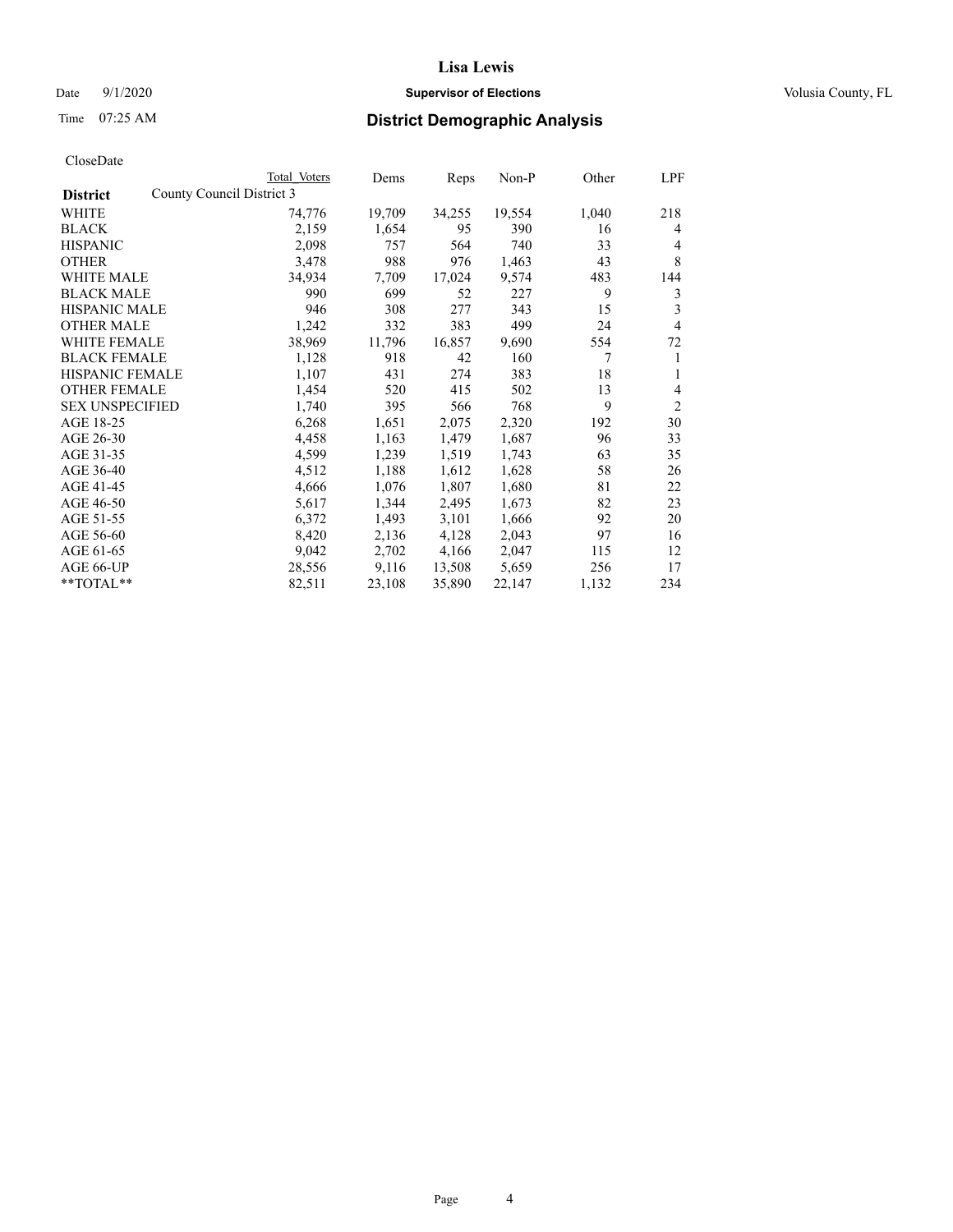# Date  $9/1/2020$  **Supervisor of Elections Supervisor of Elections** Volusia County, FL

|                                              | Total Voters | Dems   | Reps   | Non-P  | Other | LPF            |
|----------------------------------------------|--------------|--------|--------|--------|-------|----------------|
| County Council District 4<br><b>District</b> |              |        |        |        |       |                |
| WHITE                                        | 62,165       | 17,556 | 27,540 | 16,068 | 807   | 194            |
| <b>BLACK</b>                                 | 7,397        | 5,739  | 247    | 1,343  | 60    | 8              |
| <b>HISPANIC</b>                              | 2,705        | 1,093  | 606    | 954    | 40    | 12             |
| <b>OTHER</b>                                 | 4,442        | 1,381  | 1,049  | 1,948  | 57    | 7              |
| WHITE MALE                                   | 28,583       | 6,732  | 13,499 | 7,852  | 362   | 138            |
| <b>BLACK MALE</b>                            | 2,939        | 2,075  | 137    | 692    | 31    | 4              |
| <b>HISPANIC MALE</b>                         | 1,179        | 414    | 293    | 441    | 23    | 8              |
| <b>OTHER MALE</b>                            | 1,643        | 489    | 416    | 710    | 24    | 4              |
| <b>WHITE FEMALE</b>                          | 32,836       | 10,671 | 13,744 | 7,921  | 444   | 56             |
| <b>BLACK FEMALE</b>                          | 4,326        | 3,564  | 104    | 625    | 29    | 4              |
| HISPANIC FEMALE                              | 1,464        | 657    | 301    | 485    | 17    | 4              |
| <b>OTHER FEMALE</b>                          | 1,833        | 670    | 444    | 692    | 25    | $\overline{2}$ |
| <b>SEX UNSPECIFIED</b>                       | 1,905        | 497    | 503    | 895    | 9     | 1              |
| AGE 18-25                                    | 6,876        | 2,279  | 1,895  | 2,520  | 144   | 38             |
| AGE 26-30                                    | 4,780        | 1,686  | 1,304  | 1,692  | 78    | 20             |
| AGE 31-35                                    | 4,549        | 1,580  | 1,250  | 1,624  | 63    | 32             |
| AGE 36-40                                    | 4,284        | 1,423  | 1,273  | 1,510  | 53    | 25             |
| AGE 41-45                                    | 4,130        | 1,323  | 1,296  | 1,427  | 55    | 29             |
| AGE 46-50                                    | 4,922        | 1,473  | 1,934  | 1,414  | 79    | 22             |
| AGE 51-55                                    | 5,922        | 1,764  | 2,519  | 1,555  | 72    | 12             |
| AGE 56-60                                    | 7,532        | 2,333  | 3,262  | 1,827  | 106   | $\overline{4}$ |
| AGE 61-65                                    | 8,238        | 2,839  | 3,506  | 1,758  | 117   | 18             |
| AGE 66-UP                                    | 25,475       | 9,069  | 11,202 | 4,986  | 197   | 21             |
| $**TOTAL**$                                  | 76,709       | 25,769 | 29,442 | 20,313 | 964   | 221            |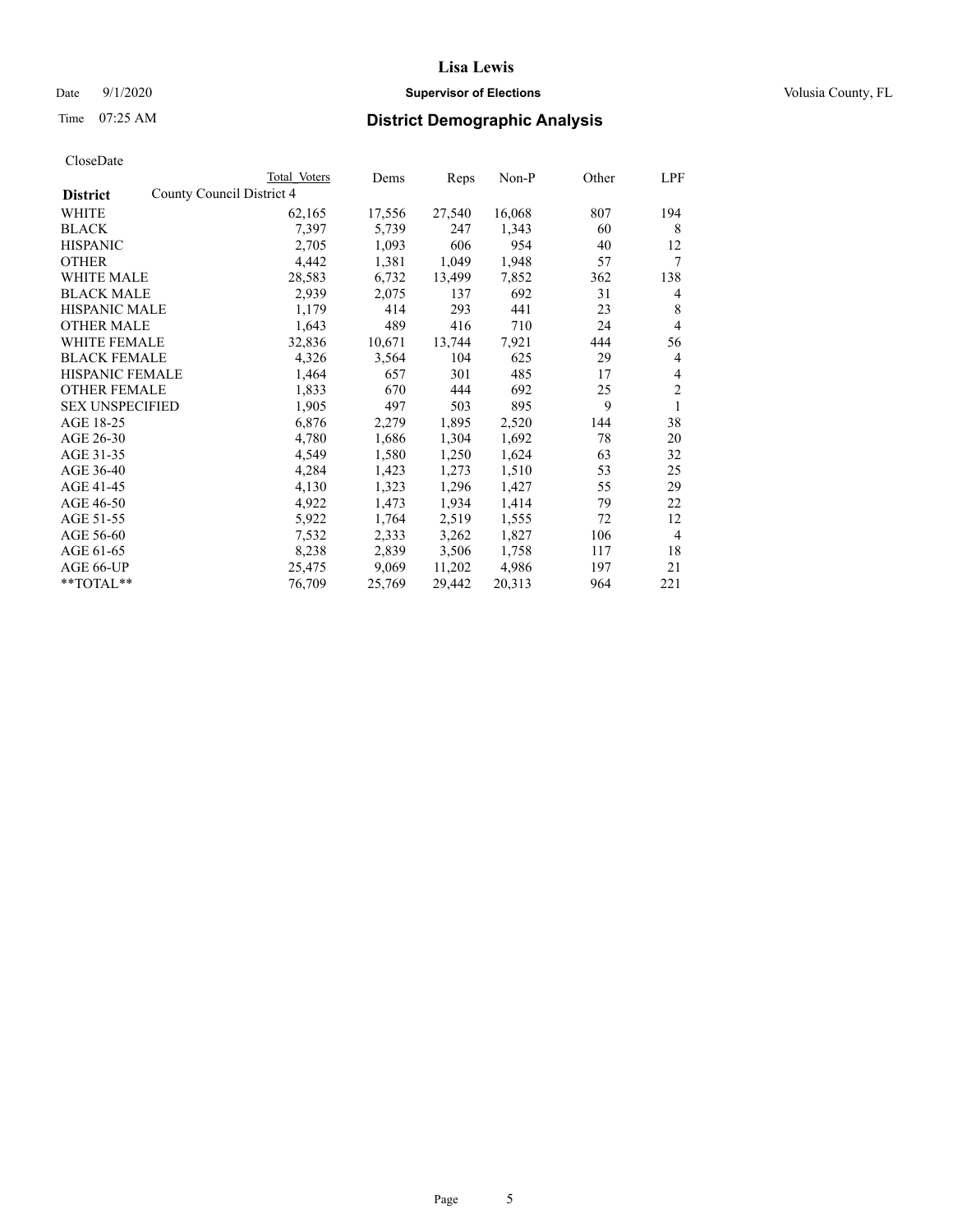# Date  $9/1/2020$  **Supervisor of Elections Supervisor of Elections** Volusia County, FL

| Total Voters | Dems                      |        | Non-P  | Other | LPF            |
|--------------|---------------------------|--------|--------|-------|----------------|
|              |                           |        |        |       |                |
| 42,805       | 11,031                    | 18,620 | 12,544 | 439   | 171            |
| 6,918        | 5,089                     | 311    | 1,473  | 41    | 4              |
| 21,190       | 9,926                     | 3,175  | 7,937  | 120   | 32             |
| 4,893        | 1,600                     | 1,012  | 2,208  | 60    | 13             |
| 19,998       | 4,359                     | 9,186  | 6,139  | 200   | 114            |
| 3,066        | 2,076                     | 188    | 775    | 25    | 2              |
| 9,819        | 4,272                     | 1,687  | 3,785  | 56    | 19             |
| 1,729        | 530                       | 395    | 775    | 19    | 10             |
| 22,154       | 6,519                     | 9,171  | 6,172  | 237   | 55             |
| 3,752        | 2,947                     | 117    | 670    | 16    | $\overline{2}$ |
| 11,055       | 5,510                     | 1,453  | 4,017  | 63    | 12             |
| 2,131        | 831                       | 432    | 839    | 26    | 3              |
| 2,101        | 601                       | 489    | 990    | 18    | 3              |
| 7,965        | 2,587                     | 1,642  | 3,566  | 130   | 40             |
| 6,216        | 2,150                     | 1,376  | 2,582  | 74    | 34             |
| 6,455        | 2,143                     | 1,593  | 2,619  | 65    | 35             |
| 6,176        | 2,084                     | 1,507  | 2,492  | 64    | 29             |
| 5,962        | 2,147                     | 1,539  | 2,194  | 59    | 23             |
| 6,185        | 2,082                     | 1,974  | 2,048  | 59    | 22             |
| 6,539        | 2,289                     | 2,320  | 1,870  | 48    | 12             |
| 7,172        | 2,556                     | 2,670  | 1,893  | 46    | 7              |
| 6,795        | 2,562                     | 2,583  | 1,601  | 40    | 9              |
| 16,341       | 7,046                     | 5,914  | 3,297  | 75    | 9              |
| 75,806       | 27,646                    | 23,118 | 24,162 | 660   | 220            |
|              | County Council District 5 |        | Reps   |       |                |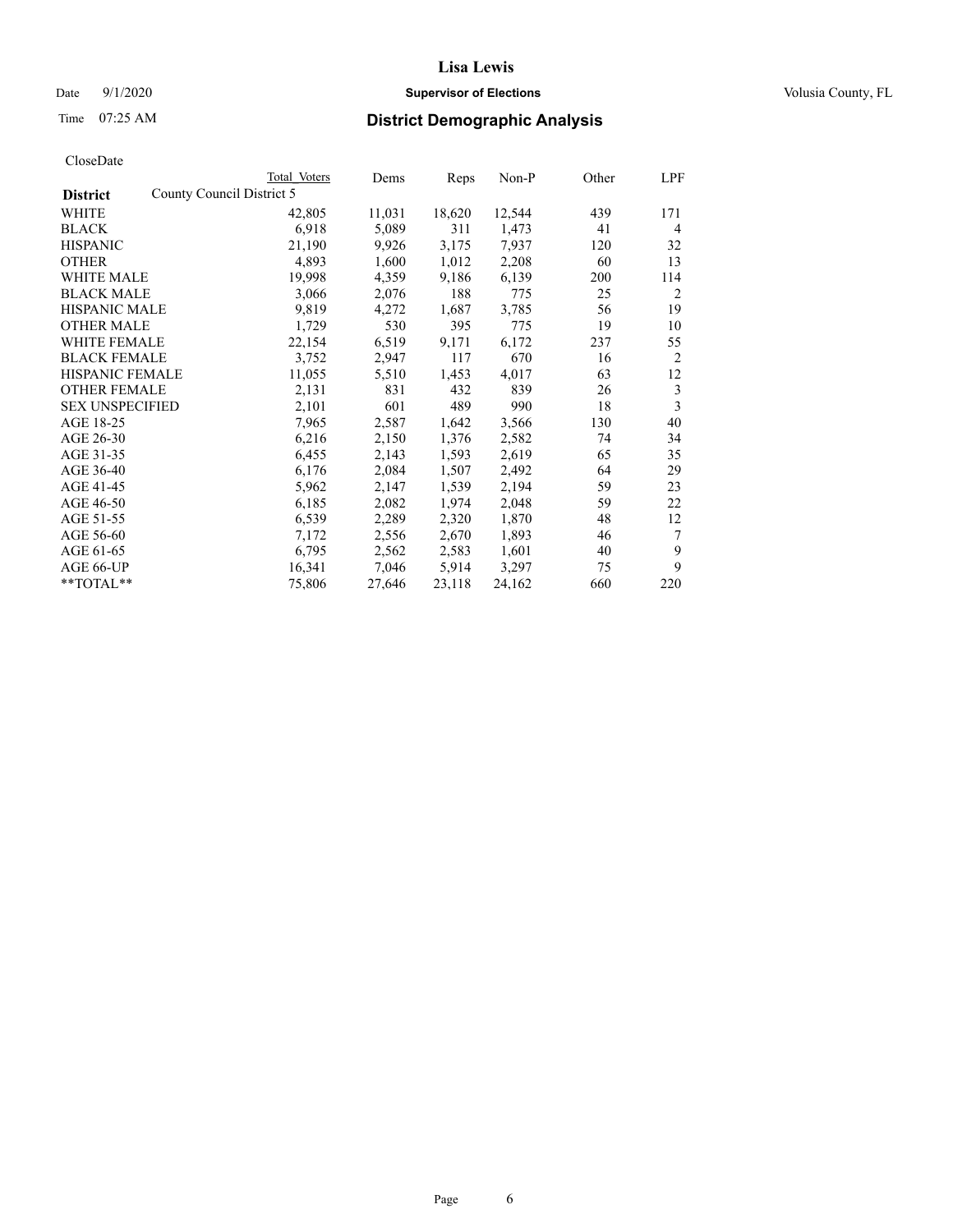# Date  $9/1/2020$  **Supervisor of Elections Supervisor of Elections** Volusia County, FL

# Time 07:25 AM **District Demographic Analysis**

|                        |                              | Total Voters | Dems | Reps | Non-P | Other          | LPF |
|------------------------|------------------------------|--------------|------|------|-------|----------------|-----|
| <b>District</b>        | Indigo Community Development |              |      |      |       |                |     |
| WHITE                  |                              | 1,428        | 329  | 717  | 349   | 25             | 8   |
| <b>BLACK</b>           |                              | 181          | 122  | 14   | 42    | 3              | 0   |
| <b>HISPANIC</b>        |                              | 89           | 30   | 23   | 34    | $\overline{2}$ | 0   |
| <b>OTHER</b>           |                              | 136          | 33   | 38   | 63    | 1              |     |
| <b>WHITE MALE</b>      |                              | 703          | 127  | 359  | 193   | 16             | 8   |
| <b>BLACK MALE</b>      |                              | 93           | 50   | 11   | 29    | 3              | 0   |
| <b>HISPANIC MALE</b>   |                              | 36           | 10   | 11   | 15    | $\overline{0}$ | 0   |
| <b>OTHER MALE</b>      |                              | 56           | 12   | 13   | 31    | $\overline{0}$ | 0   |
| <b>WHITE FEMALE</b>    |                              | 713          | 200  | 350  | 154   | 9              | 0   |
| <b>BLACK FEMALE</b>    |                              | 83           | 67   | 3    | 13    | 0              | 0   |
| HISPANIC FEMALE        |                              | 52           | 19   | 12   | 19    | 2              | 0   |
| <b>OTHER FEMALE</b>    |                              | 62           | 18   | 18   | 24    | 1              |     |
| <b>SEX UNSPECIFIED</b> |                              | 35           | 11   | 14   | 10    | 0              | 0   |
| AGE 18-25              |                              | 156          | 53   | 47   | 53    | 1              | 2   |
| AGE 26-30              |                              | 131          | 39   | 54   | 34    | 2              | 2   |
| AGE 31-35              |                              | 138          | 34   | 46   | 54    | 3              | 1   |
| AGE 36-40              |                              | 105          | 33   | 32   | 40    | $\theta$       | 0   |
| AGE 41-45              |                              | 117          | 43   | 35   | 35    | 3              |     |
| AGE 46-50              |                              | 138          | 33   | 63   | 38    | $\overline{2}$ | 2   |
| AGE 51-55              |                              | 139          | 34   | 63   | 41    | 1              | 0   |
| AGE 56-60              |                              | 177          | 43   | 82   | 46    | 6              | 0   |
| AGE 61-65              |                              | 185          | 59   | 91   | 31    | 3              |     |
| AGE 66-UP              |                              | 547          | 143  | 278  | 116   | 10             | 0   |
| **TOTAL**              |                              | 1,834        | 514  | 792  | 488   | 31             | 9   |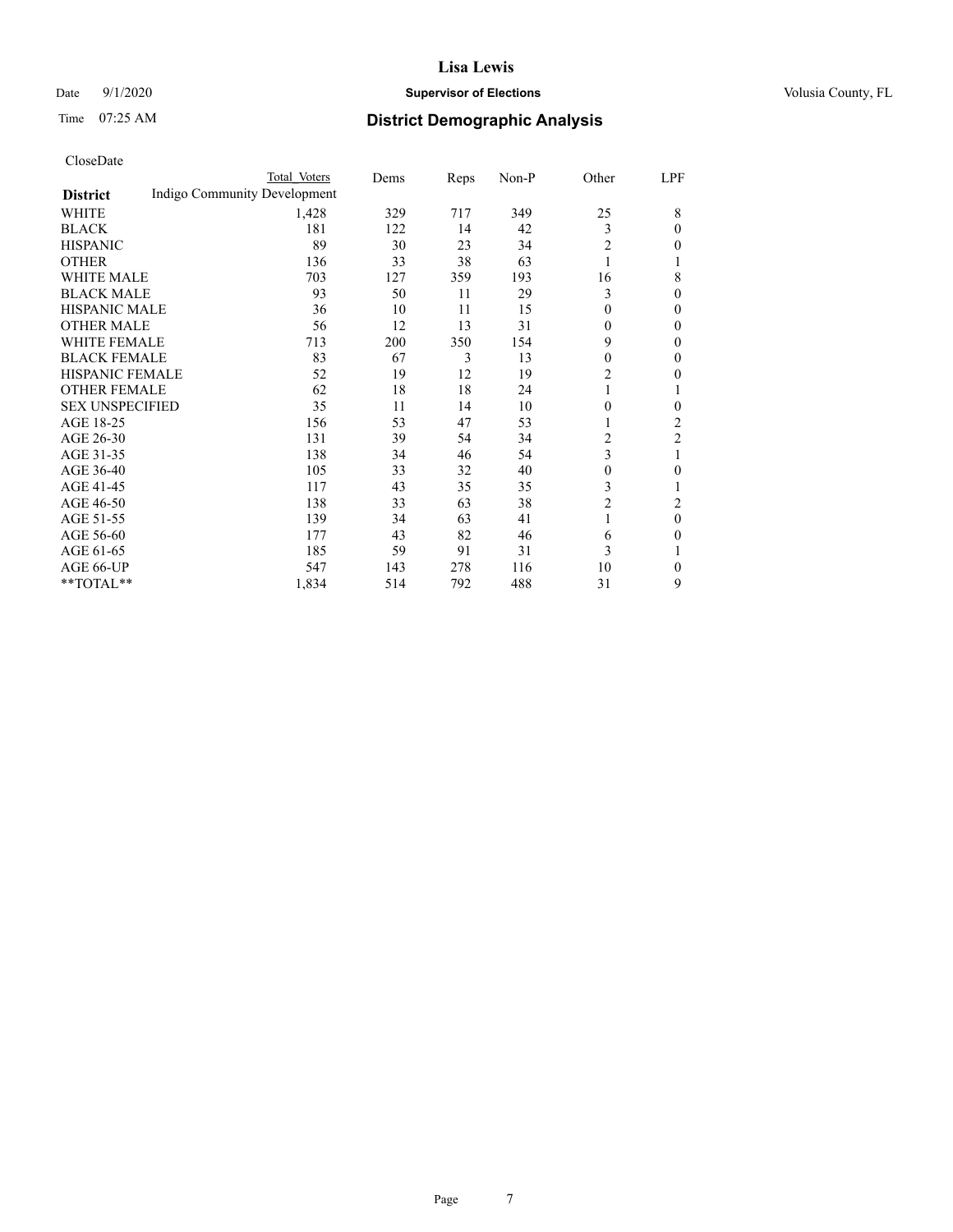# Date  $9/1/2020$  **Supervisor of Elections Supervisor of Elections** Volusia County, FL

# Time 07:25 AM **District Demographic Analysis**

|                        |                  | Total Voters | Dems           | Reps | Non-P | Other    | LPF |
|------------------------|------------------|--------------|----------------|------|-------|----------|-----|
| <b>District</b>        | Orlandia Heights |              |                |      |       |          |     |
| WHITE                  |                  | 708          | 176            | 343  | 184   | 4        |     |
| <b>BLACK</b>           |                  | 13           | 7              | 2    | 4     | $\Omega$ | 0   |
| <b>HISPANIC</b>        |                  | 39           | 6              | 14   | 18    | 0        |     |
| <b>OTHER</b>           |                  | 43           | 9              | 11   | 23    | 0        | 0   |
| <b>WHITE MALE</b>      |                  | 358          | 83             | 171  | 100   | 3        |     |
| <b>BLACK MALE</b>      |                  | 6            | 4              | 1    |       | 0        | 0   |
| <b>HISPANIC MALE</b>   |                  | 18           |                | 8    | 8     | 0        |     |
| <b>OTHER MALE</b>      |                  | 14           | $\overline{2}$ | 6    | 6     | 0        | 0   |
| <b>WHITE FEMALE</b>    |                  | 338          | 91             | 168  | 78    |          | 0   |
| <b>BLACK FEMALE</b>    |                  | 6            | 3              |      | 2     | 0        | 0   |
| HISPANIC FEMALE        |                  | 19           | 5              | 5    | 9     | 0        | 0   |
| <b>OTHER FEMALE</b>    |                  | 20           | 7              | 4    | 9     | 0        | 0   |
| <b>SEX UNSPECIFIED</b> |                  | 24           | $\overline{c}$ | 6    | 16    | 0        | 0   |
| AGE 18-25              |                  | 78           | 15             | 24   | 37    |          |     |
| AGE 26-30              |                  | 49           | 10             | 21   | 18    | 0        | 0   |
| AGE 31-35              |                  | 66           | 16             | 30   | 20    | 0        | 0   |
| AGE 36-40              |                  | 50           | 8              | 19   | 23    | 0        | 0   |
| AGE 41-45              |                  | 44           | 6              | 20   | 18    | 0        | 0   |
| AGE 46-50              |                  | 64           | 12             | 24   | 27    | 0        |     |
| AGE 51-55              |                  | 75           | 11             | 51   | 13    | 0        | 0   |
| AGE 56-60              |                  | 106          | 23             | 55   | 27    |          | 0   |
| AGE 61-65              |                  | 90           | 22             | 50   | 17    |          | 0   |
| AGE 66-UP              |                  | 181          | 75             | 76   | 29    |          | 0   |
| **TOTAL**              |                  | 803          | 198            | 370  | 229   | 4        | 2   |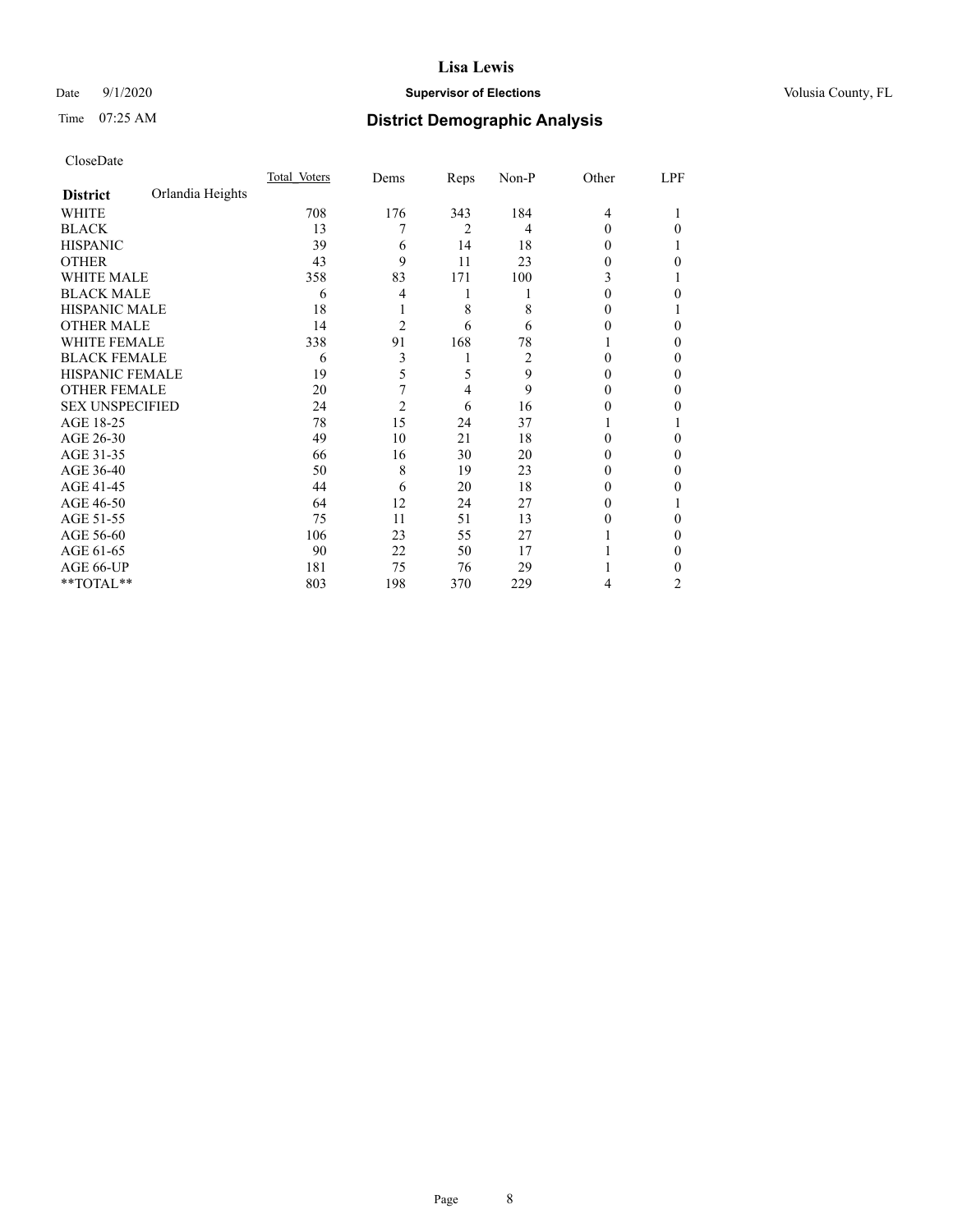# Date  $9/1/2020$  **Supervisor of Elections Supervisor of Elections** Volusia County, FL

| CloseDate |
|-----------|
|-----------|

|                        | Total Voters             | Dems    | Reps    | Non-P   | Other | LPF   |
|------------------------|--------------------------|---------|---------|---------|-------|-------|
| <b>District</b>        | Congressional District 6 |         |         |         |       |       |
| WHITE                  | 294,792                  | 79,999  | 131,804 | 78,167  | 3,819 | 1,003 |
| <b>BLACK</b>           | 33,051                   | 25,571  | 1,172   | 6,069   | 217   | 22    |
| <b>HISPANIC</b>        | 36,989                   | 16,483  | 6,420   | 13,717  | 291   | 78    |
| <b>OTHER</b>           | 21,616                   | 6,867   | 5,016   | 9,406   | 276   | 51    |
| <b>WHITE MALE</b>      | 136,578                  | 31,048  | 64,888  | 38,188  | 1,782 | 672   |
| <b>BLACK MALE</b>      | 13,606                   | 9,732   | 655     | 3,087   | 121   | 11    |
| <b>HISPANIC MALE</b>   | 16,751                   | 6,865   | 3,294   | 6,403   | 139   | 50    |
| <b>OTHER MALE</b>      | 7,669                    | 2,313   | 1,987   | 3,239   | 100   | 30    |
| <b>WHITE FEMALE</b>    | 154,499                  | 48,096  | 65,390  | 38,665  | 2,025 | 323   |
| <b>BLACK FEMALE</b>    | 18,821                   | 15,367  | 493     | 2,855   | 96    | 10    |
| HISPANIC FEMALE        | 19,607                   | 9,344   | 3,040   | 7,046   | 150   | 27    |
| <b>OTHER FEMALE</b>    | 9,153                    | 3,461   | 2,111   | 3,441   | 124   | 16    |
| <b>SEX UNSPECIFIED</b> | 9,760                    | 2,693   | 2,552   | 4,434   | 66    | 15    |
| AGE 18-25              | 36,048                   | 11,948  | 9,106   | 14,022  | 785   | 187   |
| AGE 26-30              | 25,763                   | 8,571   | 6,866   | 9,753   | 426   | 147   |
| AGE 31-35              | 25,576                   | 8,360   | 7,114   | 9,597   | 326   | 179   |
| AGE 36-40              | 24,162                   | 7,761   | 7,104   | 8,867   | 293   | 137   |
| AGE 41-45              | 23,401                   | 7,443   | 7,398   | 8,147   | 299   | 114   |
| AGE 46-50              | 26,400                   | 7,961   | 9,966   | 8,020   | 350   | 103   |
| AGE 51-55              | 30,131                   | 9,108   | 12,588  | 8,019   | 338   | 78    |
| AGE 56-60              | 37,323                   | 11,694  | 16,088  | 9,087   | 404   | 50    |
| AGE 61-65              | 38,919                   | 13,259  | 16,641  | 8,535   | 420   | 64    |
| AGE 66-UP              | 118,723                  | 42,815  | 51,540  | 23,311  | 962   | 95    |
| $*$ TOTAL $*$          | 386,448                  | 128,920 | 144,412 | 107,359 | 4,603 | 1,154 |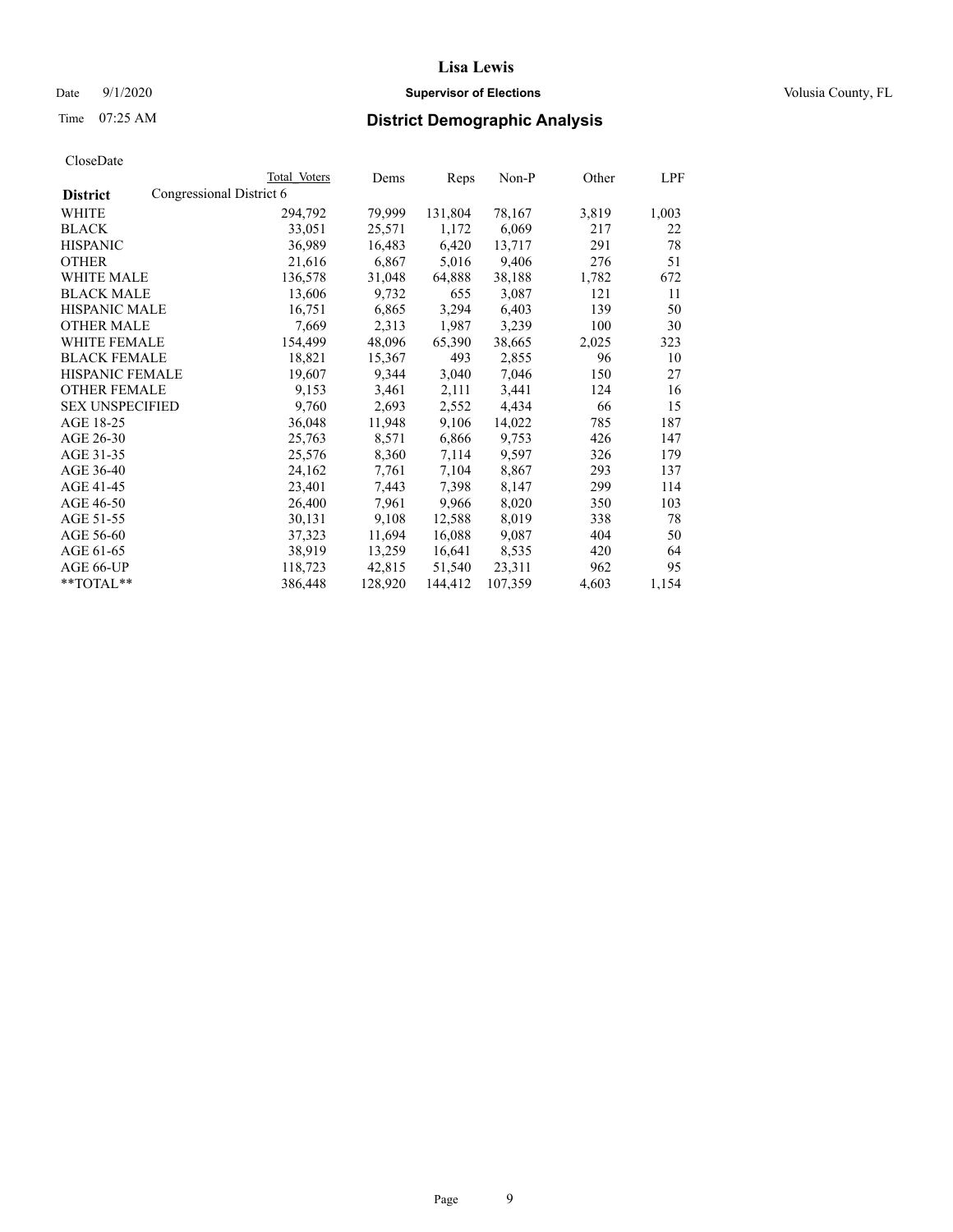# Date  $9/1/2020$  **Supervisor of Elections Supervisor of Elections** Volusia County, FL

# Time 07:25 AM **District Demographic Analysis**

|                        | Total Voters        | Dems   | Reps   | Non-P  | Other | LPF            |
|------------------------|---------------------|--------|--------|--------|-------|----------------|
| <b>District</b>        | Unincorporated Area |        |        |        |       |                |
| WHITE                  | 71,797              | 18,140 | 34,152 | 18,447 | 816   | 242            |
| <b>BLACK</b>           | 3,073               | 2,350  | 121    | 574    | 25    | 3              |
| <b>HISPANIC</b>        | 4,632               | 1,886  | 979    | 1,712  | 44    | 11             |
| <b>OTHER</b>           | 3,866               | 1,026  | 1,129  | 1,654  | 48    | 9              |
| <b>WHITE MALE</b>      | 33,990              | 7,248  | 17,101 | 9,104  | 378   | 159            |
| <b>BLACK MALE</b>      | 1,343               | 947    | 65     | 316    | 13    | 2              |
| <b>HISPANIC MALE</b>   | 2,072               | 750    | 478    | 813    | 23    | 8              |
| <b>OTHER MALE</b>      | 1,343               | 338    | 441    | 542    | 15    | 7              |
| <b>WHITE FEMALE</b>    | 36,875              | 10,722 | 16,622 | 9,013  | 436   | 82             |
| <b>BLACK FEMALE</b>    | 1,666               | 1,351  | 51     | 251    | 12    | 1              |
| <b>HISPANIC FEMALE</b> | 2,451               | 1,088  | 482    | 857    | 21    | 3              |
| <b>OTHER FEMALE</b>    | 1,553               | 518    | 448    | 568    | 18    | 1              |
| <b>SEX UNSPECIFIED</b> | 2,074               | 440    | 693    | 922    | 17    | $\overline{2}$ |
| AGE 18-25              | 7,165               | 1,831  | 2,416  | 2,720  | 162   | 36             |
| AGE 26-30              | 5,026               | 1,315  | 1,713  | 1,901  | 71    | 26             |
| AGE 31-35              | 5,093               | 1,350  | 1,712  | 1,929  | 61    | 41             |
| AGE 36-40              | 4,669               | 1,181  | 1,684  | 1,722  | 58    | 24             |
| AGE 41-45              | 4,640               | 1,153  | 1,778  | 1,636  | 44    | 29             |
| AGE 46-50              | 5,655               | 1,323  | 2,526  | 1,706  | 80    | 20             |
| AGE 51-55              | 6,791               | 1,616  | 3,335  | 1,752  | 69    | 19             |
| AGE 56-60              | 8,831               | 2,267  | 4,364  | 2,089  | 97    | 14             |
| AGE 61-65              | 9,044               | 2,670  | 4,306  | 1,952  | 97    | 19             |
| AGE 66-UP              | 26,454              | 8,696  | 12,547 | 4,980  | 194   | 37             |
| $*$ $TOTAL**$          | 83,368              | 23,402 | 36,381 | 22,387 | 933   | 265            |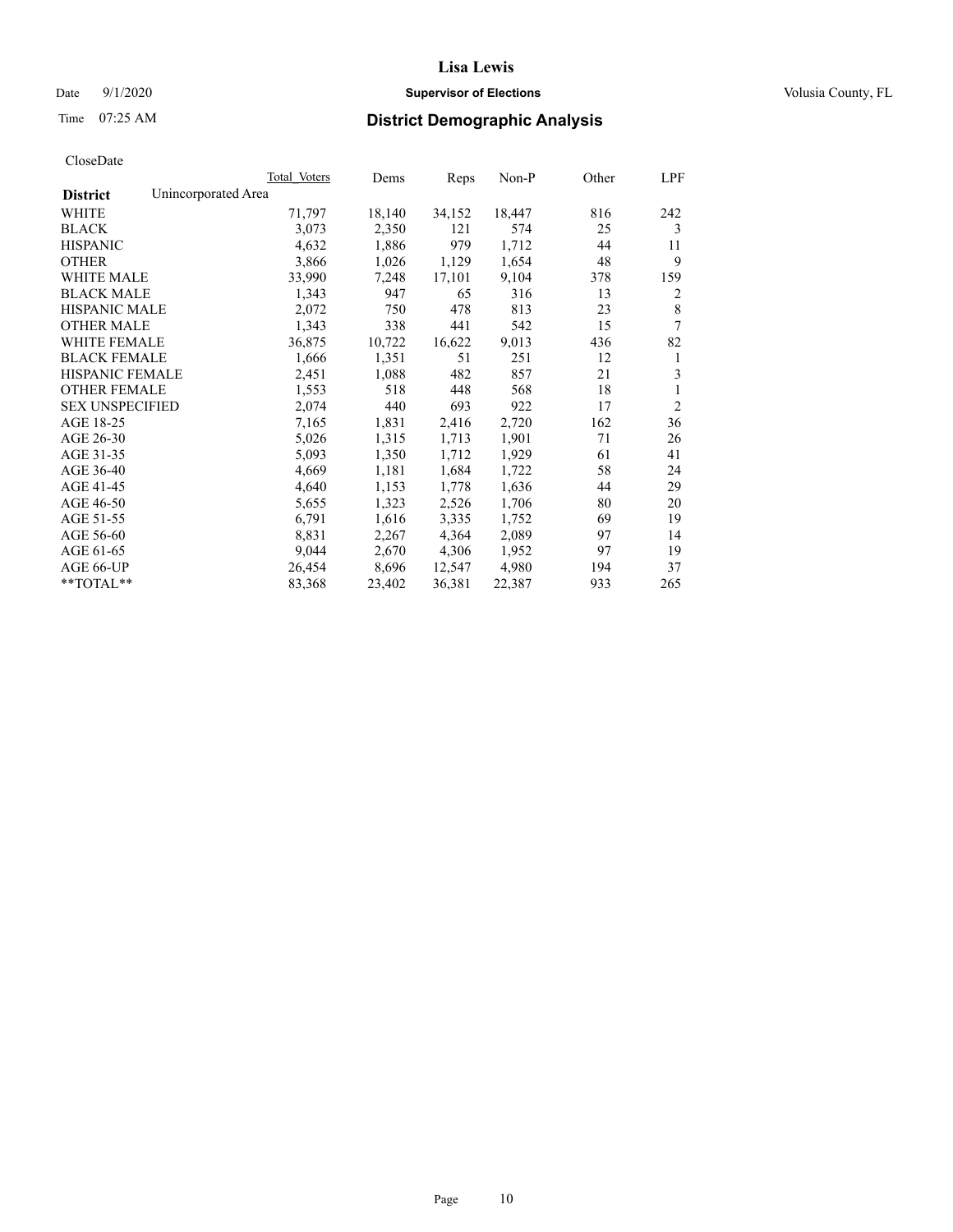# Date  $9/1/2020$  **Supervisor of Elections Supervisor of Elections** Volusia County, FL

# Time 07:25 AM **District Demographic Analysis**

|                        |               | Total Voters | Dems   | Reps   | Non-P  | Other | LPF            |
|------------------------|---------------|--------------|--------|--------|--------|-------|----------------|
| <b>District</b>        | Daytona Beach |              |        |        |        |       |                |
| WHITE                  |               | 25,552       | 7,435  | 10,473 | 7,087  | 454   | 103            |
| <b>BLACK</b>           |               | 13,360       | 10,700 | 346    | 2,230  | 80    | 4              |
| <b>HISPANIC</b>        |               | 2,118        | 962    | 355    | 763    | 32    | 6              |
| <b>OTHER</b>           |               | 3,179        | 1,150  | 541    | 1,435  | 47    | 6              |
| <b>WHITE MALE</b>      |               | 12,262       | 2,973  | 5,376  | 3,626  | 217   | 70             |
| <b>BLACK MALE</b>      |               | 5,234        | 3,900  | 193    | 1,095  | 45    | 1              |
| <b>HISPANIC MALE</b>   |               | 954          | 392    | 181    | 361    | 17    | 3              |
| <b>OTHER MALE</b>      |               | 1,103        | 389    | 227    | 465    | 19    | 3              |
| WHITE FEMALE           |               | 12,960       | 4,371  | 4,985  | 3,335  | 236   | 33             |
| <b>BLACK FEMALE</b>    |               | 7,840        | 6,577  | 148    | 1,077  | 35    | 3              |
| <b>HISPANIC FEMALE</b> |               | 1,117        | 551    | 168    | 380    | 15    | 3              |
| <b>OTHER FEMALE</b>    |               | 1,300        | 554    | 212    | 508    | 23    | 3              |
| <b>SEX UNSPECIFIED</b> |               | 1,438        | 540    | 224    | 668    | 6     | $\overline{0}$ |
| AGE 18-25              |               | 5,952        | 2,871  | 850    | 2,091  | 117   | 23             |
| AGE 26-30              |               | 3,603        | 1,694  | 615    | 1,203  | 76    | 15             |
| AGE 31-35              |               | 3,176        | 1,501  | 552    | 1,051  | 49    | 23             |
| AGE 36-40              |               | 2,669        | 1,289  | 509    | 831    | 31    | 9              |
| AGE 41-45              |               | 2,464        | 1,184  | 469    | 775    | 26    | 10             |
| AGE 46-50              |               | 2,765        | 1,240  | 723    | 742    | 49    | 11             |
| AGE 51-55              |               | 3,194        | 1,407  | 939    | 798    | 45    | 5              |
| AGE 56-60              |               | 4,041        | 1,733  | 1,321  | 938    | 46    | 3              |
| AGE 61-65              |               | 4,362        | 1,956  | 1,476  | 871    | 48    | 11             |
| AGE 66-UP              |               | 11,982       | 5,372  | 4,260  | 2,215  | 126   | 9              |
| $*$ TOTAL $*$          |               | 44,209       | 20,247 | 11,715 | 11,515 | 613   | 119            |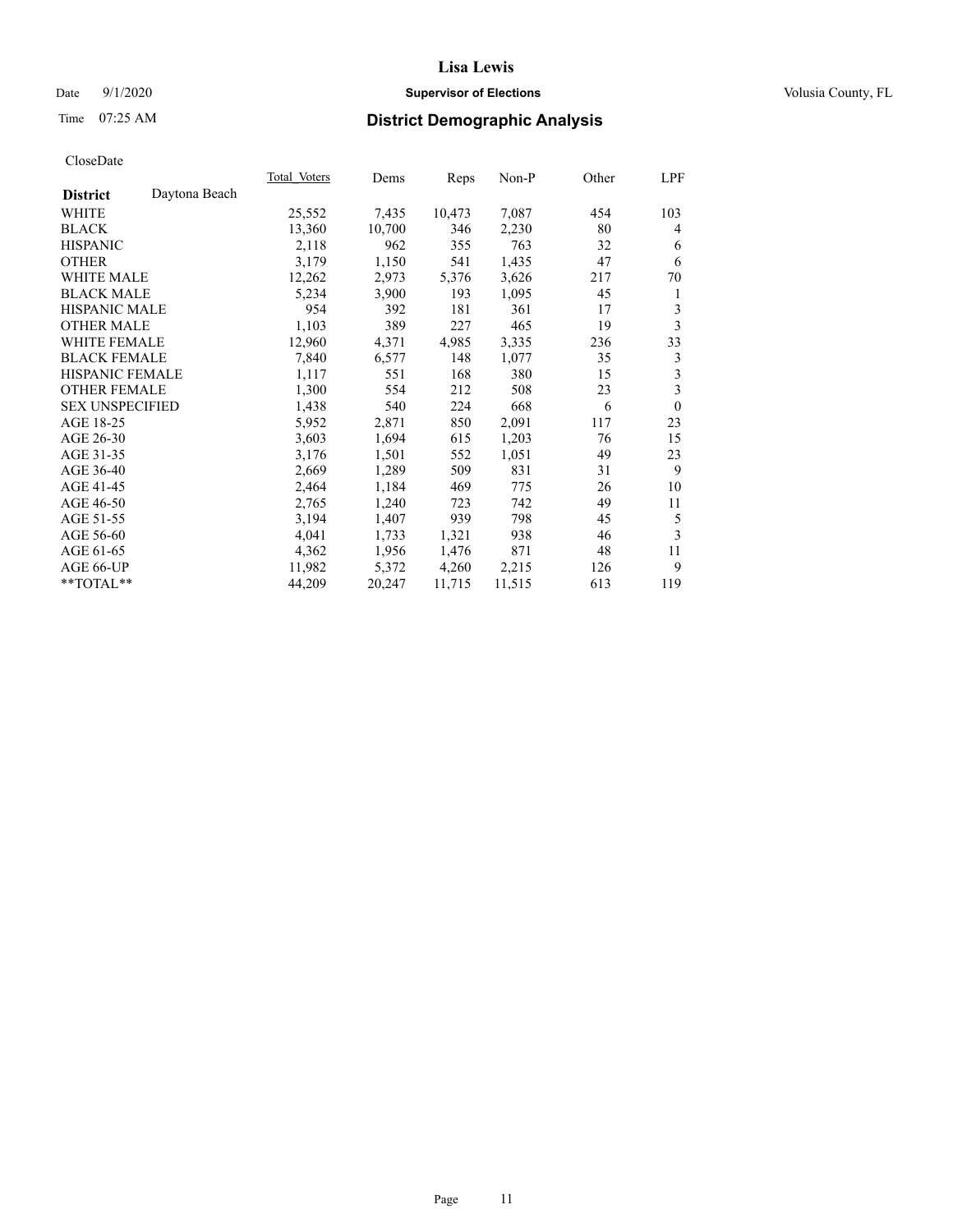# Date  $9/1/2020$  **Supervisor of Elections Supervisor of Elections** Volusia County, FL

# Time 07:25 AM **District Demographic Analysis**

|                                         | Total Voters | Dems  | Reps     | $Non-P$ | Other          | LPF |
|-----------------------------------------|--------------|-------|----------|---------|----------------|-----|
| Daytona Beach Shores<br><b>District</b> |              |       |          |         |                |     |
| WHITE                                   | 4,062        | 974   | 2,047    | 977     | 54             | 10  |
| <b>BLACK</b>                            | 66           | 49    | 2        | 14      |                | 0   |
| <b>HISPANIC</b>                         | 113          | 39    | 38       | 35      |                | 0   |
| <b>OTHER</b>                            | 277          | 85    | 89       | 101     |                |     |
| <b>WHITE MALE</b>                       | 1,921        | 405   | 978      | 498     | 34             | 6   |
| <b>BLACK MALE</b>                       | 29           | 21    | $\theta$ | 7       |                | 0   |
| <b>HISPANIC MALE</b>                    | 49           | 10    | 18       | 20      |                | 0   |
| <b>OTHER MALE</b>                       | 101          | 33    | 33       | 35      | $\Omega$       | 0   |
| <b>WHITE FEMALE</b>                     | 2,093        | 558   | 1,045    | 467     | 19             | 4   |
| <b>BLACK FEMALE</b>                     | 36           | 28    | 2        | 6       | $\theta$       | 0   |
| <b>HISPANIC FEMALE</b>                  | 63           | 29    | 19       | 15      | $\theta$       | 0   |
| <b>OTHER FEMALE</b>                     | 137          | 41    | 43       | 51      |                |     |
| <b>SEX UNSPECIFIED</b>                  | 89           | 22    | 38       | 28      |                | 0   |
| AGE 18-25                               | 144          | 44    | 44       | 50      | 5              |     |
| AGE 26-30                               | 89           | 26    | 29       | 32      |                |     |
| AGE 31-35                               | 104          | 31    | 35       | 31      | $\overline{2}$ | 5   |
| AGE 36-40                               | 109          | 28    | 39       | 42      | $\theta$       | 0   |
| AGE 41-45                               | 112          | 30    | 39       | 40      | 2              | 1   |
| AGE 46-50                               | 147          | 28    | 66       | 52      |                | 0   |
| AGE 51-55                               | 265          | 61    | 113      | 86      | $\overline{4}$ |     |
| AGE 56-60                               | 433          | 109   | 220      | 96      | 8              | 0   |
| AGE 61-65                               | 573          | 123   | 297      | 144     | 8              |     |
| AGE 66-UP                               | 2,542        | 667   | 1,294    | 554     | 26             |     |
| **TOTAL**                               | 4,518        | 1,147 | 2,176    | 1,127   | 57             | 11  |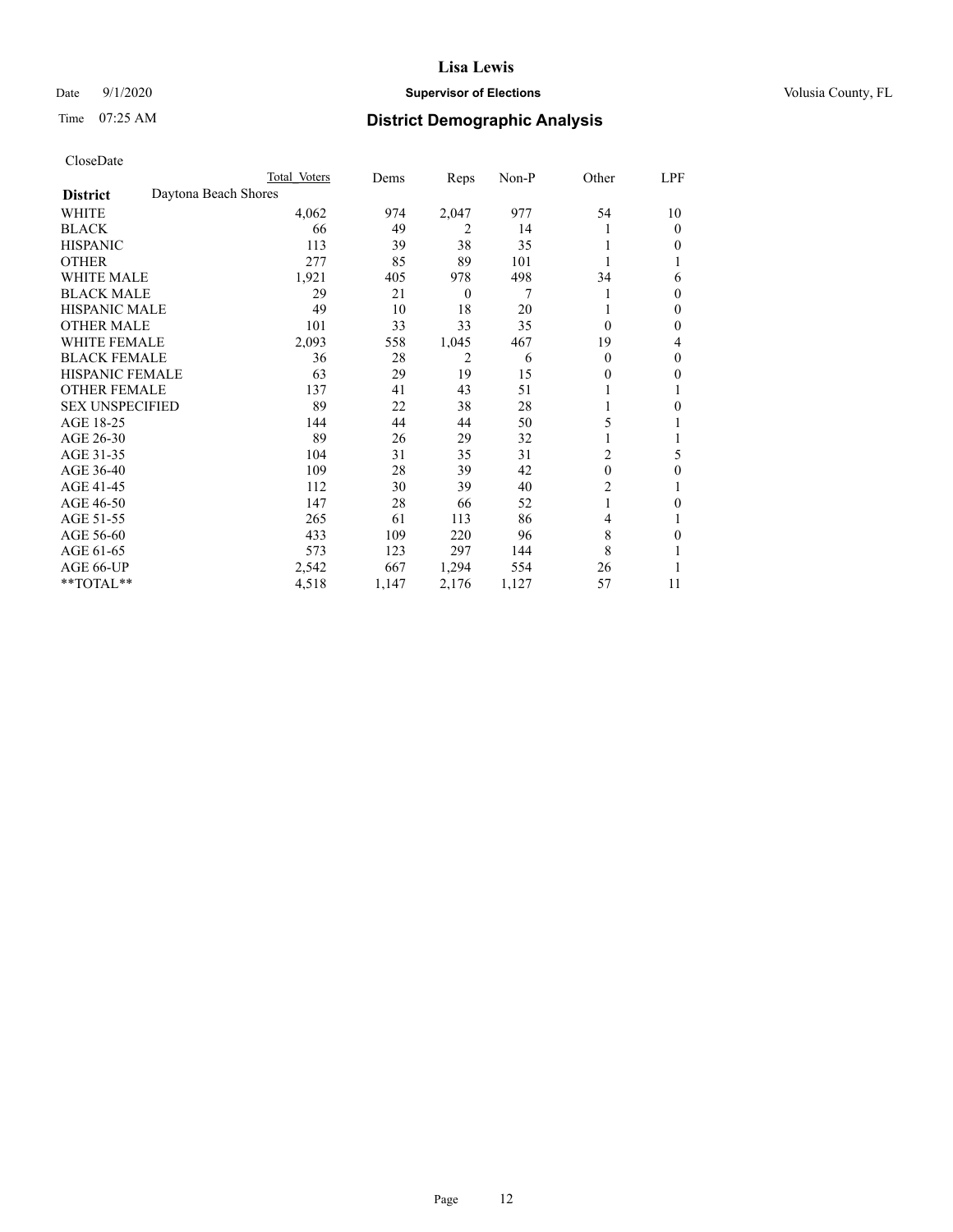# Date  $9/1/2020$  **Supervisor of Elections Supervisor of Elections** Volusia County, FL

# Time 07:25 AM **District Demographic Analysis**

|                        |        | Total Voters | Dems  | Reps  | Non-P | Other | LPF              |
|------------------------|--------|--------------|-------|-------|-------|-------|------------------|
| <b>District</b>        | DeBary |              |       |       |       |       |                  |
| WHITE                  |        | 13,154       | 2,967 | 6,601 | 3,380 | 149   | 57               |
| <b>BLACK</b>           |        | 761          | 548   | 38    | 170   | 5     | $\mathbf{0}$     |
| <b>HISPANIC</b>        |        | 1,677        | 698   | 401   | 559   | 15    | 4                |
| <b>OTHER</b>           |        | 983          | 270   | 253   | 446   | 14    | $\mathbf{0}$     |
| <b>WHITE MALE</b>      |        | 6,134        | 1,152 | 3,239 | 1,637 | 68    | 38               |
| <b>BLACK MALE</b>      |        | 355          | 231   | 21    | 99    | 4     | $\boldsymbol{0}$ |
| <b>HISPANIC MALE</b>   |        | 746          | 284   | 200   | 252   | 7     | 3                |
| <b>OTHER MALE</b>      |        | 330          | 79    | 93    | 154   | 4     | $\theta$         |
| <b>WHITE FEMALE</b>    |        | 6,835        | 1,783 | 3,282 | 1,673 | 79    | 18               |
| <b>BLACK FEMALE</b>    |        | 394          | 308   | 17    | 68    | 1     | $\mathbf{0}$     |
| <b>HISPANIC FEMALE</b> |        | 907          | 406   | 195   | 297   | 8     | 1                |
| <b>OTHER FEMALE</b>    |        | 442          | 153   | 110   | 171   | 8     | $\mathbf{0}$     |
| <b>SEX UNSPECIFIED</b> |        | 432          | 87    | 136   | 204   | 4     | 1                |
| AGE 18-25              |        | 1,387        | 353   | 423   | 564   | 34    | 13               |
| AGE 26-30              |        | 980          | 254   | 340   | 368   | 12    | 6                |
| AGE 31-35              |        | 1,135        | 306   | 401   | 411   | 12    | 5                |
| AGE 36-40              |        | 1,125        | 269   | 426   | 406   | 9     | 15               |
| AGE 41-45              |        | 1,080        | 290   | 412   | 356   | 16    | 6                |
| AGE 46-50              |        | 1,234        | 290   | 542   | 379   | 14    | 9                |
| AGE 51-55              |        | 1,414        | 354   | 685   | 361   | 12    | $\overline{c}$   |
| AGE 56-60              |        | 1,574        | 402   | 779   | 372   | 18    | 3                |
| AGE 61-65              |        | 1,654        | 446   | 812   | 371   | 24    | 1                |
| AGE 66-UP              |        | 4,992        | 1,519 | 2,473 | 967   | 32    | 1                |
| $*$ $TOTAL**$          |        | 16,575       | 4,483 | 7,293 | 4,555 | 183   | 61               |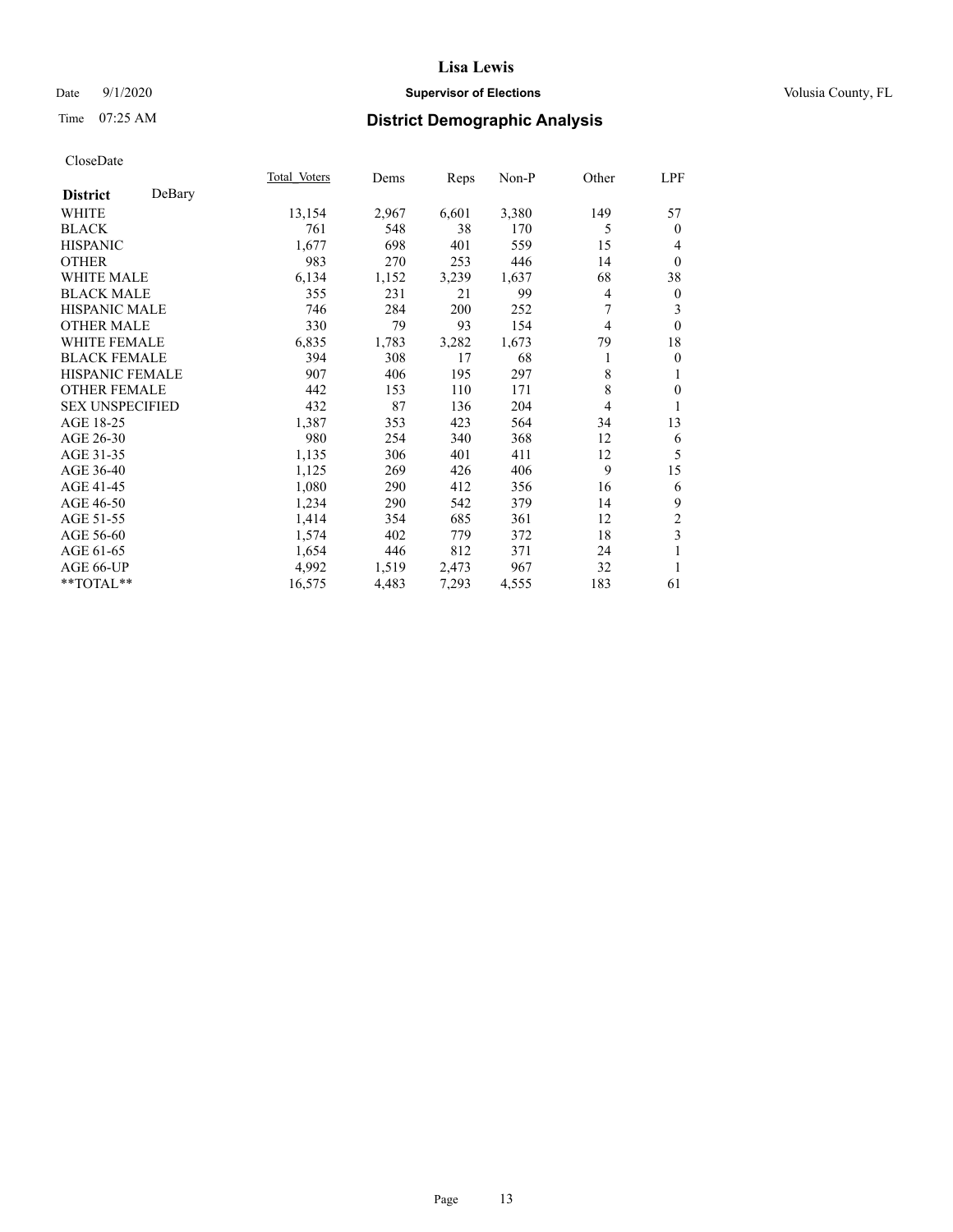# Date  $9/1/2020$  **Supervisor of Elections Supervisor of Elections** Volusia County, FL

# Time 07:25 AM **District Demographic Analysis**

|                        |        | Total Voters | Dems  | Reps  | Non-P | Other | LPF            |
|------------------------|--------|--------------|-------|-------|-------|-------|----------------|
| <b>District</b>        | DeLand |              |       |       |       |       |                |
| WHITE                  |        | 16,178       | 4,906 | 7,089 | 3,905 | 212   | 66             |
| <b>BLACK</b>           |        | 2,993        | 2,359 | 108   | 511   | 14    | 1              |
| <b>HISPANIC</b>        |        | 2,497        | 1,087 | 476   | 901   | 25    | 8              |
| <b>OTHER</b>           |        | 1,490        | 574   | 271   | 629   | 11    | 5              |
| <b>WHITE MALE</b>      |        | 7,088        | 1,799 | 3,299 | 1,848 | 98    | 44             |
| <b>BLACK MALE</b>      |        | 1,175        | 867   | 56    | 244   | 7     | 1              |
| <b>HISPANIC MALE</b>   |        | 1,044        | 410   | 229   | 389   | 10    | 6              |
| <b>OTHER MALE</b>      |        | 538          | 196   | 118   | 221   | 3     | $\mathbf{0}$   |
| <b>WHITE FEMALE</b>    |        | 8,924        | 3,052 | 3,731 | 2,007 | 113   | 21             |
| <b>BLACK FEMALE</b>    |        | 1,754        | 1,440 | 48    | 259   | 7     | $\mathbf{0}$   |
| <b>HISPANIC FEMALE</b> |        | 1,419        | 659   | 244   | 500   | 14    | $\overline{c}$ |
| <b>OTHER FEMALE</b>    |        | 634          | 273   | 106   | 245   | 7     | $\mathfrak{Z}$ |
| <b>SEX UNSPECIFIED</b> |        | 582          | 230   | 113   | 233   | 3     | 3              |
| AGE 18-25              |        | 2,415        | 1,005 | 504   | 849   | 43    | 14             |
| AGE 26-30              |        | 1,619        | 628   | 393   | 564   | 17    | 17             |
| AGE 31-35              |        | 1,652        | 598   | 439   | 582   | 22    | 11             |
| AGE 36-40              |        | 1,622        | 620   | 429   | 545   | 20    | 8              |
| AGE 41-45              |        | 1,553        | 568   | 495   | 467   | 19    | $\overline{4}$ |
| AGE 46-50              |        | 1,581        | 580   | 508   | 471   | 19    | $\mathfrak{Z}$ |
| AGE 51-55              |        | 1,615        | 557   | 647   | 388   | 15    | $\,$ 8 $\,$    |
| AGE 56-60              |        | 1,881        | 722   | 737   | 402   | 16    | $\overline{4}$ |
| AGE 61-65              |        | 1,949        | 782   | 769   | 379   | 16    | 3              |
| AGE 66-UP              |        | 7,271        | 2,866 | 3,023 | 1,299 | 75    | 8              |
| **TOTAL**              |        | 23,158       | 8,926 | 7,944 | 5,946 | 262   | 80             |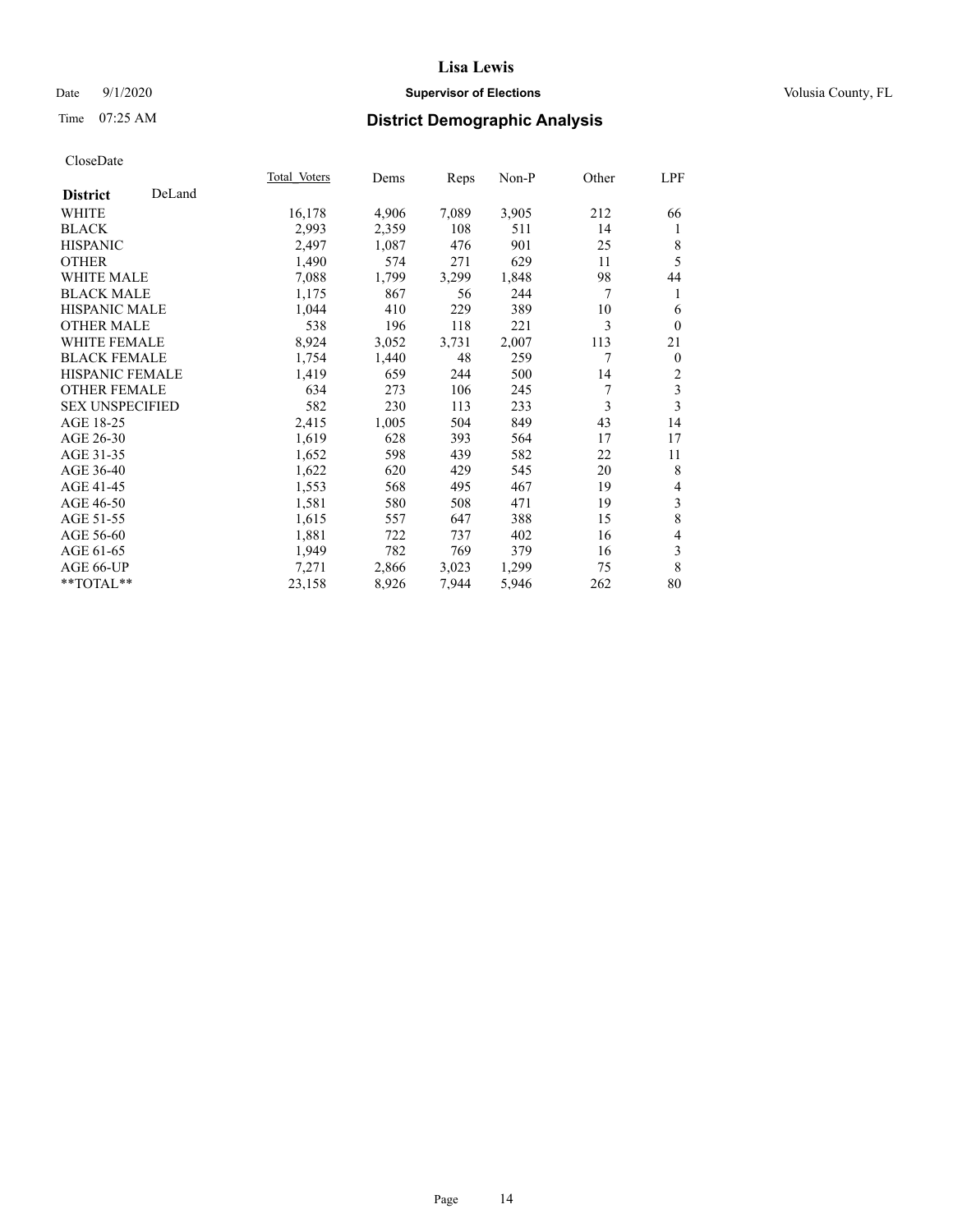# Date  $9/1/2020$  **Supervisor of Elections Supervisor of Elections** Volusia County, FL

# Time 07:25 AM **District Demographic Analysis**

|                        |         | Total Voters | Dems   | Reps   | Non-P  | Other | LPF            |
|------------------------|---------|--------------|--------|--------|--------|-------|----------------|
| <b>District</b>        | Deltona |              |        |        |        |       |                |
| WHITE                  |         | 32,963       | 8,869  | 13,751 | 9,885  | 330   | 128            |
| <b>BLACK</b>           |         | 6,340        | 4,688  | 280    | 1,332  | 36    | 4              |
| <b>HISPANIC</b>        |         | 19,895       | 9,404  | 2,853  | 7,500  | 108   | 30             |
| <b>OTHER</b>           |         | 4,187        | 1,408  | 814    | 1,899  | 55    | 11             |
| WHITE MALE             |         | 15,306       | 3,502  | 6,749  | 4,816  | 154   | 85             |
| <b>BLACK MALE</b>      |         | 2,802        | 1,908  | 171    | 699    | 22    | $\overline{2}$ |
| <b>HISPANIC MALE</b>   |         | 9,208        | 4,041  | 1,525  | 3,575  | 49    | 18             |
| <b>OTHER MALE</b>      |         | 1,495        | 472    | 327    | 671    | 17    | 8              |
| WHITE FEMALE           |         | 17,170       | 5,248  | 6,808  | 4,897  | 175   | 42             |
| <b>BLACK FEMALE</b>    |         | 3,443        | 2,717  | 103    | 607    | 14    | $\overline{2}$ |
| <b>HISPANIC FEMALE</b> |         | 10,389       | 5,224  | 1,301  | 3,795  | 58    | 11             |
| <b>OTHER FEMALE</b>    |         | 1,815        | 720    | 341    | 727    | 24    | 3              |
| <b>SEX UNSPECIFIED</b> |         | 1,756        | 536    | 373    | 829    | 16    | $\overline{2}$ |
| AGE 18-25              |         | 6,830        | 2,317  | 1,285  | 3,092  | 107   | 29             |
| AGE 26-30              |         | 5,372        | 1,946  | 1,074  | 2,259  | 63    | 30             |
| AGE 31-35              |         | 5,460        | 1,880  | 1,230  | 2,265  | 56    | 29             |
| AGE 36-40              |         | 5,223        | 1,848  | 1,171  | 2,127  | 58    | 19             |
| AGE 41-45              |         | 5,098        | 1,921  | 1,202  | 1,911  | 46    | 18             |
| AGE 46-50              |         | 5,182        | 1,861  | 1,533  | 1,725  | 47    | 16             |
| AGE 51-55              |         | 5,429        | 2,028  | 1,768  | 1,586  | 36    | 11             |
| AGE 56-60              |         | 5,886        | 2,250  | 2,007  | 1,588  | 36    | 5              |
| AGE 61-65              |         | 5,551        | 2,208  | 1,976  | 1,330  | 28    | 9              |
| AGE 66-UP              |         | 13,354       | 6,110  | 4,452  | 2,733  | 52    | 7              |
| $*$ $TOTAL**$          |         | 63,385       | 24,369 | 17,698 | 20,616 | 529   | 173            |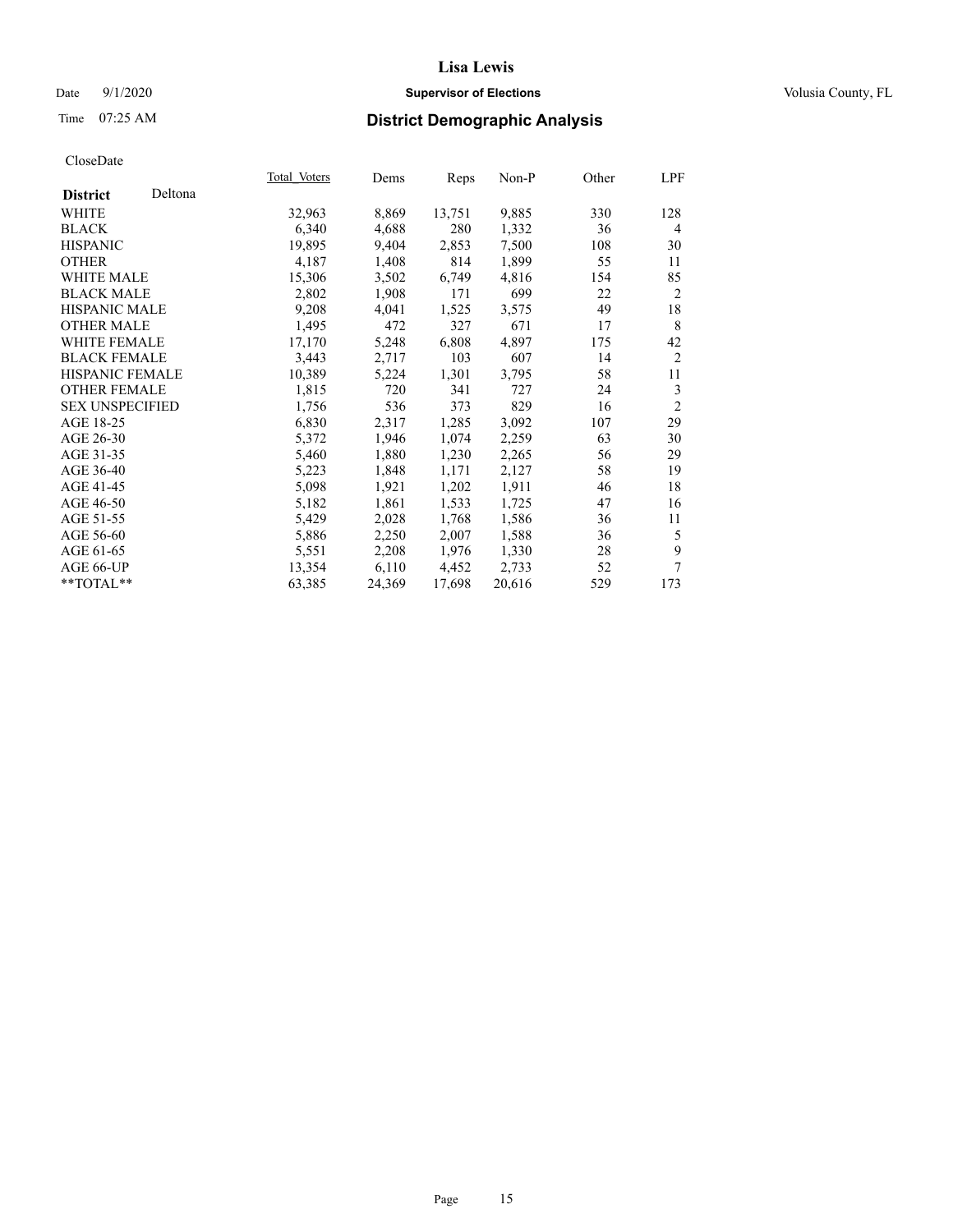# Date  $9/1/2020$  **Supervisor of Elections Supervisor of Elections** Volusia County, FL

# Time 07:25 AM **District Demographic Analysis**

|                        |           | Total Voters | Dems  | Reps  | Non-P | Other | LPF            |
|------------------------|-----------|--------------|-------|-------|-------|-------|----------------|
| <b>District</b>        | Edgewater |              |       |       |       |       |                |
| WHITE                  |           | 15,501       | 4,332 | 6,502 | 4,418 | 201   | 48             |
| <b>BLACK</b>           |           | 379          | 283   | 20    | 69    |       | $\theta$       |
| <b>HISPANIC</b>        |           | 346          | 132   | 78    | 127   | 8     | 1              |
| <b>OTHER</b>           |           | 626          | 178   | 166   | 273   | 8     | 1              |
| WHITE MALE             |           | 7,090        | 1,652 | 3,226 | 2,091 | 89    | 32             |
| <b>BLACK MALE</b>      |           | 183          | 124   | 12    | 41    | 6     | $\mathbf{0}$   |
| HISPANIC MALE          |           | 154          | 48    | 37    | 65    | 4     | $\theta$       |
| <b>OTHER MALE</b>      |           | 223          | 66    | 66    | 88    | 3     | $\theta$       |
| <b>WHITE FEMALE</b>    |           | 8,230        | 2,642 | 3,195 | 2,265 | 112   | 16             |
| <b>BLACK FEMALE</b>    |           | 189          | 153   | 8     | 27    |       | $\mathbf{0}$   |
| HISPANIC FEMALE        |           | 185          | 79    | 40    | 61    | 4     | 1              |
| <b>OTHER FEMALE</b>    |           | 231          | 80    | 64    | 84    | 2     | 1              |
| <b>SEX UNSPECIFIED</b> |           | 367          | 81    | 118   | 165   | 3     | $\theta$       |
| AGE 18-25              |           | 1,215        | 316   | 366   | 482   | 41    | 10             |
| AGE 26-30              |           | 1,020        | 264   | 321   | 403   | 25    | 7              |
| AGE 31-35              |           | 1,042        | 280   | 328   | 414   | 10    | 10             |
| AGE 36-40              |           | 943          | 256   | 306   | 364   | 10    | 7              |
| AGE 41-45              |           | 958          | 241   | 356   | 350   | 9     | $\overline{2}$ |
| AGE 46-50              |           | 1,115        | 255   | 460   | 385   | 9     | 6              |
| AGE 51-55              |           | 1,202        | 320   | 534   | 324   | 21    | 3              |
| AGE 56-60              |           | 1,663        | 473   | 735   | 429   | 24    | $\overline{2}$ |
| AGE 61-65              |           | 1,801        | 520   | 803   | 456   | 22    | $\mathbf{0}$   |
| AGE 66-UP              |           | 5,893        | 2,000 | 2,557 | 1,280 | 53    | 3              |
| **TOTAL**              |           | 16,852       | 4,925 | 6,766 | 4,887 | 224   | 50             |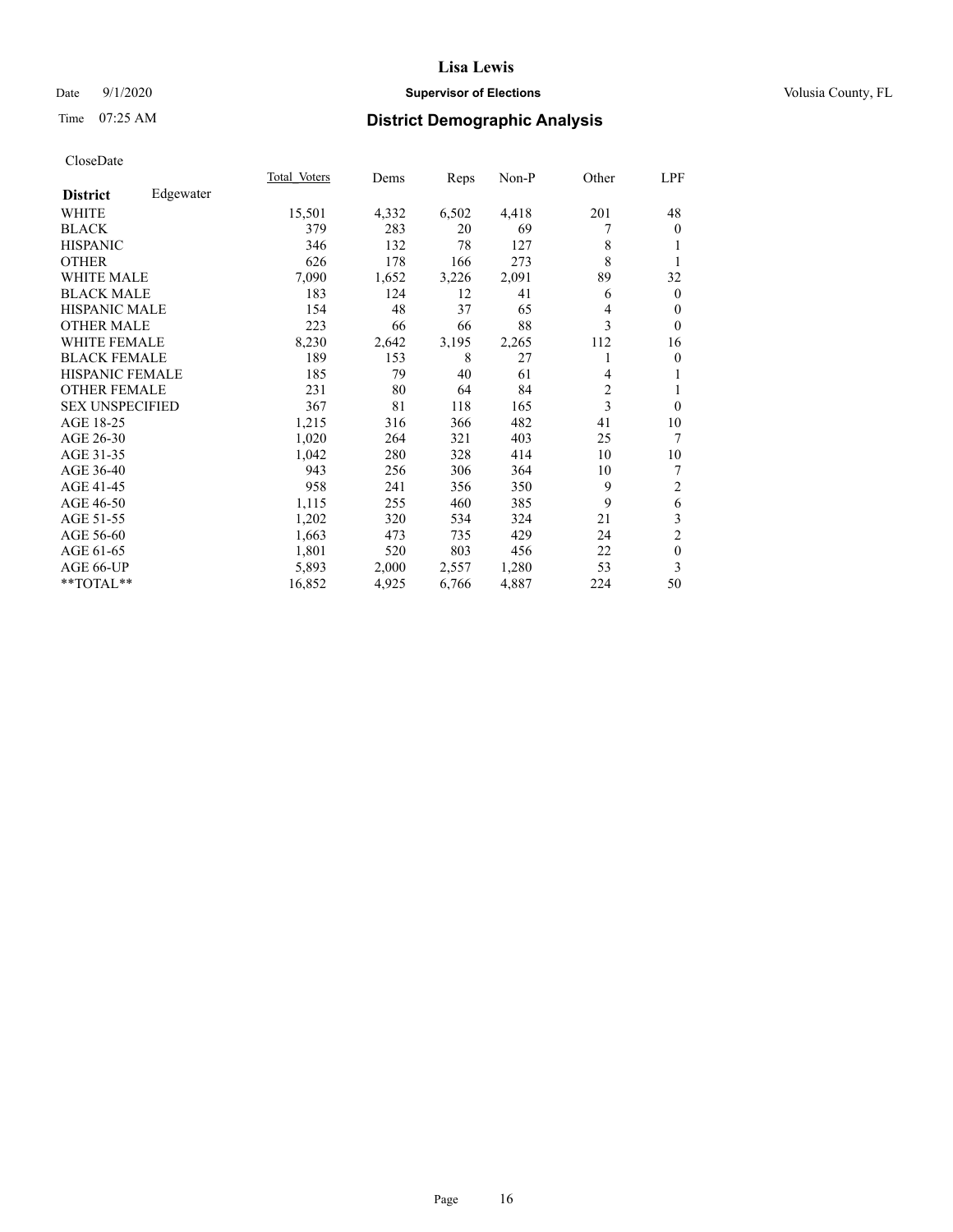# Date  $9/1/2020$  **Supervisor of Elections Supervisor of Elections** Volusia County, FL

# Time 07:25 AM **District Demographic Analysis**

|                               | Total Voters | Dems  | Reps  | Non-P | Other          | LPF              |
|-------------------------------|--------------|-------|-------|-------|----------------|------------------|
| Holly Hill<br><b>District</b> |              |       |       |       |                |                  |
| WHITE                         | 6,178        | 1,923 | 2,313 | 1,832 | 82             | 28               |
| <b>BLACK</b>                  | 1,095        | 811   | 36    | 239   | 7              | 2                |
| <b>HISPANIC</b>               | 337          | 150   | 55    | 128   | 3              | 1                |
| <b>OTHER</b>                  | 476          | 163   | 89    | 221   | 3              | $\theta$         |
| WHITE MALE                    | 2,824        | 722   | 1,148 | 898   | 37             | 19               |
| <b>BLACK MALE</b>             | 406          | 269   | 17    | 116   | 3              | 1                |
| <b>HISPANIC MALE</b>          | 171          | 69    | 31    | 68    | $\overline{c}$ | 1                |
| <b>OTHER MALE</b>             | 162          | 53    | 40    | 69    | $\theta$       | $\mathbf{0}$     |
| WHITE FEMALE                  | 3,276        | 1,185 | 1,137 | 900   | 45             | 9                |
| <b>BLACK FEMALE</b>           | 673          | 532   | 19    | 117   | $\overline{4}$ | 1                |
| <b>HISPANIC FEMALE</b>        | 159          | 78    | 23    | 57    |                | $\mathbf{0}$     |
| <b>OTHER FEMALE</b>           | 197          | 89    | 35    | 72    | 1              | $\mathbf{0}$     |
| <b>SEX UNSPECIFIED</b>        | 218          | 50    | 43    | 123   | $\overline{2}$ | $\boldsymbol{0}$ |
| AGE 18-25                     | 689          | 234   | 139   | 301   | 10             | 5                |
| AGE 26-30                     | 591          | 245   | 115   | 221   | 8              | $\mathfrak{2}$   |
| AGE 31-35                     | 584          | 215   | 122   | 233   | 8              | 6                |
| AGE 36-40                     | 520          | 192   | 113   | 204   | 7              | 4                |
| AGE 41-45                     | 475          | 167   | 119   | 178   | 10             | 1                |
| AGE 46-50                     | 551          | 194   | 159   | 188   | 7              | 3                |
| AGE 51-55                     | 653          | 235   | 210   | 199   | $\overline{4}$ | 5                |
| AGE 56-60                     | 880          | 319   | 312   | 238   | 9              | $\overline{c}$   |
| AGE 61-65                     | 830          | 322   | 292   | 201   | 12             | 3                |
| AGE 66-UP                     | 2,313        | 924   | 912   | 457   | 20             | $\theta$         |
| **TOTAL**                     | 8,086        | 3,047 | 2,493 | 2,420 | 95             | 31               |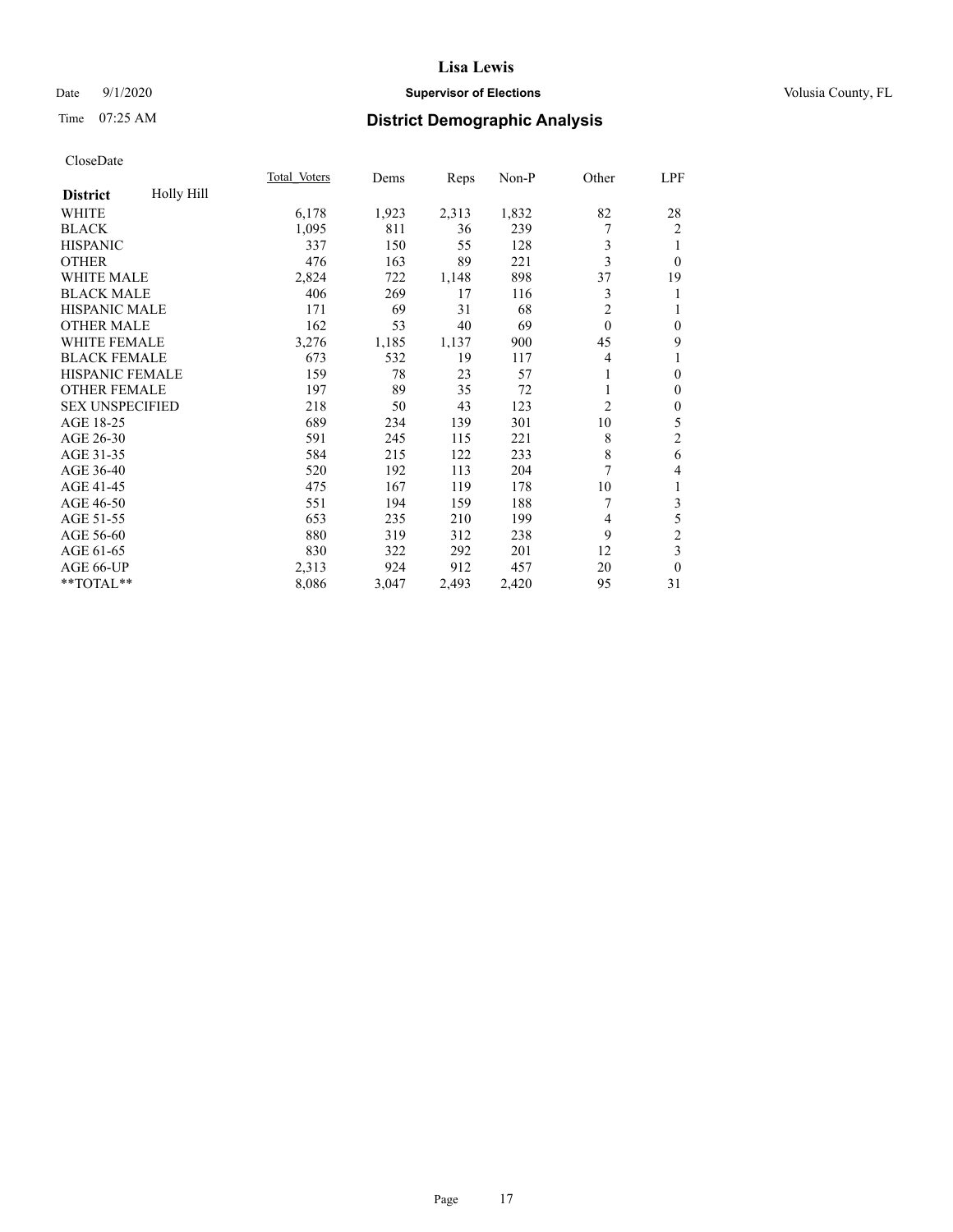# Date  $9/1/2020$  **Supervisor of Elections Supervisor of Elections** Volusia County, FL

# Time 07:25 AM **District Demographic Analysis**

|                        |            | Total Voters | Dems | Reps | Non-P | Other          | LPF          |
|------------------------|------------|--------------|------|------|-------|----------------|--------------|
| <b>District</b>        | Lake Helen |              |      |      |       |                |              |
| WHITE                  |            | 1,880        | 509  | 850  | 500   | 18             | 3            |
| <b>BLACK</b>           |            | 166          | 139  | 7    | 19    |                | $\theta$     |
| <b>HISPANIC</b>        |            | 85           | 33   | 21   | 29    |                |              |
| <b>OTHER</b>           |            | 72           | 29   | 19   | 23    | $\theta$       |              |
| WHITE MALE             |            | 854          | 196  | 402  | 246   |                | 3            |
| <b>BLACK MALE</b>      |            | 71           | 62   | 4    | 5     | 0              | $\theta$     |
| <b>HISPANIC MALE</b>   |            | 36           | 15   | 8    | 12    | 0              |              |
| <b>OTHER MALE</b>      |            | 22           | 12   | 4    | 5     | $\Omega$       | 1            |
| <b>WHITE FEMALE</b>    |            | 1,006        | 310  | 438  | 247   | 11             | 0            |
| <b>BLACK FEMALE</b>    |            | 91           | 76   | 2    | 12    |                | 0            |
| <b>HISPANIC FEMALE</b> |            | 48           | 17   | 13   | 17    |                | $\Omega$     |
| <b>OTHER FEMALE</b>    |            | 31           | 15   | 6    | 10    | $\theta$       | 0            |
| <b>SEX UNSPECIFIED</b> |            | 44           | 7    | 20   | 17    | 0              | 0            |
| AGE 18-25              |            | 178          | 42   | 62   | 71    | 3              | 0            |
| AGE 26-30              |            | 153          | 34   | 65   | 51    | 2              | 1            |
| AGE 31-35              |            | 145          | 45   | 49   | 49    | $\overline{c}$ | 0            |
| AGE 36-40              |            | 135          | 38   | 38   | 57    | $\overline{c}$ | 0            |
| AGE 41-45              |            | 145          | 34   | 50   | 60    | $\mathbf{0}$   |              |
| AGE 46-50              |            | 148          | 39   | 57   | 46    | 3              | 3            |
| AGE 51-55              |            | 178          | 52   | 86   | 38    | 2              | 0            |
| AGE 56-60              |            | 229          | 75   | 101  | 50    | 3              | $\mathbf{0}$ |
| AGE 61-65              |            | 241          | 79   | 117  | 44    |                | $\mathbf{0}$ |
| AGE 66-UP              |            | 651          | 272  | 272  | 105   | 2              | 0            |
| **TOTAL**              |            | 2,203        | 710  | 897  | 571   | 20             | 5            |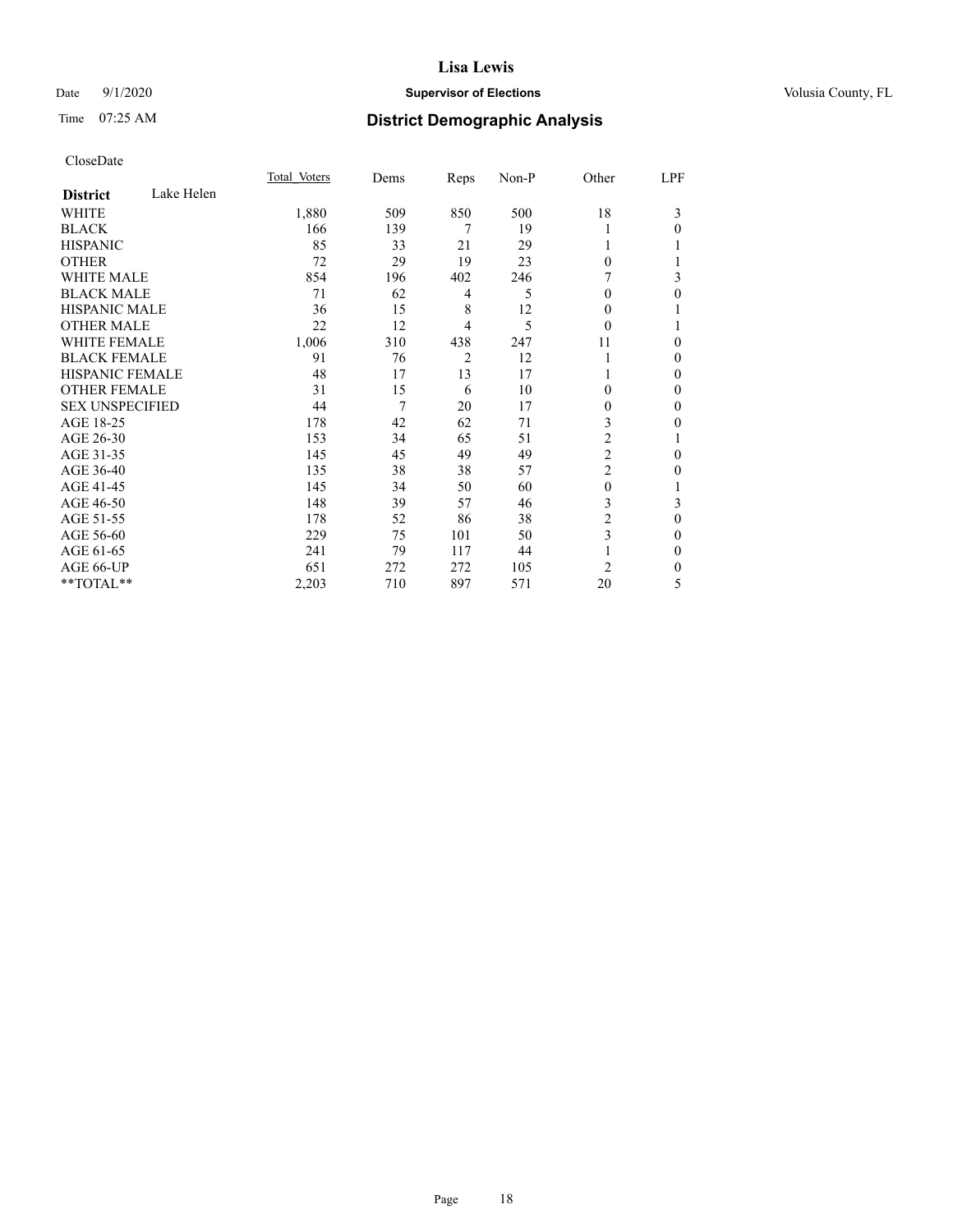# Date  $9/1/2020$  **Supervisor of Elections Supervisor of Elections** Volusia County, FL

# Time 07:25 AM **District Demographic Analysis**

| Total Voters | Dems             | Reps   | Non-P | Other        | LPF            |
|--------------|------------------|--------|-------|--------------|----------------|
|              |                  |        |       |              |                |
| 21,332       | 5,820            | 9,970  | 5,094 | 387          | 61             |
| 762          | 611              | 25     | 121   | 3            | 2              |
| 482          | 169              | 159    | 143   | 10           | 1              |
| 826          | 224              | 240    | 350   | 10           | $\overline{2}$ |
| 9,788        | 2,204            | 4,834  | 2,519 | 192          | 39             |
| 321          | 239              | 12     | 67    | 1            | $\overline{2}$ |
| 229          | 80               | 75     | 69    | 4            | 1              |
| 291          | 73               | 96     | 115   | 6            | 1              |
| 11,346       | 3,555            | 5,052  | 2,523 | 195          | 21             |
| 424          | 357              | 12     | 53    | 2            | $\overline{0}$ |
| 241          | 87               | 79     | 69    | 6            | $\overline{0}$ |
| 355          | 121              | 111    | 118   | 4            | 1              |
| 407          | 108              | 123    | 175   | $\mathbf{0}$ |                |
| 1,399        | 390              | 473    | 483   | 47           | 6              |
| 1,055        | 293              | 333    | 390   | 28           | 11             |
| 1,133        | 312              | 377    | 413   | 23           | 8              |
| 1,127        | 322              | 400    | 376   | 20           | 9              |
| 1,108        | 271              | 418    | 382   | 31           | 6              |
| 1,379        | 367              | 599    | 369   | 39           | 5              |
| 1,689        | 409              | 828    | 414   | 34           | $\overline{4}$ |
| 2,393        | 584              | 1,228  | 539   | 38           | 4              |
| 2,780        | 845              | 1,292  | 593   | 43           | 7              |
| 9,339        | 3,031            | 4,446  | 1,749 | 107          | 6              |
| 23,402       | 6,824            | 10,394 | 5,708 | 410          | 66             |
|              | New Smyrna Beach |        |       |              |                |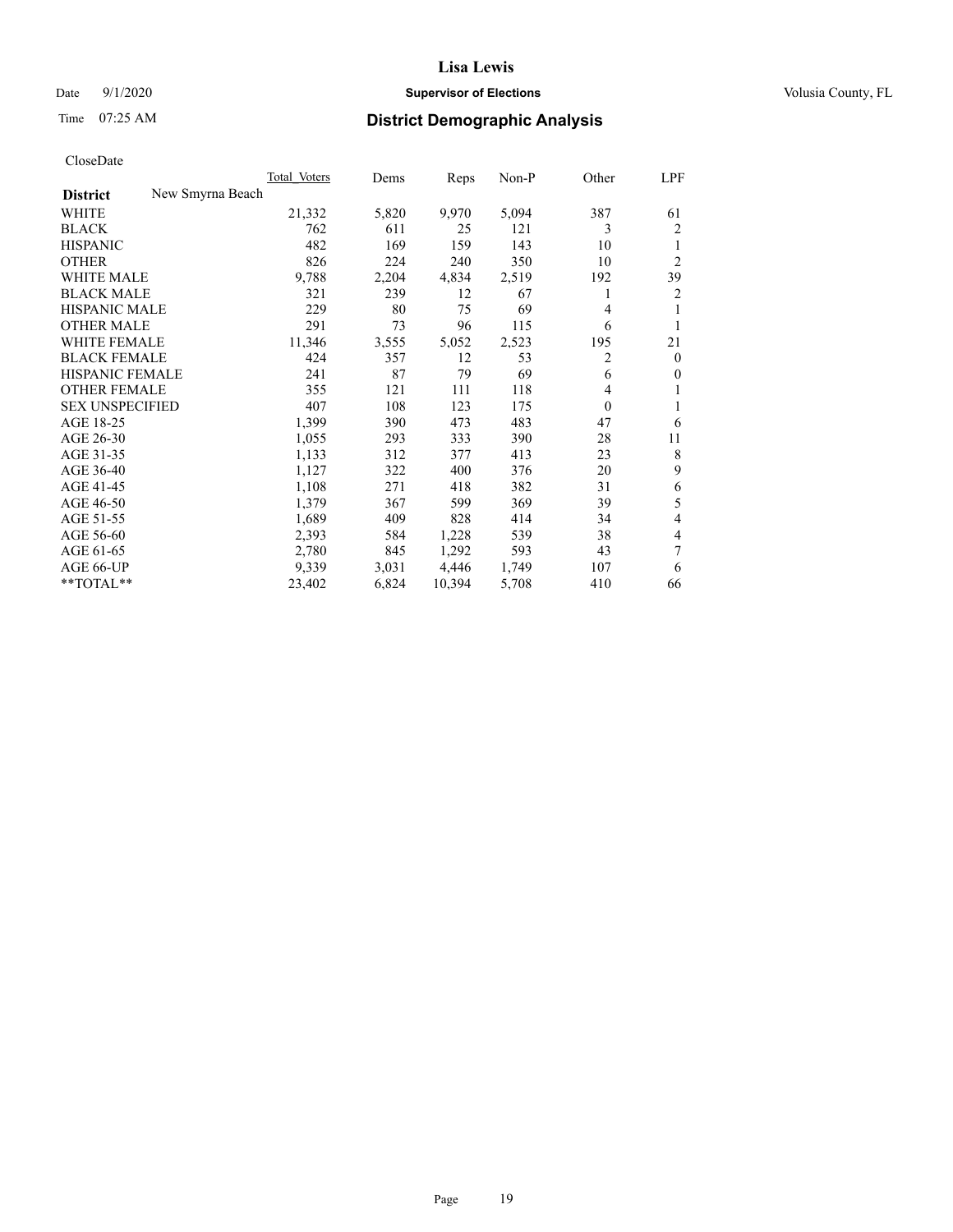# Date  $9/1/2020$  **Supervisor of Elections Supervisor of Elections** Volusia County, FL

# Time 07:25 AM **District Demographic Analysis**

|                        |          | Total Voters | Dems | Reps         | Non-P          | Other    | LPF      |
|------------------------|----------|--------------|------|--------------|----------------|----------|----------|
| <b>District</b>        | Oak Hill |              |      |              |                |          |          |
| WHITE                  |          | 1,405        | 322  | 694          | 366            | 20       | 3        |
| <b>BLACK</b>           |          | 158          | 132  | 6            | 20             | $\Omega$ | 0        |
| <b>HISPANIC</b>        |          | 13           | 6    |              | 6              | 0        | 0        |
| <b>OTHER</b>           |          | 42           | 13   | 17           | 12             | 0        | 0        |
| WHITE MALE             |          | 693          | 142  | 354          | 189            | 6        | 2        |
| <b>BLACK MALE</b>      |          | 75           | 58   | 4            | 13             | 0        | $\theta$ |
| <b>HISPANIC MALE</b>   |          | 6            |      | 1            | 4              | $_{0}$   | 0        |
| <b>OTHER MALE</b>      |          | 17           | 4    | 8            | 5              | $\Omega$ | 0        |
| WHITE FEMALE           |          | 694          | 176  | 330          | 173            | 14       |          |
| <b>BLACK FEMALE</b>    |          | 83           | 74   | 2            |                | 0        | 0        |
| <b>HISPANIC FEMALE</b> |          | 7            | 5    | $\mathbf{0}$ | 2              | 0        | 0        |
| <b>OTHER FEMALE</b>    |          | 17           | 8    | 7            | $\overline{2}$ | 0        | 0        |
| <b>SEX UNSPECIFIED</b> |          | 26           | 5    | 12           | 9              | $_{0}$   | 0        |
| AGE 18-25              |          | 114          | 34   | 35           | 41             | 4        | 0        |
| AGE 26-30              |          | 70           | 24   | 25           | 19             | 2        | 0        |
| AGE 31-35              |          | 64           | 21   | 23           | 20             | 0        | 0        |
| AGE 36-40              |          | 80           | 26   | 31           | 22             | 0        |          |
| AGE 41-45              |          | 77           | 22   | 25           | 30             | 0        | 0        |
| AGE 46-50              |          | 97           | 25   | 40           | 29             | 3        | 0        |
| AGE 51-55              |          | 119          | 30   | 59           | 30             | 0        | 0        |
| AGE 56-60              |          | 177          | 51   | 79           | 43             | 4        | 0        |
| AGE 61-65              |          | 210          | 69   | 104          | 35             | 0        | 2        |
| AGE 66-UP              |          | 610          | 171  | 297          | 135            | 7        | 0        |
| **TOTAL**              |          | 1,618        | 473  | 718          | 404            | 20       | 3        |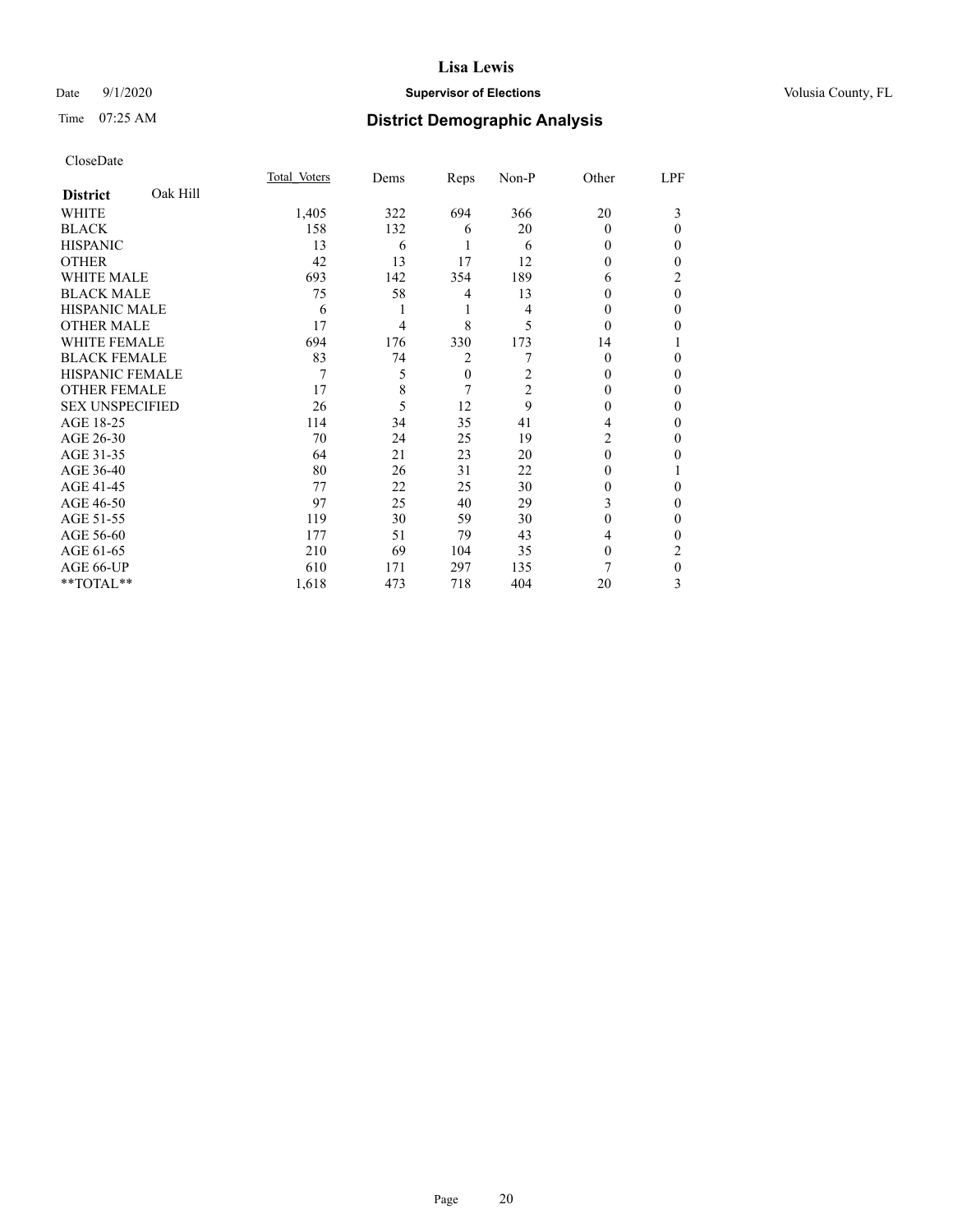# Date  $9/1/2020$  **Supervisor of Elections Supervisor of Elections** Volusia County, FL

# Time 07:25 AM **District Demographic Analysis**

|                                | Total Voters | Dems  | Reps  | Non-P | Other          | LPF            |
|--------------------------------|--------------|-------|-------|-------|----------------|----------------|
| Orange City<br><b>District</b> |              |       |       |       |                |                |
| WHITE                          | 5,884        | 1,605 | 2,630 | 1,557 | 70             | 22             |
| <b>BLACK</b>                   | 497          | 381   | 24    | 89    | 3              | $\mathbf{0}$   |
| <b>HISPANIC</b>                | 1,455        | 641   | 227   | 574   | 12             |                |
| <b>OTHER</b>                   | 446          | 135   | 100   | 203   | 7              |                |
| <b>WHITE MALE</b>              | 2,544        | 558   | 1,201 | 738   | 33             | 14             |
| <b>BLACK MALE</b>              | 191          | 132   | 14    | 44    | 1              | $\bf{0}$       |
| HISPANIC MALE                  | 602          | 244   | 117   | 236   | 5              | $\theta$       |
| <b>OTHER MALE</b>              | 147          | 38    | 39    | 68    |                | 1              |
| <b>WHITE FEMALE</b>            | 3,282        | 1,039 | 1,404 | 795   | 36             | 8              |
| <b>BLACK FEMALE</b>            | 298          | 244   | 10    | 42    | $\overline{2}$ | $\mathbf{0}$   |
| <b>HISPANIC FEMALE</b>         | 829          | 388   | 107   | 326   | 7              | 1              |
| <b>OTHER FEMALE</b>            | 205          | 79    | 48    | 73    | 5              | $\mathbf{0}$   |
| <b>SEX UNSPECIFIED</b>         | 183          | 40    | 40    | 101   | $\overline{2}$ | $\mathbf{0}$   |
| AGE 18-25                      | 702          | 230   | 164   | 291   | 13             | 4              |
| AGE 26-30                      | 550          | 175   | 125   | 231   | 14             | 5              |
| AGE 31-35                      | 500          | 169   | 138   | 189   | 3              | 1              |
| AGE 36-40                      | 500          | 166   | 131   | 197   |                | 5              |
| AGE 41-45                      | 489          | 169   | 142   | 166   | 10             | 2              |
| AGE 46-50                      | 575          | 167   | 214   | 188   | 5              | 1              |
| AGE 51-55                      | 571          | 186   | 209   | 165   | 10             | 1              |
| AGE 56-60                      | 668          | 210   | 256   | 192   | 8              | $\overline{c}$ |
| AGE 61-65                      | 714          | 243   | 293   | 171   | 6              | 1              |
| AGE 66-UP                      | 3,013        | 1,047 | 1,309 | 633   | 22             | $\overline{2}$ |
| **TOTAL**                      | 8,282        | 2,762 | 2,981 | 2,423 | 92             | 24             |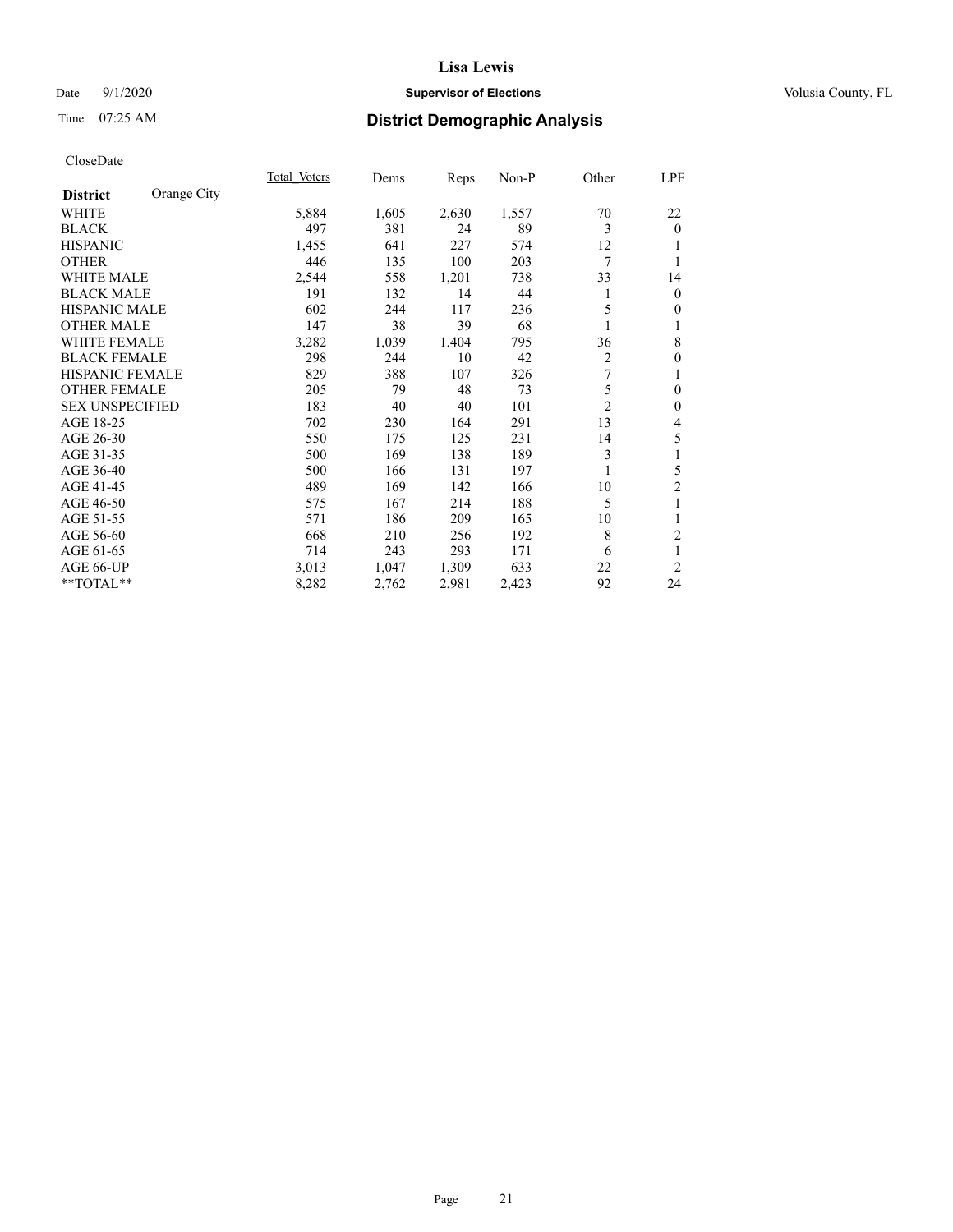# Date  $9/1/2020$  **Supervisor of Elections Supervisor of Elections** Volusia County, FL

# Time 07:25 AM **District Demographic Analysis**

|                        |              | Total Voters | Dems   | Reps   | Non-P | Other | LPF            |
|------------------------|--------------|--------------|--------|--------|-------|-------|----------------|
| <b>District</b>        | Ormond Beach |              |        |        |       |       |                |
| WHITE                  |              | 29,023       | 8,338  | 13,118 | 7,160 | 330   | 77             |
| <b>BLACK</b>           |              | 1,130        | 852    | 51     | 212   | 13    | 2              |
| <b>HISPANIC</b>        |              | 977          | 385    | 238    | 336   | 14    | $\overline{4}$ |
| <b>OTHER</b>           |              | 1,982        | 618    | 495    | 835   | 30    | $\overline{4}$ |
| <b>WHITE MALE</b>      |              | 13,159       | 3,157  | 6,354  | 3,458 | 131   | 59             |
| <b>BLACK MALE</b>      |              | 489          | 343    | 22     | 117   | 6     | 1              |
| <b>HISPANIC MALE</b>   |              | 391          | 137    | 110    | 134   | 8     | $\mathfrak{2}$ |
| <b>OTHER MALE</b>      |              | 749          | 222    | 185    | 325   | 14    | 3              |
| WHITE FEMALE           |              | 15,535       | 5,099  | 6,645  | 3,575 | 198   | 18             |
| <b>BLACK FEMALE</b>    |              | 622          | 494    | 28     | 92    | 7     | 1              |
| HISPANIC FEMALE        |              | 568          | 244    | 124    | 192   | 6     | $\overline{2}$ |
| <b>OTHER FEMALE</b>    |              | 855          | 298    | 227    | 318   | 12    | $\mathbf{0}$   |
| <b>SEX UNSPECIFIED</b> |              | 744          | 199    | 207    | 332   | 5     | 1              |
| AGE 18-25              |              | 2,748        | 788    | 904    | 975   | 64    | 17             |
| AGE 26-30              |              | 1,861        | 557    | 617    | 651   | 30    | 6              |
| AGE 31-35              |              | 1,861        | 571    | 597    | 657   | 25    | 11             |
| AGE 36-40              |              | 1,884        | 508    | 673    | 666   | 23    | 14             |
| AGE 41-45              |              | 1,821        | 492    | 674    | 611   | 29    | 15             |
| AGE 46-50              |              | 2,171        | 556    | 958    | 616   | 32    | 9              |
| AGE 51-55              |              | 2,630        | 689    | 1,235  | 671   | 31    | $\overline{4}$ |
| AGE 56-60              |              | 3,092        | 879    | 1,438  | 737   | 37    | 1              |
| AGE 61-65              |              | 3,401        | 1,124  | 1,528  | 700   | 46    | 3              |
| AGE 66-UP              |              | 11,643       | 4,029  | 5,278  | 2,259 | 70    | $\overline{7}$ |
| **TOTAL**              |              | 33,112       | 10,193 | 13,902 | 8,543 | 387   | 87             |
|                        |              |              |        |        |       |       |                |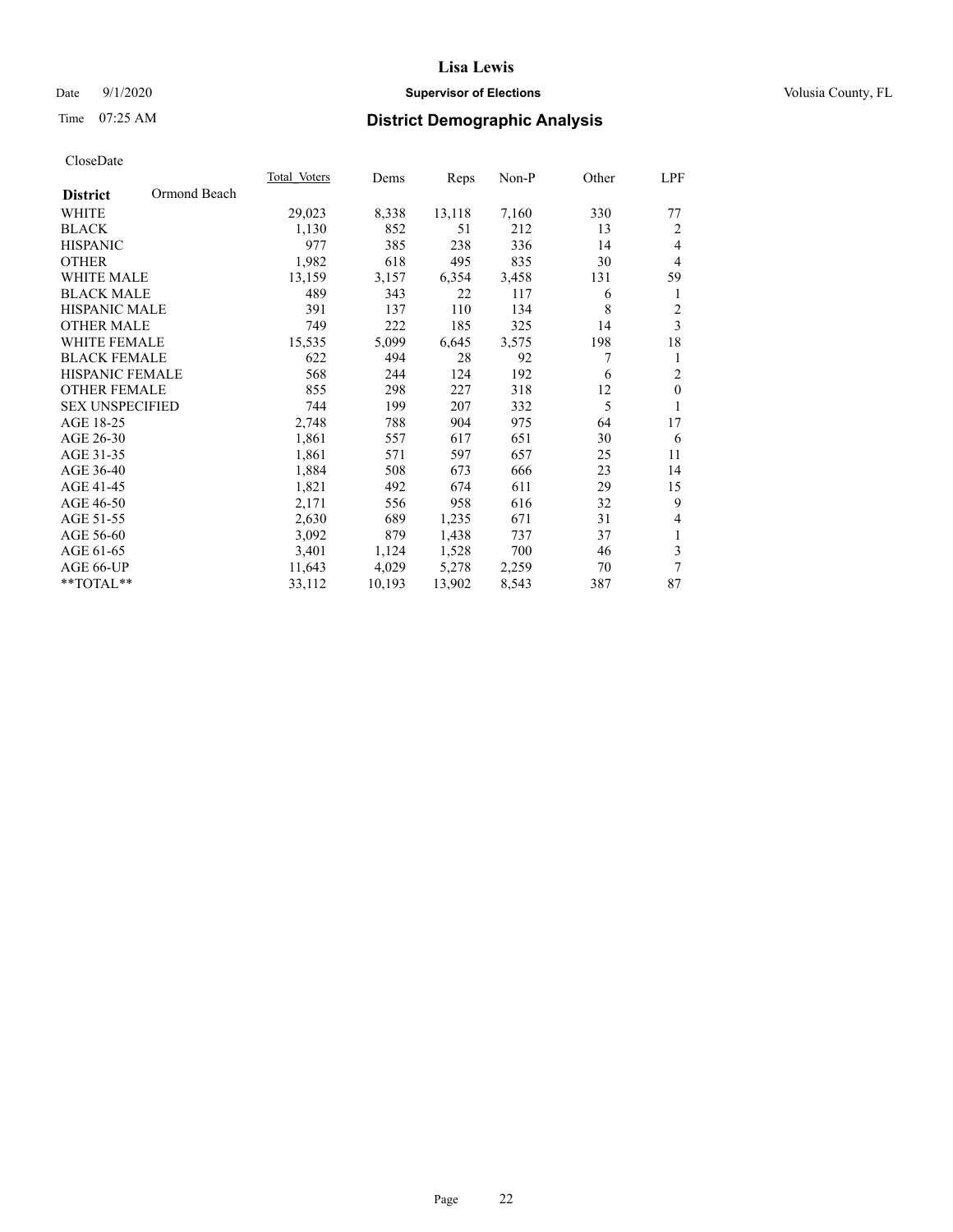# Date  $9/1/2020$  **Supervisor of Elections Supervisor of Elections** Volusia County, FL

| CloseDate |
|-----------|
|-----------|

|                        |         | Total Voters | Dems           | Reps         | Non-P | Other    | LPF      |
|------------------------|---------|--------------|----------------|--------------|-------|----------|----------|
| <b>District</b>        | Pierson |              |                |              |       |          |          |
| <b>WHITE</b>           |         | 574          | 143            | 306          | 110   | 9        | 6        |
| <b>BLACK</b>           |         | 38           | 31             | 1            | 6     | 0        | $\Omega$ |
| <b>HISPANIC</b>        |         | 184          | 81             | 12           | 91    | 0        | 0        |
| <b>OTHER</b>           |         | 33           | 7              | 6            | 20    | $\Omega$ | 0        |
| <b>WHITE MALE</b>      |         | 283          | 67             | 152          | 55    | 4        | 5        |
| <b>BLACK MALE</b>      |         | 19           | 16             | 1            | 2     | $\theta$ | 0        |
| <b>HISPANIC MALE</b>   |         | 99           | 48             | 7            | 44    | 0        | 0        |
| <b>OTHER MALE</b>      |         | 14           | $\overline{2}$ | 5            | 7     | $\theta$ | 0        |
| <b>WHITE FEMALE</b>    |         | 286          | 75             | 151          | 54    | 5        |          |
| <b>BLACK FEMALE</b>    |         | 19           | 15             | $\mathbf{0}$ | 4     | 0        | 0        |
| <b>HISPANIC FEMALE</b> |         | 82           | 31             | 5            | 46    | 0        | 0        |
| <b>OTHER FEMALE</b>    |         | 11           | 4              |              | 6     | 0        | 0        |
| <b>SEX UNSPECIFIED</b> |         | 16           | 4              | 3            | 9     | 0        | 0        |
| AGE 18-25              |         | 124          | 36             | 23           | 64    | 0        |          |
| AGE 26-30              |         | 76           | 28             | 19           | 26    |          | 2        |
| AGE 31-35              |         | 57           | 17             | 19           | 20    |          | 0        |
| AGE 36-40              |         | 60           | 10             | 26           | 23    | 0        |          |
| AGE 41-45              |         | 45           | 9              | 16           | 18    | 0        | 2        |
| AGE 46-50              |         | 53           | 14             | 24           | 14    |          | $\theta$ |
| AGE 51-55              |         | 48           | 14             | 22           | 11    |          | 0        |
| AGE 56-60              |         | 82           | 28             | 38           | 15    |          | 0        |
| AGE 61-65              |         | 95           | 30             | 47           | 18    | 0        | 0        |
| AGE 66-UP              |         | 189          | 76             | 91           | 18    |          | 0        |
| **TOTAL**              |         | 829          | 262            | 325          | 227   | 9        | 6        |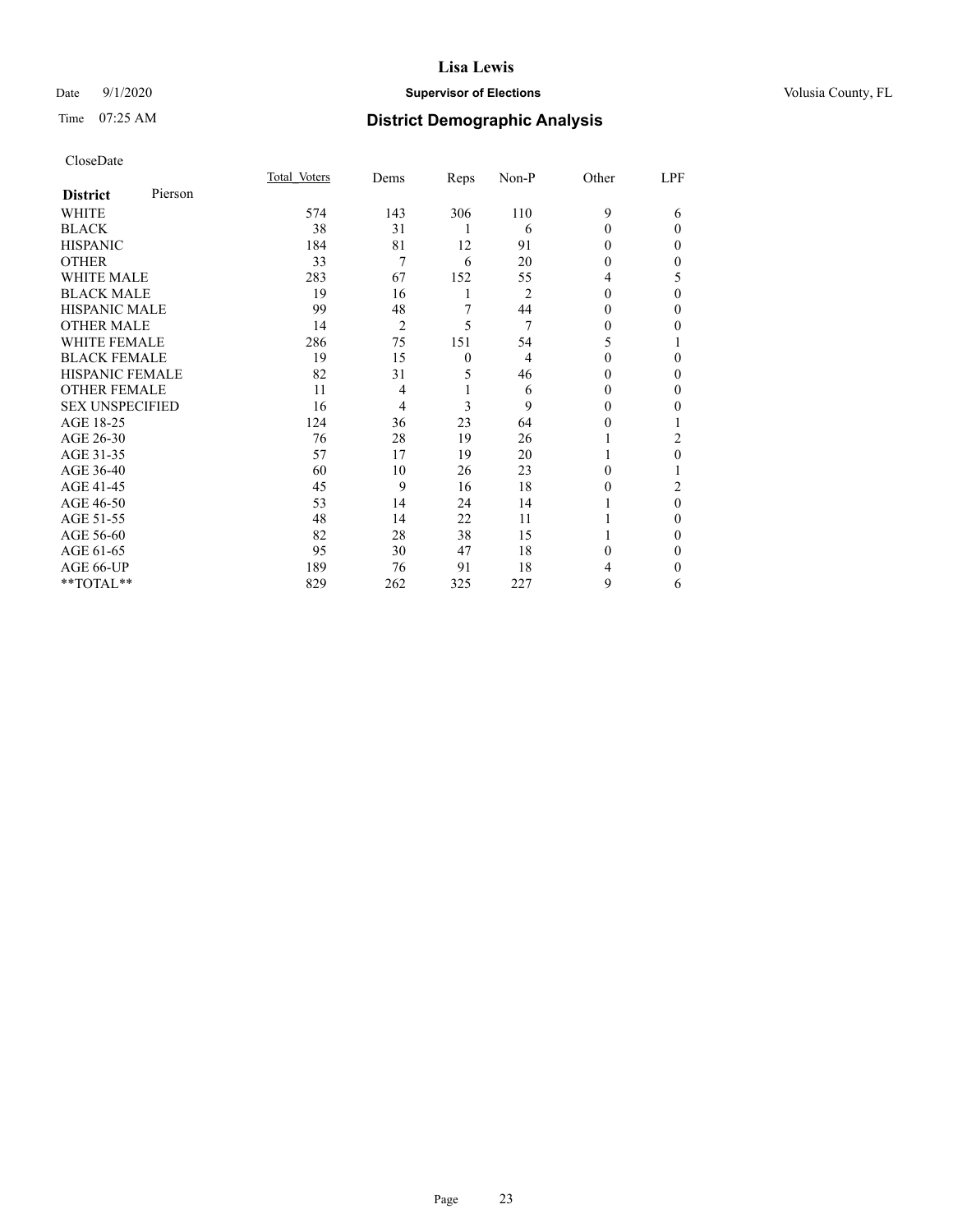# Date  $9/1/2020$  **Supervisor of Elections Supervisor of Elections** Volusia County, FL

# Time 07:25 AM **District Demographic Analysis**

|                        |             | Total Voters | Dems | Reps           | Non-P | Other          | LPF          |
|------------------------|-------------|--------------|------|----------------|-------|----------------|--------------|
| <b>District</b>        | Ponce Inlet |              |      |                |       |                |              |
| WHITE                  |             | 3,055        | 706  | 1,600          | 697   | 46             | 6            |
| <b>BLACK</b>           |             | 14           | 4    | 3              | 7     | 0              | $\Omega$     |
| <b>HISPANIC</b>        |             | 61           | 13   | 28             | 19    | 0              | 1            |
| <b>OTHER</b>           |             | 120          | 33   | 45             | 42    | 0              | 0            |
| <b>WHITE MALE</b>      |             | 1,463        | 280  | 795            | 361   | 23             | 4            |
| <b>BLACK MALE</b>      |             | 9            | 2    | 3              | 4     | 0              | $\mathbf{0}$ |
| <b>HISPANIC MALE</b>   |             | 22           | 4    | 10             | 8     | 0              | $\mathbf{0}$ |
| <b>OTHER MALE</b>      |             | 44           | 13   | 17             | 14    | 0              | 0            |
| <b>WHITE FEMALE</b>    |             | 1,565        | 419  | 796            | 325   | 23             | 2            |
| <b>BLACK FEMALE</b>    |             | 5            | 2    | $\overline{0}$ | 3     | 0              | $\theta$     |
| HISPANIC FEMALE        |             | 39           | 9    | 18             | 11    | 0              | 1            |
| <b>OTHER FEMALE</b>    |             | 48           | 13   | 18             | 17    | 0              | 0            |
| <b>SEX UNSPECIFIED</b> |             | 55           | 14   | 19             | 22    | 0              | 0            |
| AGE 18-25              |             | 175          | 39   | 72             | 56    | 6              | 2            |
| AGE 26-30              |             | 101          | 23   | 37             | 40    |                | $\theta$     |
| AGE 31-35              |             | 83           | 27   | 26             | 28    |                |              |
| AGE 36-40              |             | 76           | 21   | 28             | 27    | 0              | 0            |
| AGE 41-45              |             | 97           | 14   | 47             | 35    |                | 0            |
| AGE 46-50              |             | 143          | 29   | 75             | 36    | $\overline{c}$ |              |
| AGE 51-55              |             | 220          | 30   | 122            | 65    | $\overline{2}$ |              |
| AGE 56-60              |             | 358          | 82   | 189            | 79    | 7              |              |
| AGE 61-65              |             | 441          | 84   | 260            | 87    | 10             | $\theta$     |
| AGE 66-UP              |             | 1,556        | 407  | 820            | 312   | 16             |              |
| **TOTAL**              |             | 3,250        | 756  | 1,676          | 765   | 46             | 7            |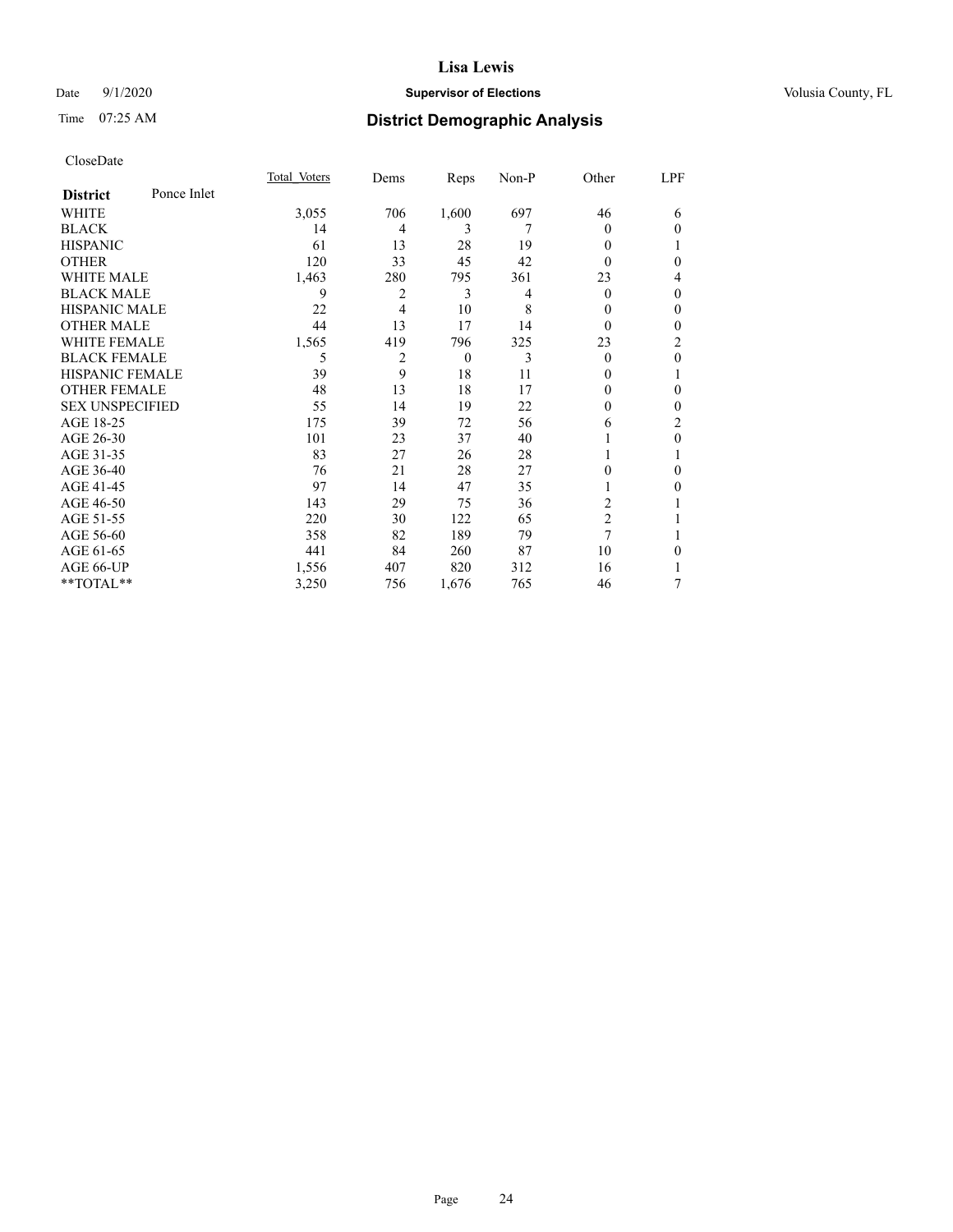# Date  $9/1/2020$  **Supervisor of Elections Supervisor of Elections** Volusia County, FL

# Time 07:25 AM **District Demographic Analysis**

|                        |             | Total Voters | Dems   | Reps   | Non-P  | Other | LPF            |
|------------------------|-------------|--------------|--------|--------|--------|-------|----------------|
| <b>District</b>        | Port Orange |              |        |        |        |       |                |
| WHITE                  |             | 39,120       | 10,840 | 16,843 | 10,794 | 522   | 121            |
| <b>BLACK</b>           |             | 1,516        | 1,095  | 83     | 321    | 14    | 3              |
| <b>HISPANIC</b>        |             | 1,798        | 661    | 427    | 688    | 15    |                |
| <b>OTHER</b>           |             | 2,565        | 802    | 636    | 1,080  | 39    | 8              |
| <b>WHITE MALE</b>      |             | 17,921       | 4,170  | 8,265  | 5,154  | 252   | 80             |
| <b>BLACK MALE</b>      |             | 645          | 422    | 50     | 165    | 7     | 1              |
| <b>HISPANIC MALE</b>   |             | 830          | 282    | 231    | 304    | 8     | 5              |
| <b>OTHER MALE</b>      |             | 943          | 275    | 247    | 399    | 16    | 6              |
| WHITE FEMALE           |             | 20,634       | 6,532  | 8,348  | 5,447  | 268   | 39             |
| <b>BLACK FEMALE</b>    |             | 849          | 656    | 33     | 152    | 7     | 1              |
| <b>HISPANIC FEMALE</b> |             | 930          | 368    | 186    | 367    | 7     | $\overline{2}$ |
| <b>OTHER FEMALE</b>    |             | 1,119        | 413    | 282    | 405    | 18    | 1              |
| <b>SEX UNSPECIFIED</b> |             | 1,128        | 280    | 347    | 490    | 7     | 4              |
| AGE 18-25              |             | 4,080        | 1,197  | 1,150  | 1,606  | 107   | 20             |
| AGE 26-30              |             | 2,991        | 858    | 907    | 1,153  | 59    | 14             |
| AGE 31-35              |             | 2,854        | 819    | 897    | 1,073  | 39    | 26             |
| AGE 36-40              |             | 2,877        | 798    | 956    | 1,061  | 46    | 16             |
| AGE 41-45              |             | 2,735        | 715    | 1,009  | 954    | 43    | 14             |
| AGE 46-50              |             | 3,065        | 823    | 1,289  | 902    | 36    | 15             |
| AGE 51-55              |             | 3,447        | 900    | 1,521  | 969    | 46    | 11             |
| AGE 56-60              |             | 4,211        | 1,198  | 1,900  | 1,063  | 42    | 8              |
| AGE 61-65              |             | 4,354        | 1,434  | 1,894  | 978    | 44    | 4              |
| AGE 66-UP              |             | 14,384       | 4,656  | 6,466  | 3,123  | 128   | 11             |
| $*$ $TOTAL**$          |             | 44,999       | 13,398 | 17,989 | 12,883 | 590   | 139            |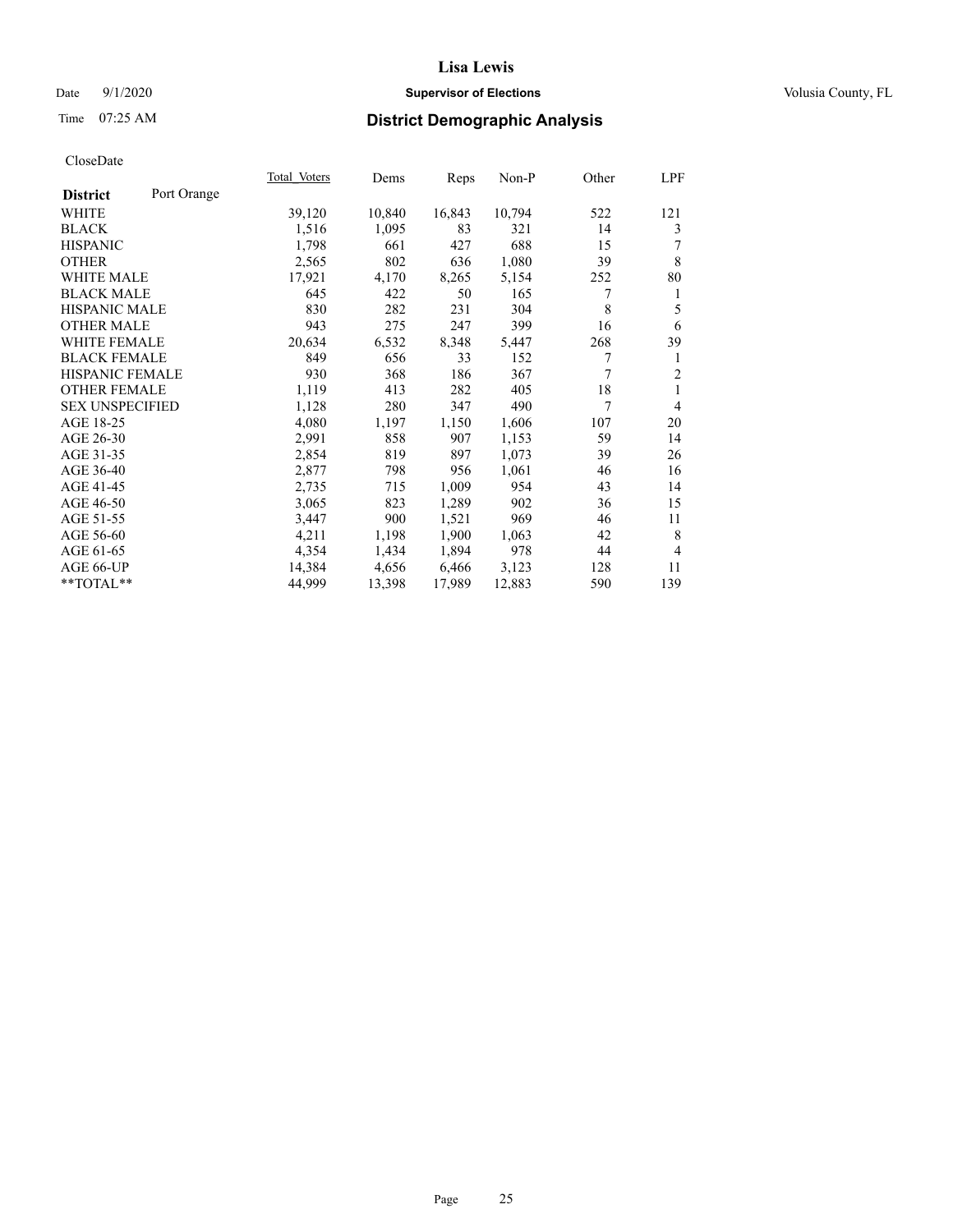# Date  $9/1/2020$  **Supervisor of Elections Supervisor of Elections** Volusia County, FL

# Time 07:25 AM **District Demographic Analysis**

|                        |               | Total Voters | Dems  | Reps  | Non-P | Other          | <u>LPF</u>     |
|------------------------|---------------|--------------|-------|-------|-------|----------------|----------------|
| <b>District</b>        | South Daytona |              |       |       |       |                |                |
| WHITE                  |               | 7,077        | 2,146 | 2,843 | 1,948 | 118            | 22             |
| <b>BLACK</b>           |               | 703          | 538   | 21    | 135   | 8              | 1              |
| <b>HISPANIC</b>        |               | 319          | 136   | 72    | 106   | 3              | 2              |
| <b>OTHER</b>           |               | 445          | 151   | 106   | 183   | 3              | $\overline{2}$ |
| <b>WHITE MALE</b>      |               | 3,235        | 814   | 1,403 | 947   | 58             | 13             |
| <b>BLACK MALE</b>      |               | 259          | 191   | 10    | 53    | 5              | $\mathbf{0}$   |
| <b>HISPANIC MALE</b>   |               | 138          | 50    | 36    | 49    |                | 2              |
| <b>OTHER MALE</b>      |               | 146          | 47    | 41    | 56    | $\overline{c}$ | $\mathbf{0}$   |
| <b>WHITE FEMALE</b>    |               | 3,755        | 1,313 | 1,411 | 963   | 60             | 8              |
| <b>BLACK FEMALE</b>    |               | 435          | 343   | 10    | 78    | 3              | 1              |
| <b>HISPANIC FEMALE</b> |               | 173          | 81    | 36    | 54    | $\overline{2}$ | $\mathbf{0}$   |
| <b>OTHER FEMALE</b>    |               | 203          | 82    | 52    | 66    | 1              | $\overline{2}$ |
| <b>SEX UNSPECIFIED</b> |               | 200          | 50    | 43    | 106   | $\theta$       | 1              |
| AGE 18-25              |               | 730          | 221   | 196   | 286   | 21             | 6              |
| AGE 26-30              |               | 606          | 207   | 138   | 241   | 16             | 4              |
| AGE 31-35              |               | 633          | 218   | 169   | 232   | 12             | $\overline{c}$ |
| AGE 36-40              |               | 543          | 189   | 144   | 197   | 8              | 5              |
| AGE 41-45              |               | 504          | 163   | 147   | 178   | 13             | 3              |
| AGE 46-50              |               | 539          | 170   | 193   | 172   | 3              | 1              |
| AGE 51-55              |               | 664          | 220   | 274   | 161   | 6              | 3              |
| AGE 56-60              |               | 916          | 308   | 382   | 215   | 10             | 1              |
| AGE 61-65              |               | 915          | 324   | 372   | 204   | 15             | $\theta$       |
| AGE 66-UP              |               | 2,494        | 951   | 1,027 | 486   | 28             | 2              |
| **TOTAL**              |               | 8,544        | 2,971 | 3,042 | 2,372 | 132            | 27             |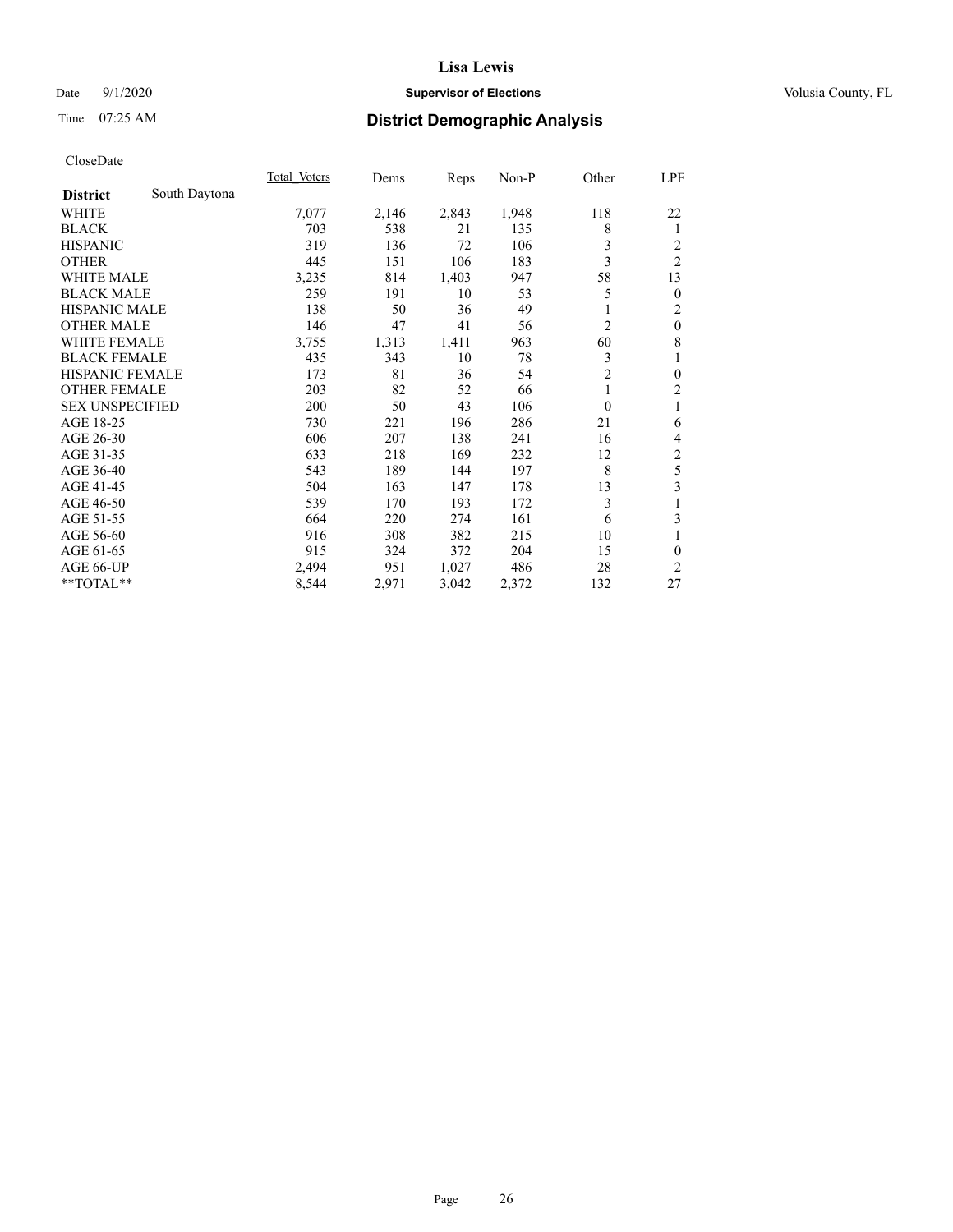# Date  $9/1/2020$  **Supervisor of Elections Supervisor of Elections** Volusia County, FL

# Time 07:25 AM **District Demographic Analysis**

|                        |               | Total Voters | Dems | Reps     | Non-P | Other | LPF |
|------------------------|---------------|--------------|------|----------|-------|-------|-----|
| <b>District</b>        | Flagler Beach |              |      |          |       |       |     |
| WHITE                  |               | 57           | 24   | 22       | 10    |       | 0   |
| <b>BLACK</b>           |               | 0            | 0    | $\theta$ | 0     |       |     |
| <b>HISPANIC</b>        |               |              | 0    | $\theta$ | 0     |       |     |
| <b>OTHER</b>           |               |              |      | 0        |       |       |     |
| WHITE MALE             |               | 23           |      | 12       |       |       | 0   |
| <b>BLACK MALE</b>      |               |              |      | 0        |       |       |     |
| <b>HISPANIC MALE</b>   |               |              |      | $_{0}$   |       |       |     |
| <b>OTHER MALE</b>      |               |              |      | 0        |       |       | 0   |
| WHITE FEMALE           |               | 33           | 17   | 10       | 6     |       |     |
| <b>BLACK FEMALE</b>    |               | $\theta$     | 0    | $\theta$ |       |       | 0   |
| HISPANIC FEMALE        |               |              |      | $_{0}$   |       |       |     |
| <b>OTHER FEMALE</b>    |               |              |      | 0        |       |       | 0   |
| <b>SEX UNSPECIFIED</b> |               |              |      |          |       |       |     |
| AGE 18-25              |               |              |      |          |       |       |     |
| AGE 26-30              |               |              |      |          |       |       |     |
| AGE 31-35              |               |              |      |          |       |       |     |
| AGE 36-40              |               |              |      | 0        |       |       | 0   |
| AGE 41-45              |               |              |      |          |       |       |     |
| AGE 46-50              |               |              |      | 0        |       | 0     | 0   |
| AGE 51-55              |               |              |      |          |       |       |     |
| AGE 56-60              |               | 8            |      |          |       |       |     |
| AGE 61-65              |               |              |      | 3        |       |       |     |
| AGE 66-UP              |               | 43           | 21   | 16       | 6     |       |     |
| **TOTAL**              |               | 58           | 25   | 22       | 10    |       | 0   |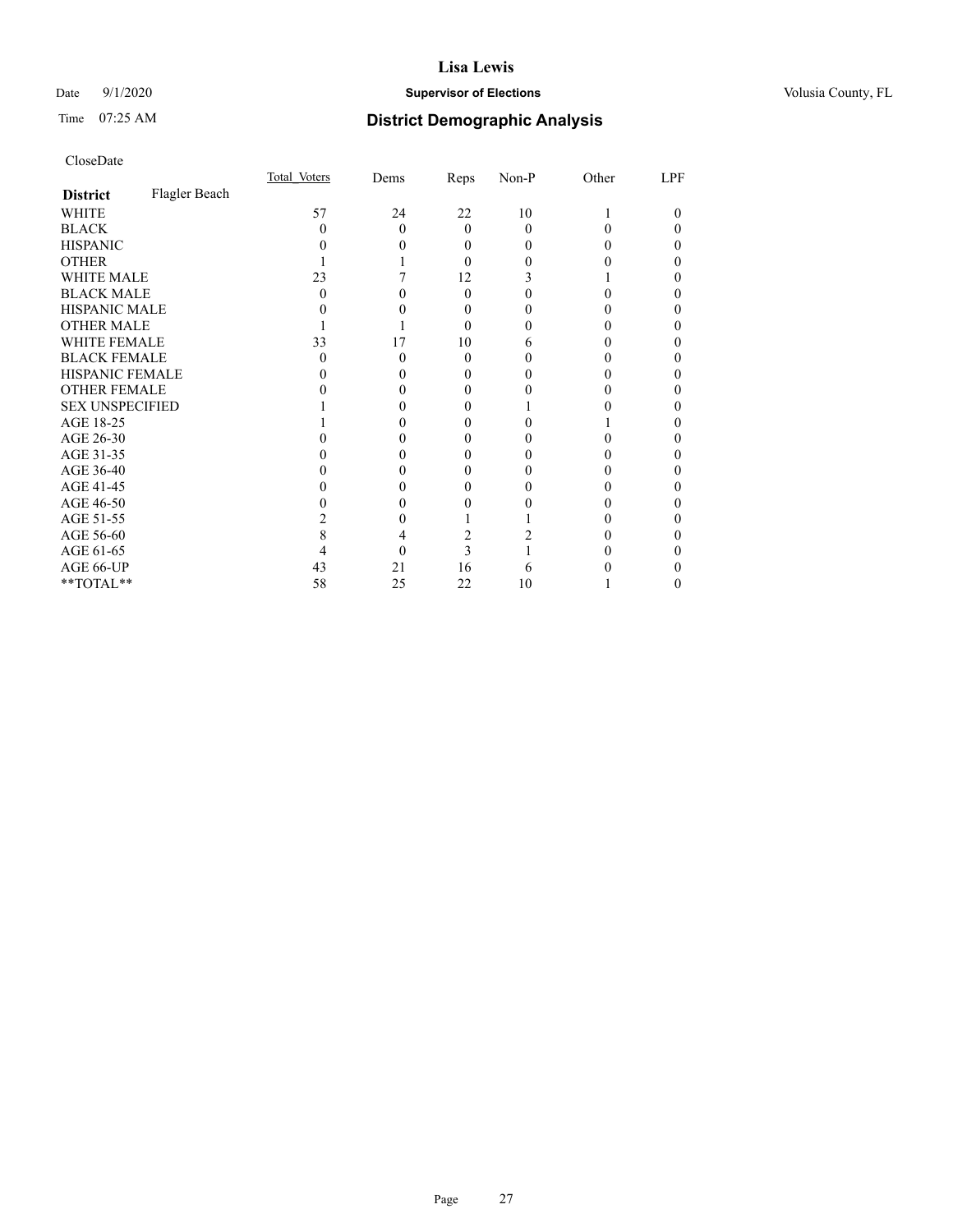# Date  $9/1/2020$  **Supervisor of Elections Supervisor of Elections** Volusia County, FL

# Time 07:25 AM **District Demographic Analysis**

|                        |                           | Total Voters | Dems   | Reps   | Non-P  | Other | LPF |
|------------------------|---------------------------|--------------|--------|--------|--------|-------|-----|
| <b>District</b>        | <b>Hospital Authority</b> |              |        |        |        |       |     |
| WHITE                  |                           | 107,721      | 27,979 | 49,329 | 28,812 | 1,179 | 422 |
| <b>BLACK</b>           |                           | 12,821       | 9,721  | 524    | 2,497  | 72    | 7   |
| <b>HISPANIC</b>        |                           | 29,503       | 13,486 | 4,688  | 11,087 | 190   | 52  |
| <b>OTHER</b>           |                           | 9,510        | 3,058  | 2,126  | 4,190  | 111   | 25  |
| WHITE MALE             |                           | 49,716       | 10,824 | 24,103 | 13,974 | 537   | 278 |
| <b>BLACK MALE</b>      |                           | 5,471        | 3,838  | 300    | 1,287  | 42    | 4   |
| <b>HISPANIC MALE</b>   |                           | 13,402       | 5,673  | 2,431  | 5,180  | 85    | 33  |
| <b>OTHER MALE</b>      |                           | 3,333        | 1,014  | 843    | 1,430  | 30    | 16  |
| <b>WHITE FEMALE</b>    |                           | 56,576       | 16,845 | 24,608 | 14,346 | 637   | 140 |
| <b>BLACK FEMALE</b>    |                           | 7,129        | 5,722  | 210    | 1,164  | 30    | 3   |
| <b>HISPANIC FEMALE</b> |                           | 15,631       | 7,598  | 2,204  | 5,708  | 103   | 18  |
| <b>OTHER FEMALE</b>    |                           | 4,064        | 1,556  | 871    | 1,577  | 54    | 6   |
| <b>SEX UNSPECIFIED</b> |                           | 4,231        | 1,173  | 1,096  | 1,920  | 34    | 8   |
| AGE 18-25              |                           | 16,102       | 5,121  | 3,958  | 6,655  | 280   | 88  |
| AGE 26-30              |                           | 11,979       | 3,909  | 3,138  | 4,700  | 155   | 77  |
| AGE 31-35              |                           | 12,170       | 3,847  | 3,366  | 4,749  | 134   | 74  |
| AGE 36-40              |                           | 11,598       | 3,680  | 3,305  | 4,427  | 121   | 65  |
| AGE 41-45              |                           | 11,221       | 3,699  | 3,418  | 3,940  | 118   | 46  |
| AGE 46-50              |                           | 12,054       | 3,724  | 4,353  | 3,805  | 132   | 40  |
| AGE 51-55              |                           | 13,075       | 4,153  | 5,302  | 3,477  | 108   | 35  |
| AGE 56-60              |                           | 15,022       | 4,911  | 6,277  | 3,689  | 123   | 22  |
| AGE 61-65              |                           | 14,653       | 5,116  | 6,196  | 3,213  | 106   | 22  |
| AGE 66-UP              |                           | 41,681       | 16,084 | 17,354 | 7,931  | 275   | 37  |
| $*$ TOTAL $*$          |                           | 159,555      | 54,244 | 56,667 | 46,586 | 1,552 | 506 |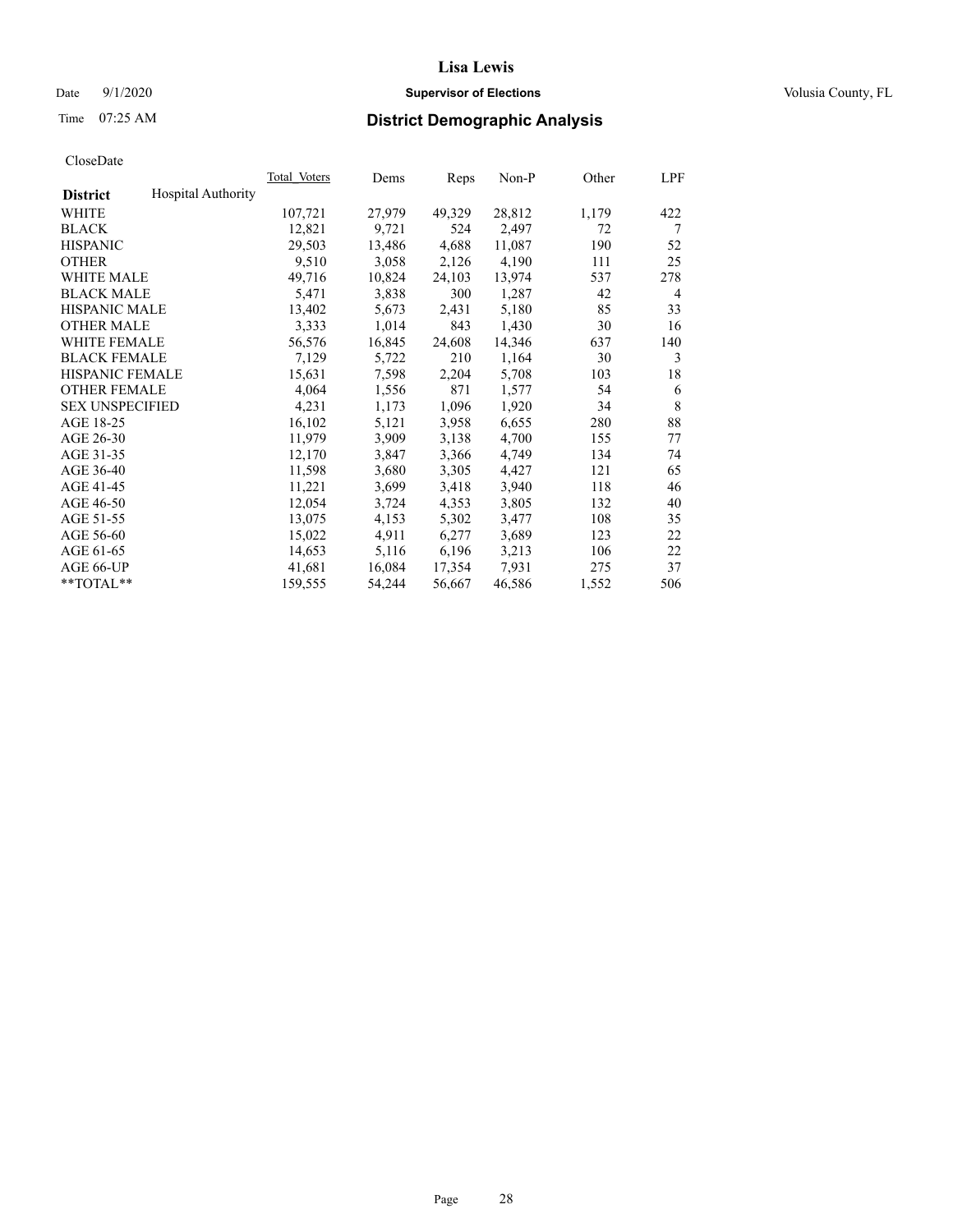# Date  $9/1/2020$  **Supervisor of Elections Supervisor of Elections** Volusia County, FL

| CloseDate |
|-----------|
|-----------|

|                        |                           | Total Voters | Dems  | Reps   | $Non-P$ | Other | LPF            |
|------------------------|---------------------------|--------------|-------|--------|---------|-------|----------------|
| <b>District</b>        | Florida House District 24 |              |       |        |         |       |                |
| WHITE                  |                           | 20,234       | 5,106 | 10,016 | 4,824   | 220   | 68             |
| <b>BLACK</b>           |                           | 547          | 425   | 22     | 94      | 5     | 1              |
| <b>HISPANIC</b>        |                           | 1,554        | 621   | 293    | 631     | 9     | $\mathbf{0}$   |
| <b>OTHER</b>           |                           | 1,029        | 252   | 321    | 434     | 19    | 3              |
| <b>WHITE MALE</b>      |                           | 9,441        | 2,002 | 4,896  | 2,387   | 109   | 47             |
| <b>BLACK MALE</b>      |                           | 242          | 171   | 15     | 52      | 3     | 1              |
| <b>HISPANIC MALE</b>   |                           | 693          | 262   | 135    | 291     | 5     | $\theta$       |
| <b>OTHER MALE</b>      |                           | 338          | 71    | 121    | 140     | 4     | $\overline{2}$ |
| <b>WHITE FEMALE</b>    |                           | 10,580       | 3,071 | 5,020  | 2,357   | 111   | 21             |
| <b>BLACK FEMALE</b>    |                           | 296          | 246   | 6      | 42      | 2     | $\mathbf{0}$   |
| HISPANIC FEMALE        |                           | 824          | 344   | 152    | 324     | 4     | $\mathbf{0}$   |
| <b>OTHER FEMALE</b>    |                           | 421          | 124   | 140    | 148     | 9     | $\mathbf{0}$   |
| <b>SEX UNSPECIFIED</b> |                           | 529          | 113   | 167    | 242     | 6     | 1              |
| AGE 18-25              |                           | 1,839        | 474   | 624    | 702     | 30    | 9              |
| AGE 26-30              |                           | 1,193        | 325   | 409    | 434     | 18    | 7              |
| AGE 31-35              |                           | 1,116        | 287   | 394    | 418     | 11    | 6              |
| AGE 36-40              |                           | 1,046        | 263   | 408    | 357     | 12    | 6              |
| AGE 41-45              |                           | 1,074        | 252   | 425    | 380     | 10    | 7              |
| AGE 46-50              |                           | 1,242        | 246   | 608    | 366     | 15    | 7              |
| AGE 51-55              |                           | 1,652        | 350   | 869    | 408     | 20    | 5              |
| AGE 56-60              |                           | 2,404        | 598   | 1,231  | 539     | 32    | 4              |
| AGE 61-65              |                           | 2,707        | 757   | 1,340  | 572     | 32    | 6              |
| AGE 66-UP              |                           | 9.091        | 2,852 | 4,344  | 1,807   | 73    | 15             |
| **TOTAL**              |                           | 23,364       | 6,404 | 10,652 | 5,983   | 253   | 72             |
|                        |                           |              |       |        |         |       |                |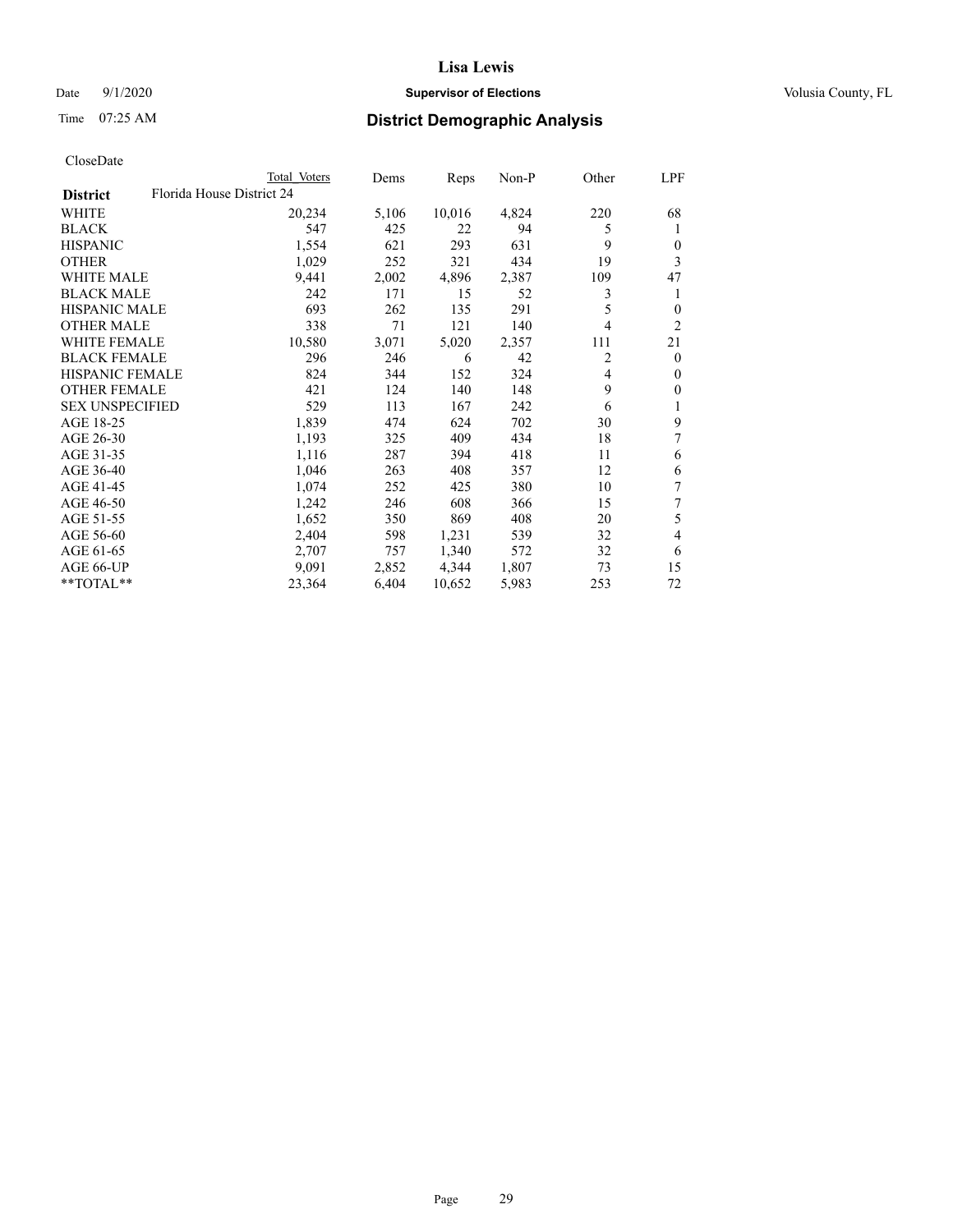# Date  $9/1/2020$  **Supervisor of Elections Supervisor of Elections** Volusia County, FL

|                        |                           | Total Voters | Dems   | Reps   | Non-P  | Other | LPF |
|------------------------|---------------------------|--------------|--------|--------|--------|-------|-----|
| <b>District</b>        | Florida House District 25 |              |        |        |        |       |     |
| WHITE                  |                           | 116,943      | 32,252 | 52,848 | 29,879 | 1,609 | 355 |
| <b>BLACK</b>           |                           | 3,739        | 2,764  | 185    | 745    | 39    | 6   |
| <b>HISPANIC</b>        |                           | 3,974        | 1,473  | 1,041  | 1,392  | 53    | 15  |
| <b>OTHER</b>           |                           | 6,769        | 2,022  | 1,788  | 2,849  | 94    | 16  |
| <b>WHITE MALE</b>      |                           | 54,202       | 12,583 | 25,958 | 14,662 | 760   | 239 |
| <b>BLACK MALE</b>      |                           | 1,646        | 1,111  | 99     | 410    | 22    | 4   |
| <b>HISPANIC MALE</b>   |                           | 1,775        | 609    | 515    | 612    | 30    | 9   |
| <b>OTHER MALE</b>      |                           | 2,506        | 709    | 698    | 1,045  | 43    | 11  |
| <b>WHITE FEMALE</b>    |                           | 61,333       | 19,311 | 26,323 | 14,741 | 845   | 113 |
| <b>BLACK FEMALE</b>    |                           | 2,030        | 1,603  | 83     | 326    | 17    | 1   |
| <b>HISPANIC FEMALE</b> |                           | 2,119        | 840    | 503    | 747    | 23    | 6   |
| <b>OTHER FEMALE</b>    |                           | 2,922        | 1,030  | 786    | 1,062  | 41    | 3   |
| <b>SEX UNSPECIFIED</b> |                           | 2,892        | 715    | 897    | 1,260  | 14    | 6   |
| AGE 18-25              |                           | 10,079       | 2,818  | 3,181  | 3,751  | 275   | 54  |
| AGE 26-30              |                           | 7,197        | 2,025  | 2,306  | 2,676  | 147   | 43  |
| AGE 31-35              |                           | 7,214        | 2,075  | 2,324  | 2,639  | 109   | 67  |
| AGE 36-40              |                           | 7,166        | 1,956  | 2,479  | 2,569  | 116   | 46  |
| AGE 41-45              |                           | 6,970        | 1,808  | 2,591  | 2,407  | 117   | 47  |
| AGE 46-50              |                           | 8,358        | 2,154  | 3,592  | 2,427  | 145   | 40  |
| AGE 51-55              |                           | 10,195       | 2,538  | 4,740  | 2,749  | 145   | 23  |
| AGE 56-60              |                           | 13,000       | 3,473  | 6,218  | 3,136  | 156   | 17  |
| AGE 61-65              |                           | 14,166       | 4,364  | 6,500  | 3,102  | 180   | 20  |
| AGE 66-UP              |                           | 47,079       | 15,300 | 21,931 | 9,408  | 405   | 35  |
| **TOTAL**              |                           | 131,425      | 38,511 | 55,862 | 34,865 | 1,795 | 392 |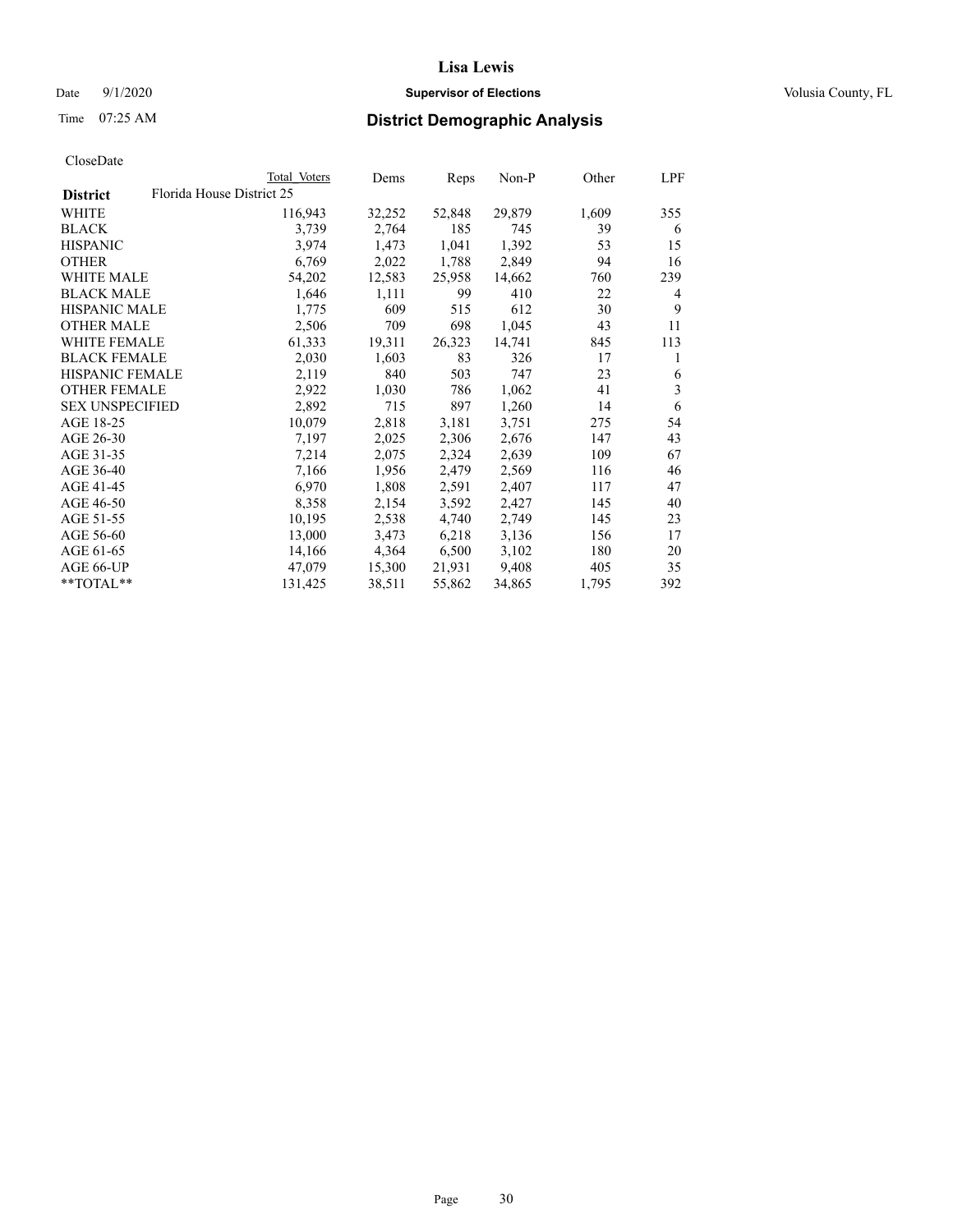# Date  $9/1/2020$  **Supervisor of Elections Supervisor of Elections** Volusia County, FL

|                        |                           | Total Voters | Dems   | Reps   | Non-P  | Other | LPF            |
|------------------------|---------------------------|--------------|--------|--------|--------|-------|----------------|
| <b>District</b>        | Florida House District 26 |              |        |        |        |       |                |
| WHITE                  |                           | 77,241       | 22,034 | 32,850 | 20,961 | 1,101 | 295            |
| <b>BLACK</b>           |                           | 20,384       | 16,181 | 590    | 3,480  | 123   | 10             |
| <b>HISPANIC</b>        |                           | 7,389        | 3,216  | 1,344  | 2,727  | 78    | 24             |
| <b>OTHER</b>           |                           | 6,989        | 2,444  | 1,370  | 3,085  | 75    | 15             |
| <b>WHITE MALE</b>      |                           | 35,620       | 8,380  | 16,243 | 10,285 | 517   | 195            |
| <b>BLACK MALE</b>      |                           | 7,993        | 5,920  | 316    | 1,690  | 63    | 4              |
| <b>HISPANIC MALE</b>   |                           | 3,235        | 1,252  | 663    | 1,266  | 37    | 17             |
| <b>OTHER MALE</b>      |                           | 2,411        | 822    | 562    | 995    | 27    | 5              |
| <b>WHITE FEMALE</b>    |                           | 40,619       | 13,428 | 16,216 | 10,296 | 582   | 97             |
| <b>BLACK FEMALE</b>    |                           | 11,962       | 9,933  | 260    | 1,703  | 60    | 6              |
| <b>HISPANIC FEMALE</b> |                           | 4,005        | 1,900  | 663    | 1,395  | 40    | $\overline{7}$ |
| <b>OTHER FEMALE</b>    |                           | 2,874        | 1,183  | 549    | 1,098  | 36    | $\,$ 8 $\,$    |
| <b>SEX UNSPECIFIED</b> |                           | 3,282        | 1,057  | 680    | 1,525  | 15    | 5              |
| AGE 18-25              |                           | 12,825       | 5,175  | 2,616  | 4,709  | 259   | 66             |
| AGE 26-30              |                           | 8,635        | 3,406  | 1,929  | 3,108  | 147   | 45             |
| AGE 31-35              |                           | 8,256        | 3,179  | 1,968  | 2,939  | 116   | 54             |
| AGE 36-40              |                           | 7,380        | 2,863  | 1,845  | 2,556  | 80    | 36             |
| AGE 41-45              |                           | 6,896        | 2,600  | 1,897  | 2,284  | 87    | 28             |
| AGE 46-50              |                           | 7,609        | 2,793  | 2,487  | 2,218  | 93    | 18             |
| AGE 51-55              |                           | 8,410        | 3,091  | 3,085  | 2,124  | 81    | 29             |
| AGE 56-60              |                           | 10,477       | 3,881  | 3,990  | 2,476  | 113   | 17             |
| AGE 61-65              |                           | 10,676       | 4,266  | 4,071  | 2,206  | 110   | 23             |
| AGE 66-UP              |                           | 30,838       | 12,621 | 12,265 | 5,633  | 291   | 28             |
| **TOTAL**              |                           | 112,003      | 43,875 | 36,154 | 30,253 | 1,377 | 344            |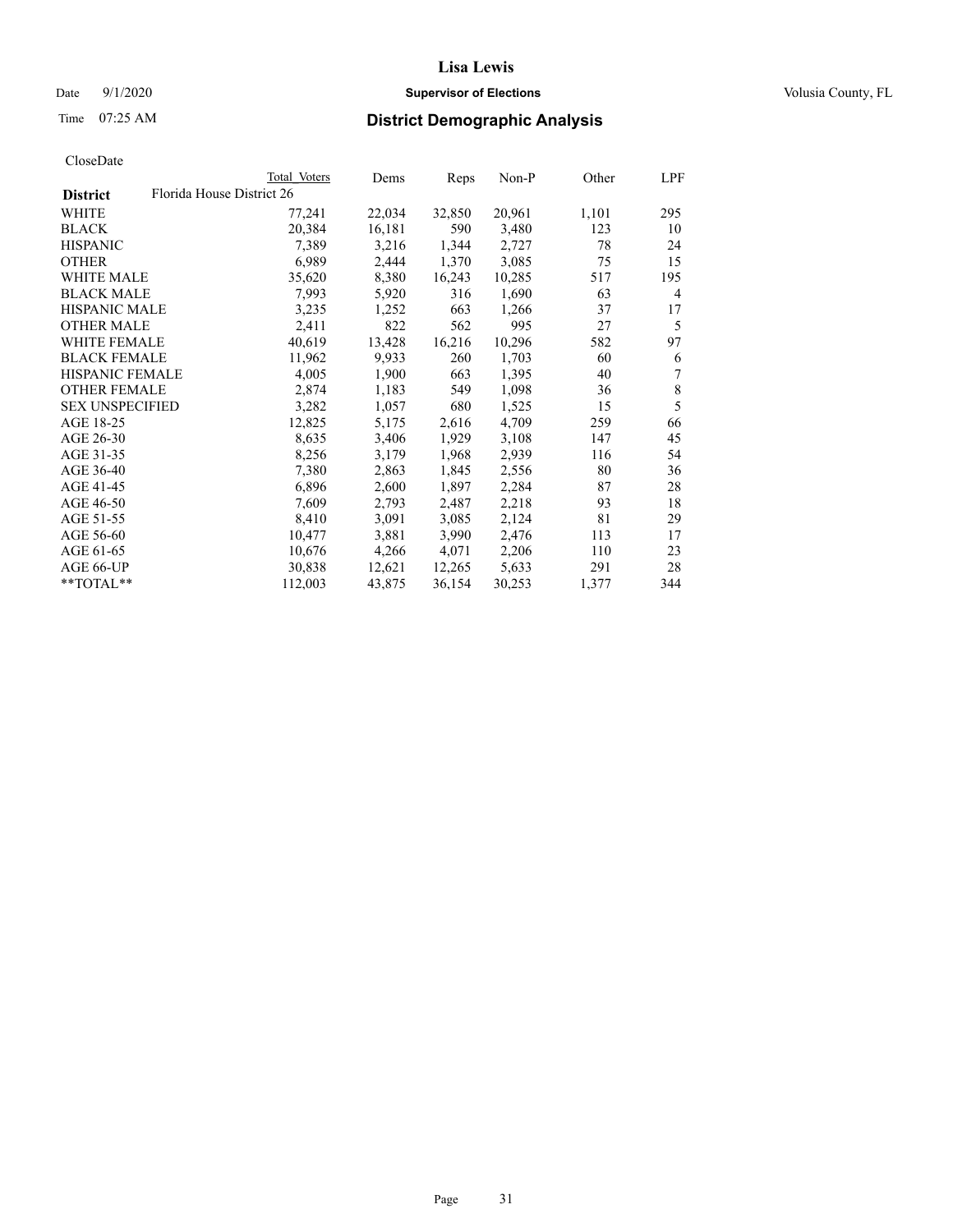# Date  $9/1/2020$  **Supervisor of Elections Supervisor of Elections** Volusia County, FL

|                                              | Total Voters | Dems   | Reps   | Non-P  | Other | LPF |
|----------------------------------------------|--------------|--------|--------|--------|-------|-----|
| Florida House District 27<br><b>District</b> |              |        |        |        |       |     |
| WHITE                                        | 80,374       | 20,607 | 36,090 | 22,503 | 889   | 285 |
| <b>BLACK</b>                                 | 8,381        | 6,201  | 375    | 1,750  | 50    | 5   |
| <b>HISPANIC</b>                              | 24,072       | 11,173 | 3,742  | 8,967  | 151   | 39  |
| <b>OTHER</b>                                 | 6,829        | 2,149  | 1,537  | 3,038  | 88    | 17  |
| <b>WHITE MALE</b>                            | 37,315       | 8,083  | 17,791 | 10,854 | 396   | 191 |
| <b>BLACK MALE</b>                            | 3,725        | 2,530  | 225    | 935    | 33    | 2   |
| <b>HISPANIC MALE</b>                         | 11,048       | 4,742  | 1,981  | 4,234  | 67    | 24  |
| <b>OTHER MALE</b>                            | 2,414        | 711    | 606    | 1,059  | 26    | 12  |
| <b>WHITE FEMALE</b>                          | 41,967       | 12,286 | 17,831 | 11,271 | 487   | 92  |
| <b>BLACK FEMALE</b>                          | 4,533        | 3,585  | 144    | 784    | 17    | 3   |
| HISPANIC FEMALE                              | 12,659       | 6,260  | 1,722  | 4,580  | 83    | 14  |
| <b>OTHER FEMALE</b>                          | 2,936        | 1,124  | 636    | 1,133  | 38    | 5   |
| <b>SEX UNSPECIFIED</b>                       | 3,057        | 808    | 808    | 1,407  | 31    | 3   |
| AGE 18-25                                    | 11,305       | 3,481  | 2,685  | 4,860  | 221   | 58  |
| AGE 26-30                                    | 8,738        | 2,815  | 2,222  | 3,535  | 114   | 52  |
| AGE 31-35                                    | 8,990        | 2,819  | 2,428  | 3,601  | 90    | 52  |
| AGE 36-40                                    | 8,570        | 2,679  | 2,372  | 3,385  | 85    | 49  |
| AGE 41-45                                    | 8,461        | 2,783  | 2,485  | 3,076  | 85    | 32  |
| AGE 46-50                                    | 9,191        | 2,768  | 3,279  | 3,009  | 97    | 38  |
| AGE 51-55                                    | 9,874        | 3,129  | 3,894  | 2,738  | 92    | 21  |
| AGE 56-60                                    | 11,442       | 3,742  | 4,649  | 2,936  | 103   | 12  |
| AGE 61-65                                    | 11,370       | 3,872  | 4,730  | 2,655  | 98    | 15  |
| AGE 66-UP                                    | 31,715       | 12,042 | 13,000 | 6,463  | 193   | 17  |
| **TOTAL**                                    | 119,656      | 40,130 | 41,744 | 36,258 | 1,178 | 346 |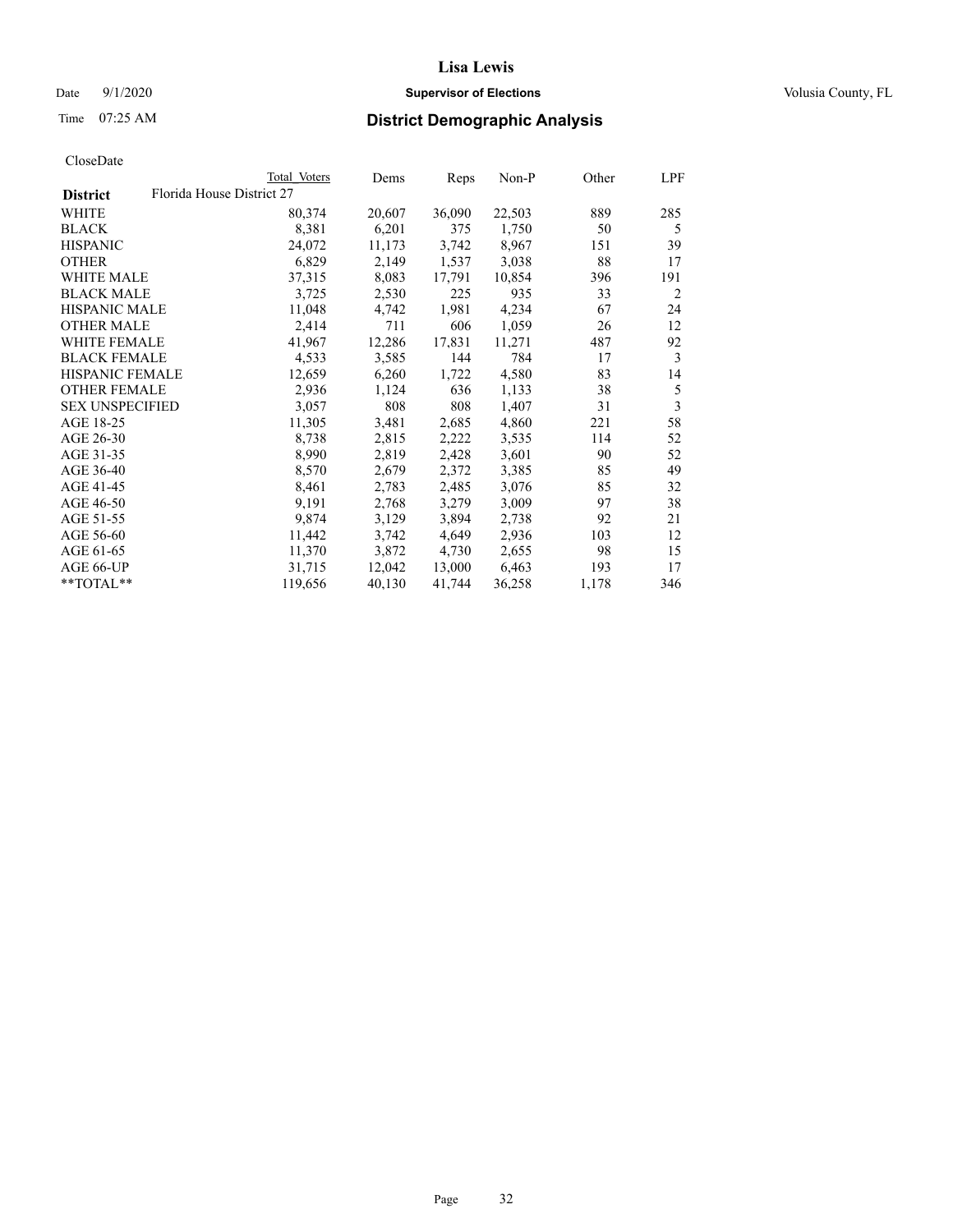# Date  $9/1/2020$  **Supervisor of Elections Supervisor of Elections** Volusia County, FL

# Time 07:25 AM **District Demographic Analysis**

|                        | Total Voters            | Dems   | Reps   | Non-P  | Other | LPF      |
|------------------------|-------------------------|--------|--------|--------|-------|----------|
| <b>District</b>        | School Board District 1 |        |        |        |       |          |
| WHITE                  | 62,293                  | 16,336 | 29,291 | 15,686 | 728   | 252      |
| <b>BLACK</b>           | 5,940                   | 4,631  | 225    | 1,050  | 33    | 1        |
| <b>HISPANIC</b>        | 8,320                   | 3,529  | 1,600  | 3,099  | 71    | 21       |
| <b>OTHER</b>           | 4,557                   | 1,447  | 1,084  | 1,968  | 47    | 11       |
| WHITE MALE             | 28,480                  | 6,195  | 14,203 | 7,580  | 335   | 167      |
| <b>BLACK MALE</b>      | 2,435                   | 1,777  | 115    | 524    | 18    | 1        |
| <b>HISPANIC MALE</b>   | 3,606                   | 1,396  | 780    | 1,385  | 30    | 15       |
| <b>OTHER MALE</b>      | 1,576                   | 477    | 423    | 660    | 11    | 5        |
| WHITE FEMALE           | 33,038                  | 9,976  | 14,750 | 7,841  | 389   | 82       |
| <b>BLACK FEMALE</b>    | 3,388                   | 2,765  | 102    | 506    | 15    | $\theta$ |
| <b>HISPANIC FEMALE</b> | 4,572                   | 2,069  | 799    | 1,658  | 40    | 6        |
| <b>OTHER FEMALE</b>    | 1,937                   | 725    | 445    | 738    | 26    | 3        |
| <b>SEX UNSPECIFIED</b> | 2,077                   | 563    | 582    | 911    | 15    | 6        |
| AGE 18-25              | 7,839                   | 2,475  | 2,155  | 3,008  | 150   | 51       |
| AGE 26-30              | 5,491                   | 1,710  | 1,638  | 2,029  | 74    | 40       |
| AGE 31-35              | 5,622                   | 1,696  | 1,746  | 2,083  | 61    | 36       |
| AGE 36-40              | 5,421                   | 1,630  | 1,732  | 1,964  | 55    | 40       |
| AGE 41-45              | 5,212                   | 1,573  | 1,854  | 1,700  | 61    | 24       |
| AGE 46-50              | 5,762                   | 1,641  | 2,272  | 1,750  | 77    | 22       |
| AGE 51-55              | 6,364                   | 1,813  | 2,869  | 1,602  | 60    | 20       |
| AGE 56-60              | 7,461                   | 2,279  | 3,399  | 1,699  | 69    | 15       |
| AGE 61-65              | 7,586                   | 2,480  | 3,466  | 1,555  | 72    | 13       |
| AGE 66-UP              | 24,352                  | 8,646  | 11,069 | 4,413  | 200   | 24       |
| $*$ $TOTAL**$          | 81,110                  | 25,943 | 32,200 | 21,803 | 879   | 285      |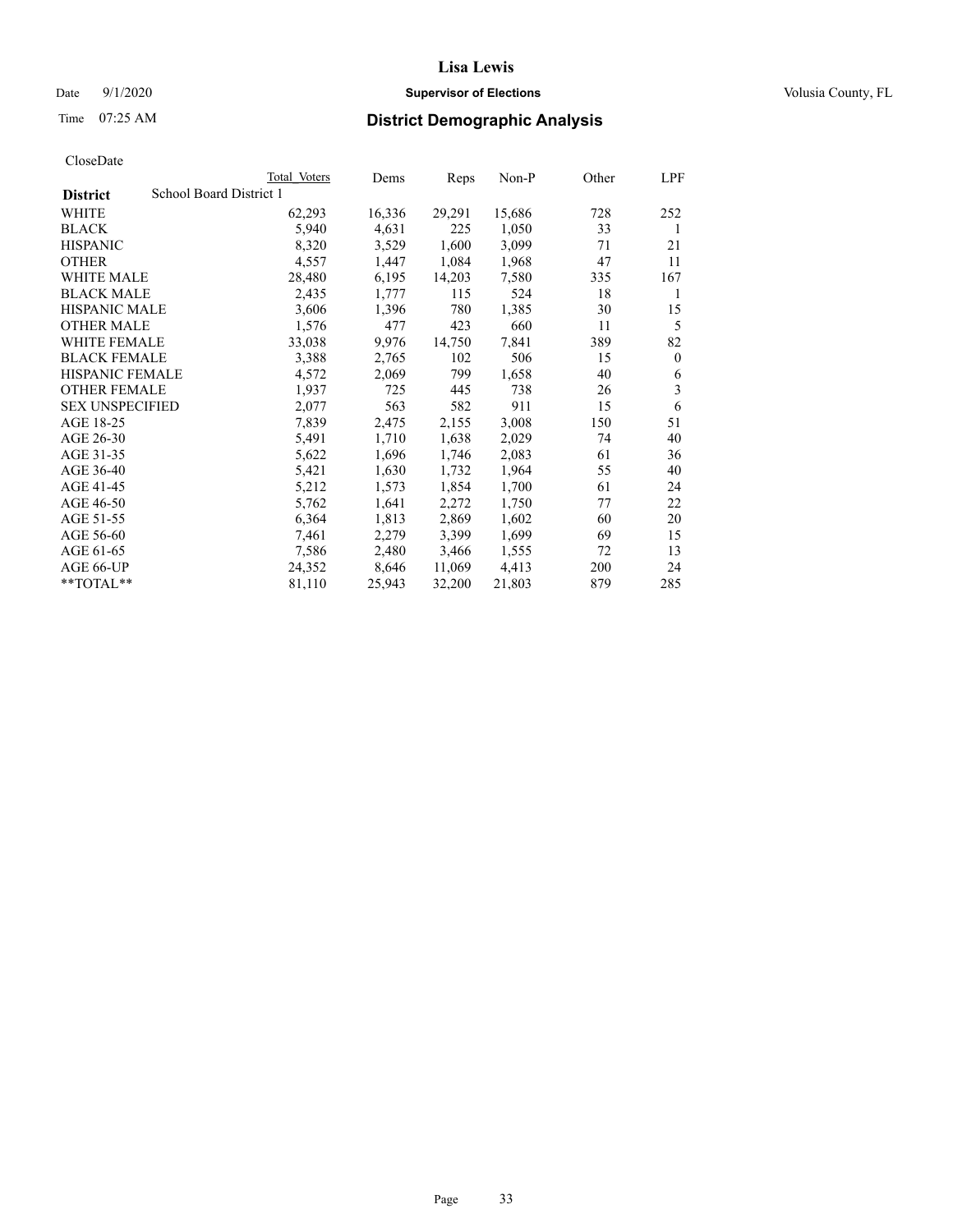# Date  $9/1/2020$  **Supervisor of Elections Supervisor of Elections** Volusia County, FL

# Time 07:25 AM **District Demographic Analysis**

| Total Voters            | Dems   | Reps   | $Non-P$ | Other | LPF          |
|-------------------------|--------|--------|---------|-------|--------------|
| School Board District 2 |        |        |         |       |              |
| 51,046                  | 14,708 | 21,232 | 14,143  | 786   | 177          |
| 12,158                  | 9,637  | 342    | 2,100   | 73    | 6            |
| 2,938                   | 1,284  | 568    | 1,046   | 32    | 8            |
| 4,424                   | 1,518  | 894    | 1,937   | 64    | 11           |
| 23,972                  | 5,809  | 10,694 | 6,980   | 376   | 113          |
| 4,726                   | 3,497  | 188    | 1,001   | 40    | $\mathbf{0}$ |
| 1,322                   | 522    | 286    | 491     | 19    | 4            |
| 1,544                   | 505    | 365    | 645     | 23    | 6            |
| 26,369                  | 8,715  | 10,281 | 6,902   | 408   | 63           |
| 7,168                   | 5,938  | 151    | 1,041   | 33    | 5            |
| 1,552                   | 736    | 273    | 526     | 13    | 4            |
| 1,854                   | 747    | 371    | 701     | 31    | 4            |
| 2,059                   | 678    | 427    | 939     | 12    | 3            |
| 7,716                   | 3,239  | 1,410  | 2,850   | 183   | 34           |
| 4,988                   | 1,995  | 1,052  | 1,816   | 104   | 21           |
| 4,645                   | 1,866  | 1,033  | 1,633   | 74    | 39           |
| 4,012                   | 1,579  | 970    | 1,385   | 55    | 23           |
| 3,643                   | 1,431  | 929    | 1,219   | 47    | 17           |
| 4,160                   | 1,541  | 1,312  | 1,232   | 56    | 19           |
| 5,165                   | 1,855  | 1,844  | 1,390   | 64    | 12           |
| 6,831                   | 2,481  | 2,591  | 1,672   | 79    | 8            |
| 7,203                   | 2,721  | 2,842  | 1,551   | 79    | 10           |
| 22,203                  | 8,439  | 9,053  | 4,478   | 214   | 19           |
| 70,566                  | 27,147 | 23,036 | 19,226  | 955   | 202          |
|                         |        |        |         |       |              |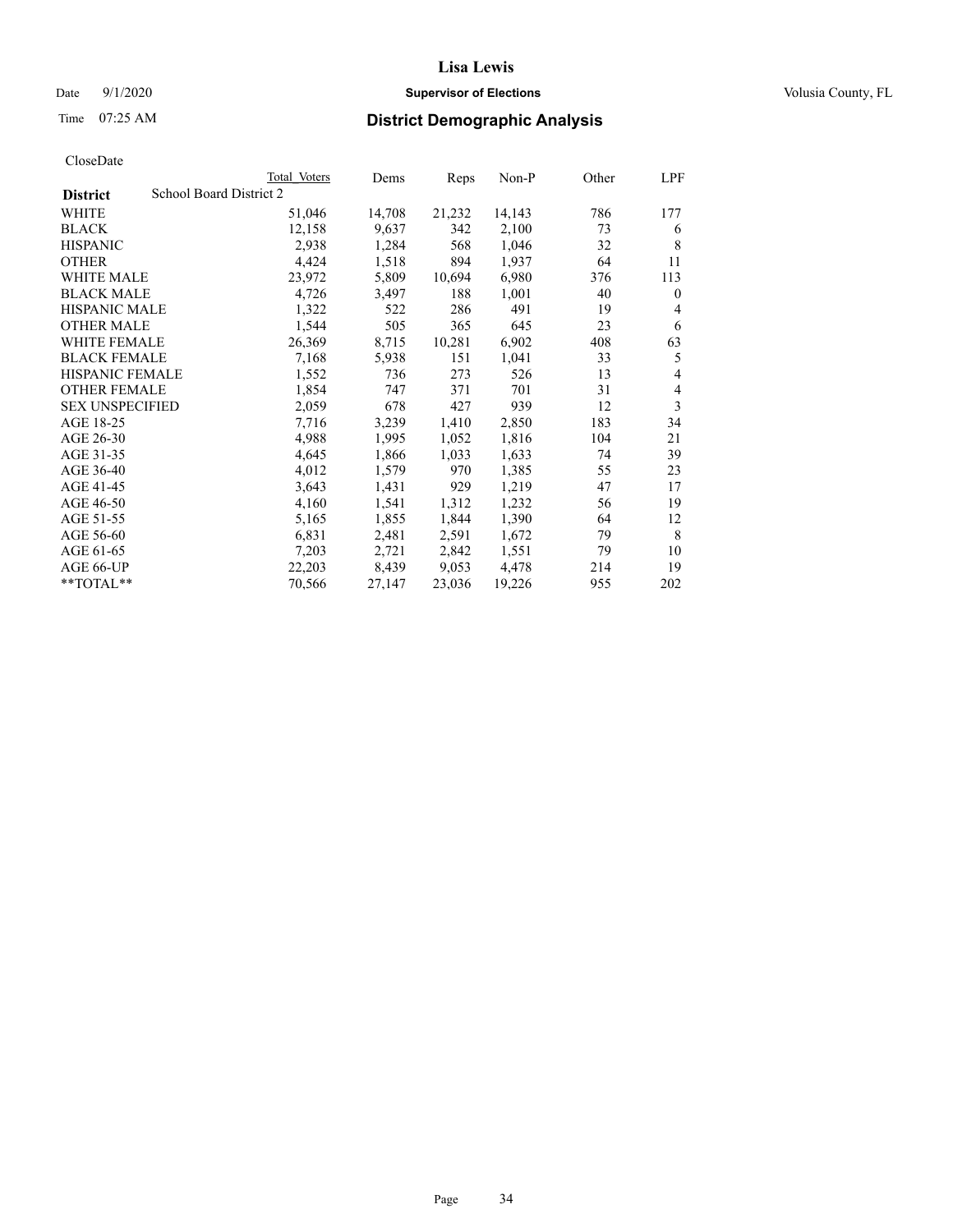# Date  $9/1/2020$  **Supervisor of Elections Supervisor of Elections** Volusia County, FL

# Time 07:25 AM **District Demographic Analysis**

|                                            | Total Voters | Dems   | Reps   | Non-P  | Other | LPF            |
|--------------------------------------------|--------------|--------|--------|--------|-------|----------------|
| School Board District 3<br><b>District</b> |              |        |        |        |       |                |
| WHITE                                      | 76,418       | 20,427 | 34,828 | 19,865 | 1,078 | 220            |
| <b>BLACK</b>                               | 2,279        | 1,736  | 101    | 420    | 19    | 3              |
| <b>HISPANIC</b>                            | 2,140        | 746    | 601    | 754    | 31    | 8              |
| <b>OTHER</b>                               | 3,612        | 1,033  | 1,022  | 1,501  | 48    | 8              |
| WHITE MALE                                 | 35,551       | 7,966  | 17,193 | 9,726  | 516   | 150            |
| <b>BLACK MALE</b>                          | 1,031        | 724    | 55     | 237    | 12    | 3              |
| <b>HISPANIC MALE</b>                       | 979          | 316    | 304    | 339    | 14    | 6              |
| <b>OTHER MALE</b>                          | 1,284        | 350    | 396    | 509    | 25    | $\overline{4}$ |
| WHITE FEMALE                               | 39,972       | 12,244 | 17,263 | 9,840  | 558   | 67             |
| <b>BLACK FEMALE</b>                        | 1,205        | 974    | 45     | 179    | 7     | $\theta$       |
| <b>HISPANIC FEMALE</b>                     | 1,112        | 413    | 283    | 397    | 17    | $\overline{2}$ |
| <b>OTHER FEMALE</b>                        | 1,526        | 541    | 450    | 515    | 16    | $\overline{4}$ |
| <b>SEX UNSPECIFIED</b>                     | 1,788        | 414    | 563    | 797    | 11    | 3              |
| AGE 18-25                                  | 6,294        | 1,703  | 2,037  | 2,333  | 190   | 31             |
| AGE 26-30                                  | 4,515        | 1,213  | 1,462  | 1,708  | 99    | 33             |
| AGE 31-35                                  | 4,632        | 1,253  | 1,538  | 1,744  | 60    | 37             |
| AGE 36-40                                  | 4,612        | 1,229  | 1,637  | 1,656  | 66    | 24             |
| AGE 41-45                                  | 4,686        | 1,125  | 1,806  | 1,651  | 80    | 24             |
| AGE 46-50                                  | 5,566        | 1,369  | 2,455  | 1,634  | 86    | 22             |
| AGE 51-55                                  | 6,328        | 1,498  | 3,046  | 1,669  | 96    | 19             |
| AGE 56-60                                  | 8,369        | 2,169  | 4,096  | 1,988  | 100   | 16             |
| AGE 61-65                                  | 9,206        | 2,758  | 4,230  | 2,084  | 120   | 14             |
| AGE 66-UP                                  | 30,240       | 9,625  | 14,245 | 6,072  | 279   | 19             |
| **TOTAL**                                  | 84,449       | 23,942 | 36,552 | 22,540 | 1,176 | 239            |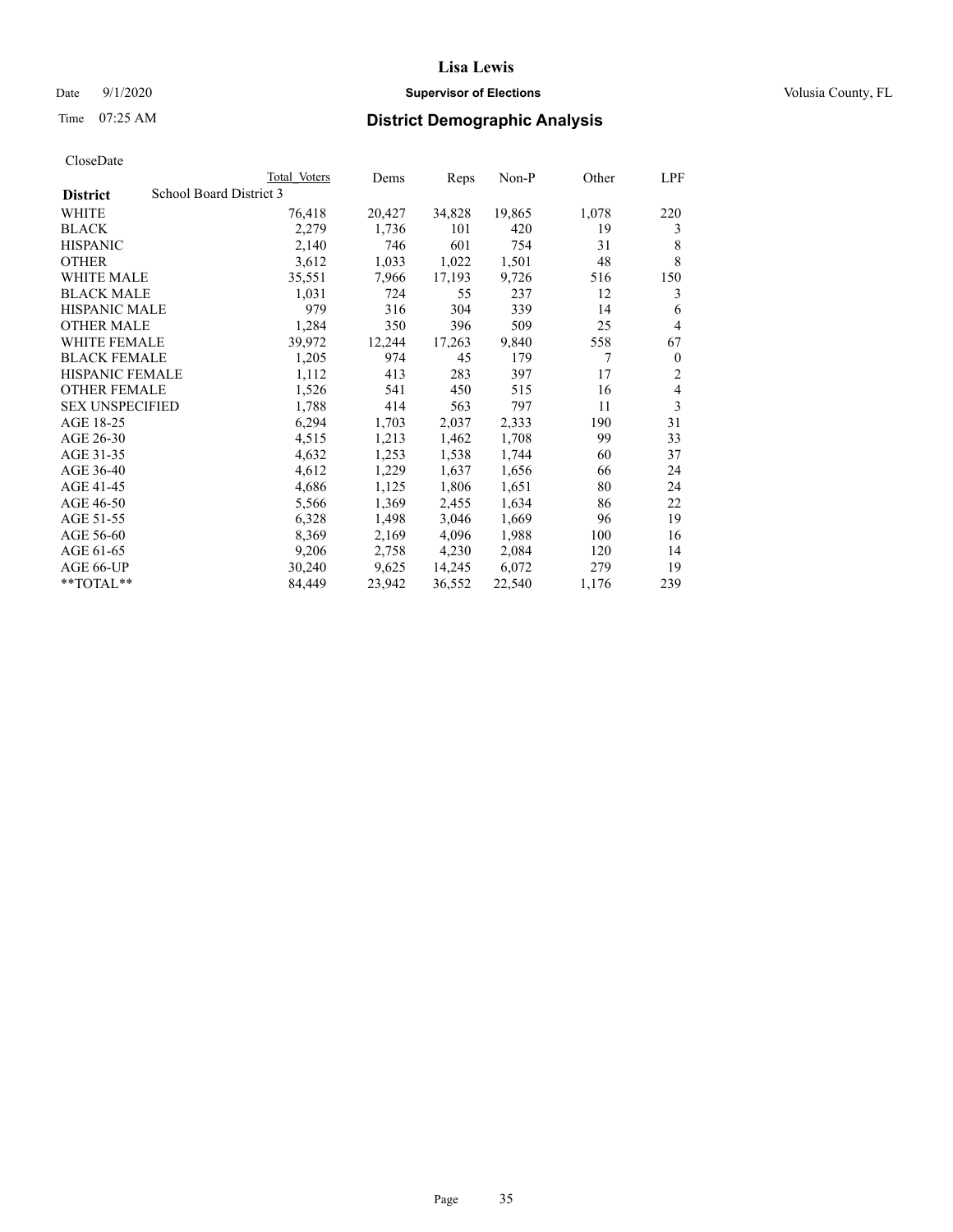# Date  $9/1/2020$  **Supervisor of Elections Supervisor of Elections** Volusia County, FL

# Time 07:25 AM **District Demographic Analysis**

|                                            | Total Voters | Dems   | Reps   | $Non-P$ | Other | LPF            |
|--------------------------------------------|--------------|--------|--------|---------|-------|----------------|
| School Board District 4<br><b>District</b> |              |        |        |         |       |                |
| WHITE                                      | 64,293       | 18,066 | 28,704 | 16,516  | 810   | 197            |
| <b>BLACK</b>                               | 5,973        | 4,622  | 211    | 1,079   | 54    | 7              |
| <b>HISPANIC</b>                            | 2,995        | 1,208  | 645    | 1,089   | 42    | 11             |
| <b>OTHER</b>                               | 4,345        | 1,328  | 1,055  | 1,894   | 60    | 8              |
| <b>WHITE MALE</b>                          | 29,522       | 6,927  | 14,020 | 8,073   | 365   | 137            |
| <b>BLACK MALE</b>                          | 2,450        | 1,723  | 117    | 577     | 28    | 5              |
| <b>HISPANIC MALE</b>                       | 1,308        | 460    | 315    | 502     | 24    | 7              |
| <b>OTHER MALE</b>                          | 1,600        | 463    | 420    | 689     | 23    | 5              |
| WHITE FEMALE                               | 34,032       | 10,987 | 14,382 | 8,159   | 444   | 60             |
| <b>BLACK FEMALE</b>                        | 3,422        | 2,823  | 88     | 483     | 26    | $\overline{2}$ |
| HISPANIC FEMALE                            | 1,623        | 726    | 318    | 557     | 18    | 4              |
| <b>OTHER FEMALE</b>                        | 1,820        | 655    | 447    | 689     | 27    | 2              |
| <b>SEX UNSPECIFIED</b>                     | 1,828        | 460    | 507    | 849     | 11    | 1              |
| AGE 18-25                                  | 6,455        | 2,020  | 1,878  | 2,383   | 138   | 36             |
| AGE 26-30                                  | 4,710        | 1,567  | 1,366  | 1,683   | 75    | 19             |
| AGE 31-35                                  | 4,507        | 1,485  | 1,304  | 1,622   | 64    | 32             |
| AGE 36-40                                  | 4,256        | 1,351  | 1,314  | 1,511   | 54    | 26             |
| AGE 41-45                                  | 4,144        | 1,256  | 1,350  | 1,451   | 58    | 29             |
| AGE 46-50                                  | 4,943        | 1,392  | 2,019  | 1,434   | 76    | 22             |
| AGE 51-55                                  | 6,000        | 1,727  | 2,613  | 1,573   | 74    | 13             |
| AGE 56-60                                  | 7,714        | 2,286  | 3,424  | 1,889   | 110   | 5              |
| AGE 61-65                                  | 8,453        | 2,837  | 3,669  | 1,813   | 116   | 18             |
| AGE 66-UP                                  | 26,423       | 9,303  | 11,677 | 5,219   | 201   | 23             |
| $*$ $TOTAL**$                              | 77,606       | 25,224 | 30,615 | 20,578  | 966   | 223            |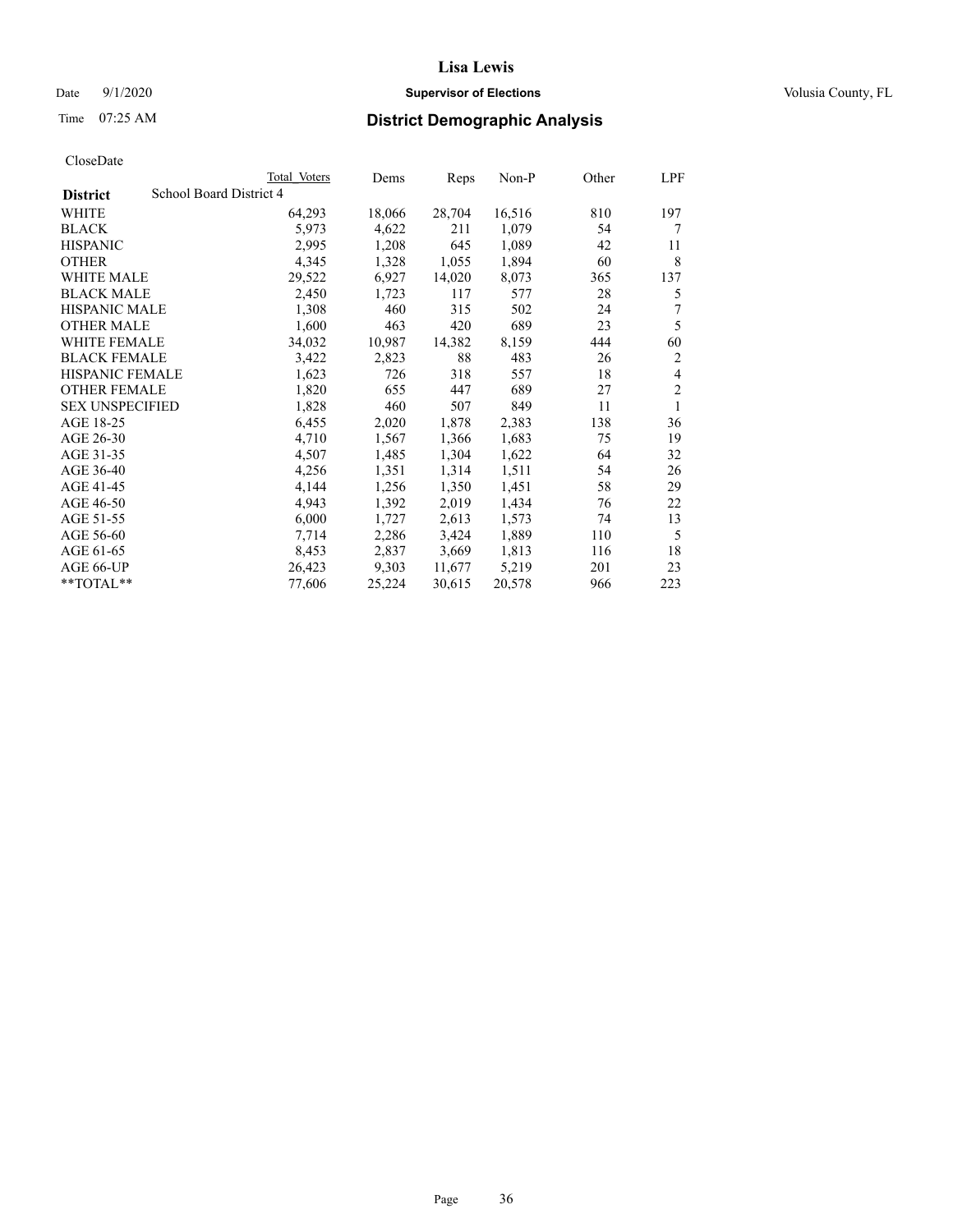# Date  $9/1/2020$  **Supervisor of Elections Supervisor of Elections** Volusia County, FL

# Time 07:25 AM **District Demographic Analysis**

|                        | Total Voters            | Dems   | Reps   | Non-P  | Other | LPF            |
|------------------------|-------------------------|--------|--------|--------|-------|----------------|
| <b>District</b>        | School Board District 5 |        |        |        |       |                |
| WHITE                  | 40,742                  | 10,462 | 17,749 | 11,957 | 417   | 157            |
| <b>BLACK</b>           | 6,701                   | 4,945  | 293    | 1,420  | 38    | 5              |
| <b>HISPANIC</b>        | 20,596                  | 9,716  | 3,006  | 7,729  | 115   | 30             |
| <b>OTHER</b>           | 4,678                   | 1,541  | 961    | 2,106  | 57    | 13             |
| WHITE MALE             | 19,053                  | 4,151  | 8,778  | 5,829  | 190   | 105            |
| <b>BLACK MALE</b>      | 2,964                   | 2,011  | 180    | 748    | 23    | 2              |
| <b>HISPANIC MALE</b>   | 9,536                   | 4,171  | 1,609  | 3,686  | 52    | 18             |
| <b>OTHER MALE</b>      | 1,665                   | 518    | 383    | 736    | 18    | 10             |
| WHITE FEMALE           | 21,088                  | 6,174  | 8,714  | 5,923  | 226   | 51             |
| <b>BLACK FEMALE</b>    | 3,638                   | 2,867  | 107    | 646    | 15    | 3              |
| <b>HISPANIC FEMALE</b> | 10,748                  | 5,400  | 1,367  | 3,908  | 62    | 11             |
| <b>OTHER FEMALE</b>    | 2,016                   | 793    | 398    | 798    | 24    | 3              |
| <b>SEX UNSPECIFIED</b> | 2,008                   | 578    | 473    | 938    | 17    | $\overline{2}$ |
| AGE 18-25              | 7,744                   | 2,511  | 1,626  | 3,448  | 124   | 35             |
| AGE 26-30              | 6,059                   | 2,086  | 1,348  | 2,517  | 74    | 34             |
| AGE 31-35              | 6,170                   | 2,060  | 1,493  | 2,515  | 67    | 35             |
| AGE 36-40              | 5,861                   | 1,972  | 1,451  | 2,351  | 63    | 24             |
| AGE 41-45              | 5,716                   | 2,058  | 1,459  | 2,126  | 53    | 20             |
| AGE 46-50              | 5,969                   | 2,018  | 1,908  | 1,970  | 55    | 18             |
| AGE 51-55              | 6,274                   | 2,215  | 2,216  | 1,785  | 44    | 14             |
| AGE 56-60              | 6,948                   | 2,479  | 2,578  | 1,839  | 46    | 6              |
| AGE 61-65              | 6,471                   | 2,463  | 2,434  | 1,532  | 33    | 9              |
| AGE 66-UP              | 15,505                  | 6,802  | 5,496  | 3,129  | 68    | 10             |
| **TOTAL**              | 72,717                  | 26,664 | 22,009 | 23,212 | 627   | 205            |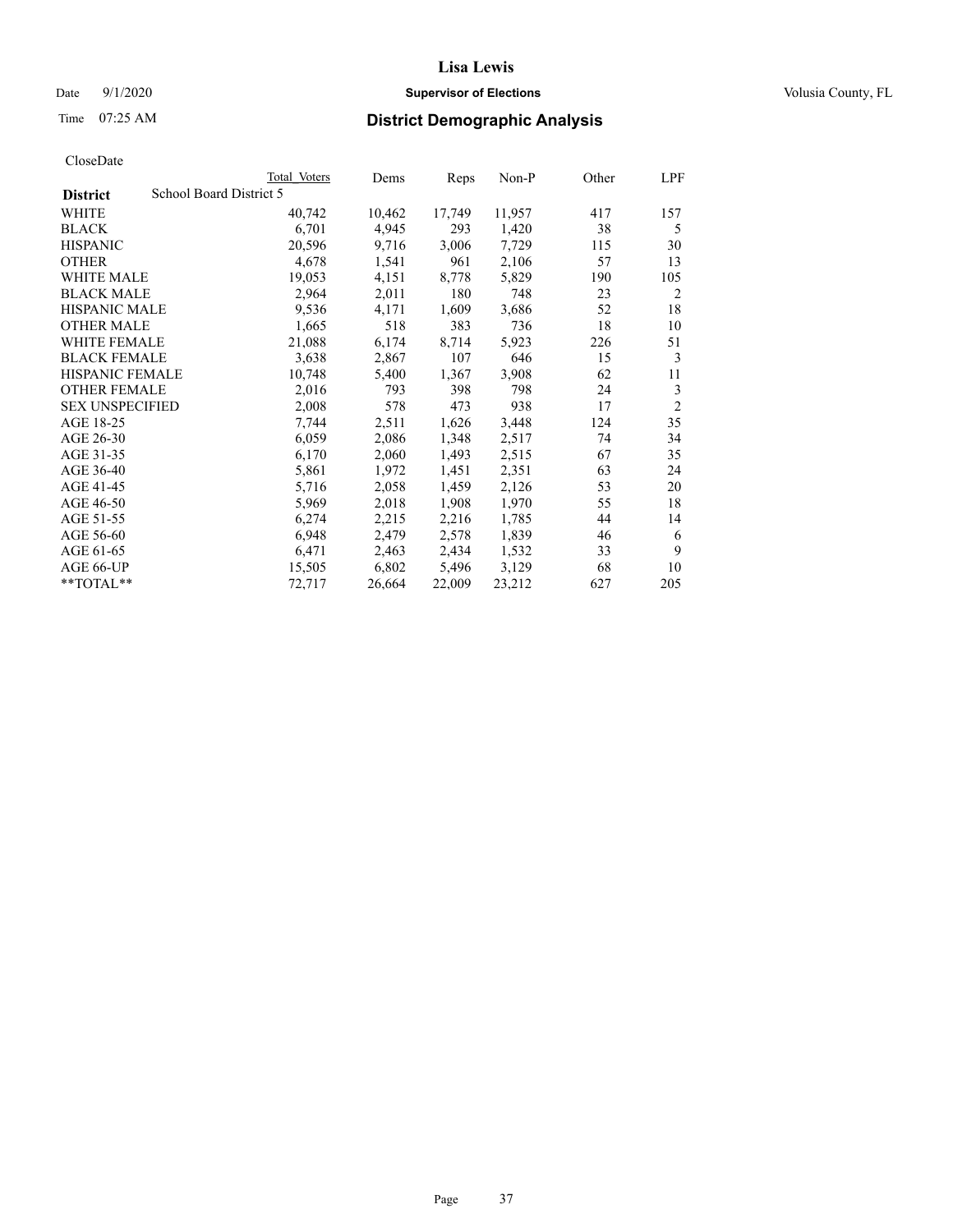# Date  $9/1/2020$  **Supervisor of Elections Supervisor of Elections** Volusia County, FL

# Time 07:25 AM **District Demographic Analysis**

|                        |                           | Total Voters | Dems   | Reps   | Non-P  | Other | LPF |
|------------------------|---------------------------|--------------|--------|--------|--------|-------|-----|
| <b>District</b>        | Florida Senate District 7 |              |        |        |        |       |     |
| WHITE                  |                           | 106,790      | 30,045 | 47,178 | 27,758 | 1,450 | 359 |
| <b>BLACK</b>           |                           | 17,618       | 13,893 | 512    | 3,080  | 122   | 11  |
| <b>HISPANIC</b>        |                           | 6,111        | 2,578  | 1,200  | 2,244  | 72    | 17  |
| <b>OTHER</b>           |                           | 8,192        | 2,641  | 1,844  | 3,577  | 114   | 16  |
| WHITE MALE             |                           | 49,658       | 11,683 | 23,338 | 13,711 | 676   | 250 |
| <b>BLACK MALE</b>      |                           | 6,978        | 5,100  | 280    | 1,527  | 66    | 5   |
| <b>HISPANIC MALE</b>   |                           | 2,699        | 1,026  | 579    | 1,043  | 41    | 10  |
| <b>OTHER MALE</b>      |                           | 2,905        | 890    | 739    | 1,224  | 44    | 8   |
| <b>WHITE FEMALE</b>    |                           | 55,843       | 18,076 | 23,337 | 13,551 | 771   | 108 |
| <b>BLACK FEMALE</b>    |                           | 10,282       | 8,519  | 222    | 1,479  | 56    | 6   |
| <b>HISPANIC FEMALE</b> |                           | 3,278        | 1,499  | 599    | 1,142  | 31    | 7   |
| <b>OTHER FEMALE</b>    |                           | 3,414        | 1,297  | 777    | 1,282  | 52    | 6   |
| <b>SEX UNSPECIFIED</b> |                           | 3,653        | 1,067  | 862    | 1,700  | 21    | 3   |
| AGE 18-25              |                           | 13,533       | 5,016  | 3,196  | 4,968  | 284   | 69  |
| AGE 26-30              |                           | 8,987        | 3,350  | 2,239  | 3,191  | 168   | 39  |
| AGE 31-35              |                           | 8,530        | 3,131  | 2,212  | 2,999  | 124   | 64  |
| AGE 36-40              |                           | 7,734        | 2,757  | 2,172  | 2,665  | 97    | 43  |
| AGE 41-45              |                           | 7,385        | 2,550  | 2,191  | 2,500  | 97    | 47  |
| AGE 46-50              |                           | 8,563        | 2,743  | 3,159  | 2,501  | 126   | 34  |
| AGE 51-55              |                           | 10,492       | 3,349  | 4,279  | 2,713  | 125   | 26  |
| AGE 56-60              |                           | 13,569       | 4,439  | 5,707  | 3,239  | 171   | 13  |
| AGE 61-65              |                           | 14,637       | 5,200  | 6,123  | 3,109  | 180   | 25  |
| AGE 66-UP              |                           | 45,280       | 16,622 | 19,455 | 8,774  | 386   | 43  |
| $*$ $TOTAL**$          |                           | 138,711      | 49,157 | 50,734 | 36,659 | 1,758 | 403 |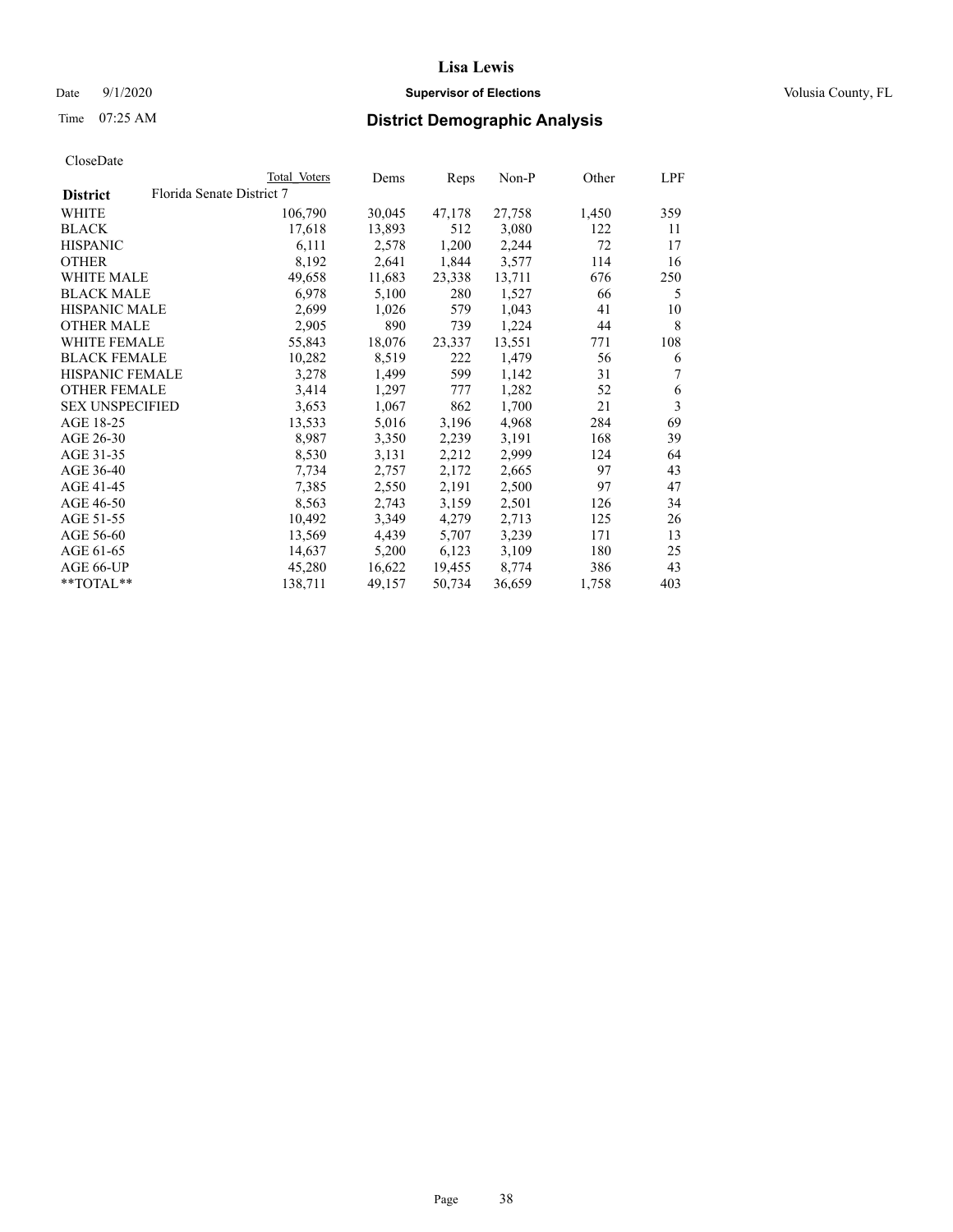# **Lisa Lewis** Date  $9/1/2020$  **Supervisor of Elections Supervisor of Elections** Volusia County, FL

|                        |                           | Total Voters | Dems   | Reps   | Non-P  | Other | LPF            |
|------------------------|---------------------------|--------------|--------|--------|--------|-------|----------------|
| <b>District</b>        | Florida Senate District 9 |              |        |        |        |       |                |
| WHITE                  |                           | 27,916       | 6,596  | 13,468 | 7,424  | 316   | 112            |
| BLACK                  |                           | 1,736        | 1,273  | 81     | 370    | 12    | $\mathbf{0}$   |
| <b>HISPANIC</b>        |                           | 4,446        | 1,909  | 878    | 1,618  | 33    | 8              |
| <b>OTHER</b>           |                           | 2,057        | 590    | 539    | 898    | 26    | $\overline{4}$ |
| <b>WHITE MALE</b>      |                           | 12,890       | 2,512  | 6,590  | 3,568  | 145   | 75             |
| <b>BLACK MALE</b>      |                           | 760          | 504    | 44     | 204    | 8     | $\mathbf{0}$   |
| <b>HISPANIC MALE</b>   |                           | 1,961        | 766    | 452    | 722    | 15    | 6              |
| OTHER MALE             |                           | 707          | 194    | 201    | 302    | 6     | $\overline{4}$ |
| <b>WHITE FEMALE</b>    |                           | 14,632       | 4,011  | 6,702  | 3,715  | 168   | 36             |
| <b>BLACK FEMALE</b>    |                           | 950          | 752    | 36     | 158    | 4     | $\mathbf{0}$   |
| HISPANIC FEMALE        |                           | 2,411        | 1,111  | 413    | 867    | 18    | 2              |
| <b>OTHER FEMALE</b>    |                           | 883          | 322    | 222    | 324    | 15    | $\mathbf{0}$   |
| <b>SEX UNSPECIFIED</b> |                           | 960          | 196    | 305    | 450    | 8     | 1              |
| AGE 18-25              |                           | 3,296        | 880    | 983    | 1,340  | 69    | 24             |
| AGE 26-30              |                           | 2,413        | 657    | 767    | 943    | 32    | 14             |
| AGE 31-35              |                           | 2,569        | 716    | 841    | 977    | 22    | 13             |
| AGE 36-40              |                           | 2,481        | 633    | 860    | 944    | 20    | 24             |
| AGE 41-45              |                           | 2,343        | 654    | 862    | 779    | 36    | 12             |
| AGE 46-50              |                           | 2,747        | 698    | 1,134  | 866    | 36    | 13             |
| AGE 51-55              |                           | 3,015        | 803    | 1,388  | 783    | 33    | 8              |
| AGE 56-60              |                           | 3,446        | 923    | 1,629  | 856    | 33    | 5              |
| AGE 61-65              |                           | 3,402        | 989    | 1,614  | 757    | 37    | 5              |
| AGE 66-UP              |                           | 10,443       | 3,415  | 4,888  | 2,065  | 69    | 6              |
| **TOTAL**              |                           | 36,155       | 10,368 | 14,966 | 10,310 | 387   | 124            |
|                        |                           |              |        |        |        |       |                |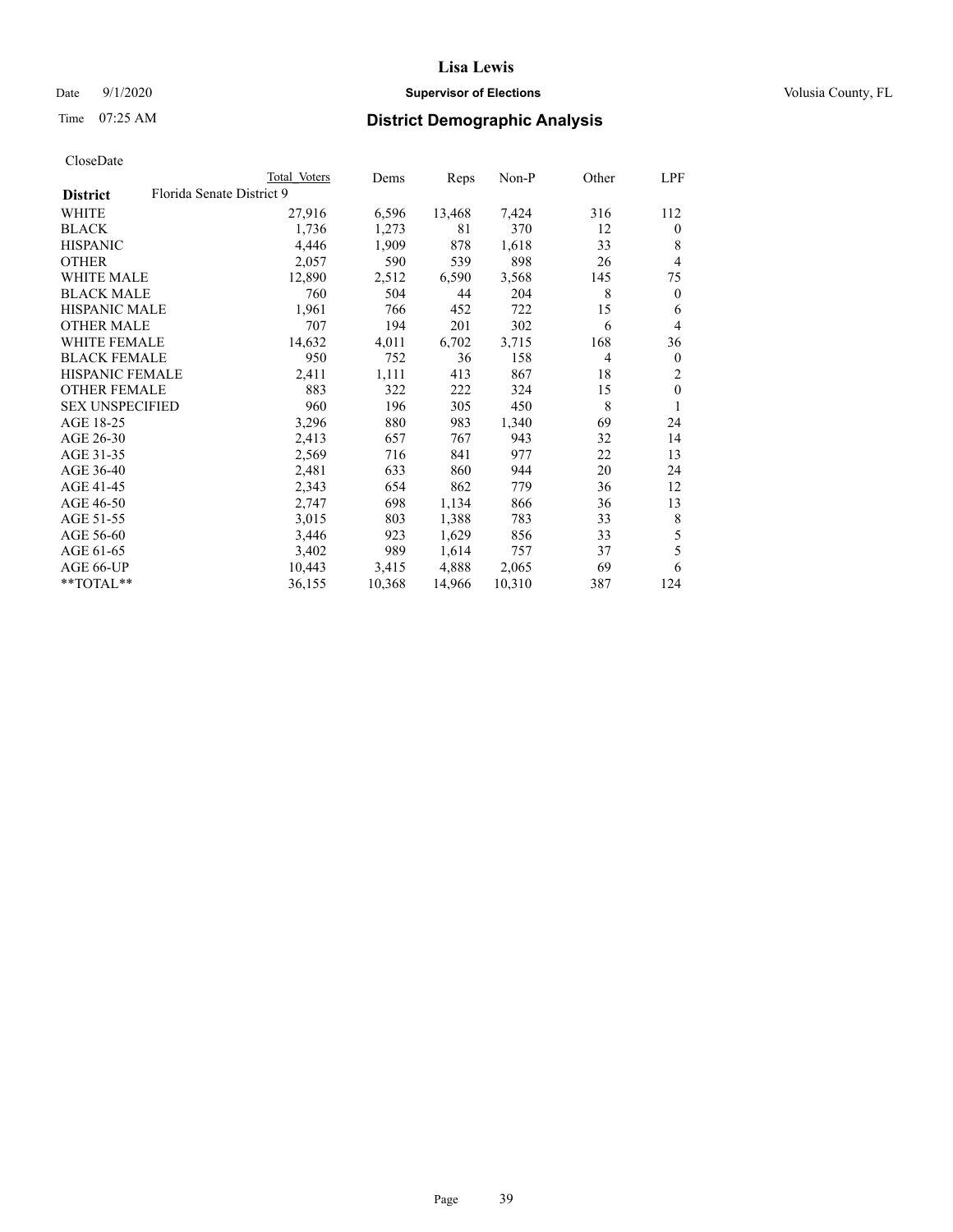# Date  $9/1/2020$  **Supervisor of Elections Supervisor of Elections** Volusia County, FL

# Time 07:25 AM **District Demographic Analysis**

|                        |                            | Total Voters | Dems   | Reps   | Non-P  | Other | LPF            |
|------------------------|----------------------------|--------------|--------|--------|--------|-------|----------------|
| <b>District</b>        | Florida Senate District 14 |              |        |        |        |       |                |
| WHITE                  |                            | 160,086      | 43,358 | 71,158 | 42,985 | 2,053 | 532            |
| <b>BLACK</b>           |                            | 13,697       | 10,405 | 579    | 2,619  | 83    | 11             |
| <b>HISPANIC</b>        |                            | 26,432       | 11,996 | 4,342  | 9,855  | 186   | 53             |
| <b>OTHER</b>           |                            | 11,367       | 3,636  | 2,633  | 4,931  | 136   | 31             |
| <b>WHITE MALE</b>      |                            | 74,030       | 16,853 | 34,960 | 20,909 | 961   | 347            |
| <b>BLACK MALE</b>      |                            | 5,868        | 4,128  | 331    | 1,356  | 47    | 6              |
| <b>HISPANIC MALE</b>   |                            | 12,091       | 5,073  | 2,263  | 4,638  | 83    | 34             |
| <b>OTHER MALE</b>      |                            | 4,057        | 1,229  | 1,047  | 1,713  | 50    | 18             |
| <b>WHITE FEMALE</b>    |                            | 84,024       | 26,009 | 35,351 | 21,399 | 1,086 | 179            |
| <b>BLACK FEMALE</b>    |                            | 7,589        | 6,096  | 235    | 1,218  | 36    | $\overline{4}$ |
| <b>HISPANIC FEMALE</b> |                            | 13,918       | 6,734  | 2,028  | 5,037  | 101   | 18             |
| <b>OTHER FEMALE</b>    |                            | 4,856        | 1,842  | 1,112  | 1,835  | 57    | 10             |
| <b>SEX UNSPECIFIED</b> |                            | 5,147        | 1,430  | 1,385  | 2,284  | 37    | 11             |
| AGE 18-25              |                            | 19,219       | 6,052  | 4,927  | 7,714  | 432   | 94             |
| AGE 26-30              |                            | 14,363       | 4,564  | 3,860  | 5,619  | 226   | 94             |
| AGE 31-35              |                            | 14,477       | 4,513  | 4,061  | 5,621  | 180   | 102            |
| AGE 36-40              |                            | 13,947       | 4,371  | 4,072  | 5,258  | 176   | 70             |
| AGE 41-45              |                            | 13,673       | 4,239  | 4,345  | 4,868  | 166   | 55             |
| AGE 46-50              |                            | 15,090       | 4,520  | 5,673  | 4,653  | 188   | 56             |
| AGE 51-55              |                            | 16,624       | 4,956  | 6,921  | 4,523  | 180   | 44             |
| AGE 56-60              |                            | 20,308       | 6,332  | 8,752  | 4,992  | 200   | 32             |
| AGE 61-65              |                            | 20,880       | 7,070  | 8,904  | 4,669  | 203   | 34             |
| AGE 66-UP              |                            | 63,000       | 22,778 | 27,197 | 12,472 | 507   | 46             |
| $*$ $TOTAL**$          |                            | 211,582      | 69,395 | 78,712 | 60,390 | 2,458 | 627            |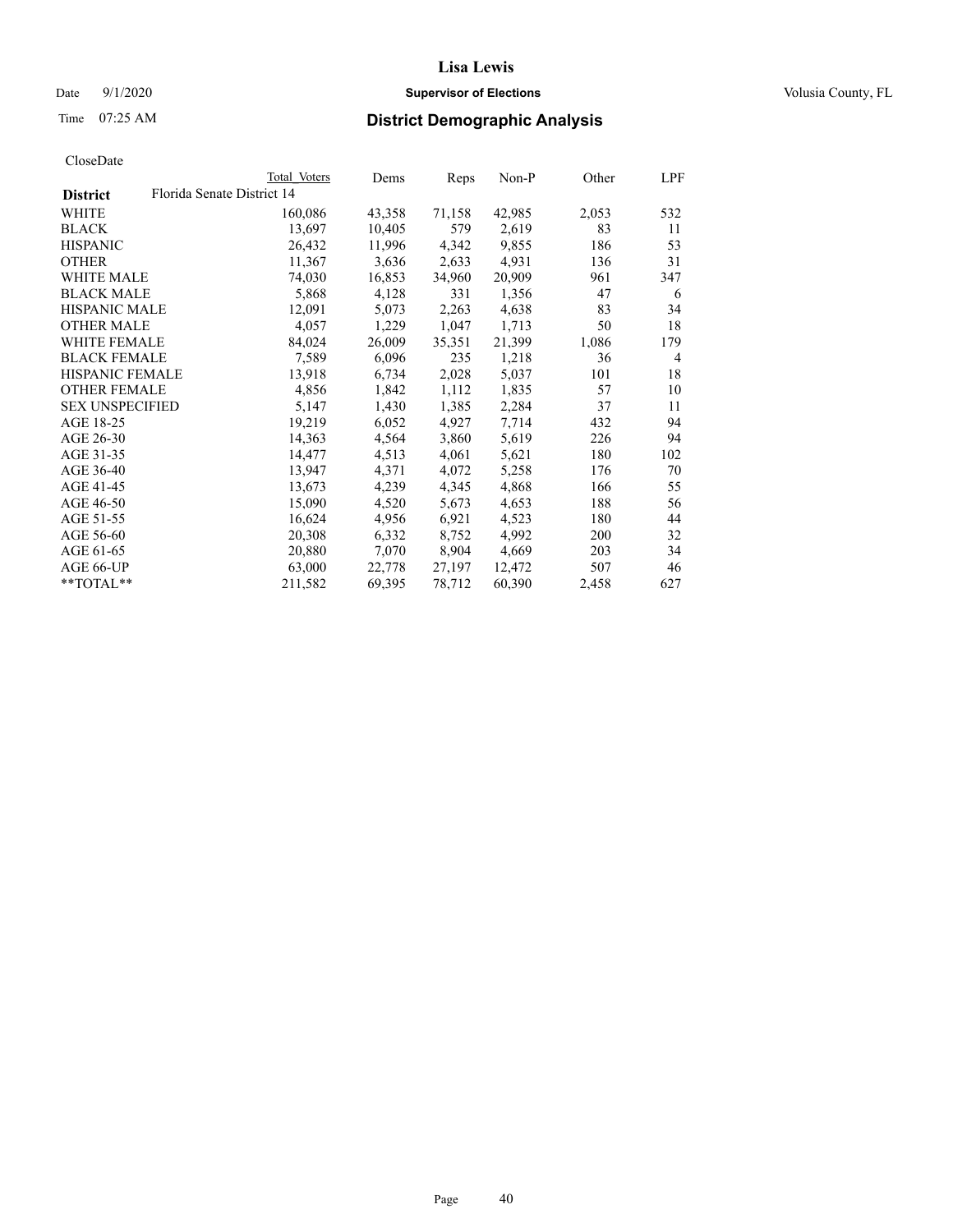# Date  $9/1/2020$  **Supervisor of Elections Supervisor of Elections** Volusia County, FL

# Time 07:25 AM **District Demographic Analysis**

|                        |                      | Total Voters | Dems  | Reps  | Non-P | Other          | LPF            |
|------------------------|----------------------|--------------|-------|-------|-------|----------------|----------------|
| <b>District</b>        | Daytona Beach Zone 1 |              |       |       |       |                |                |
| WHITE                  |                      | 5,127        | 1,542 | 1,986 | 1,482 | 98             | 19             |
| <b>BLACK</b>           |                      | 1,125        | 870   | 33    | 213   | 8              | 1              |
| <b>HISPANIC</b>        |                      | 333          | 147   | 57    | 122   | 6              | 1              |
| <b>OTHER</b>           |                      | 512          | 168   | 106   | 223   | 14             |                |
| <b>WHITE MALE</b>      |                      | 2,510        | 624   | 1,052 | 770   | 50             | 14             |
| <b>BLACK MALE</b>      |                      | 449          | 319   | 16    | 110   | 4              | $\mathbf{0}$   |
| <b>HISPANIC MALE</b>   |                      | 153          | 52    | 33    | 61    | 6              | 1              |
| <b>OTHER MALE</b>      |                      | 176          | 57    | 37    | 78    | 4              | $\mathbf{0}$   |
| WHITE FEMALE           |                      | 2,539        | 894   | 906   | 686   | 48             | 5              |
| <b>BLACK FEMALE</b>    |                      | 661          | 539   | 17    | 100   | $\overline{4}$ | 1              |
| <b>HISPANIC FEMALE</b> |                      | 174          | 94    | 23    | 57    | $\theta$       | $\theta$       |
| <b>OTHER FEMALE</b>    |                      | 226          | 89    | 47    | 81    | 8              | 1              |
| <b>SEX UNSPECIFIED</b> |                      | 209          | 59    | 51    | 97    | $\overline{2}$ | $\theta$       |
| AGE 18-25              |                      | 826          | 312   | 153   | 333   | 25             | 3              |
| AGE 26-30              |                      | 571          | 241   | 114   | 198   | 16             | $\mathfrak{2}$ |
| AGE 31-35              |                      | 465          | 181   | 94    | 178   | 7              | 5              |
| AGE 36-40              |                      | 360          | 156   | 90    | 108   | 5              |                |
| AGE 41-45              |                      | 378          | 146   | 97    | 127   | 5              | 3              |
| AGE 46-50              |                      | 463          | 170   | 134   | 148   | 10             | 1              |
| AGE 51-55              |                      | 554          | 187   | 199   | 156   | 11             | 1              |
| AGE 56-60              |                      | 661          | 226   | 249   | 175   | 10             |                |
| AGE 61-65              |                      | 719          | 284   | 262   | 166   | 5              | $\overline{2}$ |
| AGE 66-UP              |                      | 2,100        | 824   | 790   | 451   | 32             | 3              |
| **TOTAL**              |                      | 7,097        | 2,727 | 2,182 | 2,040 | 126            | 22             |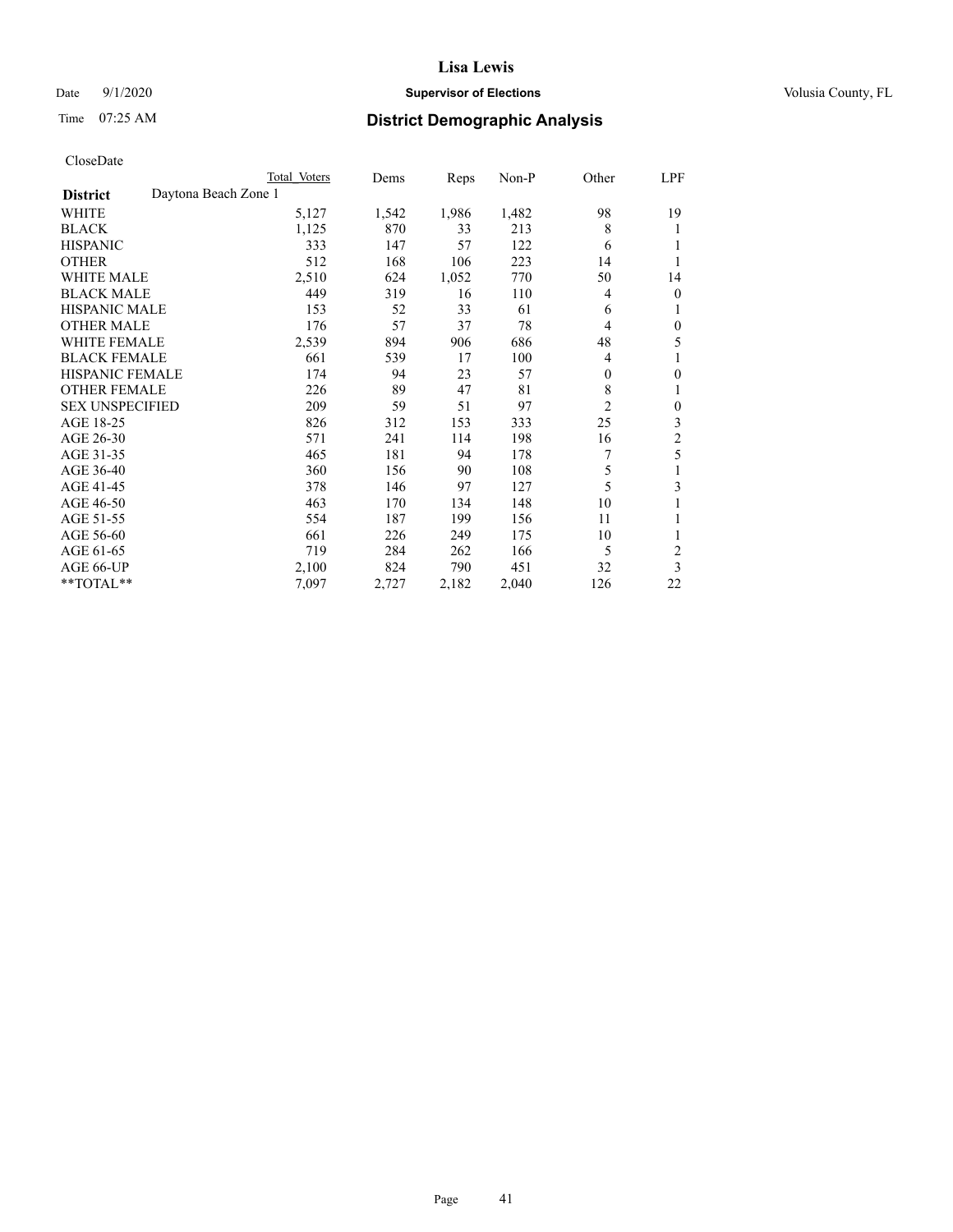# Date  $9/1/2020$  **Supervisor of Elections Supervisor of Elections** Volusia County, FL

# Time 07:25 AM **District Demographic Analysis**

| Total Voters         | Dems  | Reps  | $Non-P$ | Other          | LPF            |
|----------------------|-------|-------|---------|----------------|----------------|
| Daytona Beach Zone 2 |       |       |         |                |                |
| 4,449                | 1,380 | 1,791 | 1,188   | 70             | 20             |
| 1,403                | 1,113 | 37    | 246     |                | $\Omega$       |
| 290                  | 130   | 44    | 115     |                | 0              |
| 397                  | 140   | 77    | 173     | 5              | $\overline{2}$ |
| 2,167                | 595   | 923   | 603     | 32             | 14             |
| 572                  | 417   | 24    | 128     | 3              | 0              |
| 125                  | 60    | 19    | 46      | $\overline{0}$ | 0              |
| 136                  | 44    | 38    | 49      | 3              | 2              |
| 2,229                | 767   | 850   | 569     | 37             | 6              |
| 815                  | 684   | 13    | 114     | 4              | 0              |
| 157                  | 67    | 22    | 67      | 1              | 0              |
| 174                  | 78    | 29    | 65      | $\overline{c}$ | 0              |
| 164                  | 51    | 31    | 81      |                | 0              |
| 558                  | 214   | 105   | 226     | 11             | 2              |
| 419                  | 195   | 69    | 146     | 8              | 1              |
| 409                  | 178   | 78    | 136     | 11             | 6              |
| 372                  | 181   | 78    | 107     | 5              |                |
| 342                  | 151   | 79    | 107     | 3              | 2              |
| 429                  | 177   | 107   | 133     | 8              | 4              |
| 557                  | 197   | 182   | 170     | 8              | 0              |
| 751                  | 292   | 271   | 181     | 6              | 1              |
| 729                  | 312   | 261   | 149     | 5              | $\overline{c}$ |
| 1,973                | 866   | 719   | 367     | 18             | 3              |
| 6,539                | 2,763 | 1,949 | 1,722   | 83             | 22             |
|                      |       |       |         |                |                |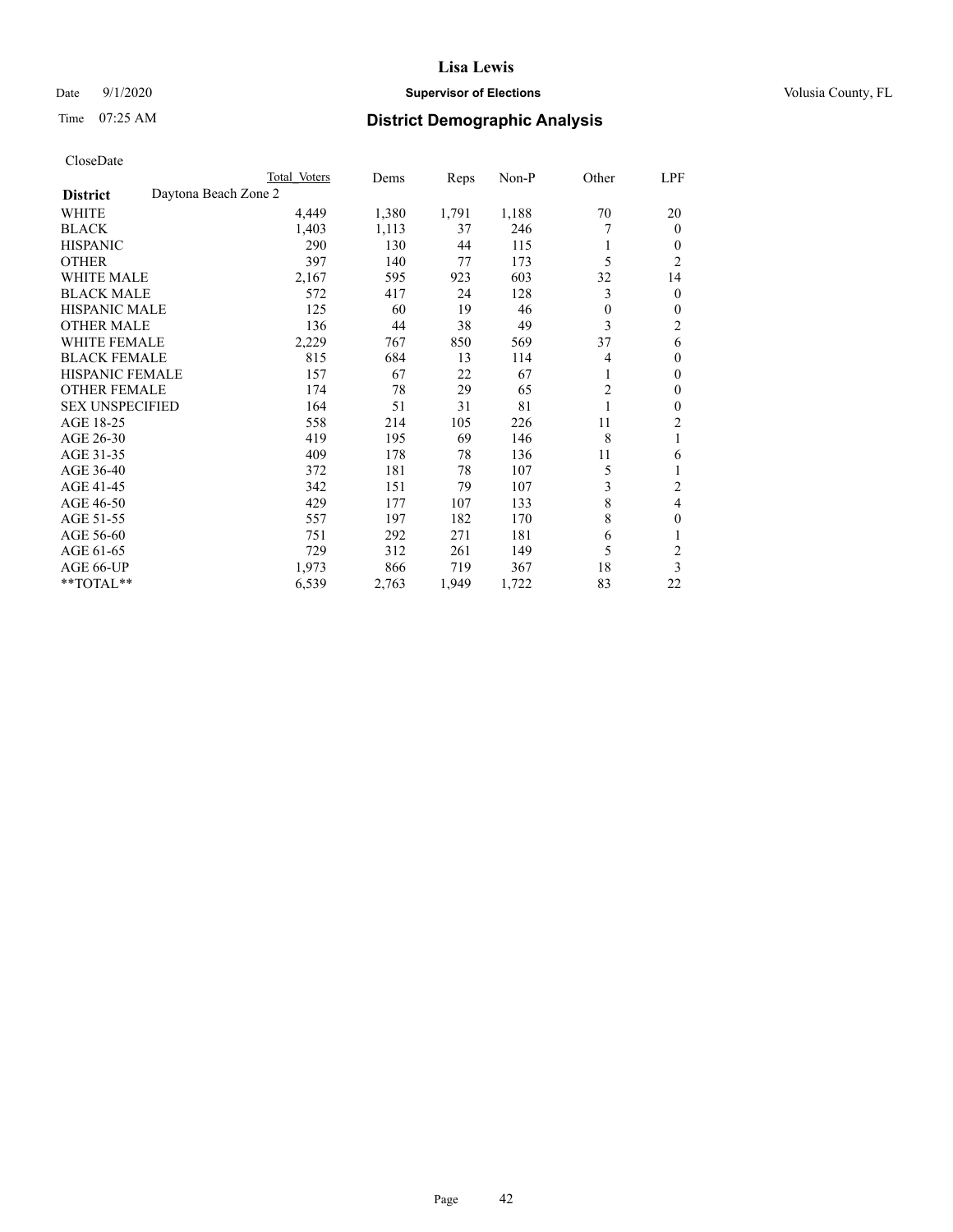# Date  $9/1/2020$  **Supervisor of Elections Supervisor of Elections** Volusia County, FL

# Time 07:25 AM **District Demographic Analysis**

|                        |                      | Total Voters | Dems  | Reps  | Non-P | Other        | LPF            |
|------------------------|----------------------|--------------|-------|-------|-------|--------------|----------------|
| <b>District</b>        | Daytona Beach Zone 3 |              |       |       |       |              |                |
| WHITE                  |                      | 3,727        | 1,189 | 1,365 | 1,094 | 58           | 21             |
| <b>BLACK</b>           |                      | 1,629        | 1,276 | 35    | 306   | 12           | $\mathbf{0}$   |
| <b>HISPANIC</b>        |                      | 311          | 160   | 59    | 85    | 6            |                |
| <b>OTHER</b>           |                      | 565          | 210   | 66    | 286   | 3            | 0              |
| <b>WHITE MALE</b>      |                      | 1,880        | 507   | 749   | 587   | 24           | 13             |
| <b>BLACK MALE</b>      |                      | 647          | 488   | 18    | 135   | 6            | $\theta$       |
| <b>HISPANIC MALE</b>   |                      | 146          | 73    | 28    | 42    | 3            | $\theta$       |
| <b>OTHER MALE</b>      |                      | 175          | 69    | 30    | 76    | $\theta$     | $\mathbf{0}$   |
| WHITE FEMALE           |                      | 1,801        | 671   | 600   | 488   | 34           | 8              |
| <b>BLACK FEMALE</b>    |                      | 895          | 723   | 17    | 149   | 6            | $\theta$       |
| <b>HISPANIC FEMALE</b> |                      | 156          | 82    | 30    | 40    | 3            | 1              |
| <b>OTHER FEMALE</b>    |                      | 204          | 89    | 21    | 91    | 3            | $\theta$       |
| <b>SEX UNSPECIFIED</b> |                      | 328          | 133   | 32    | 163   | $\mathbf{0}$ | $\theta$       |
| AGE 18-25              |                      | 1,357        | 824   | 88    | 431   | 12           | $\overline{2}$ |
| AGE 26-30              |                      | 399          | 174   | 65    | 150   | 8            | $\overline{c}$ |
| AGE 31-35              |                      | 352          | 148   | 63    | 128   | 7            | 6              |
| AGE 36-40              |                      | 322          | 118   | 71    | 122   | 9            | $\overline{c}$ |
| AGE 41-45              |                      | 297          | 124   | 61    | 104   | 6            | $\overline{c}$ |
| AGE 46-50              |                      | 311          | 120   | 95    | 89    | 5            | $\overline{2}$ |
| AGE 51-55              |                      | 405          | 154   | 127   | 117   | 6            | 1              |
| AGE 56-60              |                      | 516          | 184   | 181   | 150   |              | $\theta$       |
| AGE 61-65              |                      | 603          | 239   | 206   | 144   | 12           | $\overline{2}$ |
| AGE 66-UP              |                      | 1,670        | 750   | 568   | 336   | 13           | 3              |
| **TOTAL**              |                      | 6,232        | 2,835 | 1,525 | 1,771 | 79           | 22             |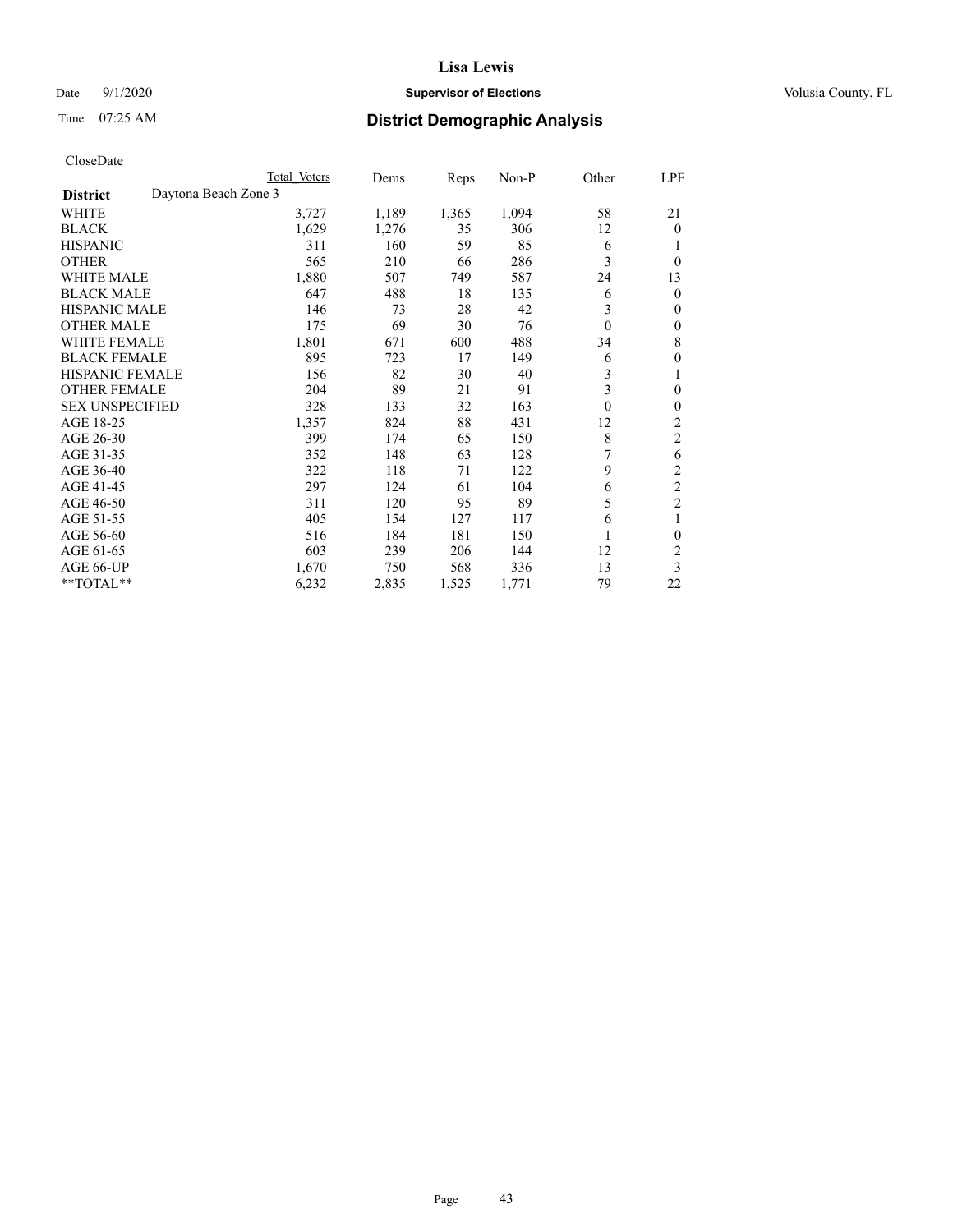# Date  $9/1/2020$  **Supervisor of Elections Supervisor of Elections** Volusia County, FL

# Time 07:25 AM **District Demographic Analysis**

|                                         | Total Voters | Dems  | Reps  | $Non-P$ | Other       | LPF            |
|-----------------------------------------|--------------|-------|-------|---------|-------------|----------------|
| Daytona Beach Zone 4<br><b>District</b> |              |       |       |         |             |                |
| WHITE                                   | 8,271        | 2,081 | 3,914 | 2,098   | 154         | 24             |
| <b>BLACK</b>                            | 1,216        | 889   | 42    | 262     | 22          | 1              |
| <b>HISPANIC</b>                         | 466          | 177   | 107   | 169     | 12          |                |
| <b>OTHER</b>                            | 718          | 206   | 171   | 327     | 13          | 1              |
| <b>WHITE MALE</b>                       | 3,846        | 774   | 1,906 | 1,073   | 76          | 17             |
| <b>BLACK MALE</b>                       | 502          | 318   | 29    | 140     | 14          | 1              |
| <b>HISPANIC MALE</b>                    | 207          | 73    | 54    | 76      | 4           | $\theta$       |
| <b>OTHER MALE</b>                       | 269          | 73    | 64    | 127     | 5           | $\theta$       |
| <b>WHITE FEMALE</b>                     | 4,350        | 1,285 | 1,984 | 996     | 78          | 7              |
| <b>BLACK FEMALE</b>                     | 692          | 551   | 12    | 121     | 8           | $\theta$       |
| <b>HISPANIC FEMALE</b>                  | 251          | 101   | 53    | 88      | $\,$ 8 $\,$ | 1              |
| <b>OTHER FEMALE</b>                     | 323          | 104   | 78    | 133     | 7           | 1              |
| <b>SEX UNSPECIFIED</b>                  | 230          | 74    | 53    | 102     |             | $\theta$       |
| AGE 18-25                               | 986          | 348   | 241   | 353     | 36          | 8              |
| AGE 26-30                               | 832          | 281   | 216   | 304     | 25          | 6              |
| AGE 31-35                               | 690          | 262   | 176   | 236     | 14          | $\overline{2}$ |
| AGE 36-40                               | 558          | 187   | 152   | 211     | 7           | 1              |
| AGE 41-45                               | 490          | 186   | 139   | 157     | 6           | $\overline{c}$ |
| AGE 46-50                               | 597          | 174   | 234   | 174     | 12          | 3              |
| AGE 51-55                               | 670          | 191   | 293   | 175     | 10          | 1              |
| AGE 56-60                               | 987          | 269   | 456   | 238     | 24          | $\theta$       |
| AGE 61-65                               | 1,218        | 368   | 570   | 257     | 19          | 4              |
| AGE 66-UP                               | 3,642        | 1,087 | 1,756 | 751     | 48          | $\theta$       |
| **TOTAL**                               | 10,671       | 3,353 | 4,234 | 2,856   | 201         | 27             |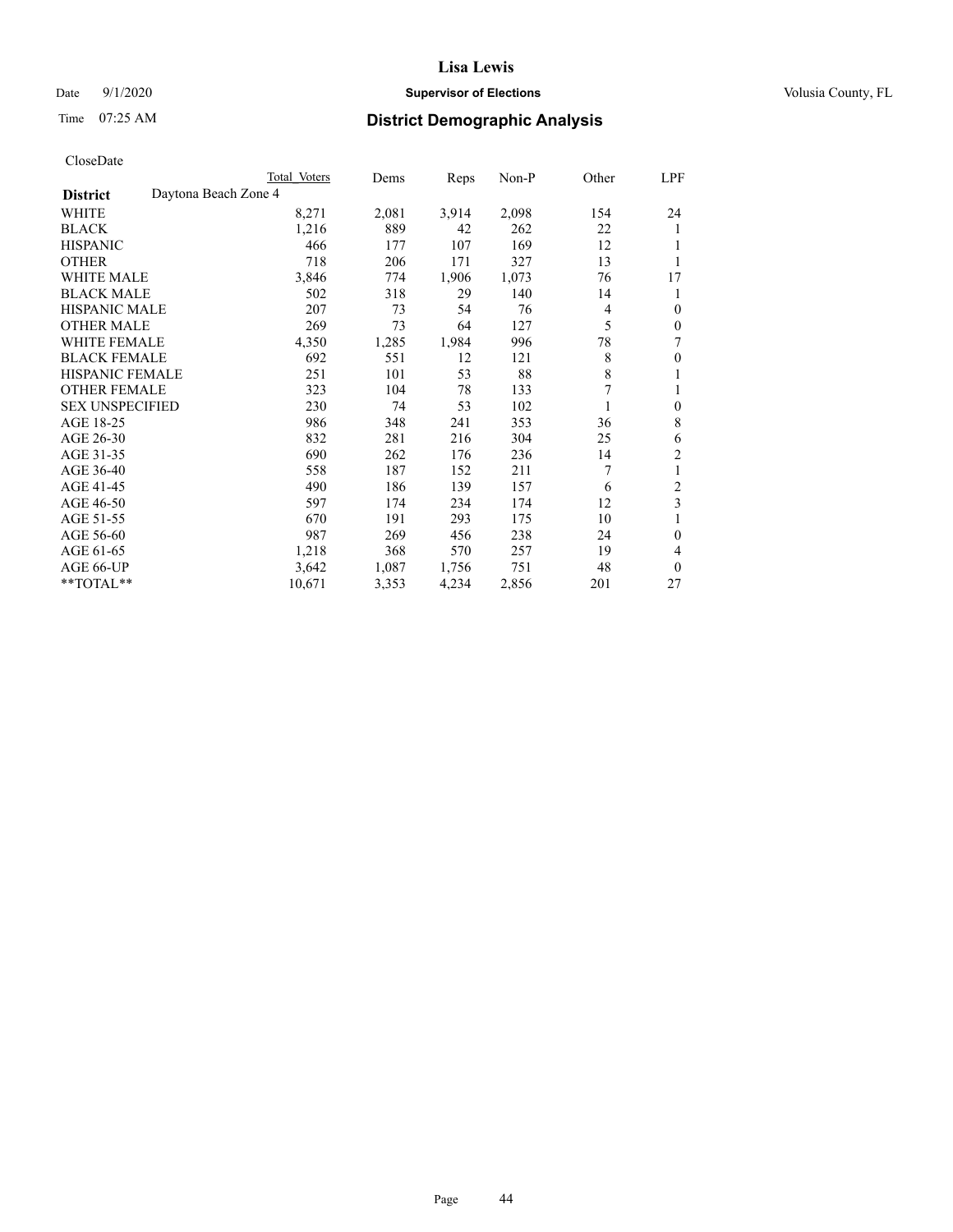# Date  $9/1/2020$  **Supervisor of Elections Supervisor of Elections** Volusia County, FL

| CloseDate |
|-----------|
|-----------|

|                                         | Total Voters | Dems  | Reps  | $Non-P$ | Other    | LPF            |
|-----------------------------------------|--------------|-------|-------|---------|----------|----------------|
| Daytona Beach Zone 5<br><b>District</b> |              |       |       |         |          |                |
| WHITE                                   | 2,595        | 802   | 969   | 756     | 56       | 12             |
| <b>BLACK</b>                            | 4,387        | 3,604 | 107   | 652     | 22       | 2              |
| <b>HISPANIC</b>                         | 409          | 182   | 64    | 156     | 4        | 3              |
| <b>OTHER</b>                            | 550          | 232   | 71    | 242     | 4        |                |
| <b>WHITE MALE</b>                       | 1,212        | 302   | 506   | 371     | 26       |                |
| <b>BLACK MALE</b>                       | 1,668        | 1,276 | 61    | 318     | 13       | $\theta$       |
| <b>HISPANIC MALE</b>                    | 180          | 66    | 34    | 75      | 3        | 2              |
| <b>OTHER MALE</b>                       | 207          | 88    | 30    | 86      | 3        | $\mathbf{0}$   |
| <b>WHITE FEMALE</b>                     | 1,354        | 492   | 454   | 373     | 30       | 5              |
| <b>BLACK FEMALE</b>                     | 2,650        | 2,276 | 43    | 320     | 9        | 2              |
| HISPANIC FEMALE                         | 225          | 114   | 30    | 79      |          |                |
| <b>OTHER FEMALE</b>                     | 217          | 102   | 25    | 88      |          |                |
| <b>SEX UNSPECIFIED</b>                  | 228          | 104   | 28    | 96      | $\theta$ | $\theta$       |
| AGE 18-25                               | 1,205        | 638   | 160   | 382     | 17       | 8              |
| AGE 26-30                               | 824          | 443   | 120   | 242     | 15       | 4              |
| AGE 31-35                               | 724          | 399   | 83    | 233     | 7        | $\overline{2}$ |
| AGE 36-40                               | 619          | 379   | 72    | 162     | 4        | $\overline{c}$ |
| AGE 41-45                               | 552          | 322   | 65    | 162     | 3        | $\mathbf{0}$   |
| AGE 46-50                               | 588          | 362   | 98    | 115     | 12       |                |
| AGE 51-55                               | 563          | 377   | 82    | 97      | 7        | $\theta$       |
| AGE 56-60                               | 669          | 444   | 105   | 116     | 4        | $\Omega$       |
| AGE 61-65                               | 627          | 420   | 111   | 90      | 5        |                |
| AGE 66-UP                               | 1,570        | 1,036 | 315   | 207     | 12       | $\theta$       |
| **TOTAL**                               | 7,941        | 4,820 | 1,211 | 1,806   | 86       | 18             |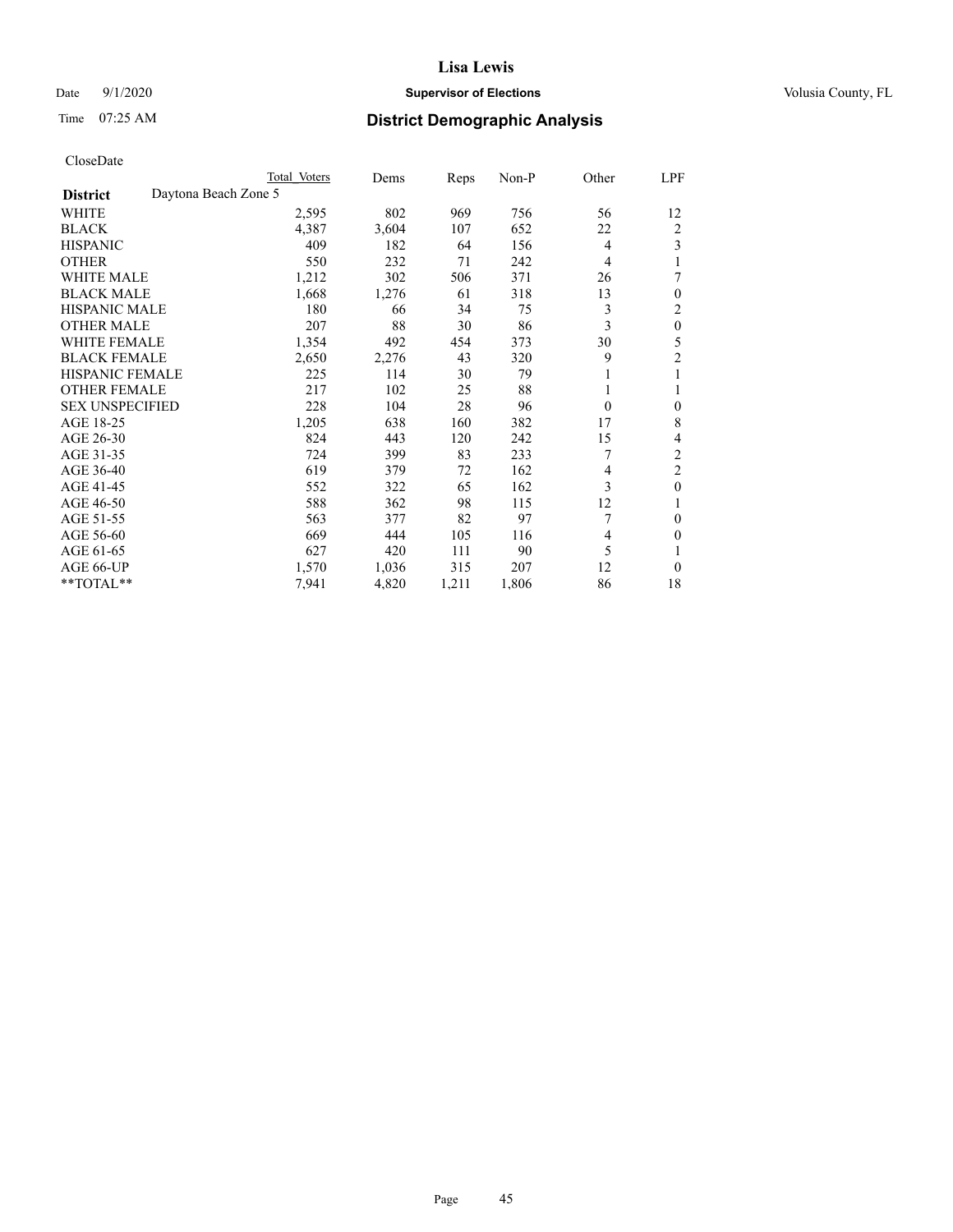# Date  $9/1/2020$  **Supervisor of Elections Supervisor of Elections** Volusia County, FL

| CloseDate |
|-----------|
|-----------|

|                                         | Total Voters | Dems  | Reps | Non-P | Other          | LPF            |
|-----------------------------------------|--------------|-------|------|-------|----------------|----------------|
| Daytona Beach Zone 6<br><b>District</b> |              |       |      |       |                |                |
| WHITE                                   | 1,383        | 441   | 448  | 469   | 18             |                |
| <b>BLACK</b>                            | 3,600        | 2,948 | 92   | 551   | 9              | 0              |
| <b>HISPANIC</b>                         | 309          | 166   | 24   | 116   | 3              | 0              |
| <b>OTHER</b>                            | 437          | 194   | 50   | 184   | 8              |                |
| <b>WHITE MALE</b>                       | 647          | 171   | 240  | 222   | 9              | 5              |
| <b>BLACK MALE</b>                       | 1,396        | 1,082 | 45   | 264   | 5              | 0              |
| <b>HISPANIC MALE</b>                    | 143          | 68    | 13   | 61    |                | 0              |
| <b>OTHER MALE</b>                       | 140          | 58    | 28   | 49    | 4              |                |
| <b>WHITE FEMALE</b>                     | 687          | 262   | 191  | 223   | 9              | 2              |
| <b>BLACK FEMALE</b>                     | 2,127        | 1,804 | 46   | 273   | 4              | $\mathbf{0}$   |
| <b>HISPANIC FEMALE</b>                  | 154          | 93    | 10   | 49    | 2              | 0              |
| <b>OTHER FEMALE</b>                     | 156          | 92    | 12   | 50    | 2              | 0              |
| <b>SEX UNSPECIFIED</b>                  | 279          | 119   | 29   | 129   | $\overline{2}$ | 0              |
| AGE 18-25                               | 1,020        | 535   | 103  | 366   | 16             | 0              |
| AGE 26-30                               | 558          | 360   | 31   | 163   | 4              | 0              |
| AGE 31-35                               | 536          | 333   | 58   | 140   | 3              | $\overline{2}$ |
| AGE 36-40                               | 438          | 268   | 46   | 121   |                | $\overline{2}$ |
| AGE 41-45                               | 405          | 255   | 28   | 118   | 3              | 1              |
| AGE 46-50                               | 377          | 237   | 55   | 83    | 2              | 0              |
| AGE 51-55                               | 445          | 301   | 56   | 83    | 3              | 2              |
| AGE 56-60                               | 457          | 318   | 59   | 78    |                |                |
| AGE 61-65                               | 466          | 333   | 66   | 65    | 2              | $\mathbf{0}$   |
| AGE 66-UP                               | 1,027        | 809   | 112  | 103   | 3              | 0              |
| **TOTAL**                               | 5,729        | 3,749 | 614  | 1,320 | 38             | 8              |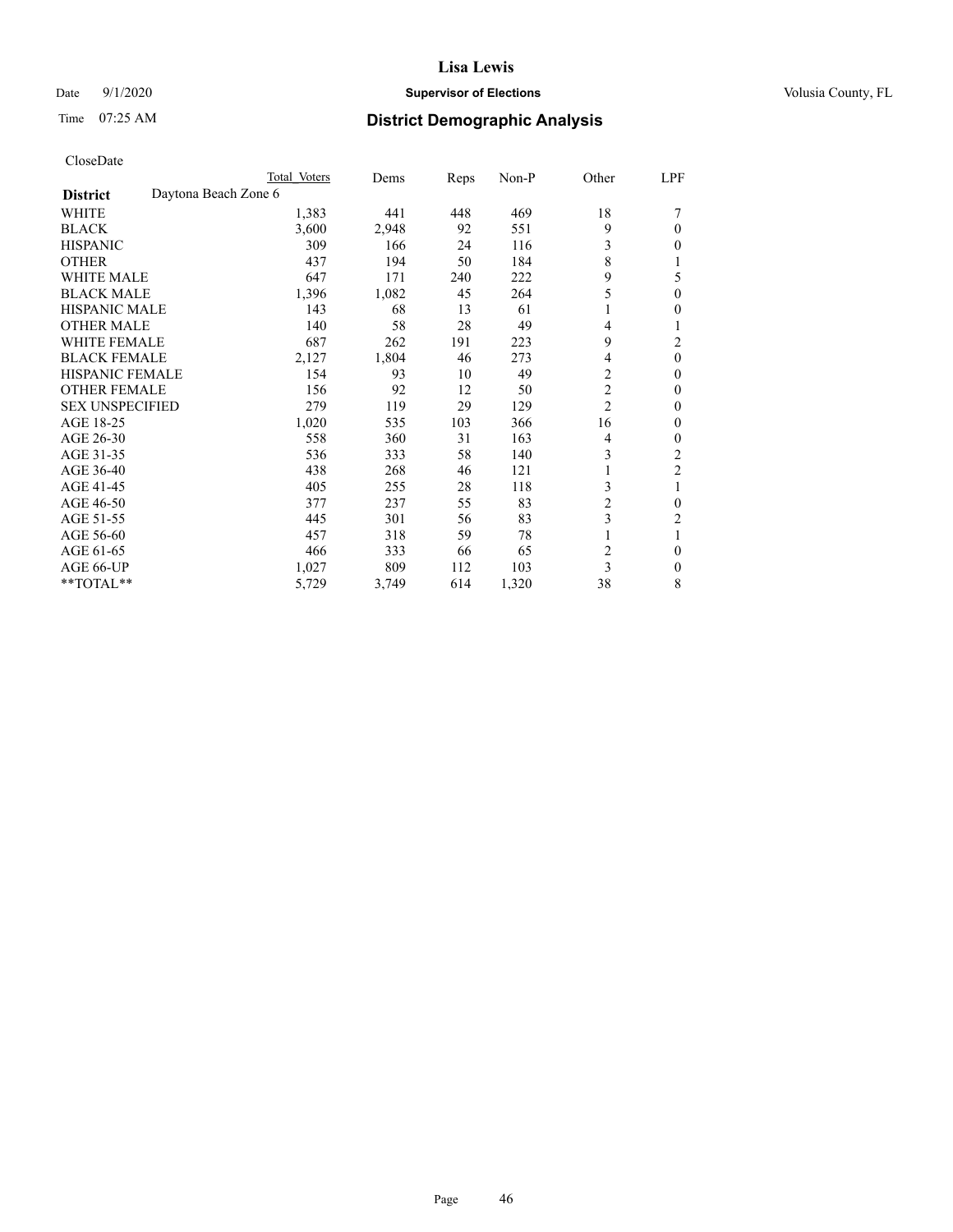# Date  $9/1/2020$  **Supervisor of Elections Supervisor of Elections** Volusia County, FL

# Time 07:25 AM **District Demographic Analysis**

|                                         | Total Voters | Dems  | Reps           | $Non-P$ | Other          | LPF |
|-----------------------------------------|--------------|-------|----------------|---------|----------------|-----|
| Daytona Beach Shores<br><b>District</b> |              |       |                |         |                |     |
| WHITE                                   | 4,062        | 974   | 2,047          | 977     | 54             | 10  |
| <b>BLACK</b>                            | 66           | 49    | 2              | 14      |                | 0   |
| <b>HISPANIC</b>                         | 113          | 39    | 38             | 35      |                | 0   |
| <b>OTHER</b>                            | 277          | 85    | 89             | 101     |                |     |
| <b>WHITE MALE</b>                       | 1,921        | 405   | 978            | 498     | 34             | 6   |
| <b>BLACK MALE</b>                       | 29           | 21    | $\theta$       | 7       |                | 0   |
| <b>HISPANIC MALE</b>                    | 49           | 10    | 18             | 20      |                | 0   |
| <b>OTHER MALE</b>                       | 101          | 33    | 33             | 35      | $\Omega$       | 0   |
| <b>WHITE FEMALE</b>                     | 2,093        | 558   | 1,045          | 467     | 19             | 4   |
| <b>BLACK FEMALE</b>                     | 36           | 28    | $\overline{2}$ | 6       | $\theta$       | 0   |
| <b>HISPANIC FEMALE</b>                  | 63           | 29    | 19             | 15      | $\theta$       | 0   |
| <b>OTHER FEMALE</b>                     | 137          | 41    | 43             | 51      |                |     |
| <b>SEX UNSPECIFIED</b>                  | 89           | 22    | 38             | 28      |                | 0   |
| AGE 18-25                               | 144          | 44    | 44             | 50      | 5              |     |
| AGE 26-30                               | 89           | 26    | 29             | 32      |                |     |
| AGE 31-35                               | 104          | 31    | 35             | 31      | $\overline{2}$ | 5   |
| AGE 36-40                               | 109          | 28    | 39             | 42      | $\theta$       | 0   |
| AGE 41-45                               | 112          | 30    | 39             | 40      | 2              | 1   |
| AGE 46-50                               | 147          | 28    | 66             | 52      |                | 0   |
| AGE 51-55                               | 265          | 61    | 113            | 86      | $\overline{4}$ |     |
| AGE 56-60                               | 433          | 109   | 220            | 96      | 8              | 0   |
| AGE 61-65                               | 573          | 123   | 297            | 144     | 8              |     |
| AGE 66-UP                               | 2,542        | 667   | 1,294          | 554     | 26             |     |
| **TOTAL**                               | 4,518        | 1,147 | 2,176          | 1,127   | 57             | 11  |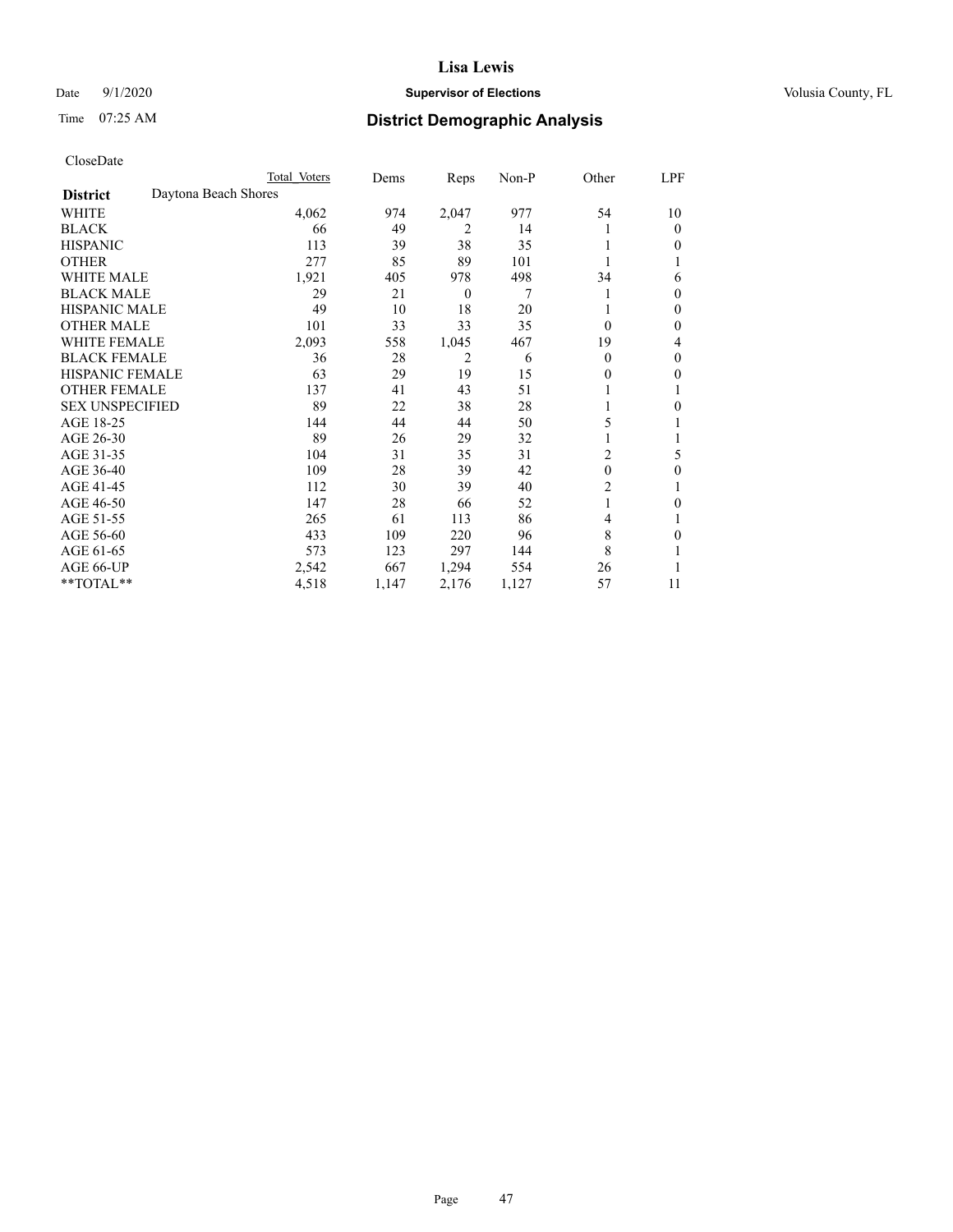# Date  $9/1/2020$  **Supervisor of Elections Supervisor of Elections** Volusia County, FL

# Time 07:25 AM **District Demographic Analysis**

|                        |        | Total Voters | Dems  | Reps  | Non-P | Other | LPF              |
|------------------------|--------|--------------|-------|-------|-------|-------|------------------|
| <b>District</b>        | DeBary |              |       |       |       |       |                  |
| WHITE                  |        | 13,154       | 2,967 | 6,601 | 3,380 | 149   | 57               |
| <b>BLACK</b>           |        | 761          | 548   | 38    | 170   | 5     | $\mathbf{0}$     |
| <b>HISPANIC</b>        |        | 1,677        | 698   | 401   | 559   | 15    | 4                |
| <b>OTHER</b>           |        | 983          | 270   | 253   | 446   | 14    | $\mathbf{0}$     |
| <b>WHITE MALE</b>      |        | 6,134        | 1,152 | 3,239 | 1,637 | 68    | 38               |
| <b>BLACK MALE</b>      |        | 355          | 231   | 21    | 99    | 4     | $\boldsymbol{0}$ |
| <b>HISPANIC MALE</b>   |        | 746          | 284   | 200   | 252   | 7     | 3                |
| <b>OTHER MALE</b>      |        | 330          | 79    | 93    | 154   | 4     | $\theta$         |
| <b>WHITE FEMALE</b>    |        | 6,835        | 1,783 | 3,282 | 1,673 | 79    | 18               |
| <b>BLACK FEMALE</b>    |        | 394          | 308   | 17    | 68    | 1     | $\mathbf{0}$     |
| <b>HISPANIC FEMALE</b> |        | 907          | 406   | 195   | 297   | 8     | 1                |
| <b>OTHER FEMALE</b>    |        | 442          | 153   | 110   | 171   | 8     | $\mathbf{0}$     |
| <b>SEX UNSPECIFIED</b> |        | 432          | 87    | 136   | 204   | 4     | 1                |
| AGE 18-25              |        | 1,387        | 353   | 423   | 564   | 34    | 13               |
| AGE 26-30              |        | 980          | 254   | 340   | 368   | 12    | 6                |
| AGE 31-35              |        | 1,135        | 306   | 401   | 411   | 12    | 5                |
| AGE 36-40              |        | 1,125        | 269   | 426   | 406   | 9     | 15               |
| AGE 41-45              |        | 1,080        | 290   | 412   | 356   | 16    | 6                |
| AGE 46-50              |        | 1,234        | 290   | 542   | 379   | 14    | 9                |
| AGE 51-55              |        | 1,414        | 354   | 685   | 361   | 12    | $\overline{c}$   |
| AGE 56-60              |        | 1,574        | 402   | 779   | 372   | 18    | 3                |
| AGE 61-65              |        | 1,654        | 446   | 812   | 371   | 24    | 1                |
| AGE 66-UP              |        | 4,992        | 1,519 | 2,473 | 967   | 32    | 1                |
| $*$ $TOTAL**$          |        | 16,575       | 4,483 | 7,293 | 4,555 | 183   | 61               |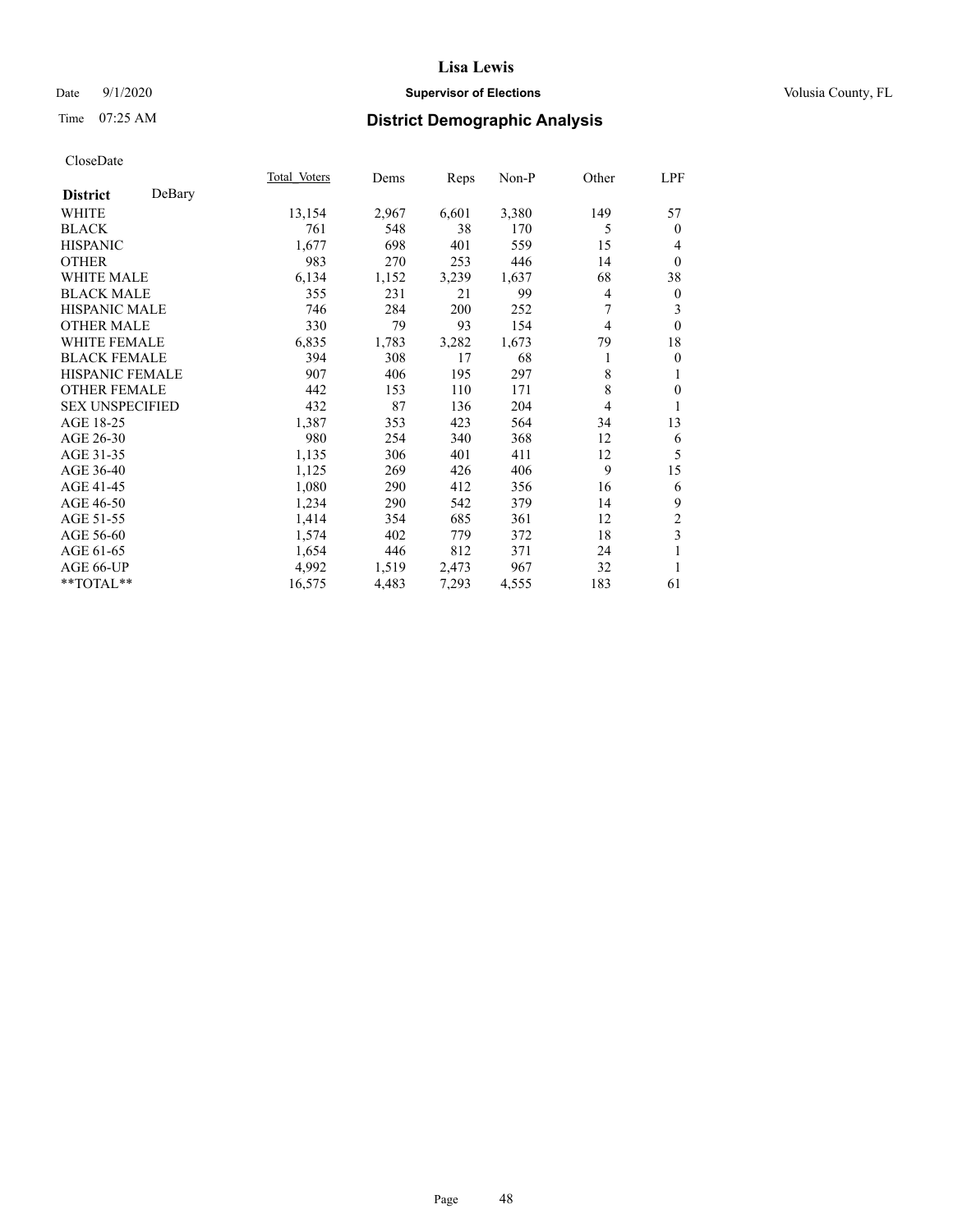# Date  $9/1/2020$  **Supervisor of Elections Supervisor of Elections** Volusia County, FL

# Time 07:25 AM **District Demographic Analysis**

|                        |        | Total Voters | Dems  | Reps  | Non-P | Other | LPF            |
|------------------------|--------|--------------|-------|-------|-------|-------|----------------|
| <b>District</b>        | DeLand |              |       |       |       |       |                |
| WHITE                  |        | 16,178       | 4,906 | 7,089 | 3,905 | 212   | 66             |
| <b>BLACK</b>           |        | 2,993        | 2,359 | 108   | 511   | 14    | 1              |
| <b>HISPANIC</b>        |        | 2,497        | 1,087 | 476   | 901   | 25    | 8              |
| <b>OTHER</b>           |        | 1,490        | 574   | 271   | 629   | 11    | 5              |
| WHITE MALE             |        | 7,088        | 1,799 | 3,299 | 1,848 | 98    | 44             |
| <b>BLACK MALE</b>      |        | 1,175        | 867   | 56    | 244   | 7     | 1              |
| <b>HISPANIC MALE</b>   |        | 1,044        | 410   | 229   | 389   | 10    | 6              |
| <b>OTHER MALE</b>      |        | 538          | 196   | 118   | 221   | 3     | $\mathbf{0}$   |
| WHITE FEMALE           |        | 8,924        | 3,052 | 3,731 | 2,007 | 113   | 21             |
| <b>BLACK FEMALE</b>    |        | 1,754        | 1,440 | 48    | 259   | 7     | $\overline{0}$ |
| <b>HISPANIC FEMALE</b> |        | 1,419        | 659   | 244   | 500   | 14    | 2              |
| <b>OTHER FEMALE</b>    |        | 634          | 273   | 106   | 245   | 7     | 3              |
| <b>SEX UNSPECIFIED</b> |        | 582          | 230   | 113   | 233   | 3     | 3              |
| AGE 18-25              |        | 2,415        | 1,005 | 504   | 849   | 43    | 14             |
| AGE 26-30              |        | 1,619        | 628   | 393   | 564   | 17    | 17             |
| AGE 31-35              |        | 1,652        | 598   | 439   | 582   | 22    | 11             |
| AGE 36-40              |        | 1,622        | 620   | 429   | 545   | 20    | 8              |
| AGE 41-45              |        | 1,553        | 568   | 495   | 467   | 19    | 4              |
| AGE 46-50              |        | 1,581        | 580   | 508   | 471   | 19    | 3              |
| AGE 51-55              |        | 1,615        | 557   | 647   | 388   | 15    | 8              |
| AGE 56-60              |        | 1,881        | 722   | 737   | 402   | 16    | $\overline{4}$ |
| AGE 61-65              |        | 1,949        | 782   | 769   | 379   | 16    | 3              |
| AGE 66-UP              |        | 7,271        | 2,866 | 3,023 | 1,299 | 75    | 8              |
| **TOTAL**              |        | 23,158       | 8,926 | 7,944 | 5,946 | 262   | 80             |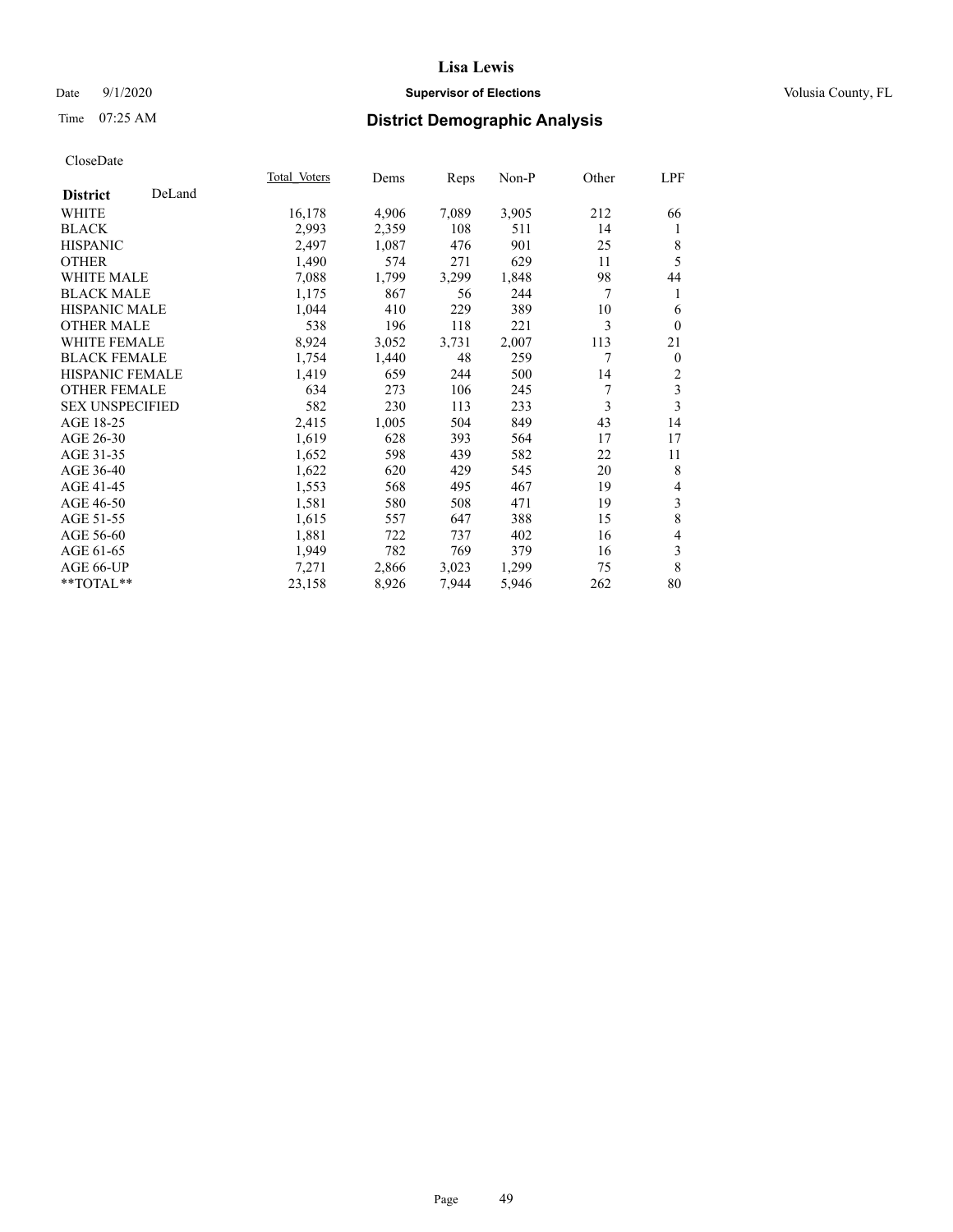# Date  $9/1/2020$  **Supervisor of Elections Supervisor of Elections** Volusia County, FL

# Time 07:25 AM **District Demographic Analysis**

|                                       | Total Voters | Dems  | Reps  | $Non-P$ | Other          | <u>LPF</u>     |
|---------------------------------------|--------------|-------|-------|---------|----------------|----------------|
| Deltona District 1<br><b>District</b> |              |       |       |         |                |                |
| WHITE                                 | 5,020        | 1,316 | 2,023 | 1,615   | 45             | 21             |
| <b>BLACK</b>                          | 1,199        | 892   | 48    | 252     | 6              | 1              |
| <b>HISPANIC</b>                       | 3,123        | 1,533 | 422   | 1,152   | 15             | 1              |
| <b>OTHER</b>                          | 669          | 218   | 116   | 324     | 10             | 1              |
| <b>WHITE MALE</b>                     | 2,355        | 522   | 1,007 | 797     | 16             | 13             |
| <b>BLACK MALE</b>                     | 513          | 342   | 28    | 139     | 4              | $\theta$       |
| <b>HISPANIC MALE</b>                  | 1,407        | 648   | 212   | 540     | 6              | 1              |
| <b>OTHER MALE</b>                     | 220          | 71    | 40    | 106     | $\overline{c}$ | 1              |
| <b>WHITE FEMALE</b>                   | 2,603        | 782   | 996   | 788     | 29             | 8              |
| <b>BLACK FEMALE</b>                   | 666          | 536   | 18    | 109     | $\overline{2}$ | 1              |
| <b>HISPANIC FEMALE</b>                | 1,670        | 863   | 206   | 592     | 9              | $\mathbf{0}$   |
| <b>OTHER FEMALE</b>                   | 293          | 110   | 53    | 124     | 6              | $\mathbf{0}$   |
| <b>SEX UNSPECIFIED</b>                | 284          | 85    | 49    | 148     | 2              | $\mathbf{0}$   |
| AGE 18-25                             | 1,174        | 394   | 204   | 563     | 10             | 3              |
| AGE 26-30                             | 969          | 363   | 171   | 417     | 11             | 7              |
| AGE 31-35                             | 961          | 338   | 218   | 390     | 11             | 4              |
| AGE 36-40                             | 886          | 304   | 208   | 363     | 8              | 3              |
| AGE 41-45                             | 858          | 354   | 191   | 300     | 10             | 3              |
| AGE 46-50                             | 837          | 332   | 222   | 274     | 9              | $\mathbf{0}$   |
| AGE 51-55                             | 884          | 313   | 313   | 253     | 4              | 1              |
| AGE 56-60                             | 894          | 365   | 281   | 241     | 5              | $\overline{2}$ |
| AGE 61-65                             | 825          | 335   | 294   | 193     | $\overline{c}$ | 1              |
| AGE 66-UP                             | 1,723        | 861   | 507   | 349     | 6              | $\theta$       |
| $*$ $TOTAL**$                         | 10,011       | 3,959 | 2,609 | 3,343   | 76             | 24             |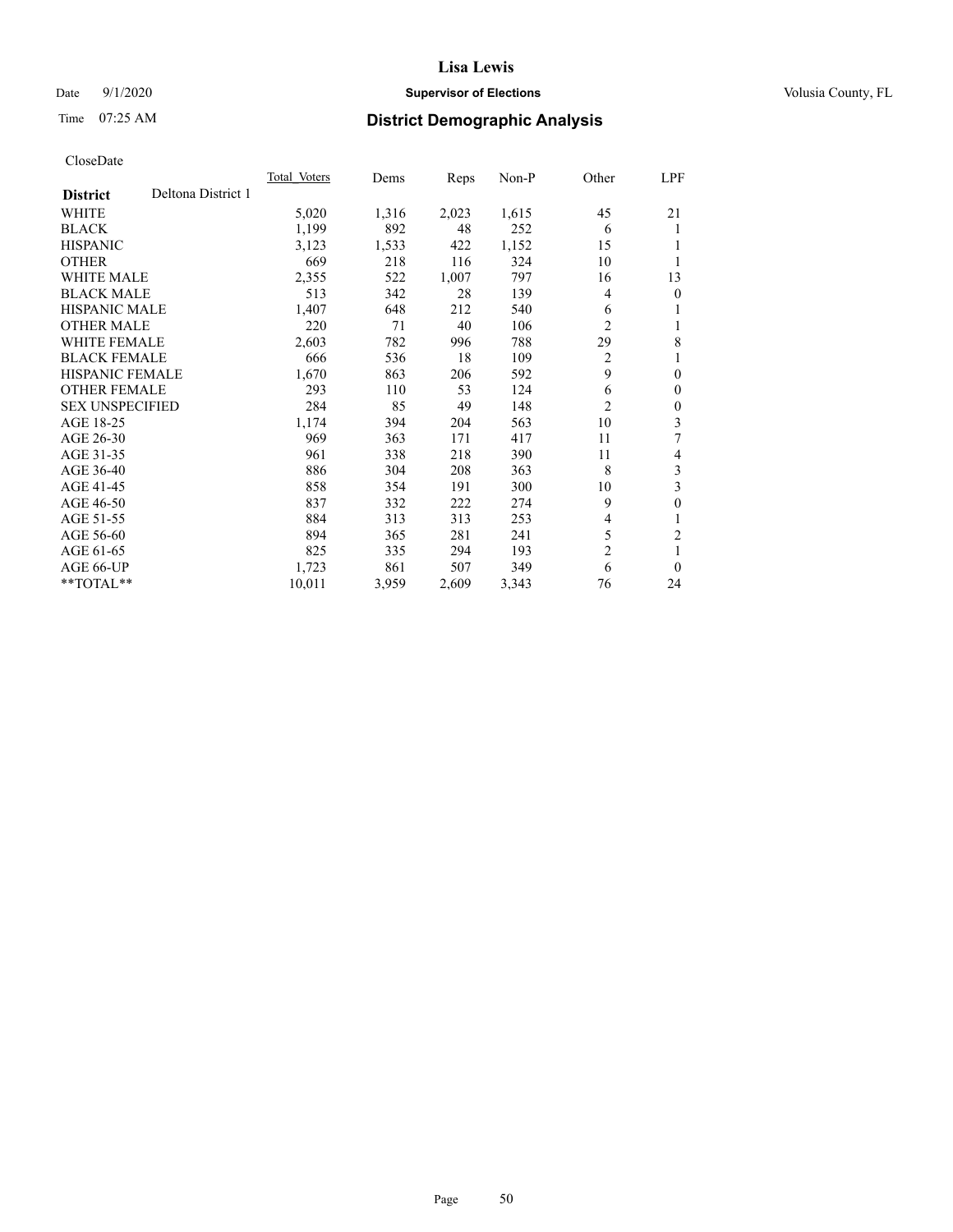# Date  $9/1/2020$  **Supervisor of Elections Supervisor of Elections** Volusia County, FL

# Time 07:25 AM **District Demographic Analysis**

|                                       | Total Voters | Dems  | Reps  | Non-P | Other          | LPF            |
|---------------------------------------|--------------|-------|-------|-------|----------------|----------------|
| Deltona District 2<br><b>District</b> |              |       |       |       |                |                |
| WHITE                                 | 5,914        | 1,608 | 2,521 | 1,706 | 62             | 17             |
| <b>BLACK</b>                          | 1,006        | 747   | 50    | 200   | 8              | 1              |
| <b>HISPANIC</b>                       | 3,342        | 1,538 | 553   | 1,219 | 24             | 8              |
| <b>OTHER</b>                          | 718          | 268   | 118   | 325   | 5              | $\overline{2}$ |
| <b>WHITE MALE</b>                     | 2,713        | 646   | 1,196 | 831   | 30             | 10             |
| <b>BLACK MALE</b>                     | 461          | 310   | 30    | 116   | 4              | 1              |
| HISPANIC MALE                         | 1,555        | 653   | 298   | 589   | 11             | 4              |
| <b>OTHER MALE</b>                     | 277          | 98    | 51    | 126   | 1              | 1              |
| <b>WHITE FEMALE</b>                   | 3,127        | 949   | 1,291 | 849   | 31             | 7              |
| <b>BLACK FEMALE</b>                   | 535          | 429   | 20    | 82    | 4              | $\mathbf{0}$   |
| <b>HISPANIC FEMALE</b>                | 1,738        | 862   | 250   | 610   | 13             | 3              |
| <b>OTHER FEMALE</b>                   | 305          | 135   | 44    | 122   | 3              | 1              |
| <b>SEX UNSPECIFIED</b>                | 269          | 79    | 62    | 125   | $\overline{2}$ | 1              |
| AGE 18-25                             | 1,104        | 385   | 213   | 474   | 26             | 6              |
| AGE 26-30                             | 858          | 277   | 197   | 368   | 12             | 4              |
| AGE 31-35                             | 868          | 301   | 199   | 355   | 8              | 5              |
| AGE 36-40                             | 875          | 320   | 195   | 341   | 13             | 6              |
| AGE 41-45                             | 943          | 353   | 238   | 344   | 6              | $\overline{c}$ |
| AGE 46-50                             | 873          | 309   | 246   | 308   | 7              | $\overline{3}$ |
| AGE 51-55                             | 910          | 342   | 295   | 269   | 4              | $\mathbf{0}$   |
| AGE 56-60                             | 961          | 357   | 330   | 270   | 4              | $\theta$       |
| AGE 61-65                             | 1,026        | 419   | 367   | 234   | 6              | $\theta$       |
| AGE 66-UP                             | 2,562        | 1,098 | 962   | 487   | 13             | 2              |
| $*$ $TOTAL**$                         | 10,980       | 4,161 | 3,242 | 3,450 | 99             | 28             |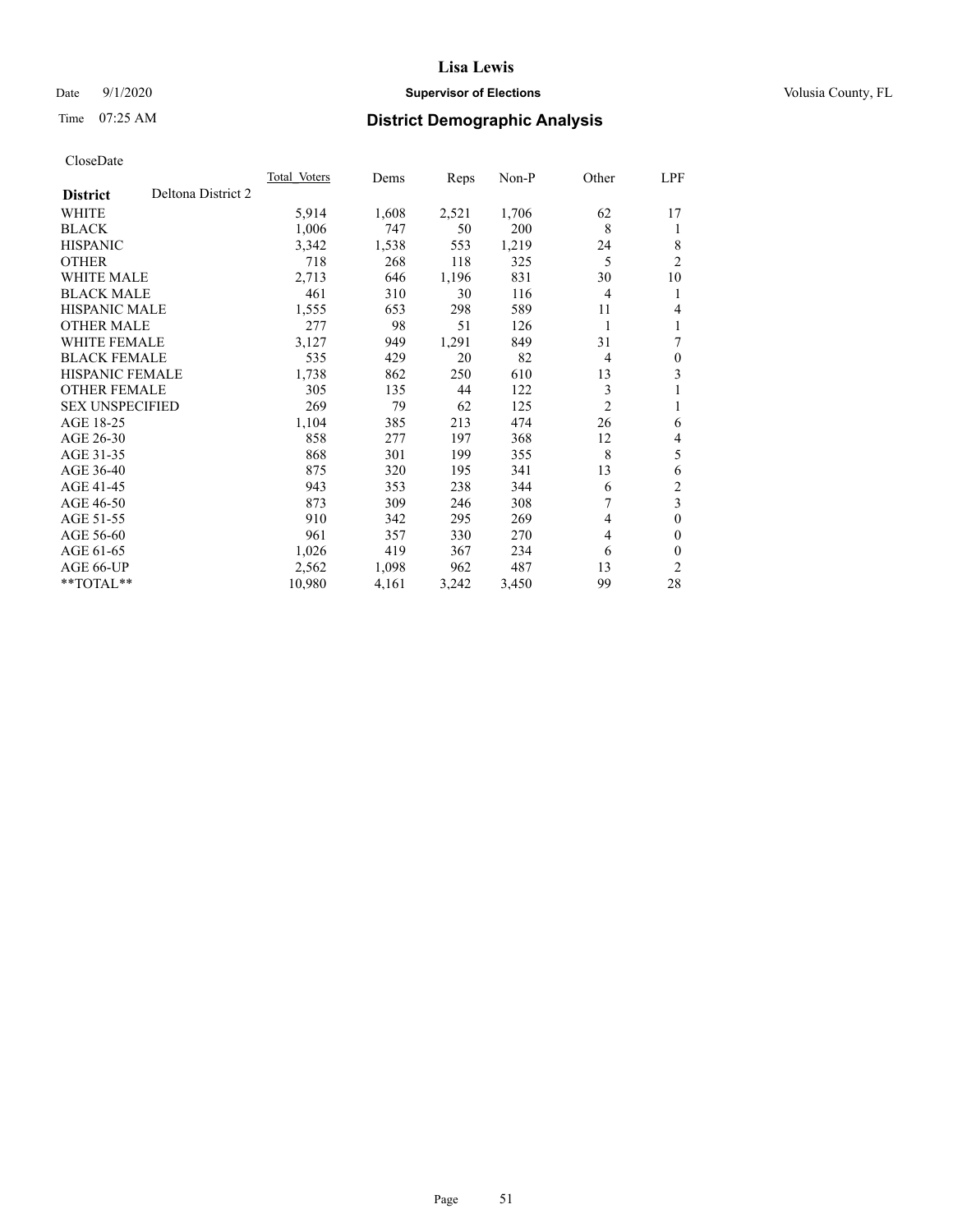# Date  $9/1/2020$  **Supervisor of Elections Supervisor of Elections** Volusia County, FL

# Time 07:25 AM **District Demographic Analysis**

|                                       | <b>Total Voters</b> | Dems  | Reps  | $Non-P$ | Other          | LPF            |
|---------------------------------------|---------------------|-------|-------|---------|----------------|----------------|
| Deltona District 3<br><b>District</b> |                     |       |       |         |                |                |
| <b>WHITE</b>                          | 5,388               | 1,470 | 2,179 | 1,661   | 58             | 20             |
| <b>BLACK</b>                          | 954                 | 718   | 34    | 197     | 5              | $\theta$       |
| <b>HISPANIC</b>                       | 3,448               | 1,625 | 465   | 1,336   | 16             | 6              |
| <b>OTHER</b>                          | 725                 | 243   | 124   | 347     | 11             | $\theta$       |
| <b>WHITE MALE</b>                     | 2,484               | 569   | 1,085 | 788     | 27             | 15             |
| <b>BLACK MALE</b>                     | 422                 | 294   | 25    | 100     | 3              | $\mathbf{0}$   |
| <b>HISPANIC MALE</b>                  | 1,590               | 689   | 246   | 643     | 9              | 3              |
| <b>OTHER MALE</b>                     | 268                 | 83    | 53    | 127     | 5              | $\theta$       |
| <b>WHITE FEMALE</b>                   | 2,806               | 867   | 1,062 | 841     | 31             | 5              |
| <b>BLACK FEMALE</b>                   | 518                 | 415   | 9     | 92      | 2              | $\theta$       |
| <b>HISPANIC FEMALE</b>                | 1,807               | 913   | 215   | 669     | 7              | 3              |
| <b>OTHER FEMALE</b>                   | 317                 | 125   | 51    | 137     | 4              | $\theta$       |
| <b>SEX UNSPECIFIED</b>                | 303                 | 101   | 56    | 144     | $\overline{c}$ | $\theta$       |
| AGE 18-25                             | 1,036               | 351   | 177   | 486     | 17             | 5              |
| AGE 26-30                             | 945                 | 367   | 164   | 398     | 13             | 3              |
| AGE 31-35                             | 941                 | 327   | 213   | 383     | 12             | 6              |
| AGE 36-40                             | 874                 | 291   | 184   | 387     | 10             | $\overline{2}$ |
| AGE 41-45                             | 818                 | 309   | 187   | 313     | 8              | 1              |
| AGE 46-50                             | 880                 | 314   | 274   | 286     | 3              | 3              |
| AGE 51-55                             | 894                 | 325   | 279   | 281     | 7              | $\overline{c}$ |
| AGE 56-60                             | 967                 | 379   | 297   | 286     | 5              | $\theta$       |
| AGE 61-65                             | 869                 | 333   | 286   | 244     | 5              |                |
| AGE 66-UP                             | 2,291               | 1,060 | 741   | 477     | 10             | 3              |
| $*$ $TOTAL**$                         | 10,515              | 4,056 | 2,802 | 3,541   | 90             | 26             |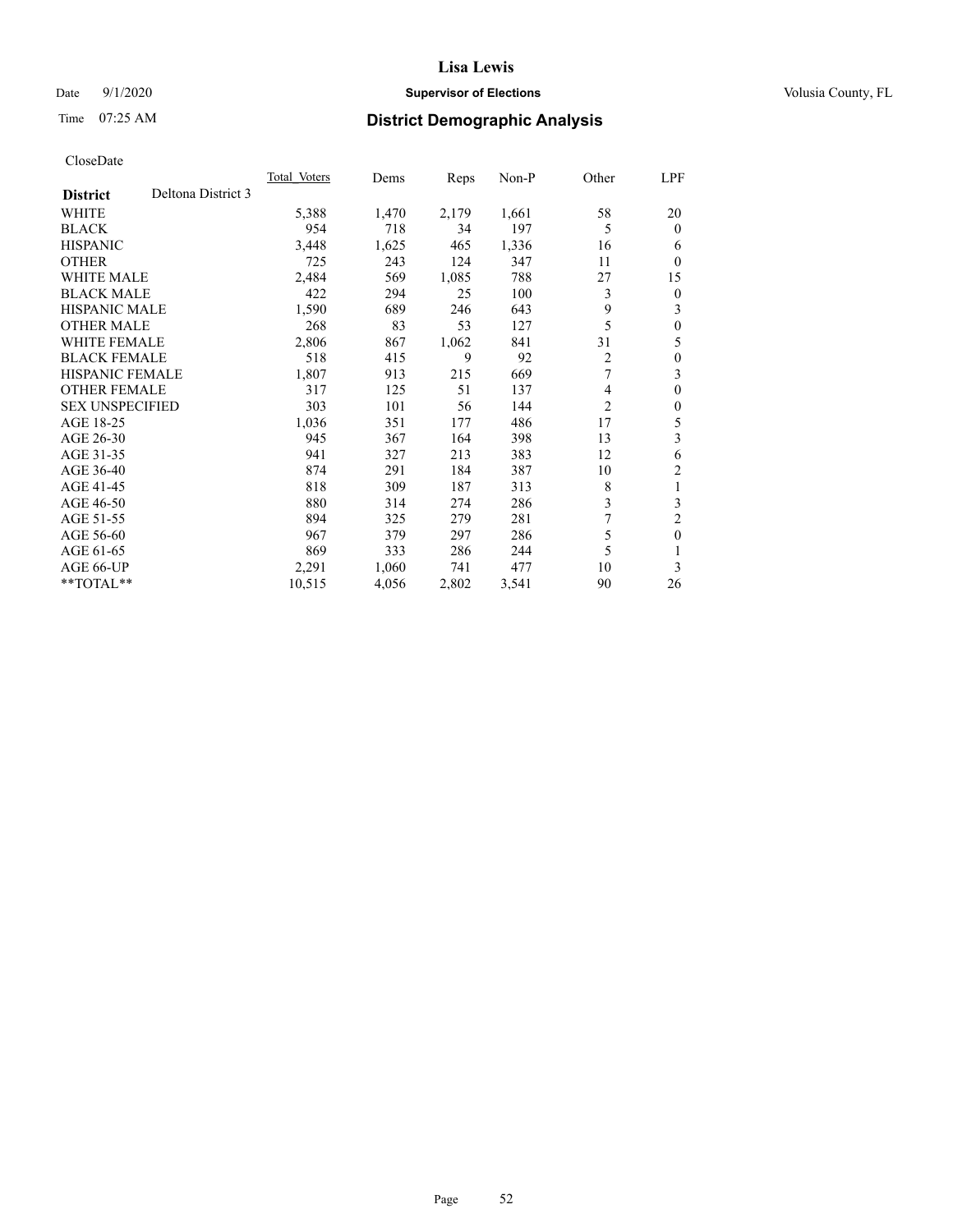# Date  $9/1/2020$  **Supervisor of Elections Supervisor of Elections** Volusia County, FL

# Time 07:25 AM **District Demographic Analysis**

|                        |                    | Total Voters | Dems  | Reps  | Non-P | Other          | LPF            |
|------------------------|--------------------|--------------|-------|-------|-------|----------------|----------------|
| <b>District</b>        | Deltona District 4 |              |       |       |       |                |                |
| WHITE                  |                    | 5,371        | 1,539 | 2,196 | 1,569 | 44             | 23             |
| <b>BLACK</b>           |                    | 1,049        | 746   | 54    | 243   | $\overline{4}$ | 2              |
| <b>HISPANIC</b>        |                    | 3,884        | 1,928 | 517   | 1,420 | 16             | 3              |
| <b>OTHER</b>           |                    | 791          | 276   | 169   | 333   | 12             | 1              |
| WHITE MALE             |                    | 2,486        | 617   | 1,052 | 773   | 27             | 17             |
| <b>BLACK MALE</b>      |                    | 464          | 306   | 30    | 124   | 3              | 1              |
| <b>HISPANIC MALE</b>   |                    | 1,826        | 854   | 276   | 690   | 6              | $\theta$       |
| <b>OTHER MALE</b>      |                    | 268          | 80    | 61    | 124   | $\overline{2}$ | 1              |
| WHITE FEMALE           |                    | 2,810        | 899   | 1,114 | 775   | 17             | 5              |
| <b>BLACK FEMALE</b>    |                    | 569          | 431   | 21    | 115   |                | 1              |
| <b>HISPANIC FEMALE</b> |                    | 1,995        | 1,046 | 234   | 703   | 9              | 3              |
| <b>OTHER FEMALE</b>    |                    | 366          | 155   | 78    | 127   | 6              | $\mathbf{0}$   |
| <b>SEX UNSPECIFIED</b> |                    | 311          | 101   | 70    | 134   | 5              | 1              |
| AGE 18-25              |                    | 1,184        | 408   | 236   | 520   | 16             | 4              |
| AGE 26-30              |                    | 900          | 364   | 167   | 355   | 8              | 6              |
| AGE 31-35              |                    | 979          | 352   | 179   | 433   | 9              | 6              |
| AGE 36-40              |                    | 879          | 344   | 180   | 344   | 8              | 3              |
| AGE 41-45              |                    | 872          | 346   | 176   | 345   | 4              | 1              |
| AGE 46-50              |                    | 859          | 311   | 261   | 278   | 5              | 4              |
| AGE 51-55              |                    | 953          | 382   | 296   | 267   | 7              | 1              |
| AGE 56-60              |                    | 1,014        | 427   | 316   | 261   | 9              | 1              |
| AGE 61-65              |                    | 937          | 399   | 295   | 238   | 3              | $\overline{2}$ |
| AGE 66-UP              |                    | 2,518        | 1,156 | 830   | 524   | 7              |                |
| $*$ $TOTAL**$          |                    | 11,095       | 4,489 | 2,936 | 3,565 | 76             | 29             |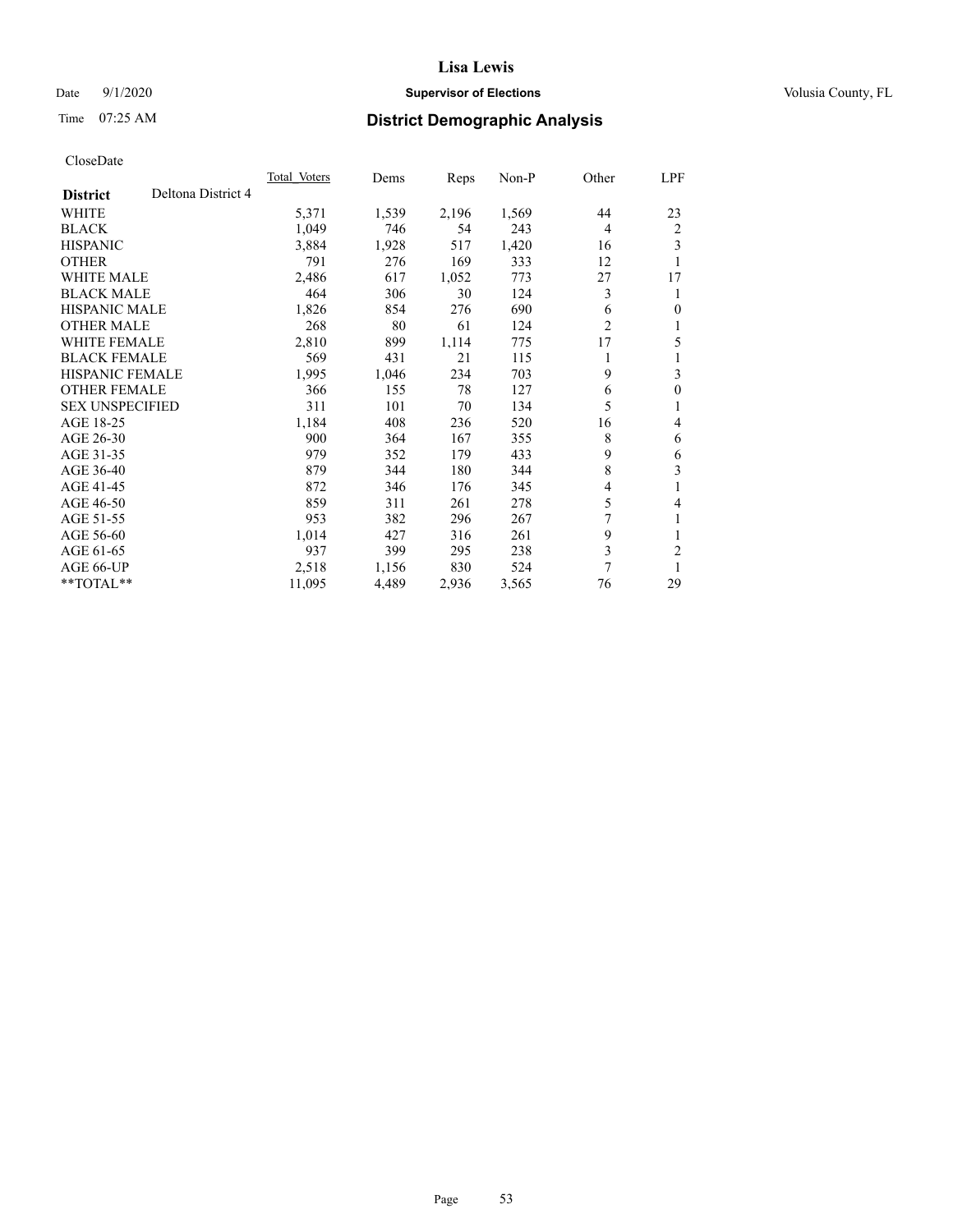# Date  $9/1/2020$  **Supervisor of Elections Supervisor of Elections** Volusia County, FL

# Time 07:25 AM **District Demographic Analysis**

|                                       | <b>Total Voters</b> | Dems  | Reps  | $Non-P$ | Other | LPF            |
|---------------------------------------|---------------------|-------|-------|---------|-------|----------------|
| Deltona District 5<br><b>District</b> |                     |       |       |         |       |                |
| WHITE                                 | 5,292               | 1,431 | 2,224 | 1,563   | 55    | 19             |
| <b>BLACK</b>                          | 1,095               | 834   | 45    | 210     | 6     | $\mathbf{0}$   |
| <b>HISPANIC</b>                       | 3,290               | 1,485 | 512   | 1,274   | 16    | 3              |
| <b>OTHER</b>                          | 623                 | 195   | 131   | 284     | 8     | 5              |
| <b>WHITE MALE</b>                     | 2,478               | 557   | 1,110 | 773     | 25    | 13             |
| <b>BLACK MALE</b>                     | 472                 | 335   | 27    | 107     | 3     | $\theta$       |
| <b>HISPANIC MALE</b>                  | 1,529               | 634   | 286   | 602     | 5     | 2              |
| <b>OTHER MALE</b>                     | 220                 | 70    | 57    | 84      | 5     | 4              |
| WHITE FEMALE                          | 2,731               | 856   | 1,079 | 760     | 30    | 6              |
| <b>BLACK FEMALE</b>                   | 602                 | 484   | 17    | 98      | 3     | $\theta$       |
| <b>HISPANIC FEMALE</b>                | 1,719               | 824   | 225   | 658     | 11    | 1              |
| <b>OTHER FEMALE</b>                   | 253                 | 89    | 52    | 110     | 1     | 1              |
| <b>SEX UNSPECIFIED</b>                | 295                 | 95    | 59    | 139     | 2     | $\theta$       |
| AGE 18-25                             | 1,199               | 420   | 229   | 528     | 16    | 6              |
| AGE 26-30                             | 827                 | 280   | 169   | 364     | 11    | 3              |
| AGE 31-35                             | 836                 | 268   | 199   | 353     | 11    | 5              |
| AGE 36-40                             | 821                 | 293   | 174   | 343     | 9     | $\overline{2}$ |
| AGE 41-45                             | 804                 | 303   | 179   | 311     | 5     | 6              |
| AGE 46-50                             | 836                 | 289   | 256   | 279     | 11    |                |
| AGE 51-55                             | 903                 | 354   | 303   | 240     | 4     | 2              |
| AGE 56-60                             | 996                 | 361   | 374   | 257     | 4     | $\theta$       |
| AGE 61-65                             | 923                 | 368   | 337   | 210     | 6     | $\overline{c}$ |
| AGE 66-UP                             | 2,155               | 1,009 | 692   | 446     | 8     | $\theta$       |
| $*$ $TOTAL**$                         | 10,300              | 3,945 | 2,912 | 3,331   | 85    | 27             |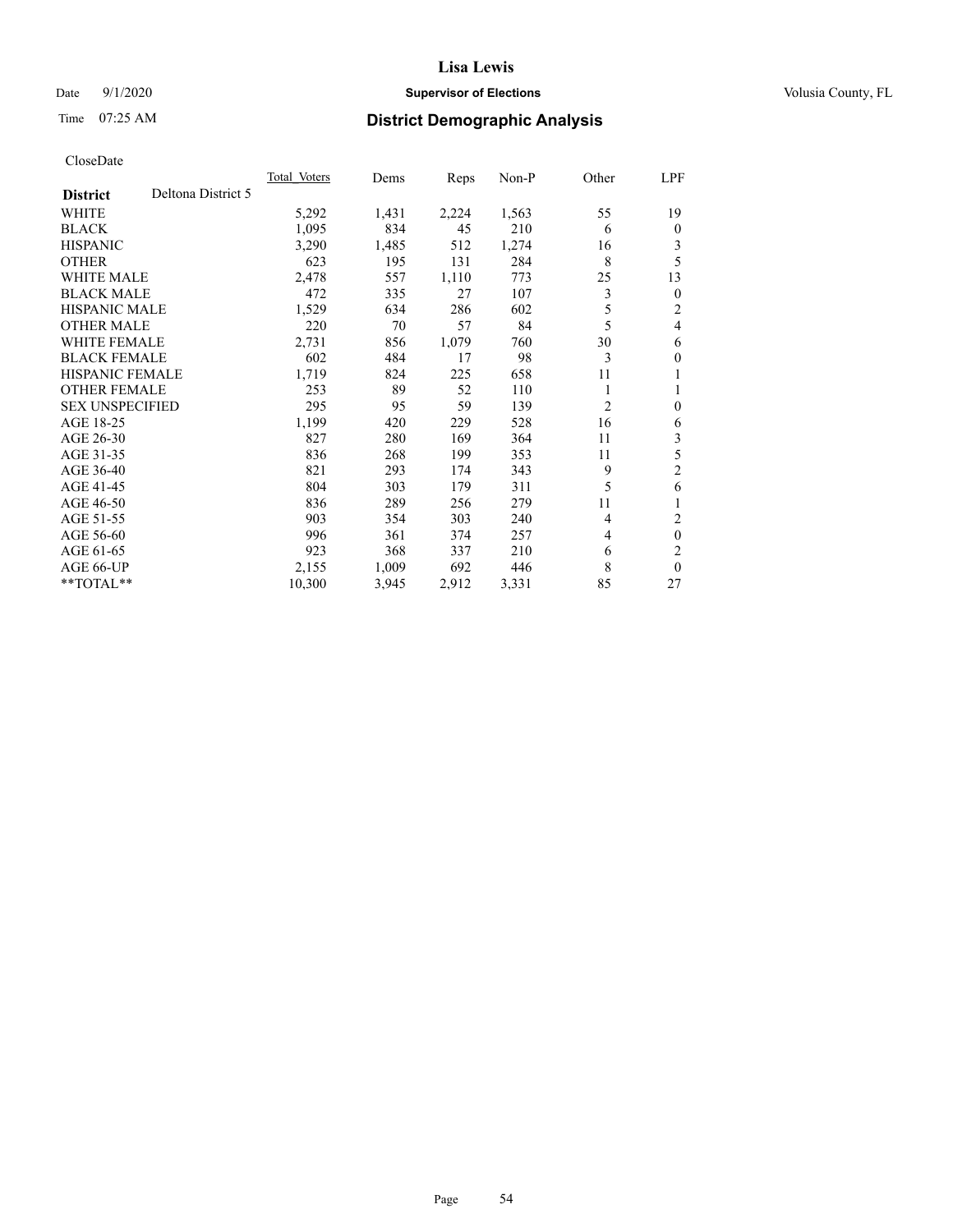# Date  $9/1/2020$  **Supervisor of Elections Supervisor of Elections** Volusia County, FL

# Time 07:25 AM **District Demographic Analysis**

|                        |                    | <b>Total Voters</b> | Dems  | Reps  | $Non-P$ | Other          | LPF                     |
|------------------------|--------------------|---------------------|-------|-------|---------|----------------|-------------------------|
| <b>District</b>        | Deltona District 6 |                     |       |       |         |                |                         |
| WHITE                  |                    | 5,978               | 1,505 | 2,608 | 1,771   | 66             | 28                      |
| <b>BLACK</b>           |                    | 1,037               | 751   | 49    | 230     | 7              | $\theta$                |
| <b>HISPANIC</b>        |                    | 2,808               | 1,295 | 384   | 1,099   | 21             | 9                       |
| <b>OTHER</b>           |                    | 661                 | 208   | 156   | 286     | 9              | $\overline{2}$          |
| <b>WHITE MALE</b>      |                    | 2,790               | 591   | 1,299 | 854     | 29             | 17                      |
| <b>BLACK MALE</b>      |                    | 470                 | 321   | 31    | 113     | 5              | $\overline{0}$          |
| <b>HISPANIC MALE</b>   |                    | 1,301               | 563   | 207   | 511     | 12             | 8                       |
| <b>OTHER MALE</b>      |                    | 242                 | 70    | 65    | 104     | $\overline{2}$ | 1                       |
| <b>WHITE FEMALE</b>    |                    | 3,093               | 895   | 1,266 | 884     | 37             | 11                      |
| <b>BLACK FEMALE</b>    |                    | 553                 | 422   | 18    | 111     | 2              | $\theta$                |
| <b>HISPANIC FEMALE</b> |                    | 1,460               | 716   | 171   | 563     | 9              | 1                       |
| <b>OTHER FEMALE</b>    |                    | 281                 | 106   | 63    | 107     | 4              | 1                       |
| <b>SEX UNSPECIFIED</b> |                    | 294                 | 75    | 77    | 139     | 3              | $\theta$                |
| AGE 18-25              |                    | 1,133               | 359   | 226   | 521     | 22             | 5                       |
| AGE 26-30              |                    | 873                 | 295   | 206   | 357     | 8              | 7                       |
| AGE 31-35              |                    | 875                 | 294   | 222   | 351     | 5              | 3                       |
| AGE 36-40              |                    | 888                 | 296   | 230   | 349     | 10             | $\overline{\mathbf{3}}$ |
| AGE 41-45              |                    | 803                 | 256   | 231   | 298     | 13             | 5                       |
| AGE 46-50              |                    | 897                 | 306   | 274   | 300     | 12             | 5                       |
| AGE 51-55              |                    | 885                 | 312   | 282   | 276     | 10             | 5                       |
| AGE 56-60              |                    | 1,054               | 361   | 409   | 273     | 9              | $\overline{c}$          |
| AGE 61-65              |                    | 971                 | 354   | 397   | 211     | 6              | 3                       |
| AGE 66-UP              |                    | 2,105               | 926   | 720   | 450     | 8              | 1                       |
| $*$ $TOTAL**$          |                    | 10,484              | 3,759 | 3,197 | 3,386   | 103            | 39                      |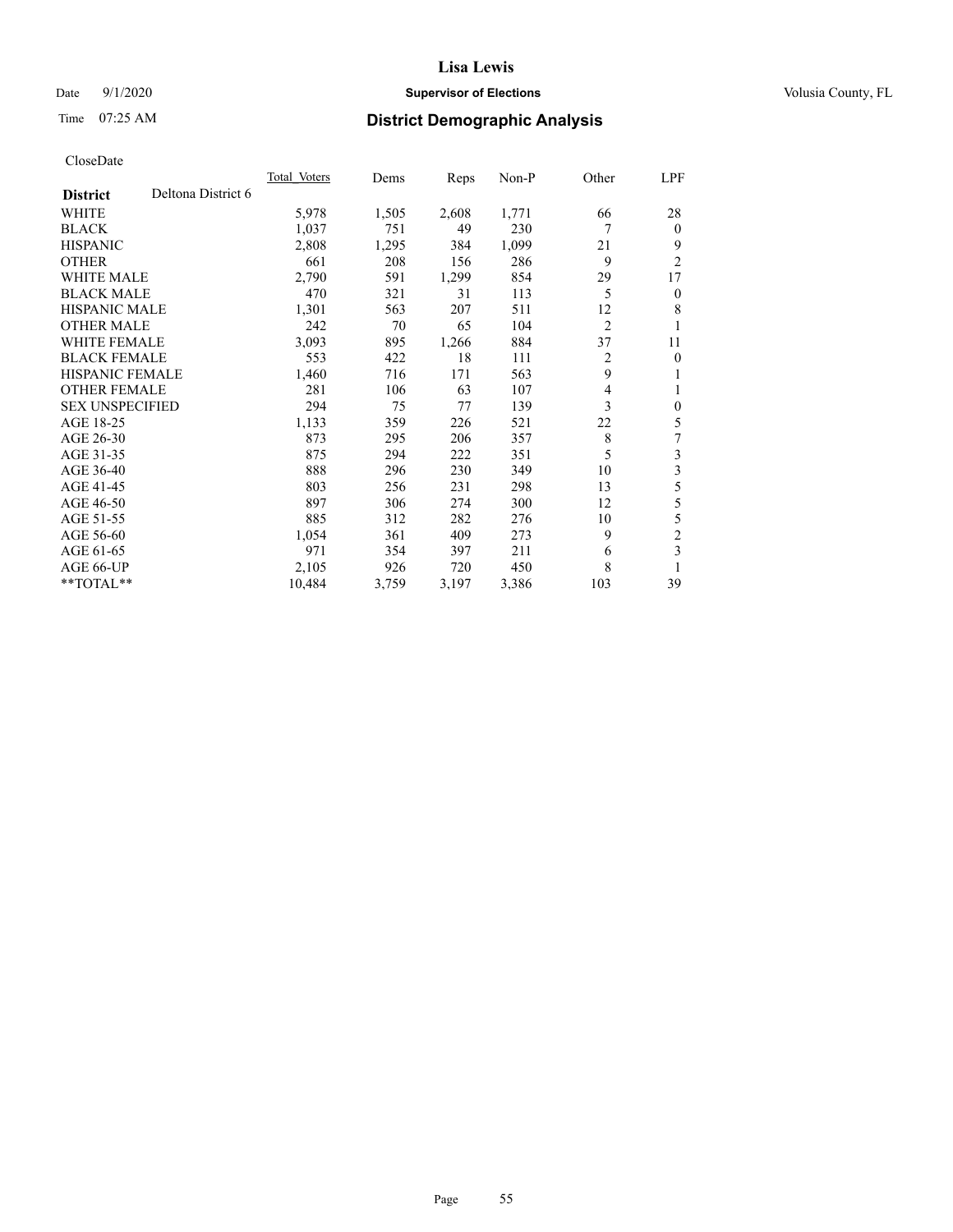# Date  $9/1/2020$  **Supervisor of Elections Supervisor of Elections** Volusia County, FL

# Time 07:25 AM **District Demographic Analysis**

|                        |                      | Total Voters | Dems  | Reps     | Non-P | Other    | LPF            |
|------------------------|----------------------|--------------|-------|----------|-------|----------|----------------|
| <b>District</b>        | Edgewater District 1 |              |       |          |       |          |                |
| WHITE                  |                      | 3,456        | 1,020 | 1,415    | 962   | 45       | 14             |
| <b>BLACK</b>           |                      | 92           | 67    | 4        | 19    | 2        | $\mathbf{0}$   |
| <b>HISPANIC</b>        |                      | 77           | 28    | 17       | 31    | 1        | $\Omega$       |
| <b>OTHER</b>           |                      | 156          | 50    | 31       | 72    | 3        | 0              |
| <b>WHITE MALE</b>      |                      | 1,589        | 380   | 726      | 453   | 20       | 10             |
| <b>BLACK MALE</b>      |                      | 46           | 28    | 4        | 12    | 2        | $\theta$       |
| <b>HISPANIC MALE</b>   |                      | 33           | 10    | 8        | 15    | $\theta$ | $\mathbf{0}$   |
| <b>OTHER MALE</b>      |                      | 62           | 21    | 14       | 26    | 1        | $\mathbf{0}$   |
| <b>WHITE FEMALE</b>    |                      | 1,817        | 628   | 668      | 492   | 25       | 4              |
| <b>BLACK FEMALE</b>    |                      | 44           | 37    | $\theta$ | 7     | $\theta$ | $\mathbf{0}$   |
| <b>HISPANIC FEMALE</b> |                      | 42           | 16    | 9        | 16    |          | $\Omega$       |
| <b>OTHER FEMALE</b>    |                      | 53           | 19    | 12       | 21    |          | $\Omega$       |
| <b>SEX UNSPECIFIED</b> |                      | 95           | 26    | 26       | 42    |          | $\theta$       |
| AGE 18-25              |                      | 251          | 61    | 79       | 101   | 8        | $\overline{c}$ |
| AGE 26-30              |                      | 221          | 68    | 63       | 79    | 8        | 3              |
| AGE 31-35              |                      | 258          | 71    | 80       | 103   | 2        | $\overline{c}$ |
| AGE 36-40              |                      | 220          | 62    | 72       | 81    | 3        | 2              |
| AGE 41-45              |                      | 213          | 66    | 70       | 75    |          |                |
| AGE 46-50              |                      | 266          | 49    | 116      | 97    | 2        | 2              |
| AGE 51-55              |                      | 289          | 80    | 128      | 76    | 5        | $\theta$       |
| AGE 56-60              |                      | 427          | 130   | 184      | 109   | 3        |                |
| AGE 61-65              |                      | 452          | 141   | 182      | 124   | 5        | $\theta$       |
| AGE 66-UP              |                      | 1,184        | 437   | 493      | 239   | 14       |                |
| **TOTAL**              |                      | 3,781        | 1,165 | 1,467    | 1,084 | 51       | 14             |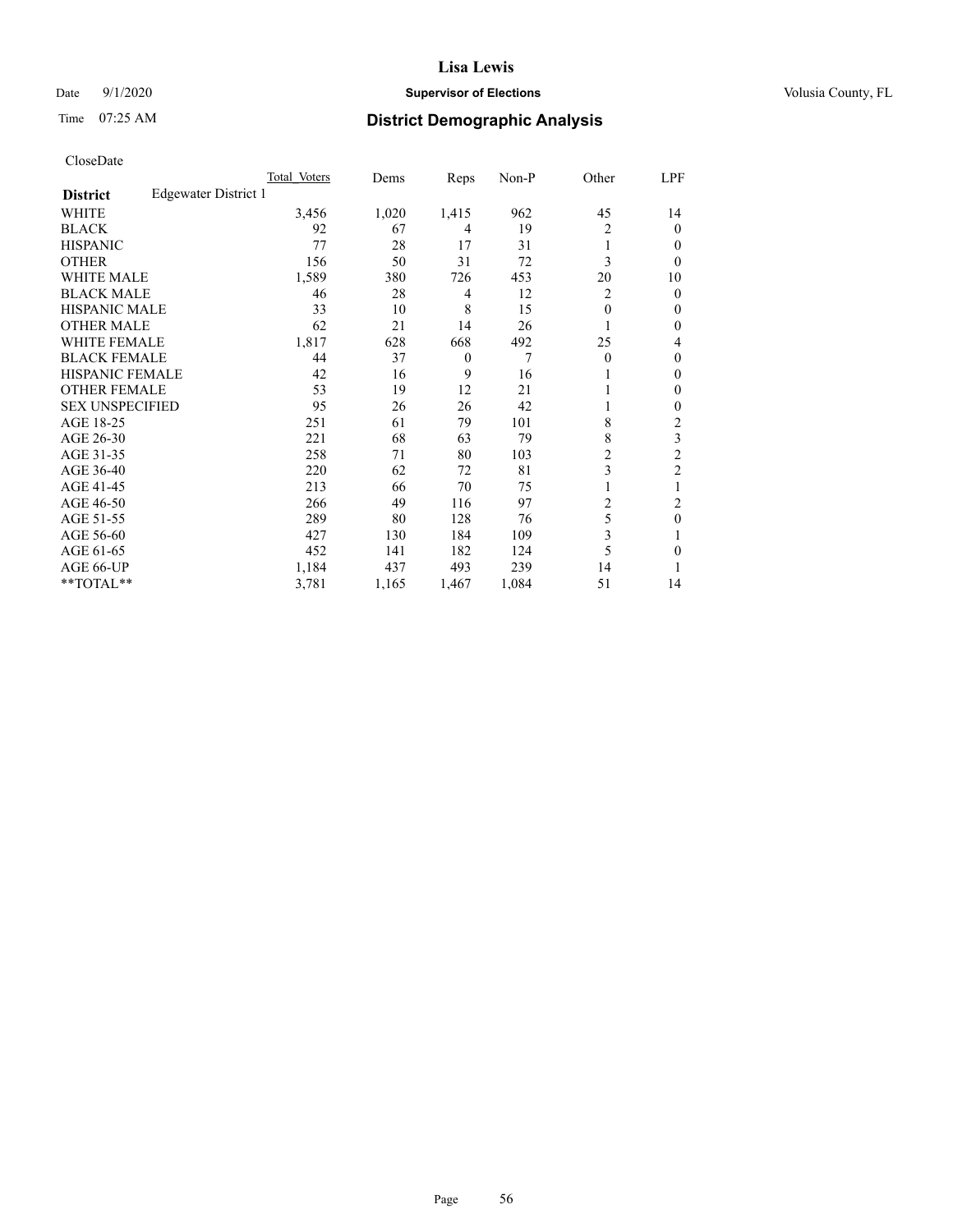# Date  $9/1/2020$  **Supervisor of Elections Supervisor of Elections** Volusia County, FL

# Time 07:25 AM **District Demographic Analysis**

|                        |                      | Total Voters | Dems  | Reps  | Non-P | Other    | LPF    |
|------------------------|----------------------|--------------|-------|-------|-------|----------|--------|
| <b>District</b>        | Edgewater District 2 |              |       |       |       |          |        |
| WHITE                  |                      | 3,783        | 1,071 | 1,560 | 1,086 | 57       | 9      |
| <b>BLACK</b>           |                      | 68           | 52    | 4     | 10    | 2        | 0      |
| <b>HISPANIC</b>        |                      | 83           | 32    | 21    | 25    | 5        | $_{0}$ |
| <b>OTHER</b>           |                      | 138          | 39    | 40    | 59    | $\Omega$ | 0      |
| <b>WHITE MALE</b>      |                      | 1,737        | 434   | 770   | 499   | 26       | 8      |
| <b>BLACK MALE</b>      |                      | 30           | 22    | 1     | 6     |          | 0      |
| <b>HISPANIC MALE</b>   |                      | 45           | 12    | 13    | 16    | 4        | 0      |
| <b>OTHER MALE</b>      |                      | 47           | 13    | 13    | 21    | $\Omega$ | 0      |
| <b>WHITE FEMALE</b>    |                      | 2,012        | 625   | 781   | 574   | 31       |        |
| <b>BLACK FEMALE</b>    |                      | 37           | 29    | 3     | 4     |          | 0      |
| <b>HISPANIC FEMALE</b> |                      | 36           | 20    | 7     | 8     |          | 0      |
| <b>OTHER FEMALE</b>    |                      | 50           | 19    | 15    | 16    | $\Omega$ | 0      |
| <b>SEX UNSPECIFIED</b> |                      | 78           | 20    | 22    | 36    | $\Omega$ | 0      |
| AGE 18-25              |                      | 310          | 92    | 93    | 111   | 13       |        |
| AGE 26-30              |                      | 281          | 70    | 92    | 108   | 10       |        |
| AGE 31-35              |                      | 270          | 76    | 76    | 110   | 3        | 5      |
| AGE 36-40              |                      | 254          | 70    | 80    | 99    | 4        |        |
| AGE 41-45              |                      | 262          | 60    | 102   | 97    | 3        | 0      |
| AGE 46-50              |                      | 295          | 74    | 107   | 110   | 3        |        |
| AGE 51-55              |                      | 312          | 74    | 134   | 95    | 9        | 0      |
| AGE 56-60              |                      | 390          | 101   | 188   | 94    | 7        | 0      |
| AGE 61-65              |                      | 419          | 134   | 185   | 97    | 3        | 0      |
| AGE 66-UP              |                      | 1,279        | 443   | 568   | 259   | 9        | 0      |
| **TOTAL**              |                      | 4,072        | 1,194 | 1,625 | 1,180 | 64       | 9      |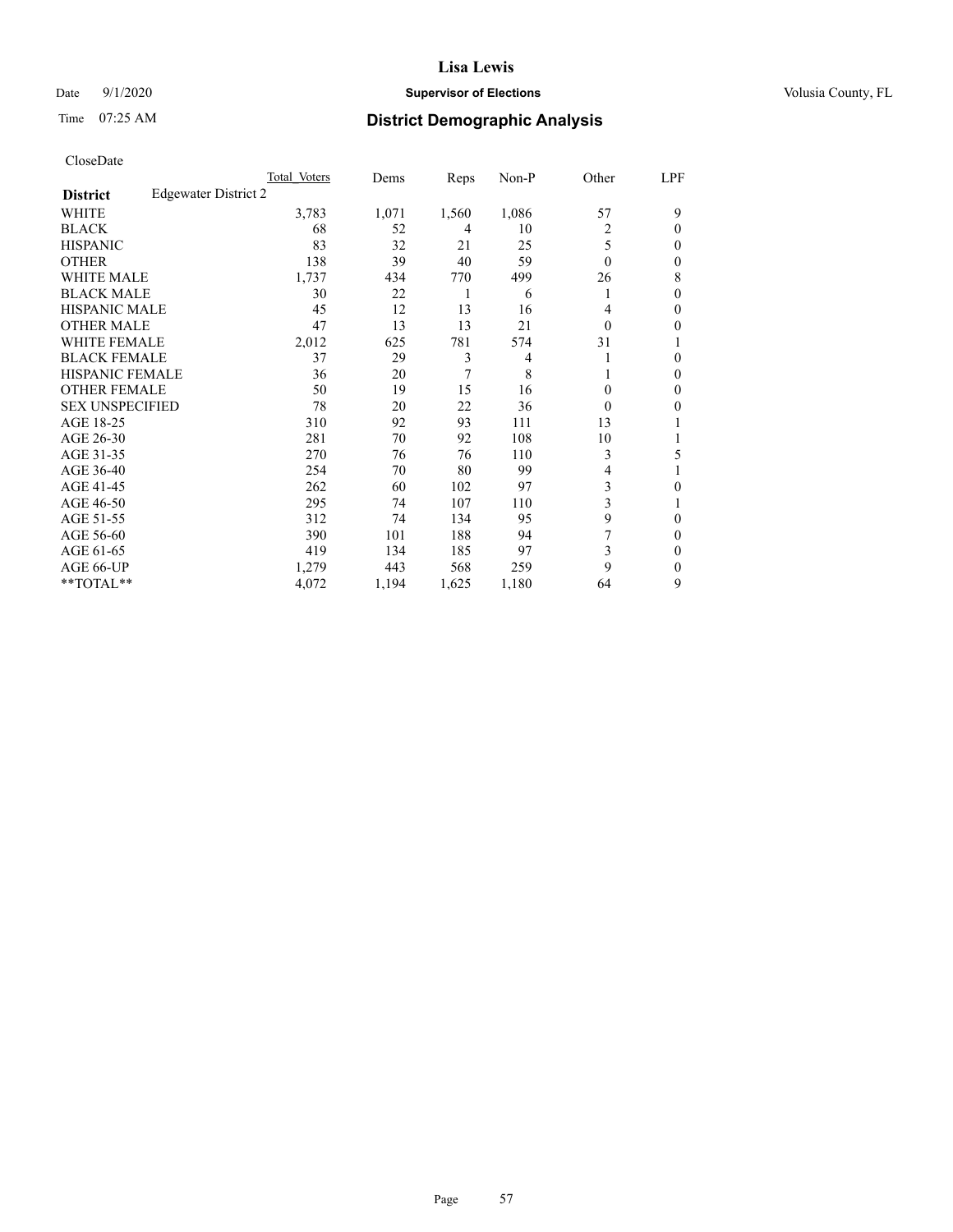# Date  $9/1/2020$  **Supervisor of Elections Supervisor of Elections** Volusia County, FL

# Time 07:25 AM **District Demographic Analysis**

|                        |                      | Total Voters | Dems  | Reps  | Non-P | Other                   | LPF          |
|------------------------|----------------------|--------------|-------|-------|-------|-------------------------|--------------|
| <b>District</b>        | Edgewater District 3 |              |       |       |       |                         |              |
| WHITE                  |                      | 3,566        | 998   | 1,482 | 1,028 | 49                      | 9            |
| <b>BLACK</b>           |                      | 113          | 83    | 6     | 23    |                         | $\Omega$     |
| <b>HISPANIC</b>        |                      | 89           | 34    | 17    | 36    |                         |              |
| <b>OTHER</b>           |                      | 173          | 49    | 51    | 69    | 3                       |              |
| <b>WHITE MALE</b>      |                      | 1,620        | 371   | 730   | 494   | 19                      | 6            |
| <b>BLACK MALE</b>      |                      | 55           | 41    | 2     | 11    |                         | $\mathbf{0}$ |
| <b>HISPANIC MALE</b>   |                      | 39           | 13    | 9     | 17    | 0                       | $\mathbf{0}$ |
| <b>OTHER MALE</b>      |                      | 59           | 16    | 20    | 22    |                         | 0            |
| WHITE FEMALE           |                      | 1,894        | 621   | 725   | 515   | 30                      | 3            |
| <b>BLACK FEMALE</b>    |                      | 56           | 41    | 4     | 11    | 0                       | 0            |
| <b>HISPANIC FEMALE</b> |                      | 47           | 18    | 8     | 19    |                         | 1            |
| <b>OTHER FEMALE</b>    |                      | 65           | 23    | 21    | 19    |                         |              |
| <b>SEX UNSPECIFIED</b> |                      | 106          | 20    | 37    | 48    |                         | 0            |
| AGE 18-25              |                      | 334          | 79    | 98    | 141   | 13                      | 3            |
| AGE 26-30              |                      | 275          | 76    | 92    | 101   | 5                       | 1            |
| AGE 31-35              |                      | 260          | 69    | 88    | 101   | 2                       | 0            |
| AGE 36-40              |                      | 215          | 52    | 72    | 89    | $\overline{\mathbf{c}}$ | 0            |
| AGE 41-45              |                      | 233          | 51    | 97    | 84    |                         | 0            |
| AGE 46-50              |                      | 274          | 68    | 115   | 87    | 2                       | 2            |
| AGE 51-55              |                      | 312          | 89    | 125   | 90    | 5                       | 3            |
| AGE 56-60              |                      | 377          | 122   | 147   | 100   | 7                       |              |
| AGE 61-65              |                      | 403          | 116   | 177   | 103   | 7                       | 0            |
| AGE 66-UP              |                      | 1,258        | 442   | 545   | 260   | 10                      |              |
| **TOTAL**              |                      | 3,941        | 1,164 | 1,556 | 1,156 | 54                      | 11           |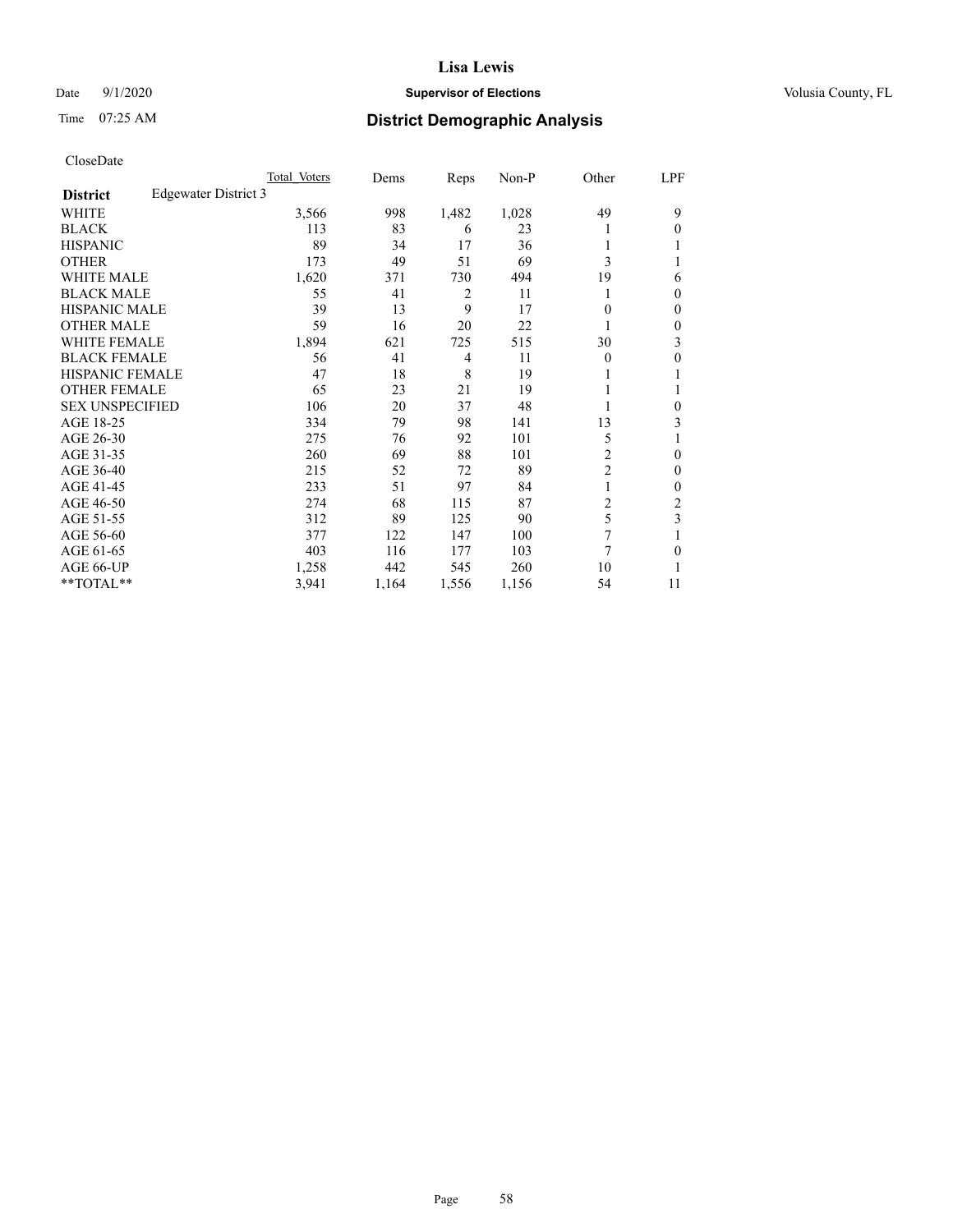# Date  $9/1/2020$  **Supervisor of Elections Supervisor of Elections** Volusia County, FL

# Time 07:25 AM **District Demographic Analysis**

|                        |                      | Total Voters | Dems  | Reps  | Non-P | Other          | LPF            |
|------------------------|----------------------|--------------|-------|-------|-------|----------------|----------------|
| <b>District</b>        | Edgewater District 4 |              |       |       |       |                |                |
| WHITE                  |                      | 4,696        | 1,243 | 2,045 | 1,342 | 50             | 16             |
| <b>BLACK</b>           |                      | 106          | 81    | 6     | 17    | 2              | $\mathbf{0}$   |
| <b>HISPANIC</b>        |                      | 97           | 38    | 23    | 35    | 1              | 0              |
| <b>OTHER</b>           |                      | 159          | 40    | 44    | 73    | $\overline{2}$ | 0              |
| <b>WHITE MALE</b>      |                      | 2,144        | 467   | 1,000 | 645   | 24             | 8              |
| <b>BLACK MALE</b>      |                      | 52           | 33    | 5     | 12    | 2              | $\theta$       |
| <b>HISPANIC MALE</b>   |                      | 37           | 13    | 7     | 17    | 0              | $\theta$       |
| <b>OTHER MALE</b>      |                      | 55           | 16    | 19    | 19    | 1              | $\mathbf{0}$   |
| WHITE FEMALE           |                      | 2,507        | 768   | 1,021 | 684   | 26             | 8              |
| <b>BLACK FEMALE</b>    |                      | 52           | 46    | 1     | 5     | 0              | $\theta$       |
| HISPANIC FEMALE        |                      | 60           | 25    | 16    | 18    |                | 0              |
| <b>OTHER FEMALE</b>    |                      | 63           | 19    | 16    | 28    | 0              | 0              |
| <b>SEX UNSPECIFIED</b> |                      | 88           | 15    | 33    | 39    |                | $\theta$       |
| AGE 18-25              |                      | 320          | 84    | 96    | 129   | 7              | 4              |
| AGE 26-30              |                      | 243          | 50    | 74    | 115   | 2              | $\overline{c}$ |
| AGE 31-35              |                      | 254          | 64    | 84    | 100   | 3              | 3              |
| AGE 36-40              |                      | 254          | 72    | 82    | 95    |                | 4              |
| AGE 41-45              |                      | 250          | 64    | 87    | 94    | 4              |                |
| AGE 46-50              |                      | 280          | 64    | 122   | 91    | 2              | 1              |
| AGE 51-55              |                      | 289          | 77    | 147   | 63    | $\overline{2}$ | 0              |
| AGE 56-60              |                      | 469          | 120   | 216   | 126   | 7              | 0              |
| AGE 61-65              |                      | 527          | 129   | 259   | 132   | 7              | 0              |
| AGE 66-UP              |                      | 2,172        | 678   | 951   | 522   | 20             |                |
| **TOTAL**              |                      | 5,058        | 1,402 | 2,118 | 1,467 | 55             | 16             |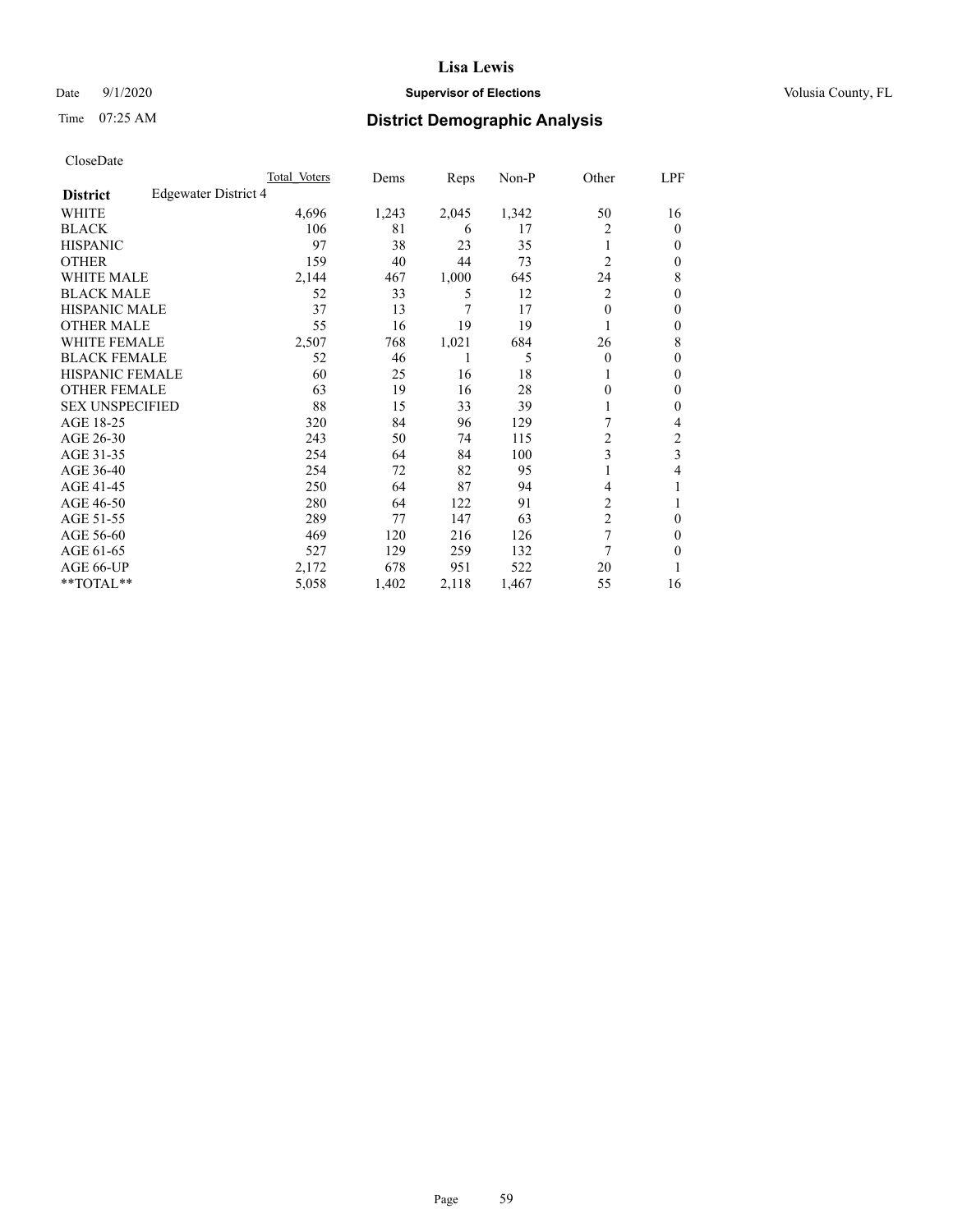# Date  $9/1/2020$  **Supervisor of Elections Supervisor of Elections** Volusia County, FL

# Time 07:25 AM **District Demographic Analysis**

|                                          | Total Voters | Dems | Reps | Non-P | Other          | LPF            |
|------------------------------------------|--------------|------|------|-------|----------------|----------------|
| Holly Hill District 1<br><b>District</b> |              |      |      |       |                |                |
| WHITE                                    | 1,644        | 491  | 627  | 493   | 25             | 8              |
| <b>BLACK</b>                             | 214          | 150  | 10   | 50    | $\overline{2}$ | 2              |
| <b>HISPANIC</b>                          | 117          | 49   | 20   | 46    | 2              | $\Omega$       |
| <b>OTHER</b>                             | 140          | 45   | 33   | 61    |                | 0              |
| <b>WHITE MALE</b>                        | 798          | 195  | 328  | 263   | 7              | 5              |
| <b>BLACK MALE</b>                        | 84           | 56   | 5    | 21    |                |                |
| <b>HISPANIC MALE</b>                     | 59           | 21   | 13   | 24    |                | 0              |
| <b>OTHER MALE</b>                        | 53           | 16   | 15   | 22    | $\Omega$       | 0              |
| <b>WHITE FEMALE</b>                      | 828          | 292  | 290  | 225   | 18             | 3              |
| <b>BLACK FEMALE</b>                      | 128          | 92   | 5    | 29    |                |                |
| <b>HISPANIC FEMALE</b>                   | 57           | 28   | 7    | 21    |                | 0              |
| <b>OTHER FEMALE</b>                      | 62           | 26   | 15   | 21    | $\Omega$       | 0              |
| <b>SEX UNSPECIFIED</b>                   | 46           | 9    | 12   | 24    |                | 0              |
| AGE 18-25                                | 160          | 44   | 36   | 72    | 6              | $\overline{c}$ |
| AGE 26-30                                | 135          | 55   | 27   | 51    | $\overline{2}$ | 0              |
| AGE 31-35                                | 137          | 46   | 36   | 52    | $\overline{c}$ |                |
| AGE 36-40                                | 125          | 37   | 32   | 49    | 4              | 3              |
| AGE 41-45                                | 134          | 38   | 38   | 54    | 4              | 0              |
| AGE 46-50                                | 142          | 52   | 38   | 50    | 2              | 0              |
| AGE 51-55                                | 190          | 79   | 60   | 48    | 1              | 2              |
| AGE 56-60                                | 226          | 76   | 89   | 58    | $\overline{c}$ |                |
| AGE 61-65                                | 249          | 81   | 91   | 76    | $\mathbf{0}$   |                |
| AGE 66-UP                                | 617          | 227  | 243  | 140   | 7              | 0              |
| **TOTAL**                                | 2,115        | 735  | 690  | 650   | 30             | 10             |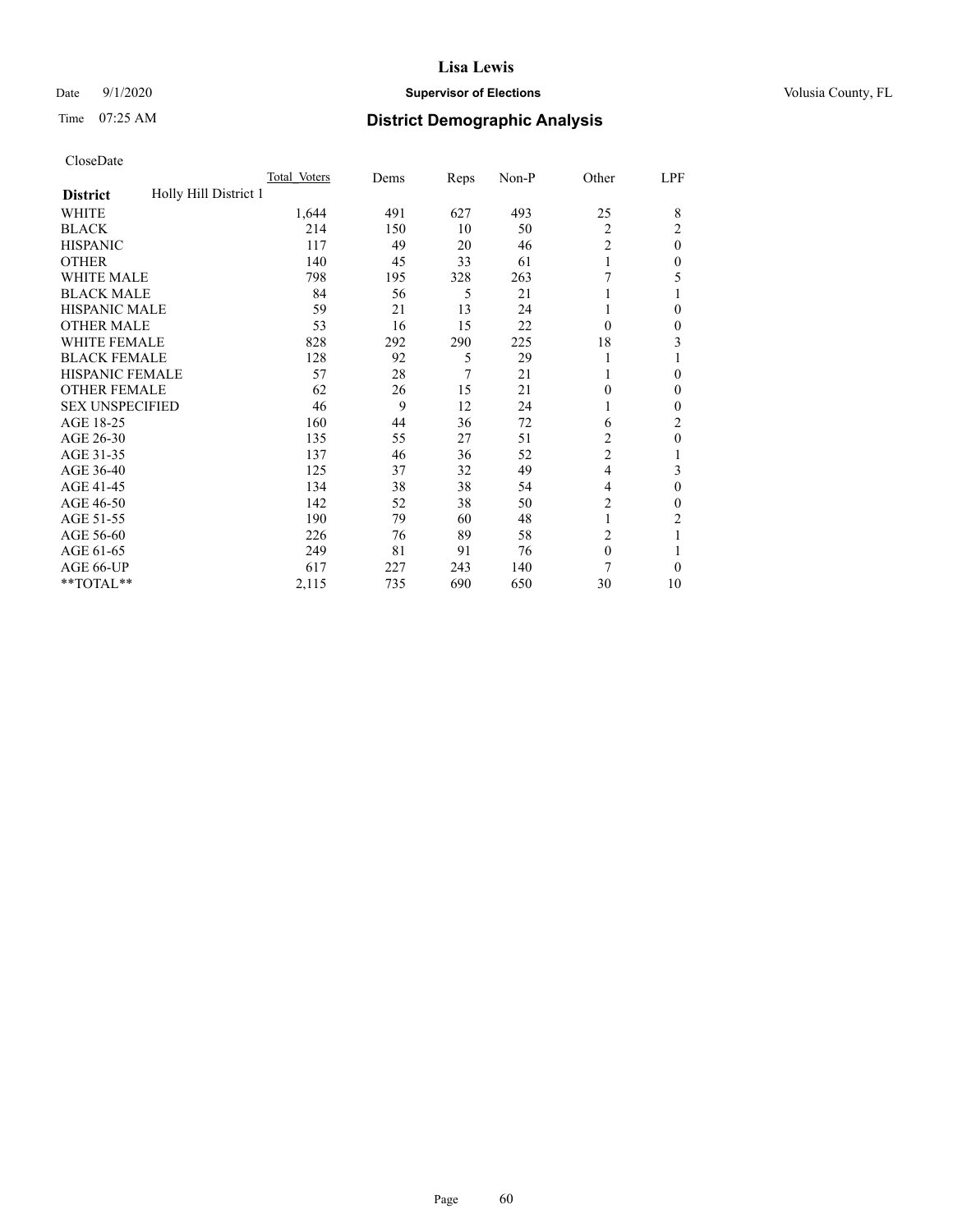# Date  $9/1/2020$  **Supervisor of Elections Supervisor of Elections** Volusia County, FL

# Time 07:25 AM **District Demographic Analysis**

|                                          | Total Voters | Dems | Reps | Non-P | Other    | LPF            |
|------------------------------------------|--------------|------|------|-------|----------|----------------|
| Holly Hill District 2<br><b>District</b> |              |      |      |       |          |                |
| WHITE                                    | 1,525        | 492  | 515  | 490   | 18       | 10             |
| <b>BLACK</b>                             | 283          | 210  | 9    | 64    | $\Omega$ | 0              |
| <b>HISPANIC</b>                          | 75           | 31   | 18   | 26    | 0        | $_{0}$         |
| <b>OTHER</b>                             | 120          | 38   | 17   | 64    |          | 0              |
| WHITE MALE                               | 715          | 186  | 263  | 251   | 8        | 7              |
| <b>BLACK MALE</b>                        | 120          | 79   | 4    | 37    | 0        | 0              |
| <b>HISPANIC MALE</b>                     | 39           | 13   | 12   | 14    | 0        | 0              |
| <b>OTHER MALE</b>                        | 42           | 8    | 9    | 25    | 0        | 0              |
| WHITE FEMALE                             | 787          | 303  | 246  | 225   | 10       | 3              |
| <b>BLACK FEMALE</b>                      | 157          | 128  | 5    | 24    | $\Omega$ | 0              |
| <b>HISPANIC FEMALE</b>                   | 36           | 18   | 6    | 12    | 0        | 0              |
| <b>OTHER FEMALE</b>                      | 46           | 25   | 4    | 16    |          | 0              |
| <b>SEX UNSPECIFIED</b>                   | 61           | 11   | 10   | 40    | 0        | 0              |
| AGE 18-25                                | 177          | 65   | 33   | 78    | 0        |                |
| AGE 26-30                                | 166          | 57   | 36   | 68    | 4        |                |
| AGE 31-35                                | 172          | 63   | 31   | 74    | 2        | $\overline{c}$ |
| AGE 36-40                                | 165          | 63   | 31   | 70    | 0        |                |
| AGE 41-45                                | 110          | 40   | 24   | 44    |          |                |
| AGE 46-50                                | 160          | 58   | 51   | 47    | 2        | 2              |
| AGE 51-55                                | 174          | 64   | 54   | 55    | 0        | 1              |
| AGE 56-60                                | 254          | 95   | 85   | 70    | 4        | 0              |
| AGE 61-65                                | 186          | 84   | 58   | 40    | 3        |                |
| AGE 66-UP                                | 439          | 182  | 156  | 98    | 3        | 0              |
| **TOTAL**                                | 2,003        | 771  | 559  | 644   | 19       | 10             |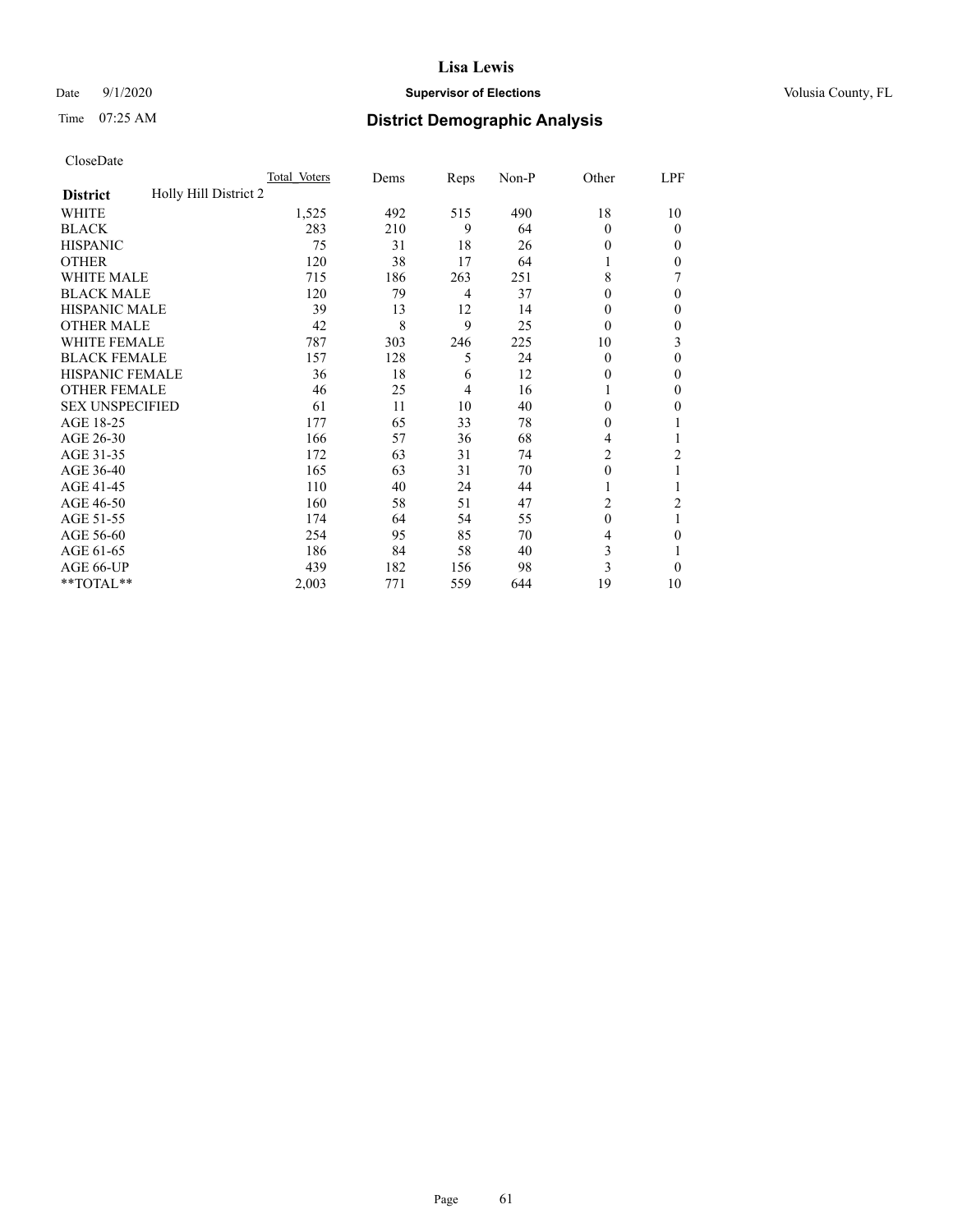# Date  $9/1/2020$  **Supervisor of Elections Supervisor of Elections** Volusia County, FL

# Time 07:25 AM **District Demographic Analysis**

|                                          | Total Voters | Dems | Reps           | Non-P | Other          | LPF |
|------------------------------------------|--------------|------|----------------|-------|----------------|-----|
| Holly Hill District 3<br><b>District</b> |              |      |                |       |                |     |
| WHITE                                    | 1,549        | 494  | 612            | 419   | 19             | 5   |
| <b>BLACK</b>                             | 202          | 156  | 9              | 36    |                | 0   |
| <b>HISPANIC</b>                          | 57           | 29   | 6              | 21    |                | 0   |
| <b>OTHER</b>                             | 108          | 38   | 23             | 46    |                | 0   |
| WHITE MALE                               | 652          | 176  | 281            | 181   | 10             | 4   |
| <b>BLACK MALE</b>                        | 87           | 57   | 7              | 22    |                | 0   |
| <b>HISPANIC MALE</b>                     | 31           | 17   | 3              | 10    |                | 0   |
| <b>OTHER MALE</b>                        | 36           | 15   | 9              | 12    | 0              | 0   |
| WHITE FEMALE                             | 879          | 313  | 326            | 230   | 9              |     |
| <b>BLACK FEMALE</b>                      | 114          | 98   | $\overline{2}$ | 14    | 0              | 0   |
| <b>HISPANIC FEMALE</b>                   | 24           | 12   | 3              | 9     | 0              | 0   |
| <b>OTHER FEMALE</b>                      | 40           | 14   | 8              | 18    | $_{0}$         | 0   |
| <b>SEX UNSPECIFIED</b>                   | 53           | 15   | 11             | 26    |                | 0   |
| AGE 18-25                                | 122          | 38   | 27             | 55    |                |     |
| AGE 26-30                                | 95           | 36   | 25             | 33    | 1              | 0   |
| AGE 31-35                                | 77           | 30   | 15             | 30    | $\overline{2}$ | 0   |
| AGE 36-40                                | 93           | 31   | 20             | 41    |                | 0   |
| AGE 41-45                                | 100          | 38   | 24             | 37    |                | 0   |
| AGE 46-50                                | 110          | 36   | 29             | 44    | 0              |     |
| AGE 51-55                                | 138          | 42   | 47             | 46    |                | 2   |
| AGE 56-60                                | 186          | 72   | 57             | 56    |                | 0   |
| AGE 61-65                                | 213          | 84   | 73             | 49    | 6              |     |
| AGE 66-UP                                | 782          | 310  | 333            | 131   | 8              | 0   |
| **TOTAL**                                | 1,916        | 717  | 650            | 522   | 22             | 5   |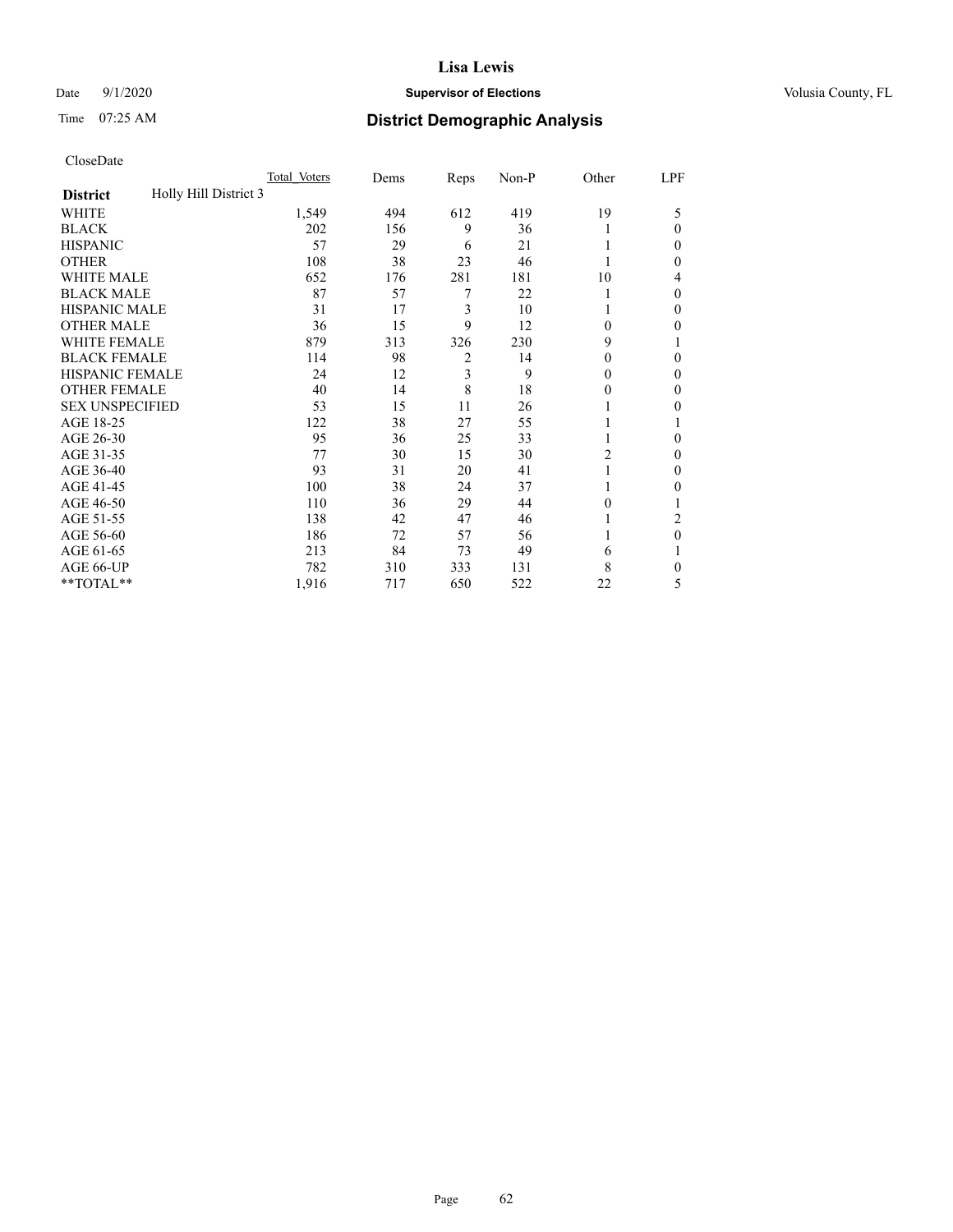# Date  $9/1/2020$  **Supervisor of Elections Supervisor of Elections** Volusia County, FL

# Time 07:25 AM **District Demographic Analysis**

|                                          | Total Voters | Dems | Reps | Non-P | Other          | LPF      |
|------------------------------------------|--------------|------|------|-------|----------------|----------|
| Holly Hill District 4<br><b>District</b> |              |      |      |       |                |          |
| WHITE                                    | 1,460        | 446  | 559  | 430   | 20             | 5        |
| <b>BLACK</b>                             | 396          | 295  | 8    | 89    | 4              | $\Omega$ |
| <b>HISPANIC</b>                          | 88           | 41   | 11   | 35    | $\theta$       |          |
| <b>OTHER</b>                             | 108          | 42   | 16   | 50    | $\Omega$       | 0        |
| <b>WHITE MALE</b>                        | 659          | 165  | 276  | 203   | 12             | 3        |
| <b>BLACK MALE</b>                        | 115          | 77   | 1    | 36    | 1              | $\theta$ |
| <b>HISPANIC MALE</b>                     | 42           | 18   | 3    | 20    | $\theta$       |          |
| <b>OTHER MALE</b>                        | 31           | 14   | 7    | 10    | $\theta$       | 0        |
| <b>WHITE FEMALE</b>                      | 782          | 277  | 275  | 220   | 8              | 2        |
| <b>BLACK FEMALE</b>                      | 274          | 214  | 7    | 50    | 3              | $\theta$ |
| <b>HISPANIC FEMALE</b>                   | 42           | 20   | 7    | 15    | $\theta$       | 0        |
| <b>OTHER FEMALE</b>                      | 49           | 24   | 8    | 17    | $\theta$       | $\Omega$ |
| <b>SEX UNSPECIFIED</b>                   | 58           | 15   | 10   | 33    | $\theta$       | 0        |
| AGE 18-25                                | 230          | 87   | 43   | 96    | 3              |          |
| AGE 26-30                                | 195          | 97   | 27   | 69    | 1              |          |
| AGE 31-35                                | 198          | 76   | 40   | 77    | 2              | 3        |
| AGE 36-40                                | 137          | 61   | 30   | 44    | $\overline{c}$ | $\theta$ |
| AGE 41-45                                | 131          | 51   | 33   | 43    | $\overline{4}$ | 0        |
| AGE 46-50                                | 139          | 48   | 41   | 47    | 3              | $\Omega$ |
| AGE 51-55                                | 151          | 50   | 49   | 50    | $\overline{c}$ | 0        |
| AGE 56-60                                | 214          | 76   | 81   | 54    | $\overline{c}$ |          |
| AGE 61-65                                | 182          | 73   | 70   | 36    | 3              | $\theta$ |
| AGE 66-UP                                | 475          | 205  | 180  | 88    | $\overline{2}$ | $\Omega$ |
| **TOTAL**                                | 2,052        | 824  | 594  | 604   | 24             | 6        |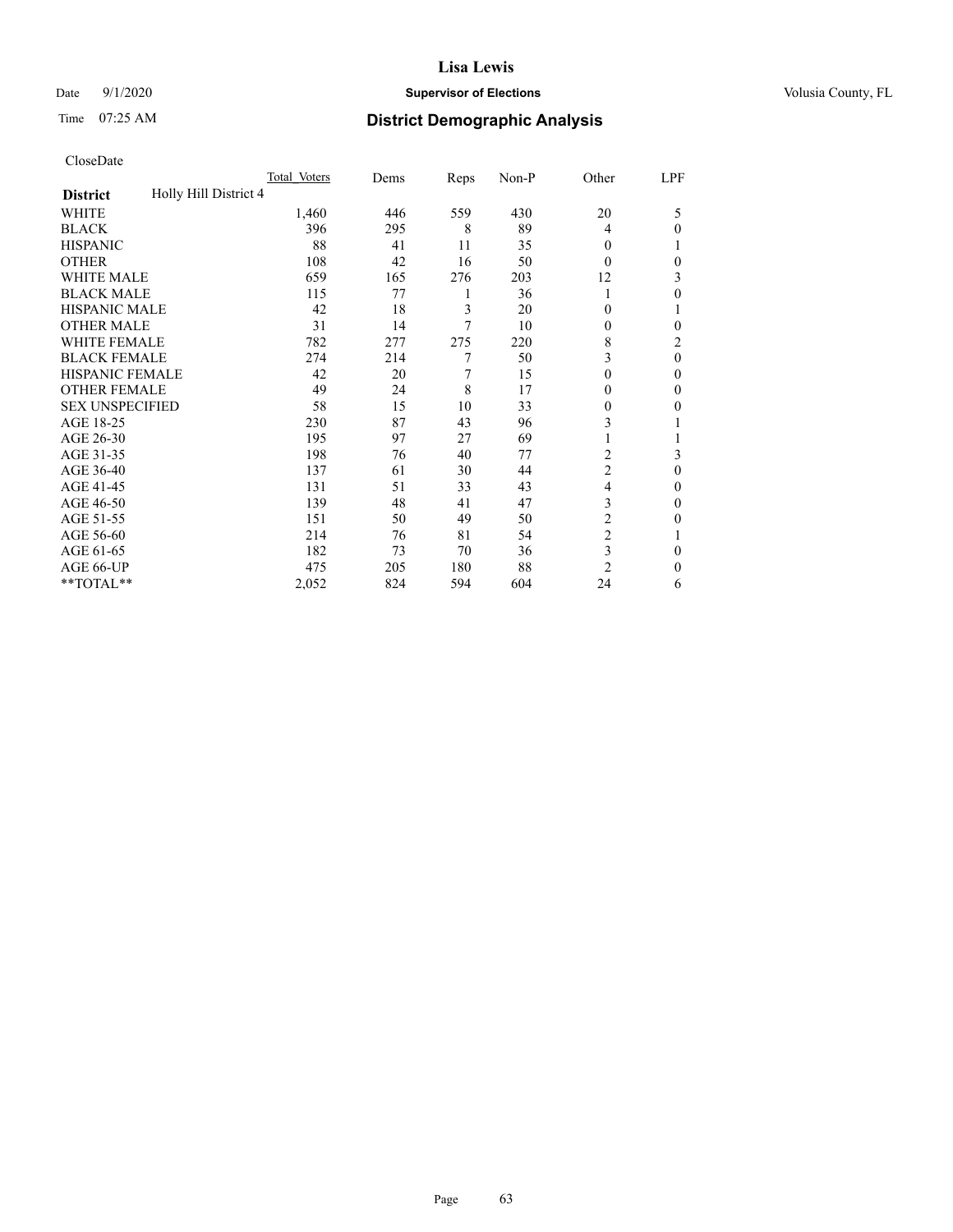# Date  $9/1/2020$  **Supervisor of Elections Supervisor of Elections** Volusia County, FL

# Time 07:25 AM **District Demographic Analysis**

|                        |            | Total Voters | Dems | Reps           | Non-P | Other          | LPF              |
|------------------------|------------|--------------|------|----------------|-------|----------------|------------------|
| <b>District</b>        | Lake Helen |              |      |                |       |                |                  |
| WHITE                  |            | 1,880        | 509  | 850            | 500   | 18             | 3                |
| <b>BLACK</b>           |            | 166          | 139  | 7              | 19    |                | $\theta$         |
| <b>HISPANIC</b>        |            | 85           | 33   | 21             | 29    |                |                  |
| <b>OTHER</b>           |            | 72           | 29   | 19             | 23    | $\theta$       |                  |
| <b>WHITE MALE</b>      |            | 854          | 196  | 402            | 246   |                | 3                |
| <b>BLACK MALE</b>      |            | 71           | 62   | 4              | 5     | $\Omega$       | 0                |
| <b>HISPANIC MALE</b>   |            | 36           | 15   | 8              | 12    | 0              | 1                |
| <b>OTHER MALE</b>      |            | 22           | 12   | 4              | 5     | $\Omega$       | 1                |
| <b>WHITE FEMALE</b>    |            | 1,006        | 310  | 438            | 247   | 11             | 0                |
| <b>BLACK FEMALE</b>    |            | 91           | 76   | $\overline{2}$ | 12    |                | 0                |
| <b>HISPANIC FEMALE</b> |            | 48           | 17   | 13             | 17    |                | $\Omega$         |
| <b>OTHER FEMALE</b>    |            | 31           | 15   | 6              | 10    | 0              | $\theta$         |
| <b>SEX UNSPECIFIED</b> |            | 44           | 7    | 20             | 17    | 0              | $\theta$         |
| AGE 18-25              |            | 178          | 42   | 62             | 71    | 3              | $\theta$         |
| AGE 26-30              |            | 153          | 34   | 65             | 51    | $\overline{2}$ | 1                |
| AGE 31-35              |            | 145          | 45   | 49             | 49    | $\overline{c}$ | $\boldsymbol{0}$ |
| AGE 36-40              |            | 135          | 38   | 38             | 57    | $\overline{2}$ | $\theta$         |
| AGE 41-45              |            | 145          | 34   | 50             | 60    | $\theta$       |                  |
| AGE 46-50              |            | 148          | 39   | 57             | 46    | 3              | 3                |
| AGE 51-55              |            | 178          | 52   | 86             | 38    | $\overline{c}$ | $\theta$         |
| AGE 56-60              |            | 229          | 75   | 101            | 50    | 3              | $\theta$         |
| AGE 61-65              |            | 241          | 79   | 117            | 44    |                | $\theta$         |
| AGE 66-UP              |            | 651          | 272  | 272            | 105   | $\overline{c}$ | 0                |
| **TOTAL**              |            | 2,203        | 710  | 897            | 571   | 20             | 5                |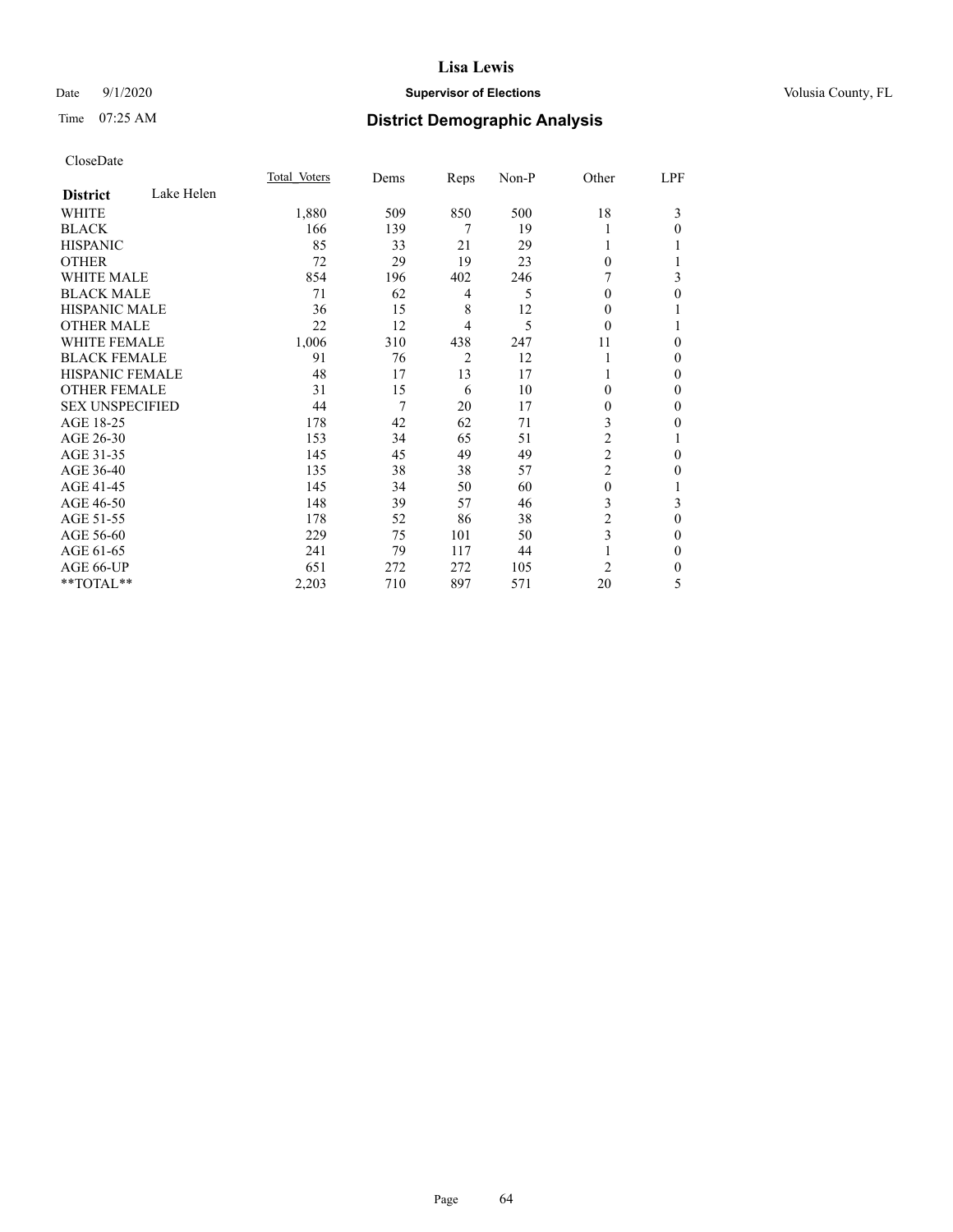# Date  $9/1/2020$  **Supervisor of Elections Supervisor of Elections** Volusia County, FL

| CloseDate |
|-----------|
|-----------|

|                                          | Total Voters | Dems  | Reps             | Non-P    | Other          | LPF      |
|------------------------------------------|--------------|-------|------------------|----------|----------------|----------|
| New Smyrna Bch Zone 1<br><b>District</b> |              |       |                  |          |                |          |
| WHITE                                    | 5,149        | 1,480 | 2,454            | 1,117    | 82             | 16       |
| BLACK                                    | 18           | 12    |                  | 4        |                | $\theta$ |
| HISPANIC                                 | 66           | 24    | 22               | 19       |                | $_{0}$   |
| OTHER                                    | 171          | 38    | 59               | 72       | $\overline{2}$ | 0        |
| WHITE MALE                               | 2,391        | 553   | 1,210            | 580      | 39             | 9        |
| BLACK MALE                               | 12           | 8     | $\boldsymbol{0}$ | 4        | $\Omega$       | $_{0}$   |
| HISPANIC MALE                            | 28           | 11    | 6                | 10       |                | 0        |
| OTHER MALE                               | 60           | 11    | 29               | 19       |                | 0        |
| WHITE FEMALE                             | 2,705        | 908   | 1,223            | 524      | 43             |          |
| BLACK FEMALE                             | 5            | 3     |                  | $\Omega$ |                | $_{0}$   |
| HISPANIC FEMALE                          | 37           | 12    | 16               | 9        | 0              | 0        |
| OTHER FEMALE                             | 68           | 25    | 25               | 17       |                | $_{0}$   |
| <b>SEX UNSPECIFIED</b>                   | 98           | 23    | 26               | 49       | $\Omega$       | 0        |
| AGE 18-25                                | 287          | 62    | 111              | 100      | 13             |          |
| AGE 26-30                                | 190          | 42    | 64               | 80       | 2              | 2        |
| AGE 31-35                                | 220          | 61    | 64               | 91       | $\overline{c}$ | 2        |
| AGE 36-40                                | 228          | 71    | 69               | 82       | 3              | 3        |
| AGE 41-45                                | 199          | 44    | 74               | 72       | 8              |          |
| AGE 46-50                                | 278          | 76    | 126              | 66       | 9              |          |
| AGE 51-55                                | 411          | 99    | 218              | 87       | 6              |          |
| AGE 56-60                                | 600          | 133   | 328              | 126      | 11             | 2        |
| AGE 61-65                                | 685          | 219   | 326              | 128      | 10             | 2        |
| AGE 66-UP                                | 2,306        | 747   | 1,156            | 380      | 22             |          |
| $*$ $TOTAL**$                            | 5,404        | 1,554 | 2,536            | 1,212    | 86             | 16       |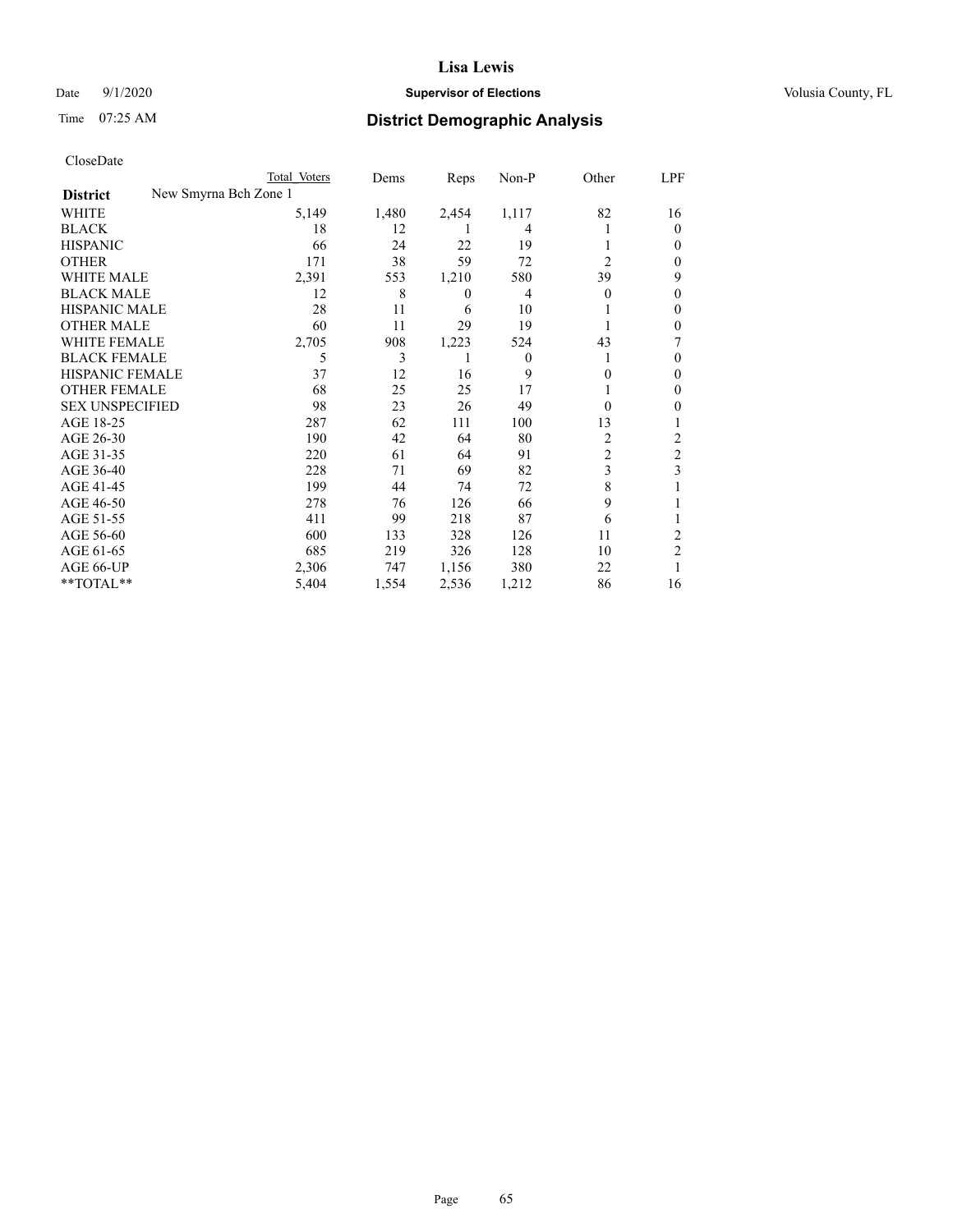# Date  $9/1/2020$  **Supervisor of Elections Supervisor of Elections** Volusia County, FL

| CloseDate |
|-----------|
|-----------|

| Total Voters | Dems                  | Reps  | Non-P          | Other        | LPF            |
|--------------|-----------------------|-------|----------------|--------------|----------------|
|              |                       |       |                |              |                |
| 4,207        | 1,320                 | 1,774 | 1,026          | 74           | 13             |
| 83           | 66                    | 4     | 13             | $\Omega$     | $\theta$       |
| 99           | 38                    | 37    | 23             |              | 0              |
| 164          | 52                    | 53    | 57             |              | 1              |
| 1,896        | 493                   | 847   | 510            | 38           | 8              |
| 26           | 19                    | 3     | $\overline{4}$ | $\mathbf{0}$ | 0              |
| 56           | 16                    | 24    | 16             | 0            | 0              |
| 49           | 14                    | 17    | 17             | $\theta$     |                |
| 2,270        | 810                   | 912   | 507            | 36           | 5              |
| 55           | 45                    | 1     | 9              | 0            | $\theta$       |
| 43           | 22                    | 13    | 7              |              | $\mathbf{0}$   |
| 75           | 29                    | 26    | 19             |              | $\mathbf{0}$   |
| 83           | 28                    | 25    | 30             | 0            | 0              |
| 281          | 97                    | 91    | 86             | 5            | 2              |
| 197          | 62                    | 60    | 68             | 5            | 2              |
| 208          | 58                    | 68    | 75             | 6            | 1              |
| 215          | 66                    | 69    | 75             | 3            | $\overline{2}$ |
| 243          | 72                    | 74    | 87             | 8            | $\overline{2}$ |
| 311          | 81                    | 126   | 95             | 8            |                |
| 354          | 84                    | 166   | 98             | 6            | $\theta$       |
| 462          | 122                   | 233   | 96             | 11           | $\Omega$       |
| 565          | 195                   | 240   | 118            | 10           | $\overline{c}$ |
| 1,717        | 639                   | 741   | 321            | 14           | $\overline{2}$ |
| 4,553        | 1,476                 | 1,868 | 1,119          | 76           | 14             |
|              | New Smyrna Bch Zone 2 |       |                |              |                |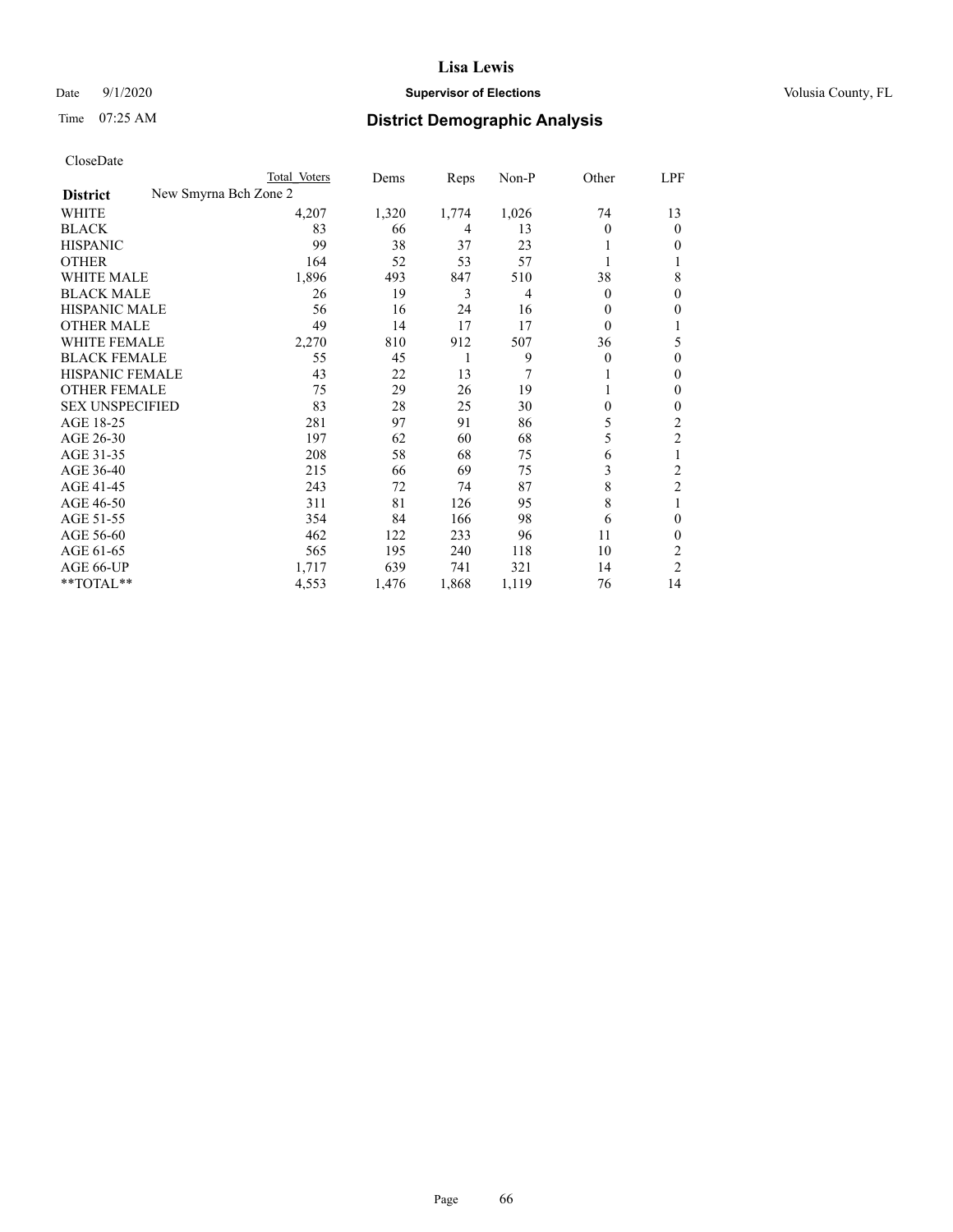# Date  $9/1/2020$  **Supervisor of Elections Supervisor of Elections** Volusia County, FL

| CloseDate |
|-----------|
|-----------|

|                                          | Total Voters | Dems  | Reps  | Non-P          | Other          | LPF              |
|------------------------------------------|--------------|-------|-------|----------------|----------------|------------------|
| New Smyrna Bch Zone 3<br><b>District</b> |              |       |       |                |                |                  |
| WHITE                                    | 5,937        | 1,465 | 2,850 | 1,492          | 110            | 20               |
| <b>BLACK</b>                             | 63           | 43    | 3     | 16             | $\theta$       | 1                |
| <b>HISPANIC</b>                          | 151          | 45    | 49    | 52             | 4              |                  |
| <b>OTHER</b>                             | 194          | 46    | 64    | 80             | 3              |                  |
| <b>WHITE MALE</b>                        | 2,739        | 559   | 1,371 | 737            | 59             | 13               |
| <b>BLACK MALE</b>                        | 37           | 22    | 2     | 12             | $\mathbf{0}$   | 1                |
| HISPANIC MALE                            | 76           | 25    | 23    | 25             | 2              | 1                |
| <b>OTHER MALE</b>                        | 67           | 20    | 19    | 27             |                | $\boldsymbol{0}$ |
| <b>WHITE FEMALE</b>                      | 3,148        | 897   | 1,455 | 739            | 51             | 6                |
| <b>BLACK FEMALE</b>                      | 26           | 21    | 1     | $\overline{4}$ | $\theta$       | 0                |
| HISPANIC FEMALE                          | 71           | 19    | 24    | 26             | 2              | 0                |
| <b>OTHER FEMALE</b>                      | 86           | 20    | 32    | 31             | $\overline{c}$ | 1                |
| <b>SEX UNSPECIFIED</b>                   | 95           | 16    | 39    | 39             | $\mathbf{0}$   | 1                |
| AGE 18-25                                | 352          | 78    | 135   | 125            | 13             |                  |
| AGE 26-30                                | 295          | 70    | 101   | 111            | 9              | 4                |
| AGE 31-35                                | 349          | 79    | 125   | 135            |                | 3                |
| AGE 36-40                                | 347          | 84    | 137   | 115            | 8              | 3                |
| AGE 41-45                                | 345          | 77    | 139   | 116            | 10             | 3                |
| AGE 46-50                                | 355          | 70    | 175   | 100            | 8              | $\overline{c}$   |
| AGE 51-55                                | 424          | 84    | 229   | 102            | 7              | $\mathfrak{2}$   |
| AGE 56-60                                | 605          | 135   | 302   | 159            | 7              | $\overline{c}$   |
| AGE 61-65                                | 708          | 181   | 347   | 165            | 12             | 3                |
| AGE 66-UP                                | 2,565        | 741   | 1,276 | 512            | 36             | $\theta$         |
| **TOTAL**                                | 6,345        | 1,599 | 2,966 | 1,640          | 117            | 23               |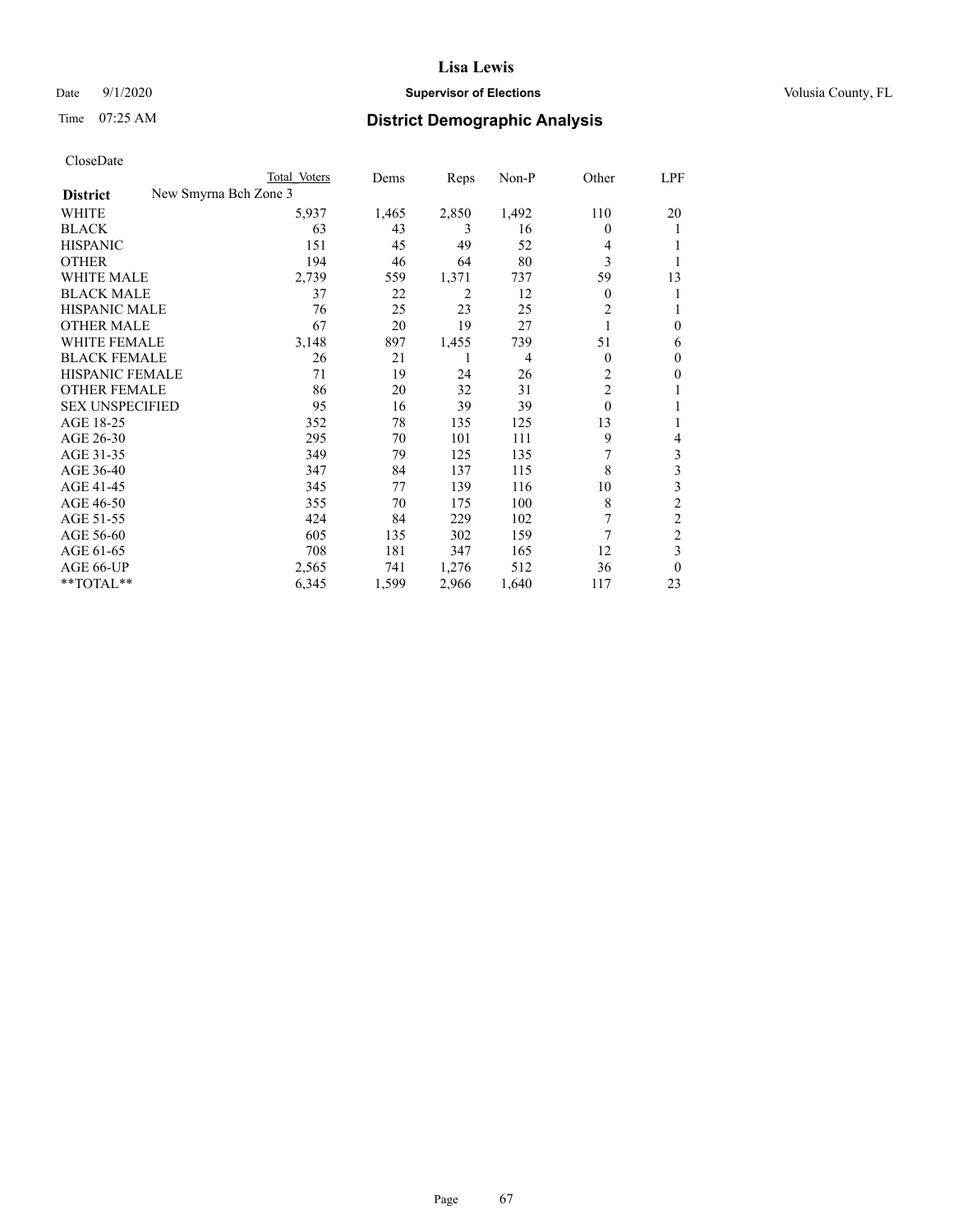# Date  $9/1/2020$  **Supervisor of Elections Supervisor of Elections** Volusia County, FL

# Time 07:25 AM **District Demographic Analysis**

|                        | Total Voters          | Dems  | Reps  | Non-P | Other    | LPF            |
|------------------------|-----------------------|-------|-------|-------|----------|----------------|
| <b>District</b>        | New Smyrna Bch Zone 4 |       |       |       |          |                |
| WHITE                  | 6,039                 | 1,555 | 2,892 | 1,459 | 121      | 12             |
| <b>BLACK</b>           | 598                   | 490   | 17    | 88    | 2        | 1              |
| <b>HISPANIC</b>        | 166                   | 62    | 51    | 49    | 4        | $\Omega$       |
| <b>OTHER</b>           | 297                   | 88    | 64    | 141   | 4        | $\Omega$       |
| <b>WHITE MALE</b>      | 2,762                 | 599   | 1,406 | 692   | 56       | 9              |
| <b>BLACK MALE</b>      | 246                   | 190   | 7     | 47    |          | 1              |
| <b>HISPANIC MALE</b>   | 69                    | 28    | 22    | 18    |          | $\theta$       |
| <b>OTHER MALE</b>      | 115                   | 28    | 31    | 52    | 4        | $\mathbf{0}$   |
| WHITE FEMALE           | 3,223                 | 940   | 1,462 | 753   | 65       | 3              |
| <b>BLACK FEMALE</b>    | 338                   | 288   | 9     | 40    |          | $\theta$       |
| <b>HISPANIC FEMALE</b> | 90                    | 34    | 26    | 27    | 3        | $\theta$       |
| <b>OTHER FEMALE</b>    | 126                   | 47    | 28    | 51    | $\theta$ | $\theta$       |
| <b>SEX UNSPECIFIED</b> | 131                   | 41    | 33    | 57    | $\theta$ | $\theta$       |
| AGE 18-25              | 479                   | 153   | 136   | 172   | 16       | 2              |
| AGE 26-30              | 373                   | 119   | 108   | 131   | 12       | 3              |
| AGE 31-35              | 356                   | 114   | 120   | 112   | 8        | $\overline{2}$ |
| AGE 36-40              | 337                   | 101   | 125   | 104   | 6        | 1              |
| AGE 41-45              | 321                   | 78    | 131   | 107   | 5        | $\theta$       |
| AGE 46-50              | 435                   | 140   | 172   | 108   | 14       | 1              |
| AGE 51-55              | 500                   | 142   | 215   | 127   | 15       | 1              |
| AGE 56-60              | 726                   | 194   | 365   | 158   | 9        | $\theta$       |
| AGE 61-65              | 822                   | 250   | 379   | 182   | 11       | $\theta$       |
| AGE 66-UP              | 2,751                 | 904   | 1,273 | 536   | 35       | 3              |
| **TOTAL**              | 7,100                 | 2,195 | 3,024 | 1,737 | 131      | 13             |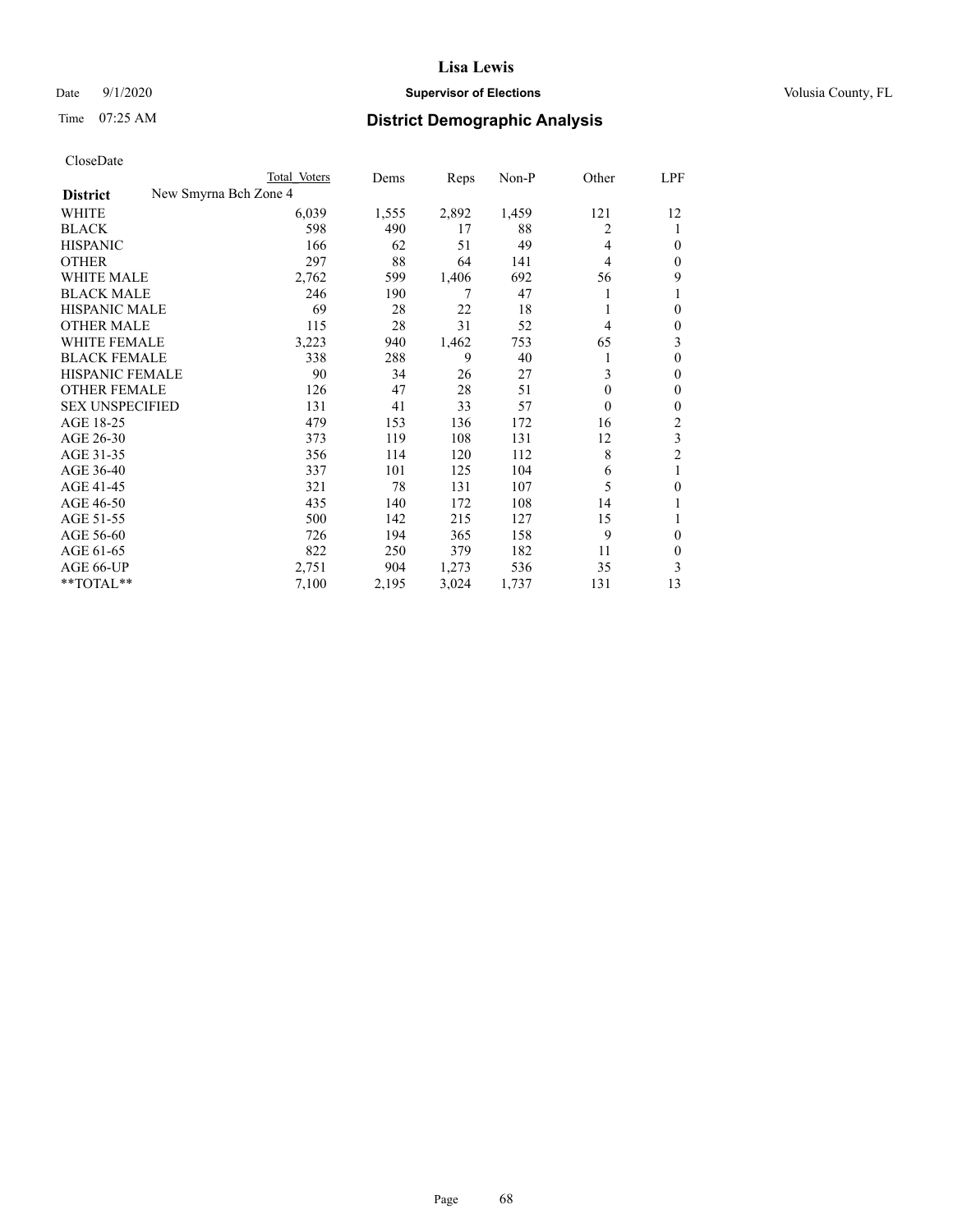# Date  $9/1/2020$  **Supervisor of Elections Supervisor of Elections** Volusia County, FL

# Time 07:25 AM **District Demographic Analysis**

|                        |          | Total Voters | Dems | Reps         | Non-P          | Other    | LPF      |
|------------------------|----------|--------------|------|--------------|----------------|----------|----------|
| <b>District</b>        | Oak Hill |              |      |              |                |          |          |
| WHITE                  |          | 1,405        | 322  | 694          | 366            | 20       | 3        |
| <b>BLACK</b>           |          | 158          | 132  | 6            | 20             | $\Omega$ | 0        |
| <b>HISPANIC</b>        |          | 13           | 6    |              | 6              | 0        | 0        |
| <b>OTHER</b>           |          | 42           | 13   | 17           | 12             | 0        | 0        |
| WHITE MALE             |          | 693          | 142  | 354          | 189            | 6        | 2        |
| <b>BLACK MALE</b>      |          | 75           | 58   | 4            | 13             | 0        | $\theta$ |
| <b>HISPANIC MALE</b>   |          | 6            |      | 1            | 4              | $_{0}$   | 0        |
| <b>OTHER MALE</b>      |          | 17           | 4    | 8            | 5              | $\Omega$ | 0        |
| WHITE FEMALE           |          | 694          | 176  | 330          | 173            | 14       |          |
| <b>BLACK FEMALE</b>    |          | 83           | 74   | 2            |                | 0        | 0        |
| <b>HISPANIC FEMALE</b> |          | 7            | 5    | $\mathbf{0}$ | 2              | 0        | 0        |
| <b>OTHER FEMALE</b>    |          | 17           | 8    | 7            | $\overline{2}$ | 0        | 0        |
| <b>SEX UNSPECIFIED</b> |          | 26           | 5    | 12           | 9              | $_{0}$   | 0        |
| AGE 18-25              |          | 114          | 34   | 35           | 41             | 4        | 0        |
| AGE 26-30              |          | 70           | 24   | 25           | 19             | 2        | 0        |
| AGE 31-35              |          | 64           | 21   | 23           | 20             | 0        | 0        |
| AGE 36-40              |          | 80           | 26   | 31           | 22             | 0        |          |
| AGE 41-45              |          | 77           | 22   | 25           | 30             | 0        | 0        |
| AGE 46-50              |          | 97           | 25   | 40           | 29             | 3        | 0        |
| AGE 51-55              |          | 119          | 30   | 59           | 30             | 0        | 0        |
| AGE 56-60              |          | 177          | 51   | 79           | 43             | 4        | 0        |
| AGE 61-65              |          | 210          | 69   | 104          | 35             | 0        | 2        |
| AGE 66-UP              |          | 610          | 171  | 297          | 135            | 7        | 0        |
| **TOTAL**              |          | 1,618        | 473  | 718          | 404            | 20       | 3        |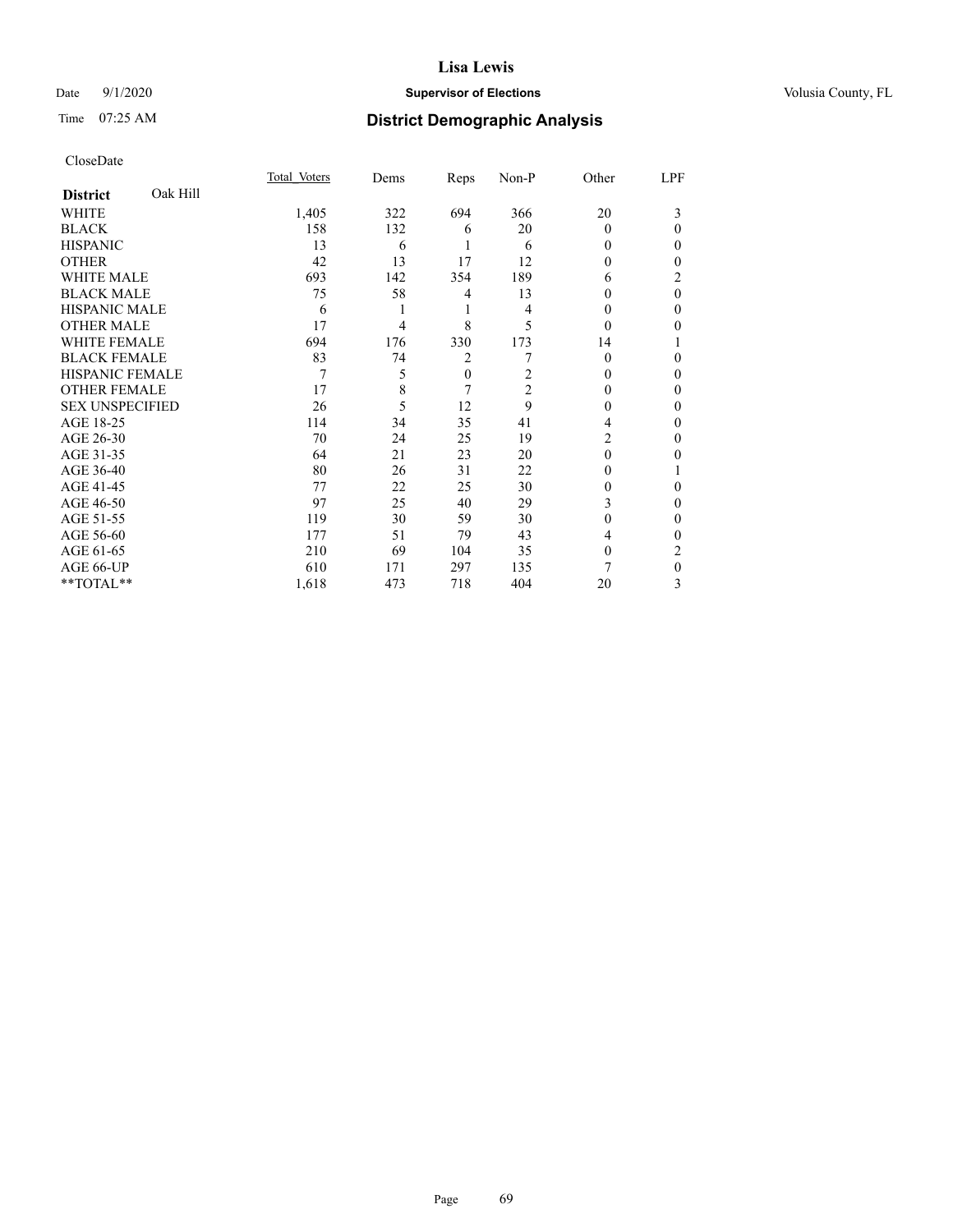# Date  $9/1/2020$  **Supervisor of Elections Supervisor of Elections** Volusia County, FL

# Time 07:25 AM **District Demographic Analysis**

|                        |                    | Total Voters | Dems | Reps | Non-P | Other    | LPF      |
|------------------------|--------------------|--------------|------|------|-------|----------|----------|
| <b>District</b>        | Orange City Seat 1 |              |      |      |       |          |          |
| WHITE                  |                    | 793          | 248  | 322  | 206   | 14       | 3        |
| <b>BLACK</b>           |                    | 156          | 119  | 8    | 29    | $\theta$ | 0        |
| <b>HISPANIC</b>        |                    | 519          | 236  | 75   | 205   | 2        |          |
| <b>OTHER</b>           |                    | 91           | 41   | 18   | 31    | 1        | 0        |
| <b>WHITE MALE</b>      |                    | 304          | 77   | 133  | 86    | 6        | 2        |
| <b>BLACK MALE</b>      |                    | 54           | 37   | 4    | 13    | $\theta$ | $\theta$ |
| <b>HISPANIC MALE</b>   |                    | 204          | 81   | 35   | 87    | 1        | 0        |
| <b>OTHER MALE</b>      |                    | 31           | 10   | 11   | 10    | $\theta$ | 0        |
| <b>WHITE FEMALE</b>    |                    | 486          | 170  | 188  | 119   | 8        |          |
| <b>BLACK FEMALE</b>    |                    | 100          | 80   | 4    | 16    | $\theta$ | 0        |
| <b>HISPANIC FEMALE</b> |                    | 309          | 151  | 38   | 118   |          |          |
| <b>OTHER FEMALE</b>    |                    | 44           | 26   | 5    | 12    | 1        | 0        |
| <b>SEX UNSPECIFIED</b> |                    | 27           | 12   | 5    | 10    | $\theta$ | 0        |
| AGE 18-25              |                    | 164          | 72   | 25   | 63    | 3        |          |
| AGE 26-30              |                    | 135          | 55   | 25   | 52    | 3        | $\Omega$ |
| AGE 31-35              |                    | 101          | 40   | 20   | 40    | 1        | 0        |
| AGE 36-40              |                    | 115          | 45   | 23   | 45    | $\theta$ | 2        |
| AGE 41-45              |                    | 87           | 36   | 21   | 27    | 2        |          |
| AGE 46-50              |                    | 102          | 36   | 31   | 32    | 3        | $\Omega$ |
| AGE 51-55              |                    | 91           | 35   | 26   | 29    |          | 0        |
| AGE 56-60              |                    | 98           | 37   | 25   | 35    |          | 0        |
| AGE 61-65              |                    | 102          | 50   | 29   | 22    |          | 0        |
| AGE 66-UP              |                    | 564          | 238  | 198  | 126   | 2        | 0        |
| **TOTAL**              |                    | 1,559        | 644  | 423  | 471   | 17       | 4        |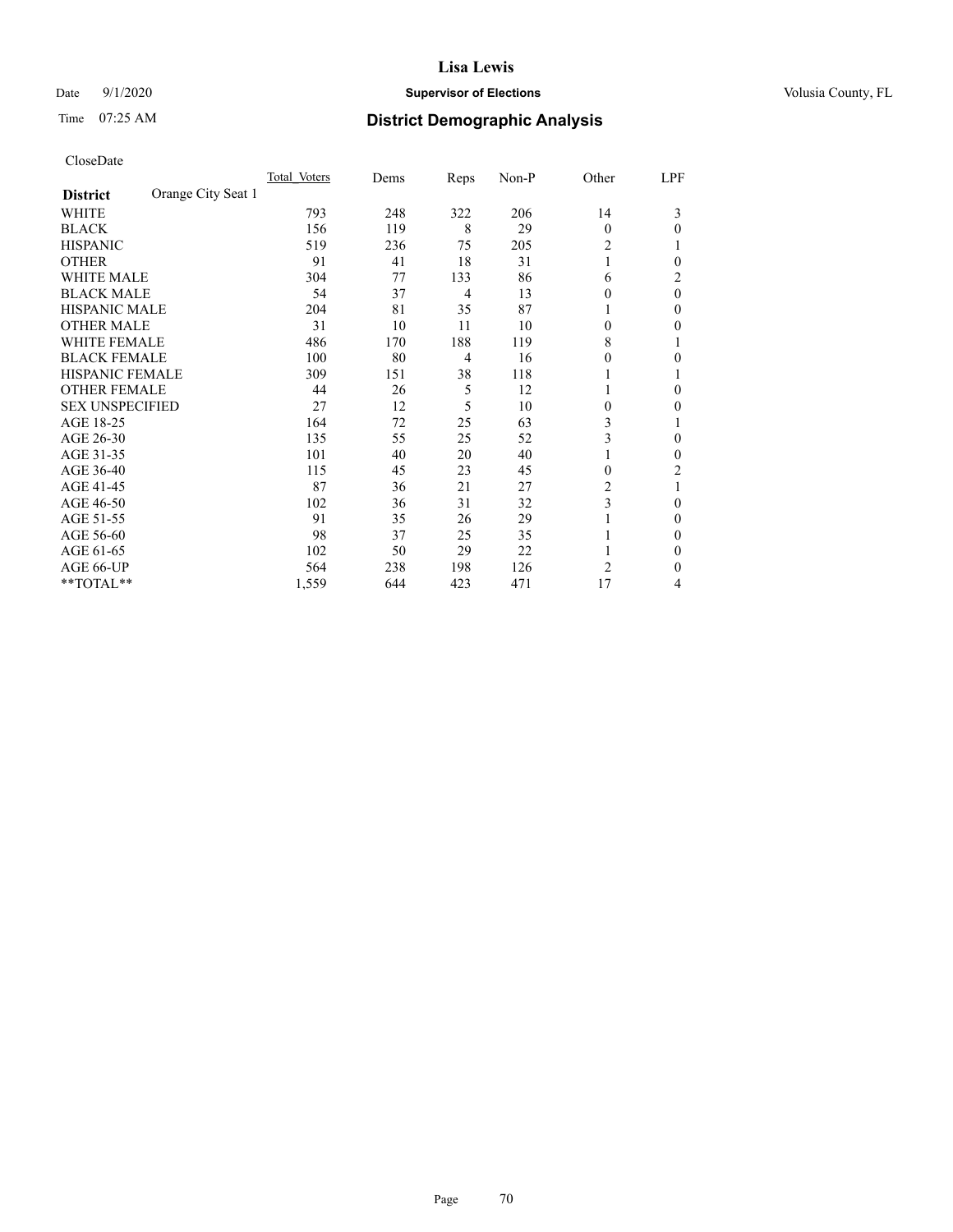# Date  $9/1/2020$  **Supervisor of Elections Supervisor of Elections** Volusia County, FL

# Time 07:25 AM **District Demographic Analysis**

|                        | Total Voters       | Dems | Reps | Non-P | Other          | LPF      |
|------------------------|--------------------|------|------|-------|----------------|----------|
| <b>District</b>        | Orange City Seat 2 |      |      |       |                |          |
| WHITE                  | 1,106              | 290  | 502  | 301   | 10             | 3        |
| <b>BLACK</b>           | 70                 | 56   | 4    | 10    | $\theta$       | 0        |
| <b>HISPANIC</b>        | 294                | 128  | 44   | 117   | 5              | 0        |
| <b>OTHER</b>           | 75                 | 12   | 25   | 37    | 1              | 0        |
| <b>WHITE MALE</b>      | 507                | 102  | 249  | 148   | 6              | 2        |
| <b>BLACK MALE</b>      | 34                 | 24   | 3    | 7     | $\theta$       | $\theta$ |
| <b>HISPANIC MALE</b>   | 121                | 49   | 23   | 49    | 0              | 0        |
| <b>OTHER MALE</b>      | 27                 | 2    | 10   | 14    | 1              | 0        |
| <b>WHITE FEMALE</b>    | 589                | 187  | 246  | 151   | 4              |          |
| <b>BLACK FEMALE</b>    | 36                 | 32   | 1    | 3     | $\theta$       | 0        |
| <b>HISPANIC FEMALE</b> | 168                | 78   | 21   | 64    | 5              | 0        |
| <b>OTHER FEMALE</b>    | 30                 | 8    | 11   | 11    | $\theta$       | 0        |
| <b>SEX UNSPECIFIED</b> | 33                 | 4    | 11   | 18    | $\theta$       | 0        |
| AGE 18-25              | 167                | 54   | 41   | 68    | 4              | 0        |
| AGE 26-30              | 127                | 43   | 30   | 52    | $\mathbf{0}$   | 2        |
| AGE 31-35              | 124                | 43   | 40   | 39    | $\overline{2}$ | $\theta$ |
| AGE 36-40              | 104                | 26   | 35   | 42    | 1              | 0        |
| AGE 41-45              | 114                | 32   | 37   | 43    |                |          |
| AGE 46-50              | 135                | 32   | 59   | 44    | $\theta$       | $\Omega$ |
| AGE 51-55              | 150                | 49   | 52   | 47    | 2              | 0        |
| AGE 56-60              | 147                | 48   | 60   | 37    | $\overline{c}$ | 0        |
| AGE 61-65              | 134                | 36   | 70   | 27    | 1              | 0        |
| AGE 66-UP              | 343                | 123  | 151  | 66    | 3              | 0        |
| **TOTAL**              | 1,545              | 486  | 575  | 465   | 16             | 3        |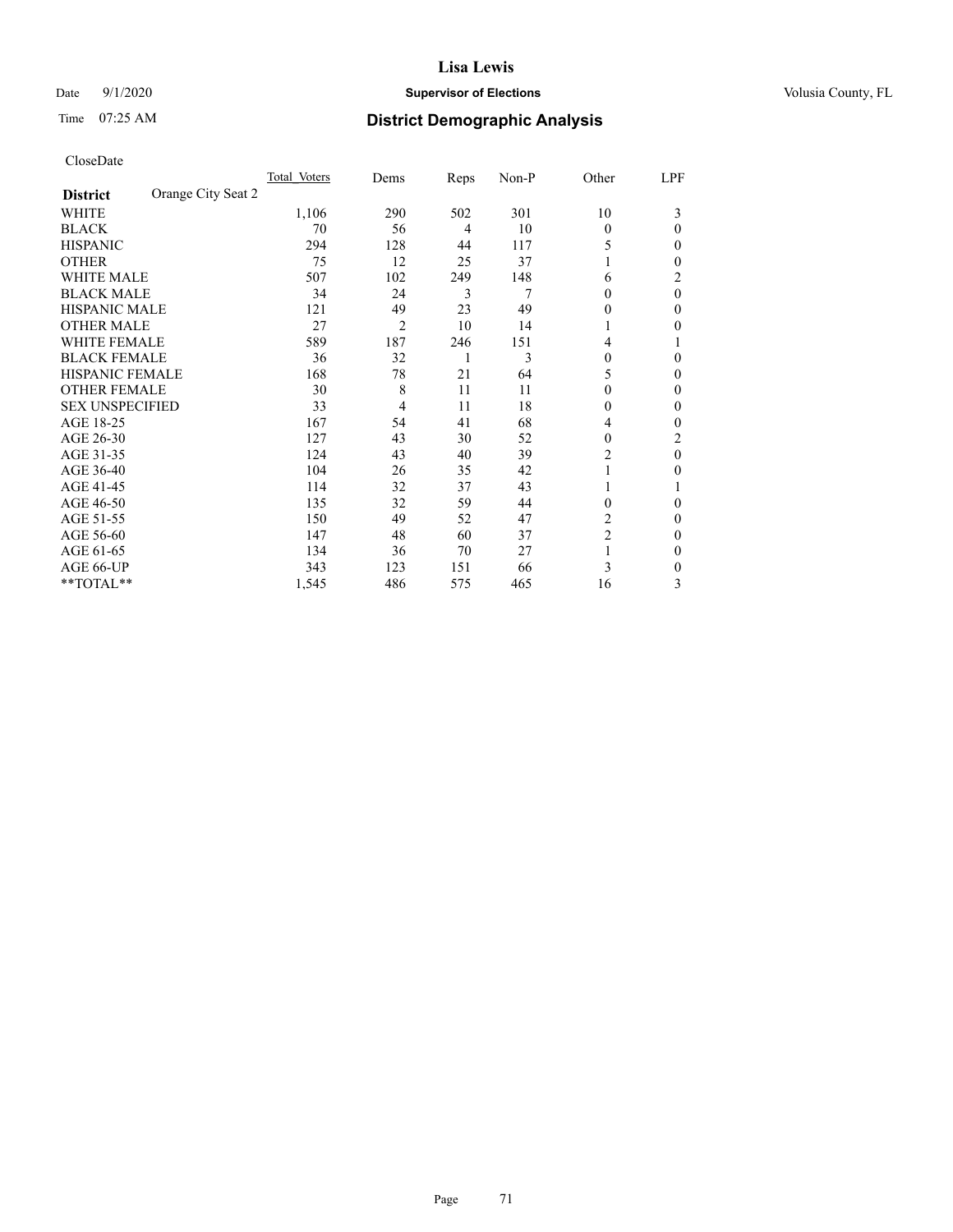# Date  $9/1/2020$  **Supervisor of Elections Supervisor of Elections** Volusia County, FL

# Time 07:25 AM **District Demographic Analysis**

|                        | Total Voters       | Dems | Reps | Non-P | Other          | LPF      |
|------------------------|--------------------|------|------|-------|----------------|----------|
| <b>District</b>        | Orange City Seat 3 |      |      |       |                |          |
| WHITE                  | 1,181              | 301  | 518  | 342   | 14             | 6        |
| <b>BLACK</b>           | 117                | 88   | 6    | 23    | $\Omega$       | $\Omega$ |
| <b>HISPANIC</b>        | 342                | 154  | 56   | 128   | 4              | 0        |
| <b>OTHER</b>           | 105                | 31   | 22   | 48    | 3              |          |
| WHITE MALE             | 523                | 115  | 233  | 165   | 5              | 5        |
| <b>BLACK MALE</b>      | 43                 | 28   | 3    | 12    | $\Omega$       | $\theta$ |
| HISPANIC MALE          | 136                | 53   | 31   | 49    | 3              | 0        |
| <b>OTHER MALE</b>      | 38                 | 11   | 7    | 19    | $\mathbf{0}$   |          |
| WHITE FEMALE           | 637                | 181  | 279  | 168   | 8              |          |
| <b>BLACK FEMALE</b>    | 70                 | 57   | 3    | 10    | $\Omega$       | 0        |
| <b>HISPANIC FEMALE</b> | 199                | 98   | 25   | 75    | 1              | 0        |
| <b>OTHER FEMALE</b>    | 49                 | 16   | 11   | 20    | 2              | 0        |
| <b>SEX UNSPECIFIED</b> | 50                 | 15   | 10   | 23    | $\overline{c}$ | 0        |
| AGE 18-25              | 134                | 53   | 25   | 52    | 3              |          |
| AGE 26-30              | 98                 | 34   | 23   | 35    | 4              | 2        |
| AGE 31-35              | 104                | 33   | 26   | 44    | $\Omega$       |          |
| AGE 36-40              | 107                | 36   | 22   | 48    | $\theta$       |          |
| AGE 41-45              | 122                | 48   | 35   | 38    |                | 0        |
| AGE 46-50              | 130                | 38   | 46   | 44    | 1              |          |
| AGE 51-55              | 112                | 34   | 46   | 27    | 5              | 0        |
| AGE 56-60              | 139                | 49   | 58   | 30    | $\overline{2}$ | 0        |
| AGE 61-65              | 178                | 54   | 69   | 54    | 1              | 0        |
| AGE 66-UP              | 621                | 195  | 252  | 169   | 4              |          |
| **TOTAL**              | 1,745              | 574  | 602  | 541   | 21             | 7        |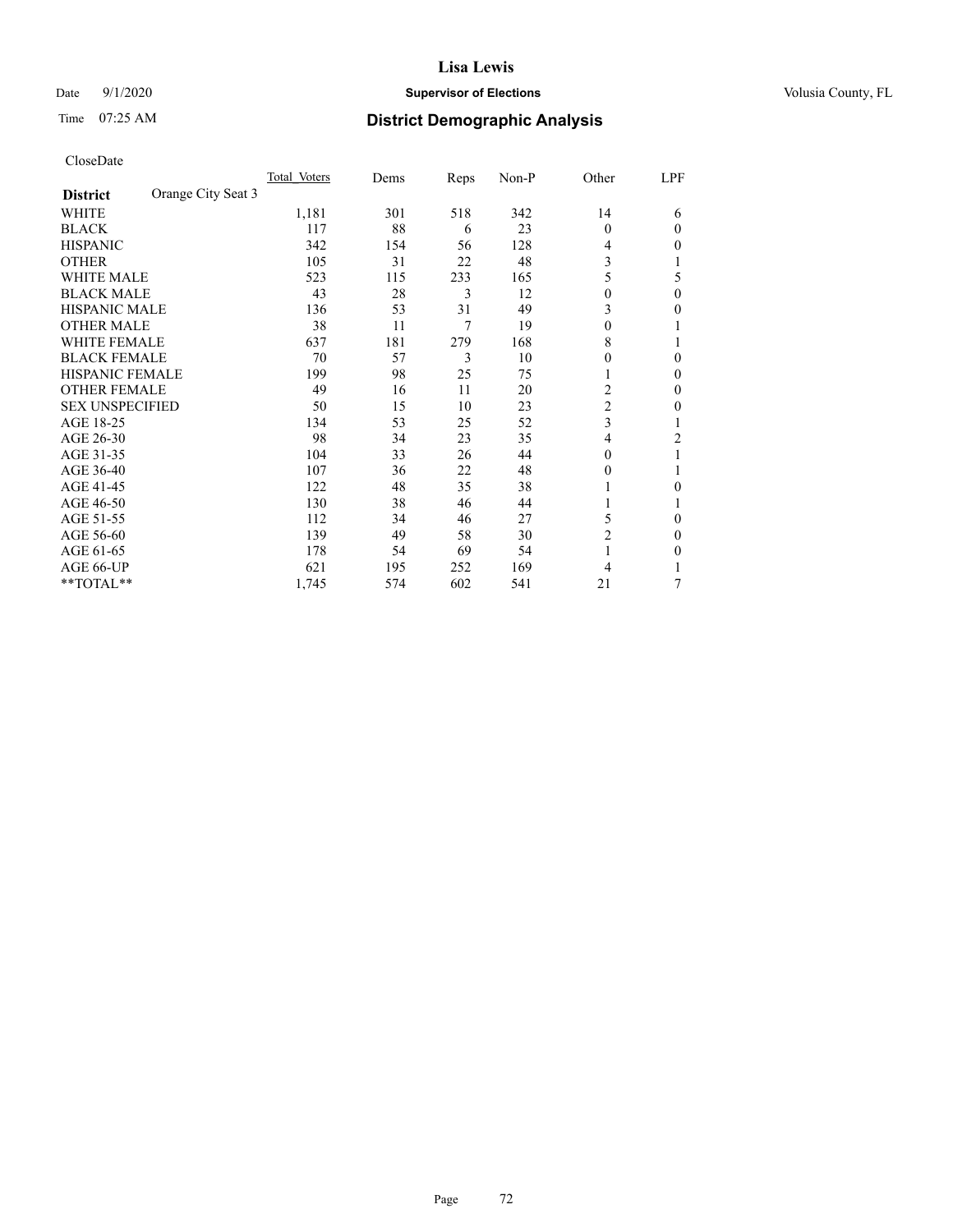# Date  $9/1/2020$  **Supervisor of Elections Supervisor of Elections** Volusia County, FL

# Time 07:25 AM **District Demographic Analysis**

|                        |                    | Total Voters | Dems | Reps           | Non-P | Other  | LPF |
|------------------------|--------------------|--------------|------|----------------|-------|--------|-----|
| <b>District</b>        | Orange City Seat 4 |              |      |                |       |        |     |
| WHITE                  |                    | 1,289        | 373  | 539            | 354   | 15     | 8   |
| <b>BLACK</b>           |                    | 23           | 17   | $\overline{2}$ | 3     |        | 0   |
| <b>HISPANIC</b>        |                    | 118          | 51   | 23             | 44    | 0      | 0   |
| <b>OTHER</b>           |                    | 88           | 18   | 13             | 56    |        | 0   |
| WHITE MALE             |                    | 598          | 133  | 265            | 190   | 6      | 4   |
| <b>BLACK MALE</b>      |                    | 10           | 7    | 2              | 1     | $_{0}$ | 0   |
| <b>HISPANIC MALE</b>   |                    | 59           | 25   | 14             | 20    | $_{0}$ | 0   |
| <b>OTHER MALE</b>      |                    | 27           | 5    | 6              | 16    | 0      | 0   |
| WHITE FEMALE           |                    | 678          | 239  | 267            | 159   | 9      | 4   |
| <b>BLACK FEMALE</b>    |                    | 13           | 10   | $\overline{0}$ | 2     |        | 0   |
| <b>HISPANIC FEMALE</b> |                    | 57           | 26   | 8              | 23    | 0      | 0   |
| <b>OTHER FEMALE</b>    |                    | 35           | 11   | 5              | 18    |        | 0   |
| <b>SEX UNSPECIFIED</b> |                    | 40           | 3    | 9              | 28    | 0      | 0   |
| AGE 18-25              |                    | 152          | 30   | 50             | 68    | 2      | 2   |
| AGE 26-30              |                    | 116          | 28   | 29             | 52    | 6      | 1   |
| AGE 31-35              |                    | 90           | 22   | 23             | 45    | 0      | 0   |
| AGE 36-40              |                    | 106          | 35   | 37             | 32    | 0      | 2   |
| AGE 41-45              |                    | 109          | 34   | 35             | 36    | 4      | 0   |
| AGE 46-50              |                    | 117          | 30   | 48             | 39    | 0      | 0   |
| AGE 51-55              |                    | 135          | 40   | 54             | 40    | $_{0}$ |     |
| AGE 56-60              |                    | 147          | 32   | 65             | 49    | $_{0}$ |     |
| AGE 61-65              |                    | 151          | 42   | 74             | 33    |        |     |
| AGE 66-UP              |                    | 395          | 166  | 162            | 63    | 4      | 0   |
| **TOTAL**              |                    | 1,518        | 459  | 577            | 457   | 17     | 8   |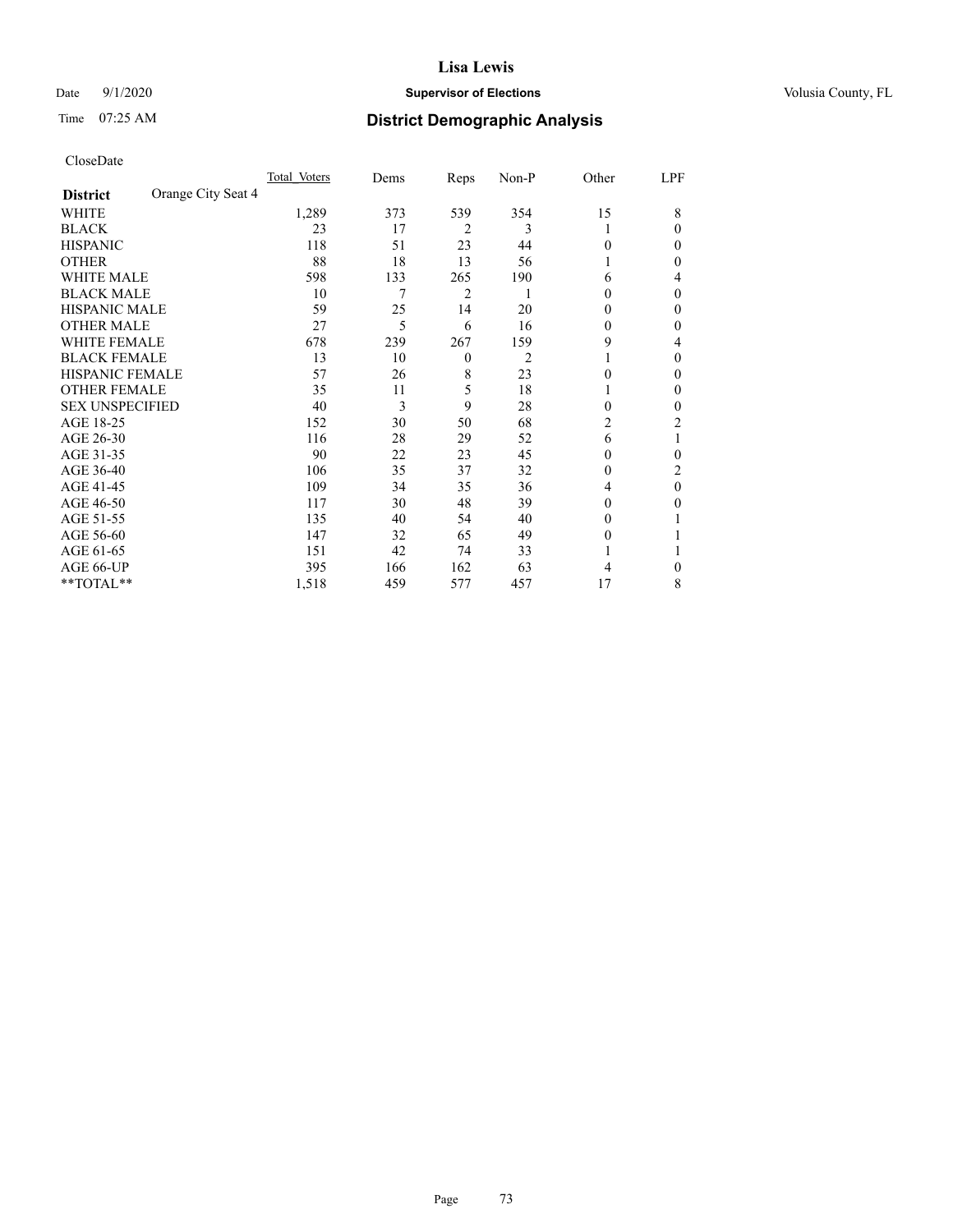# Date  $9/1/2020$  **Supervisor of Elections Supervisor of Elections** Volusia County, FL

# Time 07:25 AM **District Demographic Analysis**

|                        |                    | Total Voters | Dems | Reps           | Non-P | Other          | LPF      |
|------------------------|--------------------|--------------|------|----------------|-------|----------------|----------|
| <b>District</b>        | Orange City Seat 5 |              |      |                |       |                |          |
| WHITE                  |                    | 1,515        | 393  | 749            | 354   | 17             | 2        |
| <b>BLACK</b>           |                    | 131          | 101  | 4              | 24    | 2              | $\theta$ |
| <b>HISPANIC</b>        |                    | 182          | 72   | 29             | 80    | 1              | 0        |
| <b>OTHER</b>           |                    | 87           | 33   | 22             | 31    |                | 0        |
| WHITE MALE             |                    | 612          | 131  | 321            | 149   | 10             |          |
| <b>BLACK MALE</b>      |                    | 50           | 36   | 2              | 11    |                | 0        |
| <b>HISPANIC MALE</b>   |                    | 82           | 36   | 14             | 31    |                | 0        |
| <b>OTHER MALE</b>      |                    | 24           | 10   | 5              | 9     | $\Omega$       | 0        |
| WHITE FEMALE           |                    | 892          | 262  | 424            | 198   |                |          |
| <b>BLACK FEMALE</b>    |                    | 79           | 65   | $\overline{2}$ | 11    |                | 0        |
| <b>HISPANIC FEMALE</b> |                    | 96           | 35   | 15             | 46    | $\Omega$       | 0        |
| <b>OTHER FEMALE</b>    |                    | 47           | 18   | 16             | 12    | 1              | 0        |
| <b>SEX UNSPECIFIED</b> |                    | 33           | 6    | 5              | 22    | 0              | 0        |
| AGE 18-25              |                    | 85           | 21   | 23             | 40    |                | 0        |
| AGE 26-30              |                    | 74           | 15   | 18             | 40    | 1              | 0        |
| AGE 31-35              |                    | 81           | 31   | 29             | 21    | 0              | 0        |
| AGE 36-40              |                    | 68           | 24   | 14             | 30    | $\theta$       | 0        |
| AGE 41-45              |                    | 57           | 19   | 14             | 22    | 2              | 0        |
| AGE 46-50              |                    | 91           | 31   | 30             | 29    | 1              | 0        |
| AGE 51-55              |                    | 83           | 28   | 31             | 22    | 2              | 0        |
| AGE 56-60              |                    | 137          | 44   | 48             | 41    | 3              |          |
| AGE 61-65              |                    | 149          | 61   | 51             | 35    | $\overline{2}$ | 0        |
| AGE 66-UP              |                    | 1,090        | 325  | 546            | 209   | 9              |          |
| **TOTAL**              |                    | 1,915        | 599  | 804            | 489   | 21             | 2        |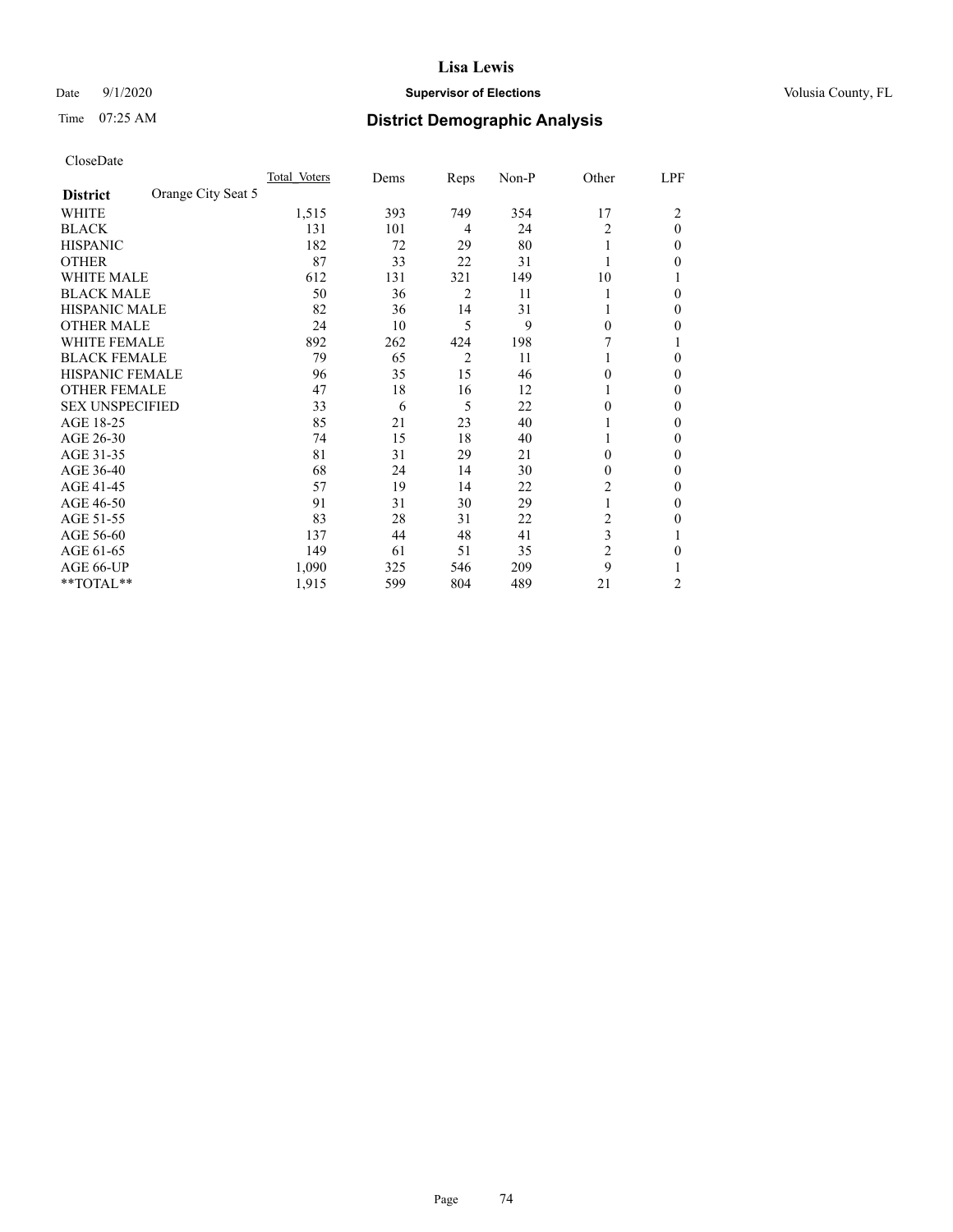# Date  $9/1/2020$  **Supervisor of Elections Supervisor of Elections** Volusia County, FL

# Time 07:25 AM **District Demographic Analysis**

|                                        | Total Voters | Dems  | Reps  | $Non-P$ | Other          | LPF            |
|----------------------------------------|--------------|-------|-------|---------|----------------|----------------|
| Ormond Beach Zone 1<br><b>District</b> |              |       |       |         |                |                |
| <b>WHITE</b>                           | 8,235        | 2,283 | 3,924 | 1,940   | 70             | 18             |
| <b>BLACK</b>                           | 135          | 101   | 5     | 26      | 3              | $\theta$       |
| <b>HISPANIC</b>                        | 215          | 79    | 61    | 67      | 6              | $\overline{2}$ |
| <b>OTHER</b>                           | 483          | 144   | 128   | 204     | 6              |                |
| <b>WHITE MALE</b>                      | 3,807        | 860   | 1,936 | 971     | 25             | 15             |
| <b>BLACK MALE</b>                      | 69           | 48    | 2     | 18      | 1              | $\theta$       |
| HISPANIC MALE                          | 84           | 26    | 25    | 28      | 4              |                |
| <b>OTHER MALE</b>                      | 200          | 57    | 52    | 87      | 3              |                |
| <b>WHITE FEMALE</b>                    | 4,354        | 1,405 | 1,962 | 939     | 45             | 3              |
| <b>BLACK FEMALE</b>                    | 62           | 50    | 3     | 7       | $\overline{c}$ | $\theta$       |
| <b>HISPANIC FEMALE</b>                 | 127          | 51    | 35    | 38      | $\overline{c}$ | 1              |
| <b>OTHER FEMALE</b>                    | 210          | 66    | 57    | 84      | 3              | $\theta$       |
| <b>SEX UNSPECIFIED</b>                 | 155          | 44    | 46    | 65      | $\theta$       | $\theta$       |
| AGE 18-25                              | 719          | 202   | 255   | 246     | 11             | 5              |
| AGE 26-30                              | 419          | 119   | 145   | 147     | 6              | $\overline{2}$ |
| AGE 31-35                              | 466          | 116   | 189   | 150     | 7              | 4              |
| AGE 36-40                              | 518          | 130   | 204   | 178     | 5              |                |
| AGE 41-45                              | 538          | 145   | 216   | 165     | 8              | 4              |
| AGE 46-50                              | 619          | 158   | 293   | 162     | 5              |                |
| AGE 51-55                              | 724          | 187   | 353   | 177     | 7              | $\theta$       |
| AGE 56-60                              | 856          | 233   | 418   | 196     | 9              | $\Omega$       |
| AGE 61-65                              | 957          | 300   | 466   | 178     | 13             | $\theta$       |
| AGE 66-UP                              | 3,252        | 1,017 | 1,579 | 638     | 14             | 4              |
| $*$ $TOTAL**$                          | 9,068        | 2,607 | 4,118 | 2,237   | 85             | 21             |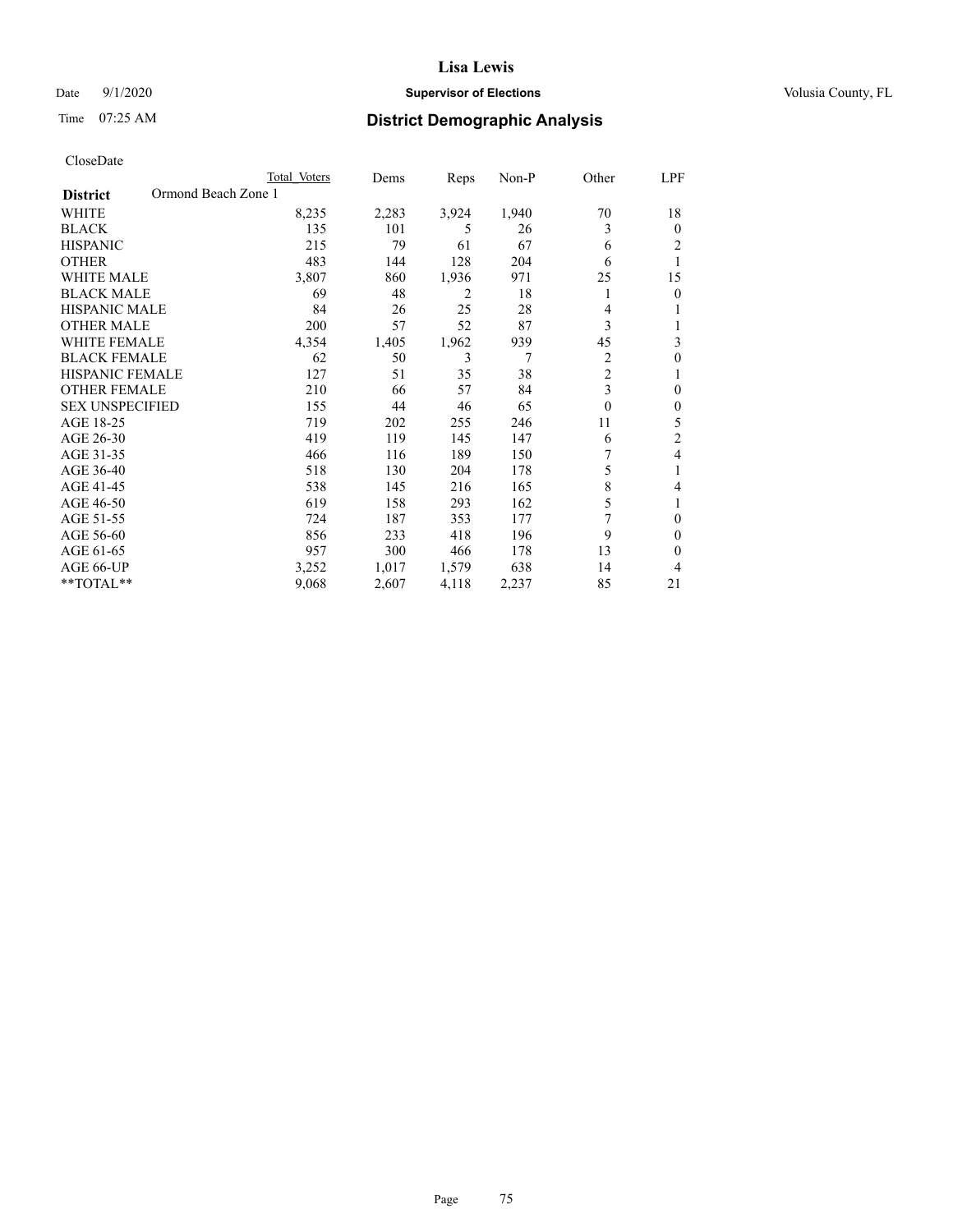# Date  $9/1/2020$  **Supervisor of Elections Supervisor of Elections** Volusia County, FL

# Time 07:25 AM **District Demographic Analysis**

|                                        | Total Voters | Dems  | Reps  | Non-P | Other          | LPF            |
|----------------------------------------|--------------|-------|-------|-------|----------------|----------------|
| Ormond Beach Zone 2<br><b>District</b> |              |       |       |       |                |                |
| WHITE                                  | 6,035        | 1,902 | 2,415 | 1,611 | 88             | 19             |
| <b>BLACK</b>                           | 418          | 326   | 23    | 68    |                | $\theta$       |
| <b>HISPANIC</b>                        | 248          | 113   | 48    | 86    | $\theta$       | 1              |
| <b>OTHER</b>                           | 424          | 156   | 99    | 165   | $\overline{2}$ | $\overline{2}$ |
| <b>WHITE MALE</b>                      | 2,693        | 703   | 1,178 | 757   | 40             | 15             |
| <b>BLACK MALE</b>                      | 172          | 120   | 12    | 39    |                | $\mathbf{0}$   |
| <b>HISPANIC MALE</b>                   | 86           | 39    | 25    | 22    | $\theta$       | $\theta$       |
| <b>OTHER MALE</b>                      | 152          | 51    | 33    | 64    | $\overline{2}$ | $\overline{c}$ |
| WHITE FEMALE                           | 3,260        | 1,176 | 1,214 | 819   | 47             | 4              |
| <b>BLACK FEMALE</b>                    | 238          | 199   | 11    | 28    | $\theta$       | $\theta$       |
| <b>HISPANIC FEMALE</b>                 | 156          | 73    | 22    | 60    | $\theta$       | 1              |
| <b>OTHER FEMALE</b>                    | 174          | 73    | 51    | 50    | $\theta$       | $\theta$       |
| <b>SEX UNSPECIFIED</b>                 | 194          | 63    | 39    | 91    |                | $\theta$       |
| AGE 18-25                              | 584          | 174   | 171   | 220   | 13             | 6              |
| AGE 26-30                              | 465          | 150   | 139   | 166   | 9              | 1              |
| AGE 31-35                              | 421          | 150   | 111   | 155   | 3              | $\overline{c}$ |
| AGE 36-40                              | 389          | 118   | 113   | 147   | 8              | 3              |
| AGE 41-45                              | 434          | 145   | 122   | 155   | 6              | 6              |
| AGE 46-50                              | 485          | 144   | 181   | 147   | 11             | $\overline{c}$ |
| AGE 51-55                              | 630          | 192   | 265   | 164   | 8              | 1              |
| AGE 56-60                              | 721          | 223   | 297   | 189   | 12             | $\theta$       |
| AGE 61-65                              | 741          | 280   | 287   | 164   | 9              | 1              |
| AGE 66-UP                              | 2,255        | 921   | 899   | 423   | 12             | $\theta$       |
| **TOTAL**                              | 7,125        | 2,497 | 2,585 | 1,930 | 91             | 22             |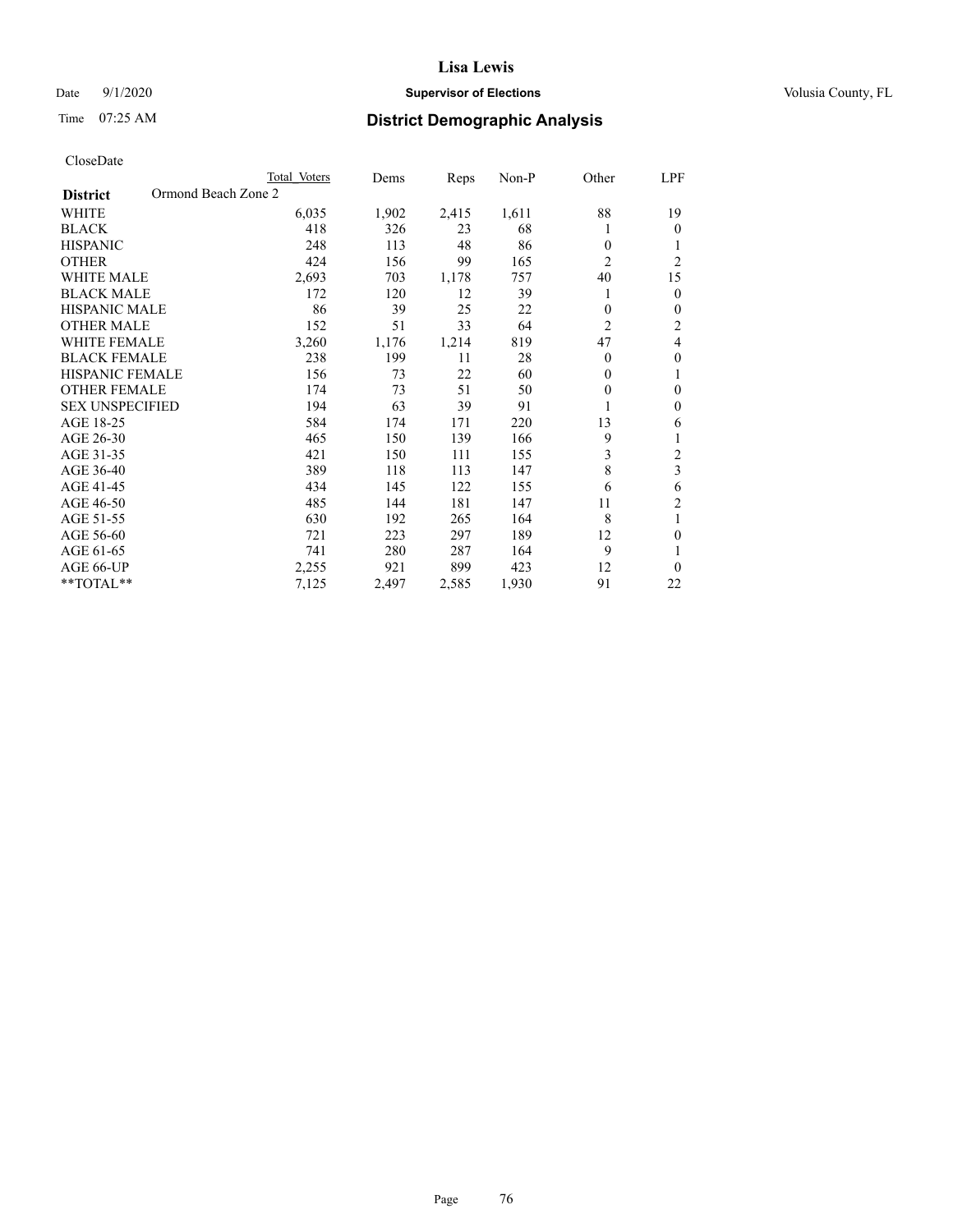# Date  $9/1/2020$  **Supervisor of Elections Supervisor of Elections** Volusia County, FL

# Time 07:25 AM **District Demographic Analysis**

|                                        | Total Voters | Dems  | Reps  | $Non-P$ | Other          | LPF            |
|----------------------------------------|--------------|-------|-------|---------|----------------|----------------|
| Ormond Beach Zone 3<br><b>District</b> |              |       |       |         |                |                |
| WHITE                                  | 7,589        | 2,017 | 3,725 | 1,747   | 77             | 23             |
| <b>BLACK</b>                           | 325          | 241   | 10    | 67      | 6              | 1              |
| <b>HISPANIC</b>                        | 309          | 102   | 80    | 120     | 6              |                |
| <b>OTHER</b>                           | 613          | 192   | 150   | 258     | 12             |                |
| <b>WHITE MALE</b>                      | 3,523        | 803   | 1,848 | 826     | 29             | 17             |
| <b>BLACK MALE</b>                      | 130          | 91    | 3     | 34      | 2              | $\theta$       |
| <b>HISPANIC MALE</b>                   | 132          | 33    | 37    | 59      | $\overline{c}$ | 1              |
| <b>OTHER MALE</b>                      | 216          | 69    | 57    | 85      | 5              | $\theta$       |
| <b>WHITE FEMALE</b>                    | 3,980        | 1,192 | 1,844 | 890     | 48             | 6              |
| <b>BLACK FEMALE</b>                    | 191          | 147   | 7     | 32      | 4              | 1              |
| <b>HISPANIC FEMALE</b>                 | 170          | 68    | 41    | 57      | 4              | $\theta$       |
| <b>OTHER FEMALE</b>                    | 289          | 102   | 72    | 110     | 5              | $\mathbf{0}$   |
| <b>SEX UNSPECIFIED</b>                 | 205          | 47    | 56    | 99      | $\overline{c}$ | 1              |
| AGE 18-25                              | 917          | 264   | 318   | 308     | 24             | 3              |
| AGE 26-30                              | 533          | 168   | 179   | 181     | 3              | $\overline{c}$ |
| AGE 31-35                              | 516          | 162   | 173   | 172     | 8              | 1              |
| AGE 36-40                              | 597          | 144   | 246   | 192     | 8              | 7              |
| AGE 41-45                              | 503          | 115   | 208   | 167     | 10             | 3              |
| AGE 46-50                              | 623          | 143   | 302   | 164     | 11             | 3              |
| AGE 51-55                              | 732          | 175   | 382   | 166     | 7              | $\overline{c}$ |
| AGE 56-60                              | 769          | 200   | 386   | 177     | 5              | 1              |
| AGE 61-65                              | 863          | 266   | 414   | 170     | 11             | $\overline{2}$ |
| AGE 66-UP                              | 2,783        | 915   | 1,357 | 495     | 14             | $\overline{2}$ |
| **TOTAL**                              | 8,836        | 2,552 | 3,965 | 2,192   | 101            | 26             |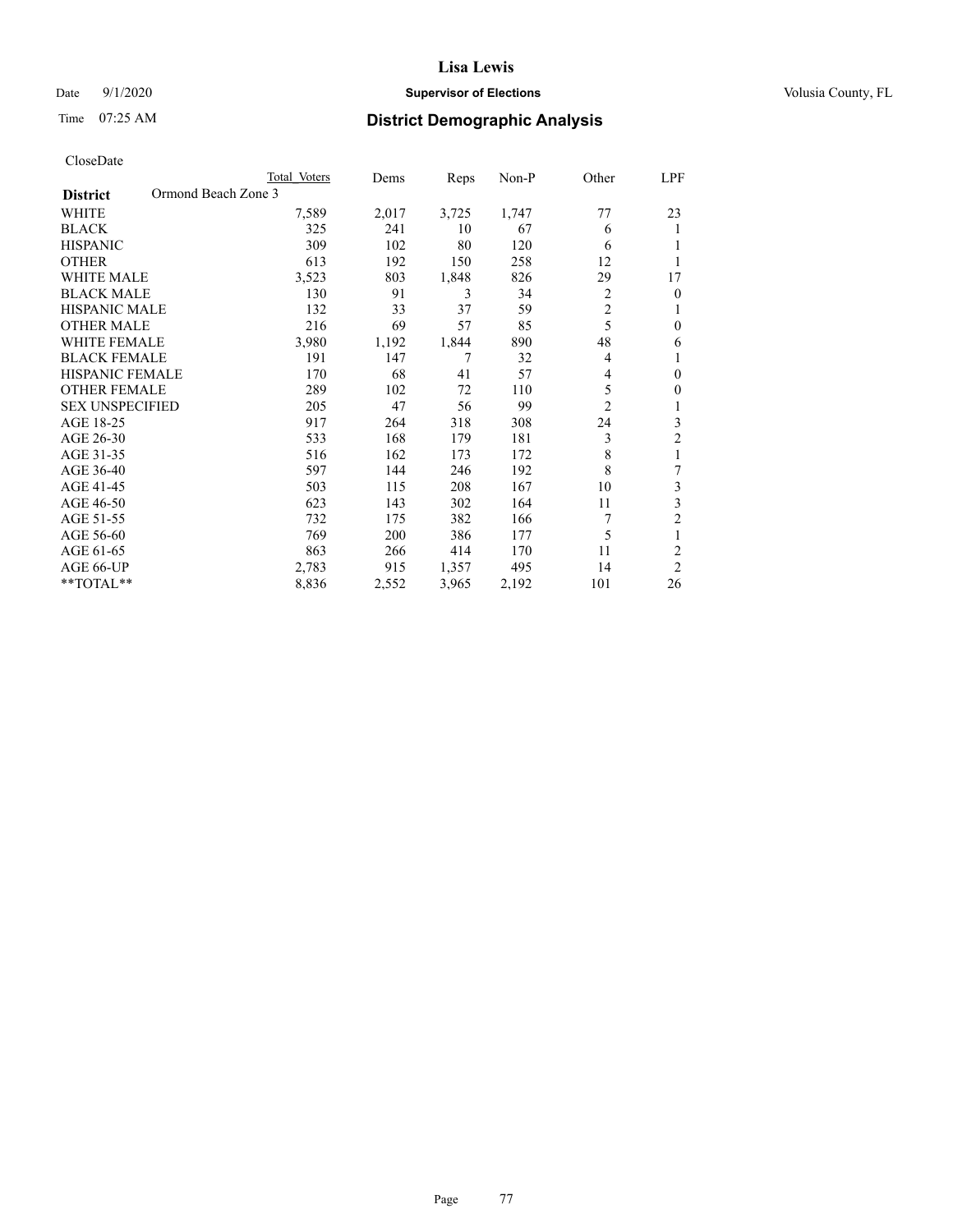# Date  $9/1/2020$  **Supervisor of Elections Supervisor of Elections** Volusia County, FL

# Time 07:25 AM **District Demographic Analysis**

| Total Voters | Dems                |       |       |                | LPF              |
|--------------|---------------------|-------|-------|----------------|------------------|
|              |                     |       |       |                |                  |
| 7,164        | 2,136               | 3,054 | 1,862 | 95             | 17               |
| 252          | 184                 | 13    | 51    | 3              | 1                |
| 205          | 91                  | 49    | 63    | $\overline{2}$ | $\theta$         |
| 462          | 126                 | 118   | 208   | 10             | $\theta$         |
| 3,136        | 791                 | 1,392 | 904   | 37             | 12               |
| 118          | 84                  | 5     | 26    | 2              | 1                |
| 89           | 39                  | 23    | 25    | $\overline{c}$ | $\theta$         |
| 181          | 45                  | 43    | 89    | 4              | $\theta$         |
| 3,941        | 1,326               | 1,625 | 927   | 58             | 5                |
| 131          | 98                  | 7     | 25    |                | $\theta$         |
| 115          | 52                  | 26    | 37    | $\mathbf{0}$   | $\theta$         |
| 182          | 57                  | 47    | 74    | 4              | $\mathbf{0}$     |
| 190          | 45                  | 66    | 77    | $\overline{c}$ | $\theta$         |
| 528          | 148                 | 160   | 201   | 16             | 3                |
| 444          | 120                 | 154   | 157   | 12             | 1                |
| 458          | 143                 | 124   | 180   | 7              | 4                |
| 380          | 116                 | 110   | 149   | $\overline{c}$ | 3                |
| 346          | 87                  | 128   | 124   | 5              | $\mathfrak{2}$   |
| 444          | 111                 | 182   | 143   | 5              | 3                |
| 544          | 135                 | 235   | 164   | 9              | 1                |
| 746          | 223                 | 337   | 175   | 11             | $\theta$         |
| 840          | 278                 | 361   | 188   | 13             | $\theta$         |
| 3,353        | 1,176               | 1,443 | 703   | 30             | 1                |
| 8,083        | 2,537               | 3,234 | 2,184 | 110            | 18               |
|              | Ormond Beach Zone 4 |       |       | Reps           | $Non-P$<br>Other |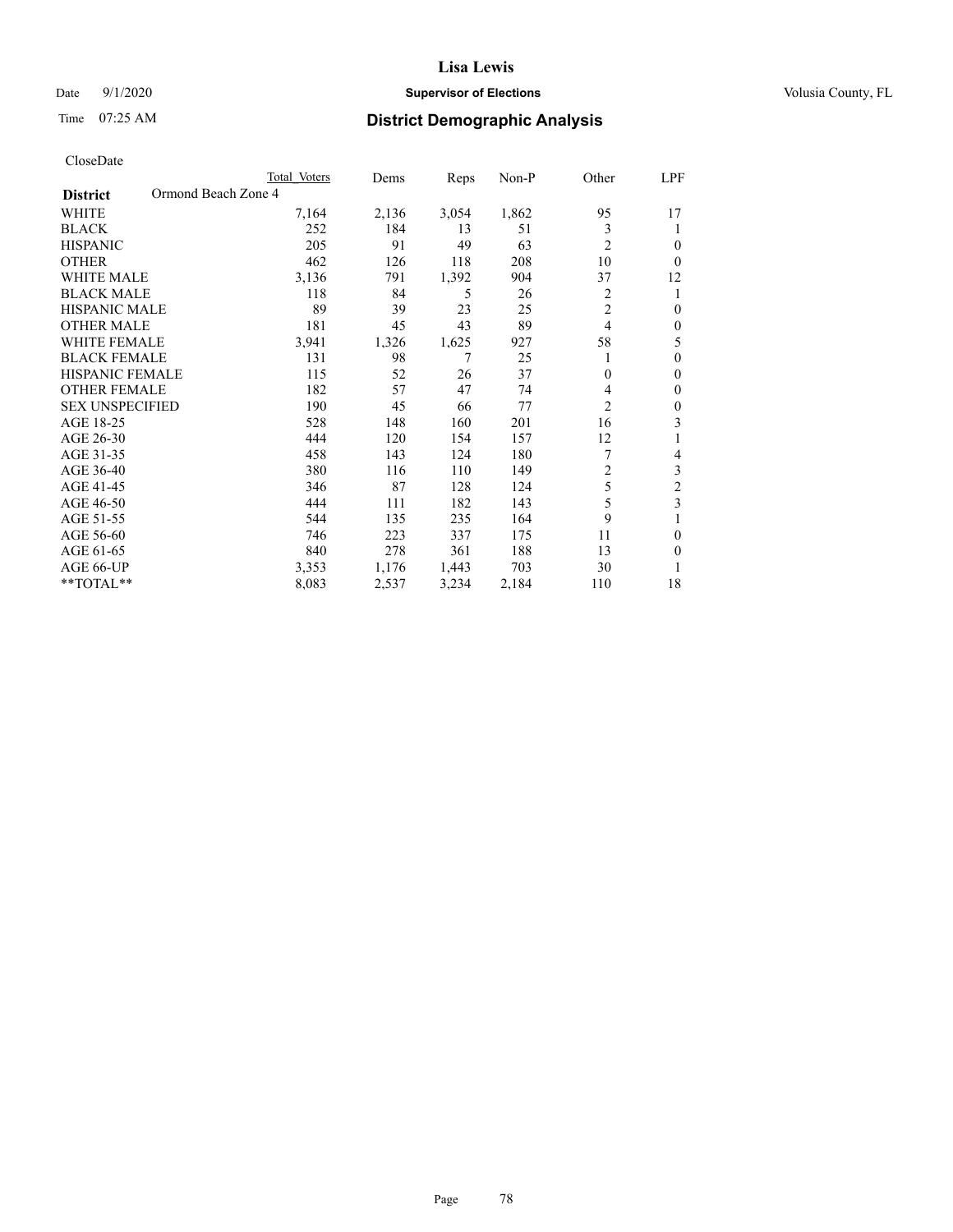# Date  $9/1/2020$  **Supervisor of Elections Supervisor of Elections** Volusia County, FL

# Time 07:25 AM **District Demographic Analysis**

| CloseDate |
|-----------|
|-----------|

|                        |         | Total Voters | Dems           | Reps         | Non-P          | Other    | LPF      |
|------------------------|---------|--------------|----------------|--------------|----------------|----------|----------|
| <b>District</b>        | Pierson |              |                |              |                |          |          |
| WHITE                  |         | 574          | 143            | 306          | 110            | 9        | 6        |
| <b>BLACK</b>           |         | 38           | 31             | 1            | 6              | $\theta$ | $\Omega$ |
| <b>HISPANIC</b>        |         | 184          | 81             | 12           | 91             | $\Omega$ | $\Omega$ |
| <b>OTHER</b>           |         | 33           | $\overline{7}$ | 6            | 20             | 0        | 0        |
| <b>WHITE MALE</b>      |         | 283          | 67             | 152          | 55             | 4        | 5        |
| <b>BLACK MALE</b>      |         | 19           | 16             | 1            | $\overline{2}$ | $\theta$ | $\Omega$ |
| <b>HISPANIC MALE</b>   |         | 99           | 48             | 7            | 44             | $_{0}$   | 0        |
| <b>OTHER MALE</b>      |         | 14           | $\overline{2}$ | 5            | 7              | 0        | 0        |
| WHITE FEMALE           |         | 286          | 75             | 151          | 54             | 5        |          |
| <b>BLACK FEMALE</b>    |         | 19           | 15             | $\mathbf{0}$ | 4              | $\Omega$ | $\Omega$ |
| <b>HISPANIC FEMALE</b> |         | 82           | 31             | 5            | 46             | 0        | 0        |
| <b>OTHER FEMALE</b>    |         | 11           | 4              | 1            | 6              | 0        | 0        |
| <b>SEX UNSPECIFIED</b> |         | 16           | 4              | 3            | 9              | $\theta$ | 0        |
| AGE 18-25              |         | 124          | 36             | 23           | 64             | 0        |          |
| AGE 26-30              |         | 76           | 28             | 19           | 26             |          | 2        |
| AGE 31-35              |         | 57           | 17             | 19           | 20             |          | 0        |
| AGE 36-40              |         | 60           | 10             | 26           | 23             | 0        |          |
| AGE 41-45              |         | 45           | 9              | 16           | 18             | $_{0}$   | 2        |
| AGE 46-50              |         | 53           | 14             | 24           | 14             |          | $\theta$ |
| AGE 51-55              |         | 48           | 14             | 22           | 11             |          | $\Omega$ |
| AGE 56-60              |         | 82           | 28             | 38           | 15             |          | 0        |
| AGE 61-65              |         | 95           | 30             | 47           | 18             | 0        | 0        |
| AGE 66-UP              |         | 189          | 76             | 91           | 18             |          | 0        |
| **TOTAL**              |         | 829          | 262            | 325          | 227            | 9        | 6        |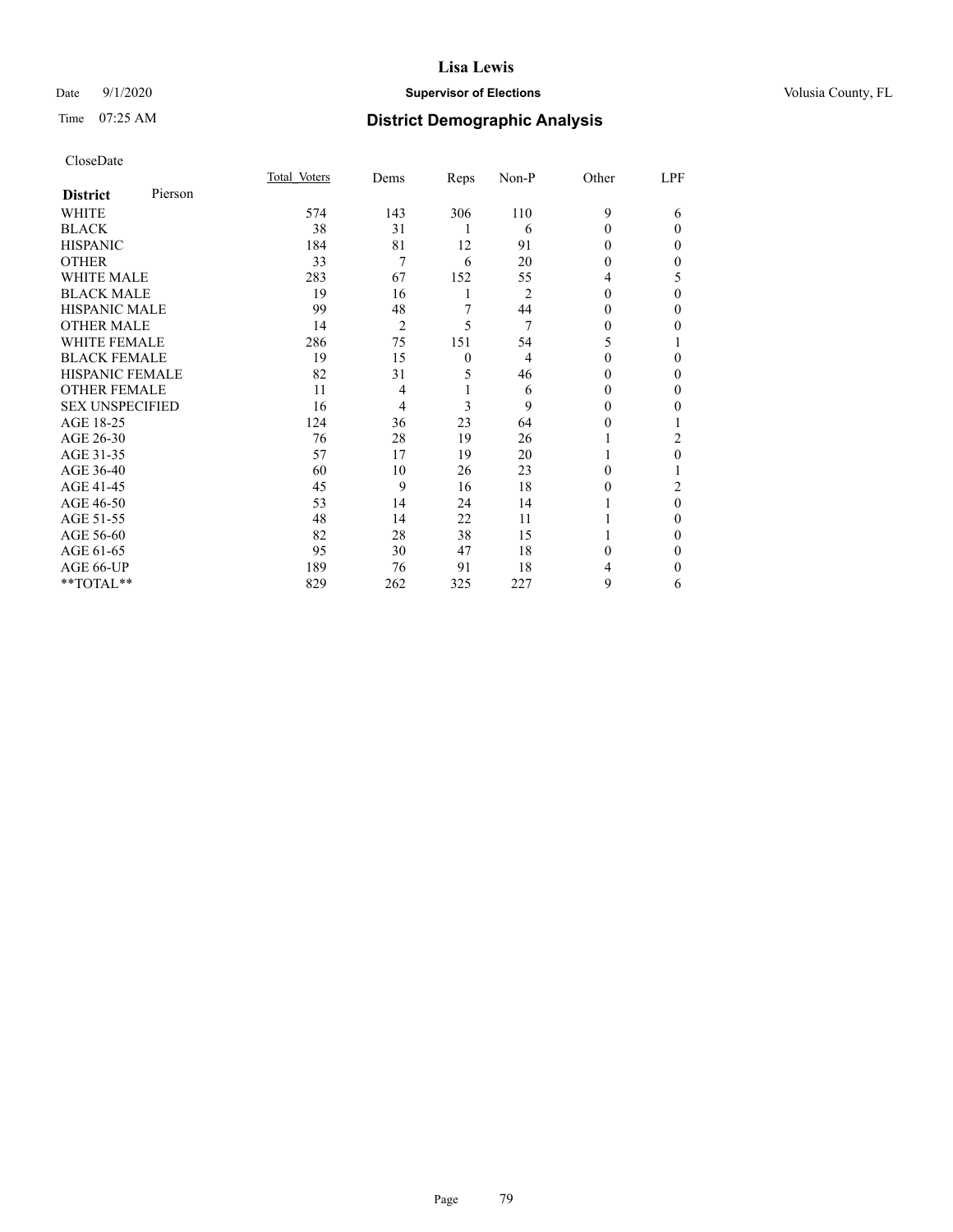# Date  $9/1/2020$  **Supervisor of Elections Supervisor of Elections** Volusia County, FL

# Time 07:25 AM **District Demographic Analysis**

|                        |             | Total Voters | Dems | Reps           | Non-P | Other          | LPF          |
|------------------------|-------------|--------------|------|----------------|-------|----------------|--------------|
| <b>District</b>        | Ponce Inlet |              |      |                |       |                |              |
| WHITE                  |             | 3,055        | 706  | 1,600          | 697   | 46             | 6            |
| <b>BLACK</b>           |             | 14           | 4    | 3              | 7     | 0              | $\Omega$     |
| <b>HISPANIC</b>        |             | 61           | 13   | 28             | 19    | 0              | 1            |
| <b>OTHER</b>           |             | 120          | 33   | 45             | 42    | 0              | 0            |
| <b>WHITE MALE</b>      |             | 1,463        | 280  | 795            | 361   | 23             | 4            |
| <b>BLACK MALE</b>      |             | 9            | 2    | 3              | 4     | 0              | $\mathbf{0}$ |
| <b>HISPANIC MALE</b>   |             | 22           | 4    | 10             | 8     | 0              | $\mathbf{0}$ |
| <b>OTHER MALE</b>      |             | 44           | 13   | 17             | 14    | 0              | 0            |
| <b>WHITE FEMALE</b>    |             | 1,565        | 419  | 796            | 325   | 23             | 2            |
| <b>BLACK FEMALE</b>    |             | 5            | 2    | $\overline{0}$ | 3     | 0              | $\theta$     |
| HISPANIC FEMALE        |             | 39           | 9    | 18             | 11    | 0              | 1            |
| <b>OTHER FEMALE</b>    |             | 48           | 13   | 18             | 17    | 0              | 0            |
| <b>SEX UNSPECIFIED</b> |             | 55           | 14   | 19             | 22    | 0              | 0            |
| AGE 18-25              |             | 175          | 39   | 72             | 56    | 6              | 2            |
| AGE 26-30              |             | 101          | 23   | 37             | 40    |                | $\theta$     |
| AGE 31-35              |             | 83           | 27   | 26             | 28    |                |              |
| AGE 36-40              |             | 76           | 21   | 28             | 27    | 0              | 0            |
| AGE 41-45              |             | 97           | 14   | 47             | 35    |                | 0            |
| AGE 46-50              |             | 143          | 29   | 75             | 36    | $\overline{c}$ |              |
| AGE 51-55              |             | 220          | 30   | 122            | 65    | $\overline{2}$ |              |
| AGE 56-60              |             | 358          | 82   | 189            | 79    | 7              |              |
| AGE 61-65              |             | 441          | 84   | 260            | 87    | 10             | $\theta$     |
| AGE 66-UP              |             | 1,556        | 407  | 820            | 312   | 16             |              |
| **TOTAL**              |             | 3,250        | 756  | 1,676          | 765   | 46             | 7            |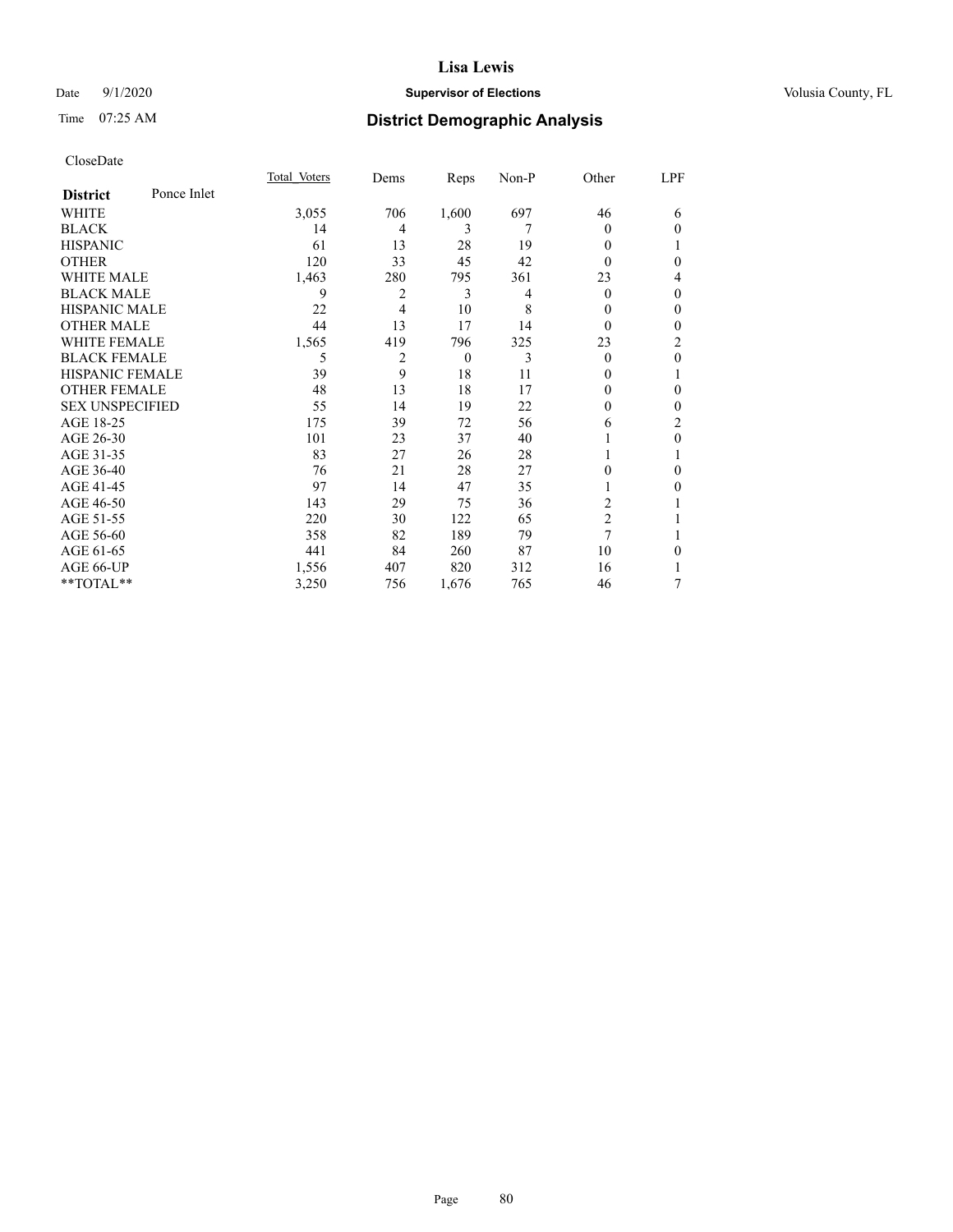# Date  $9/1/2020$  **Supervisor of Elections Supervisor of Elections** Volusia County, FL

# Time 07:25 AM **District Demographic Analysis**

|                        |                        | Total Voters | Dems  | Reps  | Non-P | Other          | LPF            |
|------------------------|------------------------|--------------|-------|-------|-------|----------------|----------------|
| <b>District</b>        | Port Orange District 1 |              |       |       |       |                |                |
| WHITE                  |                        | 8,629        | 2,546 | 3,318 | 2,639 | 107            | 19             |
| <b>BLACK</b>           |                        | 225          | 145   | 19    | 57    | 4              | $\mathbf{0}$   |
| <b>HISPANIC</b>        |                        | 376          | 144   | 75    | 153   | 3              | 1              |
| <b>OTHER</b>           |                        | 482          | 131   | 133   | 203   | 11             | 4              |
| <b>WHITE MALE</b>      |                        | 3,955        | 977   | 1,671 | 1,250 | 49             | 8              |
| <b>BLACK MALE</b>      |                        | 95           | 54    | 12    | 27    | 2              | $\theta$       |
| <b>HISPANIC MALE</b>   |                        | 164          | 60    | 31    | 72    | 1              | $\theta$       |
| <b>OTHER MALE</b>      |                        | 166          | 39    | 48    | 73    | 3              | 3              |
| WHITE FEMALE           |                        | 4,542        | 1,541 | 1,601 | 1,332 | 58             | 10             |
| <b>BLACK FEMALE</b>    |                        | 125          | 88    | 7     | 28    | 2              | 0              |
| <b>HISPANIC FEMALE</b> |                        | 200          | 80    | 42    | 75    | $\overline{2}$ | 1              |
| <b>OTHER FEMALE</b>    |                        | 206          | 65    | 67    | 69    | 5              | 0              |
| <b>SEX UNSPECIFIED</b> |                        | 259          | 62    | 66    | 126   | 3              | $\overline{c}$ |
| AGE 18-25              |                        | 792          | 233   | 173   | 359   | 25             | $\overline{2}$ |
| AGE 26-30              |                        | 659          | 182   | 176   | 286   | 13             | $\overline{2}$ |
| AGE 31-35              |                        | 588          | 168   | 163   | 246   | 7              | 4              |
| AGE 36-40              |                        | 575          | 165   | 160   | 232   | 12             | 6              |
| AGE 41-45              |                        | 540          | 151   | 172   | 206   | 9              | 2              |
| AGE 46-50              |                        | 614          | 174   | 214   | 218   | 5              | 3              |
| AGE 51-55              |                        | 727          | 199   | 297   | 223   | 7              | 1              |
| AGE 56-60              |                        | 1,000        | 298   | 394   | 296   | 11             |                |
| AGE 61-65              |                        | 1,097        | 373   | 454   | 261   | 8              | 1              |
| AGE 66-UP              |                        | 3,120        | 1,023 | 1,342 | 725   | 28             | $\overline{2}$ |
| **TOTAL**              |                        | 9,712        | 2,966 | 3,545 | 3,052 | 125            | 24             |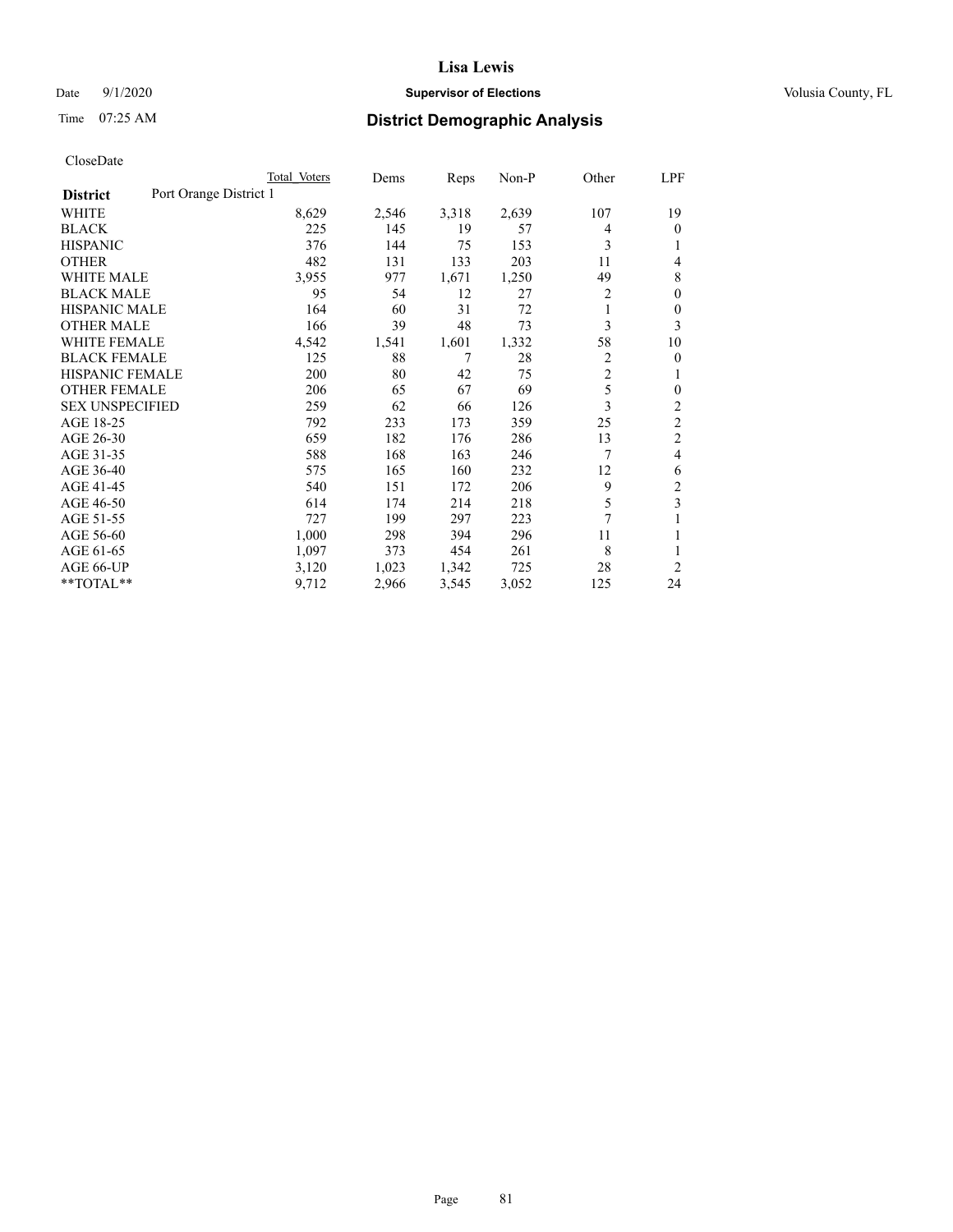# Date  $9/1/2020$  **Supervisor of Elections Supervisor of Elections** Volusia County, FL

# Time 07:25 AM **District Demographic Analysis**

|                                           | Total Voters | Dems  | Reps  | Non-P | Other          | LPF            |
|-------------------------------------------|--------------|-------|-------|-------|----------------|----------------|
| Port Orange District 2<br><b>District</b> |              |       |       |       |                |                |
| WHITE                                     | 8,999        | 2,626 | 3,718 | 2,498 | 130            | 27             |
| <b>BLACK</b>                              | 479          | 365   | 24    | 86    | $\overline{c}$ | 2              |
| <b>HISPANIC</b>                           | 436          | 172   | 87    | 171   | 5              | 1              |
| <b>OTHER</b>                              | 596          | 191   | 126   | 270   | 7              | $\overline{2}$ |
| <b>WHITE MALE</b>                         | 4,031        | 982   | 1,806 | 1,160 | 67             | 16             |
| <b>BLACK MALE</b>                         | 183          | 127   | 12    | 43    | 1              | $\overline{0}$ |
| <b>HISPANIC MALE</b>                      | 213          | 78    | 51    | 80    | 4              | $\theta$       |
| <b>OTHER MALE</b>                         | 225          | 61    | 55    | 106   | 1              | $\overline{2}$ |
| <b>WHITE FEMALE</b>                       | 4,828        | 1,604 | 1,855 | 1,295 | 63             | 11             |
| <b>BLACK FEMALE</b>                       | 290          | 233   | 12    | 43    |                | 1              |
| <b>HISPANIC FEMALE</b>                    | 218          | 93    | 34    | 89    | 1              | 1              |
| <b>OTHER FEMALE</b>                       | 259          | 101   | 47    | 106   | 5              | $\mathbf{0}$   |
| <b>SEX UNSPECIFIED</b>                    | 263          | 75    | 83    | 103   |                | 1              |
| AGE 18-25                                 | 953          | 308   | 235   | 379   | 26             | 5              |
| AGE 26-30                                 | 763          | 224   | 226   | 294   | 15             | 4              |
| AGE 31-35                                 | 702          | 216   | 201   | 265   | 13             | 7              |
| AGE 36-40                                 | 617          | 164   | 209   | 236   | 5              | 3              |
| AGE 41-45                                 | 526          | 138   | 193   | 190   | 4              | 1              |
| AGE 46-50                                 | 605          | 166   | 248   | 175   | 10             | 6              |
| AGE 51-55                                 | 803          | 230   | 328   | 232   | 11             | 2              |
| AGE 56-60                                 | 1,009        | 315   | 428   | 250   | 14             | $\overline{c}$ |
| AGE 61-65                                 | 1,031        | 349   | 438   | 229   | 14             | 1              |
| AGE 66-UP                                 | 3,501        | 1,244 | 1,449 | 775   | 32             | 1              |
| **TOTAL**                                 | 10,510       | 3,354 | 3,955 | 3,025 | 144            | 32             |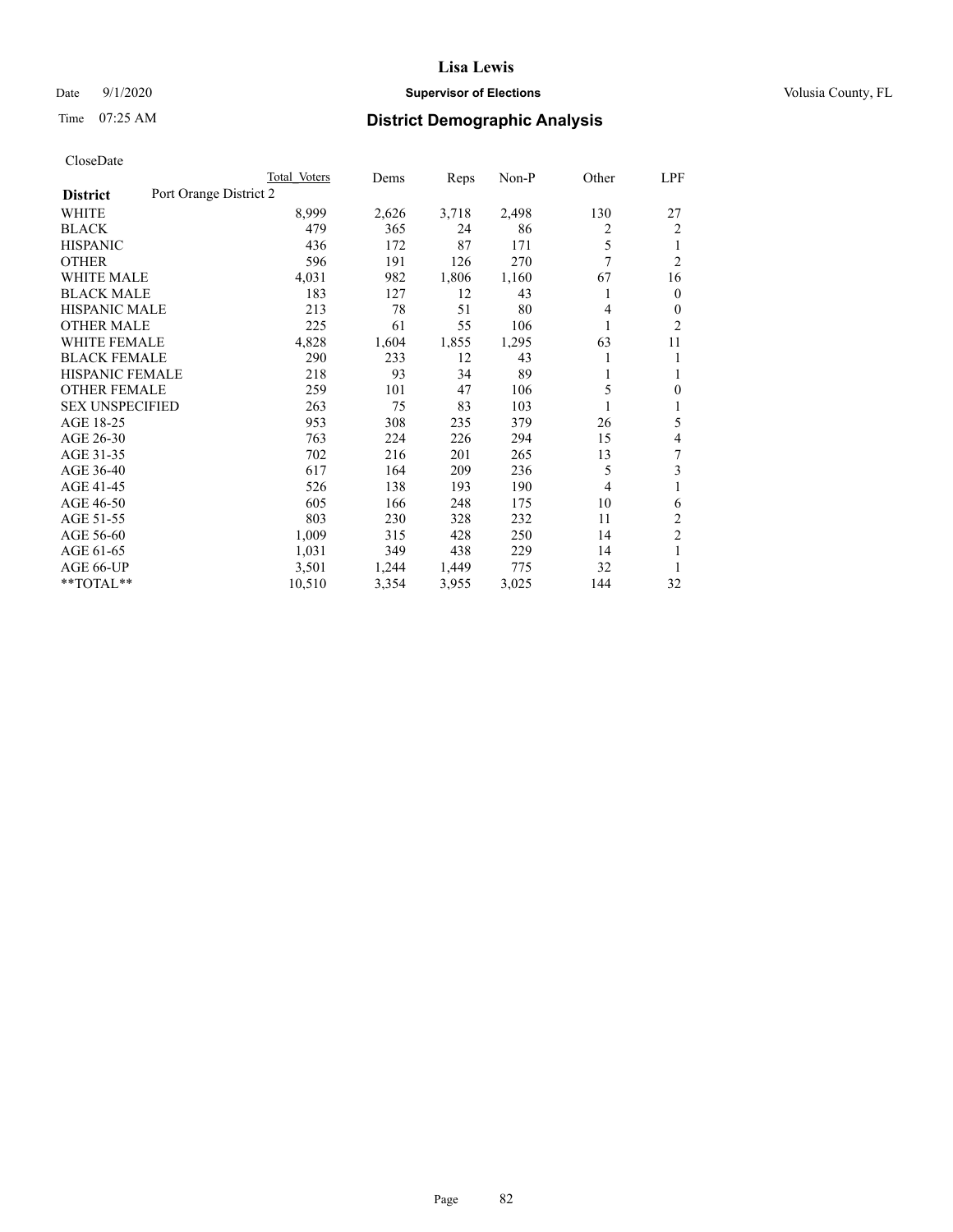# Date  $9/1/2020$  **Supervisor of Elections Supervisor of Elections** Volusia County, FL

# Time 07:25 AM **District Demographic Analysis**

|                                           | Total Voters | Dems  | Reps  | $Non-P$ | Other          | <u>LPF</u>     |
|-------------------------------------------|--------------|-------|-------|---------|----------------|----------------|
| Port Orange District 3<br><b>District</b> |              |       |       |         |                |                |
| WHITE                                     | 11,195       | 2,976 | 5,006 | 3,024   | 152            | 37             |
| <b>BLACK</b>                              | 497          | 359   | 20    | 111     | 6              | 1              |
| <b>HISPANIC</b>                           | 542          | 180   | 128   | 226     | 3              | 5              |
| <b>OTHER</b>                              | 744          | 217   | 205   | 311     | 11             | $\theta$       |
| <b>WHITE MALE</b>                         | 5,098        | 1,144 | 2,411 | 1,441   | 74             | 28             |
| <b>BLACK MALE</b>                         | 219          | 143   | 12    | 59      | 4              | 1              |
| <b>HISPANIC MALE</b>                      | 252          | 77    | 80    | 89      | 1              | 5              |
| <b>OTHER MALE</b>                         | 276          | 83    | 73    | 115     | 5              | $\mathbf{0}$   |
| <b>WHITE FEMALE</b>                       | 5,944        | 1,792 | 2,529 | 1,539   | 76             | 8              |
| <b>BLACK FEMALE</b>                       | 273          | 212   | 8     | 51      | $\overline{2}$ | $\mathbf{0}$   |
| <b>HISPANIC FEMALE</b>                    | 280          | 101   | 47    | 130     | $\overline{c}$ | $\mathbf{0}$   |
| <b>OTHER FEMALE</b>                       | 316          | 105   | 95    | 111     | 5              | $\overline{0}$ |
| <b>SEX UNSPECIFIED</b>                    | 320          | 75    | 104   | 137     | 3              | 1              |
| AGE 18-25                                 | 1,160        | 336   | 354   | 438     | 24             | 8              |
| AGE 26-30                                 | 907          | 248   | 288   | 345     | 21             | 5              |
| AGE 31-35                                 | 864          | 218   | 301   | 329     | 9              | 7              |
| AGE 36-40                                 | 884          | 228   | 318   | 315     | 20             | 3              |
| AGE 41-45                                 | 794          | 227   | 281   | 268     | 14             | 4              |
| AGE 46-50                                 | 824          | 239   | 340   | 234     | 8              | 3              |
| AGE 51-55                                 | 917          | 235   | 413   | 248     | 15             | 6              |
| AGE 56-60                                 | 1,076        | 303   | 494   | 270     | 9              | $\theta$       |
| AGE 61-65                                 | 1,163        | 367   | 521   | 262     | 11             | $\overline{2}$ |
| AGE 66-UP                                 | 4,388        | 1,331 | 2,049 | 962     | 41             | 5              |
| **TOTAL**                                 | 12,978       | 3,732 | 5,359 | 3,672   | 172            | 43             |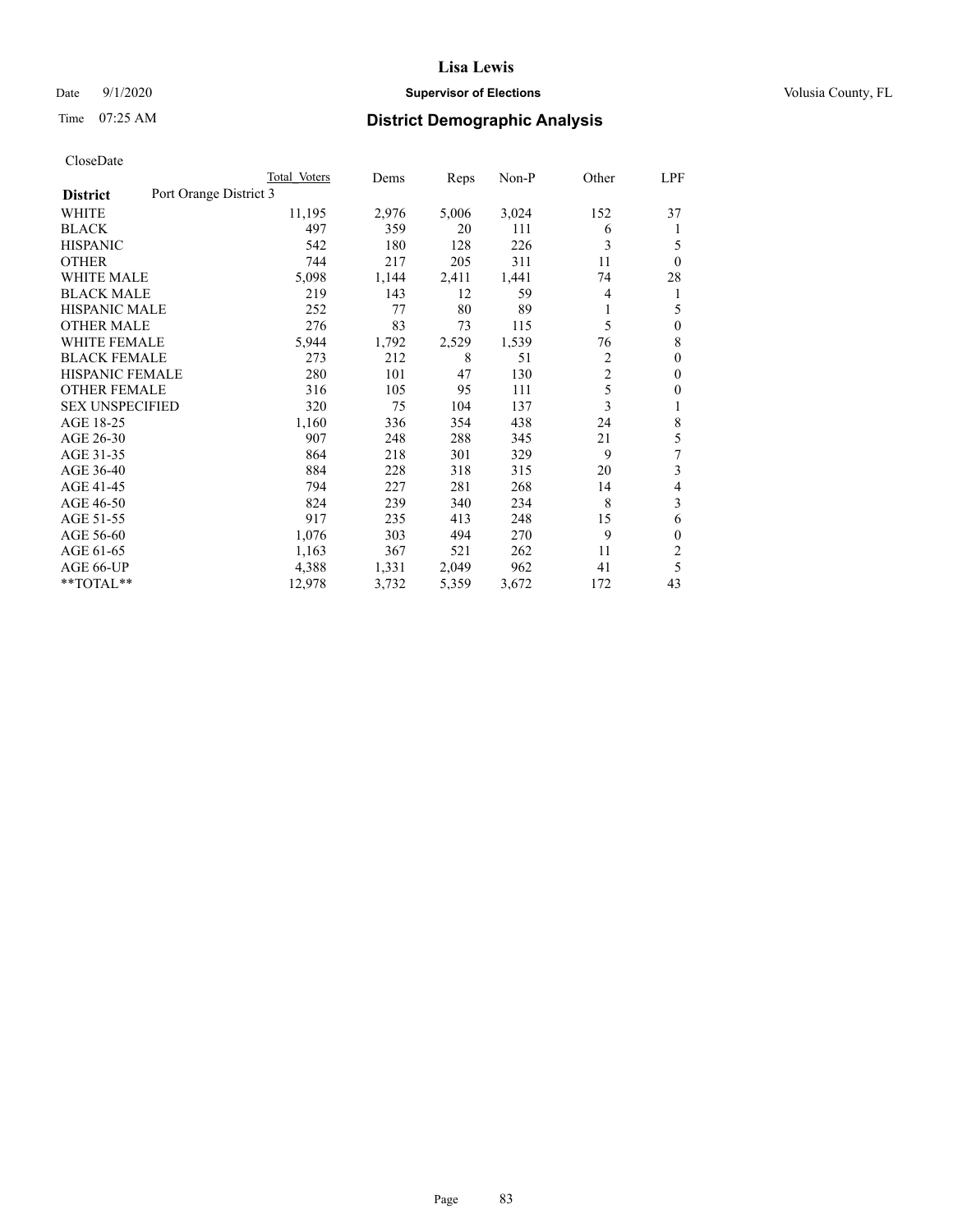# Date  $9/1/2020$  **Supervisor of Elections Supervisor of Elections** Volusia County, FL

# Time 07:25 AM **District Demographic Analysis**

|                                           | Total Voters | Dems  | Reps  | Non-P | Other          | LPF            |
|-------------------------------------------|--------------|-------|-------|-------|----------------|----------------|
| Port Orange District 4<br><b>District</b> |              |       |       |       |                |                |
| WHITE                                     | 10,297       | 2,692 | 4,801 | 2,633 | 133            | 38             |
| <b>BLACK</b>                              | 315          | 226   | 20    | 67    | 2              | $\mathbf{0}$   |
| <b>HISPANIC</b>                           | 444          | 165   | 137   | 138   | 4              | 0              |
| <b>OTHER</b>                              | 743          | 263   | 172   | 296   | 10             | $\overline{2}$ |
| <b>WHITE MALE</b>                         | 4,837        | 1,067 | 2,377 | 1,303 | 62             | 28             |
| <b>BLACK MALE</b>                         | 148          | 98    | 14    | 36    | $\mathbf{0}$   | $\mathbf{0}$   |
| <b>HISPANIC MALE</b>                      | 201          | 67    | 69    | 63    | 2              | 0              |
| <b>OTHER MALE</b>                         | 276          | 92    | 71    | 105   | 7              | 1              |
| WHITE FEMALE                              | 5,320        | 1,595 | 2,363 | 1,281 | 71             | 10             |
| <b>BLACK FEMALE</b>                       | 161          | 123   | 6     | 30    | 2              | $\mathbf{0}$   |
| <b>HISPANIC FEMALE</b>                    | 232          | 94    | 63    | 73    | $\overline{2}$ | 0              |
| <b>OTHER FEMALE</b>                       | 338          | 142   | 73    | 119   | 3              | 1              |
| <b>SEX UNSPECIFIED</b>                    | 286          | 68    | 94    | 124   | 0              | $\theta$       |
| AGE 18-25                                 | 1,175        | 320   | 388   | 430   | 32             | 5              |
| AGE 26-30                                 | 662          | 204   | 217   | 228   | 10             | 3              |
| AGE 31-35                                 | 700          | 217   | 232   | 233   | 10             | 8              |
| AGE 36-40                                 | 801          | 241   | 269   | 278   | 9              | 4              |
| AGE 41-45                                 | 875          | 199   | 363   | 290   | 16             | 7              |
| AGE 46-50                                 | 1,022        | 244   | 487   | 275   | 13             | 3              |
| AGE 51-55                                 | 1,000        | 236   | 483   | 266   | 13             | $\overline{c}$ |
| AGE 56-60                                 | 1,126        | 282   | 584   | 247   | 8              | 5              |
| AGE 61-65                                 | 1,063        | 345   | 481   | 226   | 11             | $\theta$       |
| AGE 66-UP                                 | 3,375        | 1,058 | 1,626 | 661   | 27             | 3              |
| **TOTAL**                                 | 11,799       | 3,346 | 5,130 | 3,134 | 149            | 40             |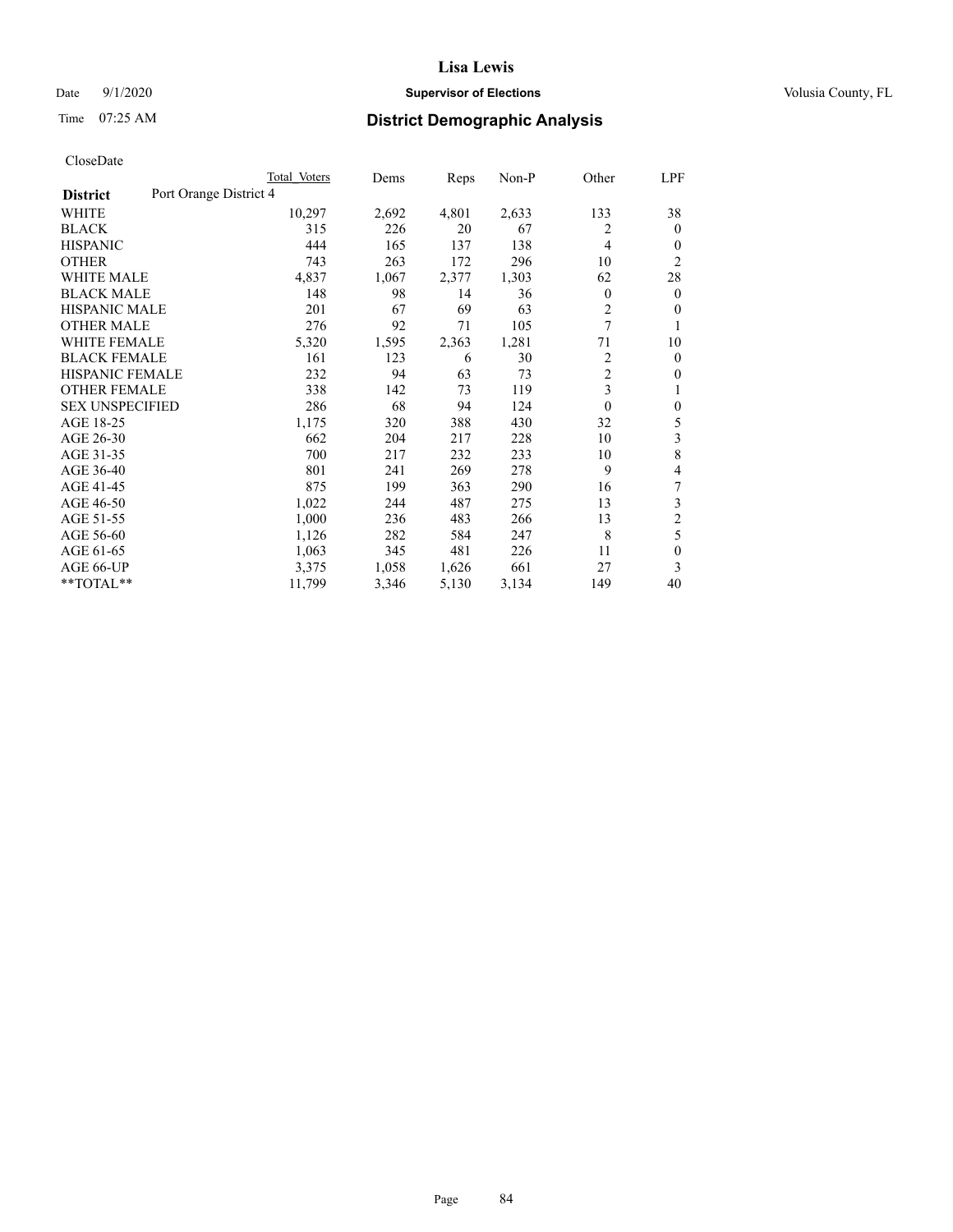# Date  $9/1/2020$  **Supervisor of Elections Supervisor of Elections** Volusia County, FL

# Time 07:25 AM **District Demographic Analysis**

|                                  | Total Voters | Dems  | Reps  | $Non-P$ | Other          | <u>LPF</u>     |
|----------------------------------|--------------|-------|-------|---------|----------------|----------------|
| South Daytona<br><b>District</b> |              |       |       |         |                |                |
| WHITE                            | 7,077        | 2,146 | 2,843 | 1,948   | 118            | 22             |
| <b>BLACK</b>                     | 703          | 538   | 21    | 135     | 8              | 1              |
| <b>HISPANIC</b>                  | 319          | 136   | 72    | 106     | 3              | 2              |
| <b>OTHER</b>                     | 445          | 151   | 106   | 183     | 3              | $\overline{2}$ |
| <b>WHITE MALE</b>                | 3,235        | 814   | 1,403 | 947     | 58             | 13             |
| <b>BLACK MALE</b>                | 259          | 191   | 10    | 53      | 5              | $\mathbf{0}$   |
| <b>HISPANIC MALE</b>             | 138          | 50    | 36    | 49      | 1              | 2              |
| <b>OTHER MALE</b>                | 146          | 47    | 41    | 56      | 2              | $\mathbf{0}$   |
| <b>WHITE FEMALE</b>              | 3,755        | 1,313 | 1,411 | 963     | 60             | 8              |
| <b>BLACK FEMALE</b>              | 435          | 343   | 10    | 78      | 3              | 1              |
| <b>HISPANIC FEMALE</b>           | 173          | 81    | 36    | 54      | $\overline{2}$ | $\mathbf{0}$   |
| <b>OTHER FEMALE</b>              | 203          | 82    | 52    | 66      | 1              | $\overline{2}$ |
| <b>SEX UNSPECIFIED</b>           | 200          | 50    | 43    | 106     | $\theta$       | 1              |
| AGE 18-25                        | 730          | 221   | 196   | 286     | 21             | 6              |
| AGE 26-30                        | 606          | 207   | 138   | 241     | 16             | 4              |
| AGE 31-35                        | 633          | 218   | 169   | 232     | 12             | $\overline{c}$ |
| AGE 36-40                        | 543          | 189   | 144   | 197     | 8              | 5              |
| AGE 41-45                        | 504          | 163   | 147   | 178     | 13             | 3              |
| AGE 46-50                        | 539          | 170   | 193   | 172     | 3              | 1              |
| AGE 51-55                        | 664          | 220   | 274   | 161     | 6              | 3              |
| AGE 56-60                        | 916          | 308   | 382   | 215     | 10             | 1              |
| AGE 61-65                        | 915          | 324   | 372   | 204     | 15             | $\theta$       |
| AGE 66-UP                        | 2,494        | 951   | 1,027 | 486     | 28             | 2              |
| **TOTAL**                        | 8,544        | 2,971 | 3,042 | 2,372   | 132            | 27             |